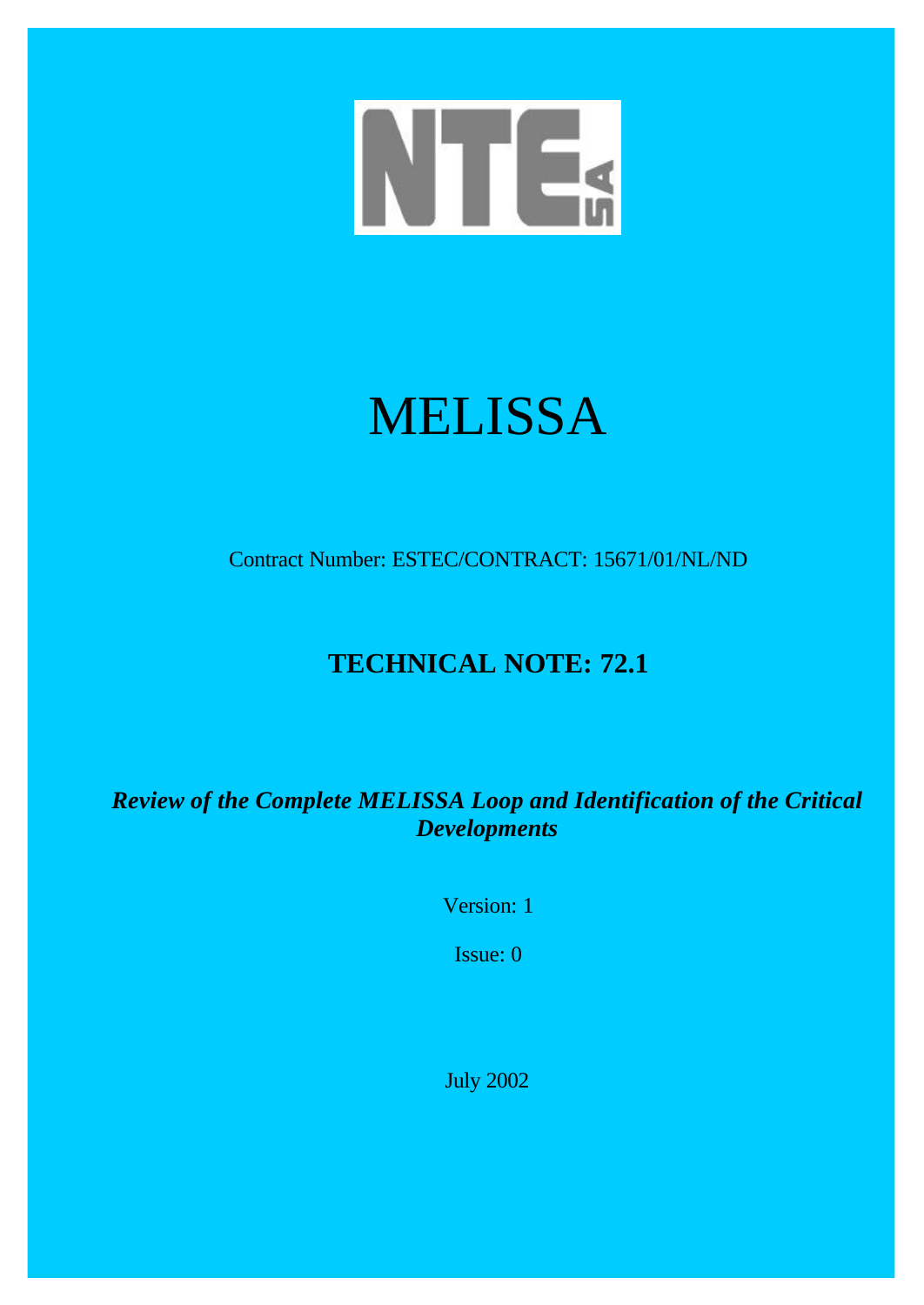| <b>NTE Document Number</b> | MEL-2100-RP-011-NTE  |
|----------------------------|----------------------|
| Written by:                | Jordi Elvira         |
| Reviewed by:               | <b>Miquel Pastor</b> |
| <b>Quality Assurance</b>   | Enrique García       |
| Approved by:               | Joan Mas             |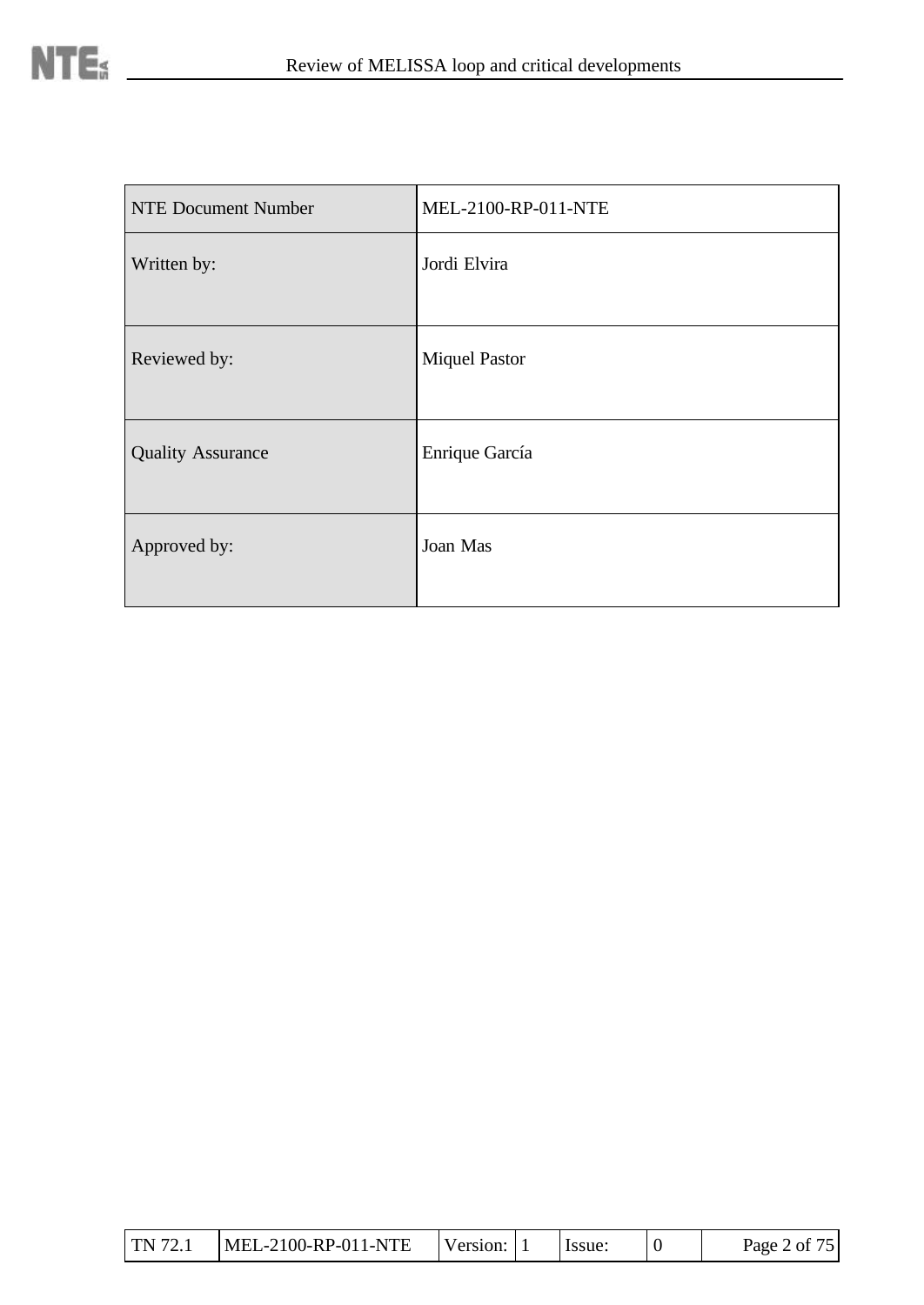## Document Change Log

| Version | Issue | Date    | <b>Observations</b> |
|---------|-------|---------|---------------------|
| Draft   |       | 25/1/02 | Preliminary version |
|         |       |         | For ESA Approval    |

## Distribution List

| Quantity | <b>Company/Department</b> | <b>Name</b>        |
|----------|---------------------------|--------------------|
|          | <b>ESA</b>                | Christophe Lasseur |
|          |                           |                    |
|          |                           |                    |
|          |                           |                    |
|          |                           |                    |
|          |                           |                    |
|          |                           |                    |

| TN 72.1 | MEL-2100-RP-011-NTE | Version: 1 |  | . Issue: |  | Page 3 of 75 |
|---------|---------------------|------------|--|----------|--|--------------|
|---------|---------------------|------------|--|----------|--|--------------|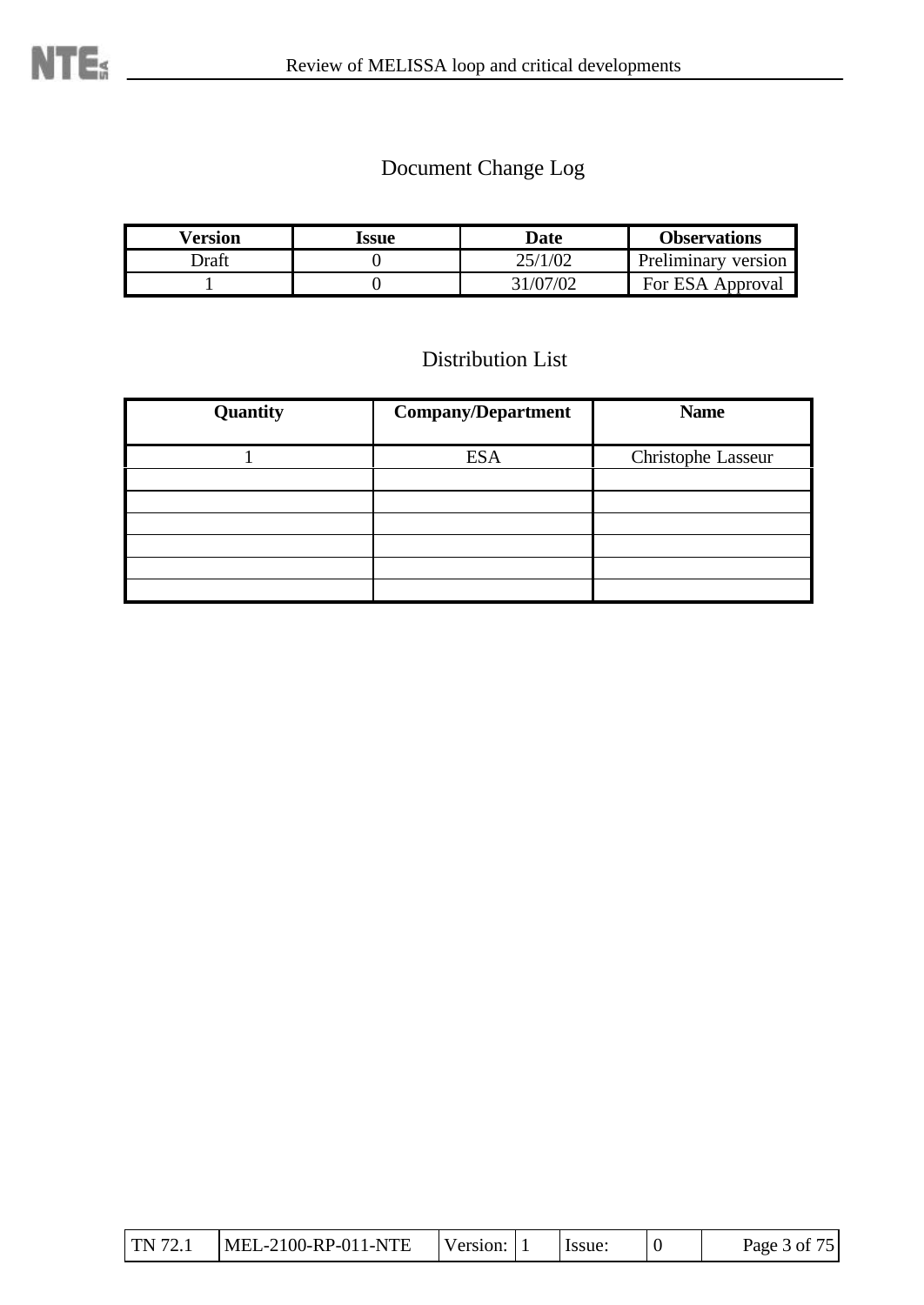

## *TABLE OF CONTENTS*

| 1                                                                          |    |
|----------------------------------------------------------------------------|----|
| $\boldsymbol{2}$                                                           |    |
| 3                                                                          |    |
| 4                                                                          |    |
| 4.1                                                                        |    |
| 4.2                                                                        |    |
| Compartments 10<br>4.2.1                                                   |    |
|                                                                            |    |
| 5                                                                          |    |
|                                                                            |    |
| Mission Scenarios 22<br>5.1.1                                              |    |
| 5.1.2                                                                      |    |
| 5.1.3                                                                      |    |
| 5.1.4                                                                      |    |
| 6                                                                          |    |
| 6.1                                                                        |    |
| 6.2                                                                        |    |
| 6.2.1                                                                      |    |
|                                                                            |    |
|                                                                            |    |
| $\overline{7}$                                                             |    |
| $\overline{\hspace{1cm}}$ 63<br>8<br><b>SUMMARY</b>                        |    |
| 8.1                                                                        |    |
| 8.2                                                                        |    |
| 8.3                                                                        |    |
| MELISSA-BASED BIOLOGICAL LIFE SUPPORT SYSTEM _____________________ 69<br>9 |    |
| <i>10</i><br><b>CONCLUSIONS</b>                                            | 70 |
| 10.1                                                                       | 70 |
| 10.2                                                                       | 70 |
|                                                                            | 71 |
|                                                                            |    |
| 11                                                                         | 72 |

| TN 72.1 | $MEL-2100-RP-011-NTE$ | Version: 11 |  | Issue: |  | Page 4 of 75 |
|---------|-----------------------|-------------|--|--------|--|--------------|
|---------|-----------------------|-------------|--|--------|--|--------------|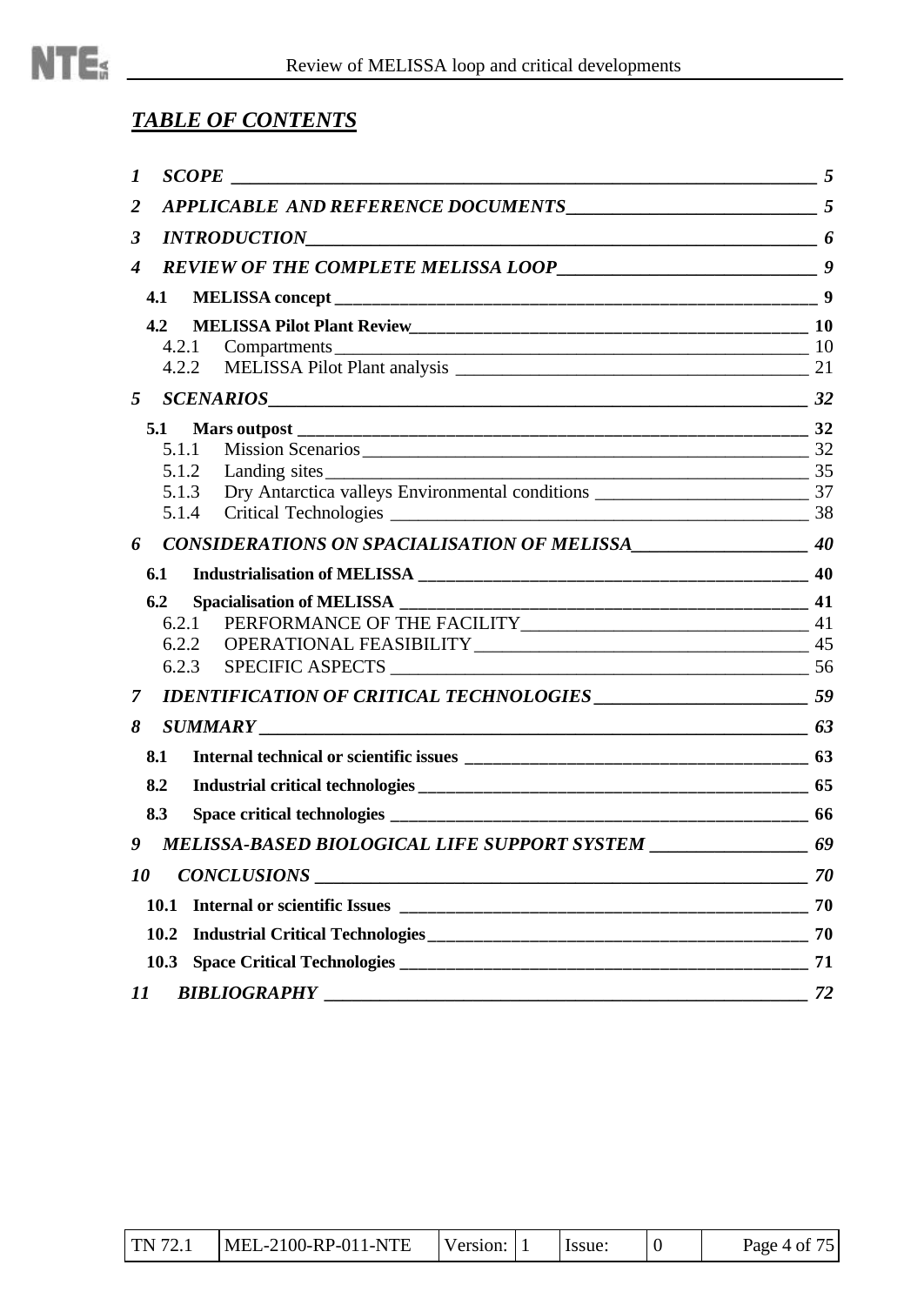## **1 SCOPE**

According to the Statement of Work issued by the Agency [A 1] for this project, the objective of this Technical Note is the identification and list of critical technologies for the future spacialisation of the MELISSA loop.

As per the indications in [A 1] and NTE's proposal defined in [A 2], and following a background introduction in Chapter 3, the study begins in Chapter 4 with the comprehensive review of the complete MELISSA loop and its compartments. A detailed description of the Pilot Plant as currently implemented at UAB´s premises followed by a phase analysis are the basis for the identification of the critical technologies (identified as **CT#** throughout the text).

The assumption of a MARS outpost as potential scenario for the MELISSA use in Space as a Life Support System is described in Chapter 5.

The specialisation of MELISSA through an industrial intermediate stage is discussed in Chapter 6. It also includes a functional breakdown of the Pilot Plant, which maps the envisaged hardware to the identified critical technologies and rates their degree of criticality in terms of development needs.

Chapter 7 list all these CTs which are grouped in Chapter 8 in three categories, namely scientific, industrial or space related criticalities.

Finally, Chapter 9 introduces few ideas for the utilisation of MELISSA as a Bio-regenerative Life Support System (BLSS) and Chapter 10 provides the conclusions.

This study has been carried out through an exhaustive literature review (referenced in chapter 11). Some MELISSA partners, namely UAB (E), Université Blaise Pascal (F), EPAS (B) and ADERSA (F) (this latter for what specifically concerns the functional breakdown and naming conventions) have also contributed to the identification and understanding of some of the critical technologies.

## **2 APPLICABLE AND REFERENCE DOCUMENTS**

- **[A 1] MELISSA. Adaptation for Space, Phase 1.** Statement of Work. Doc. No. TOS-MCT/2000/2977ln/CL. Issue 5. April 2001.
- **[A 2] MELISSA Adaptation for Space-Phase 1.** Proposal issued by NTE. Doc. No. MEL-0000-OF-001-NTE. Issue 2. October 2001.
- **[R 1] Dependability Analysis of MELISSA. Technical Note 62.7.** V1.0, ADERSAJune 2002.

| TN 72.1 | $MEL-2100-RP-011-NTE$ | Version: 1 |  | I Issue: |  | Page 5 of 75 |
|---------|-----------------------|------------|--|----------|--|--------------|
|---------|-----------------------|------------|--|----------|--|--------------|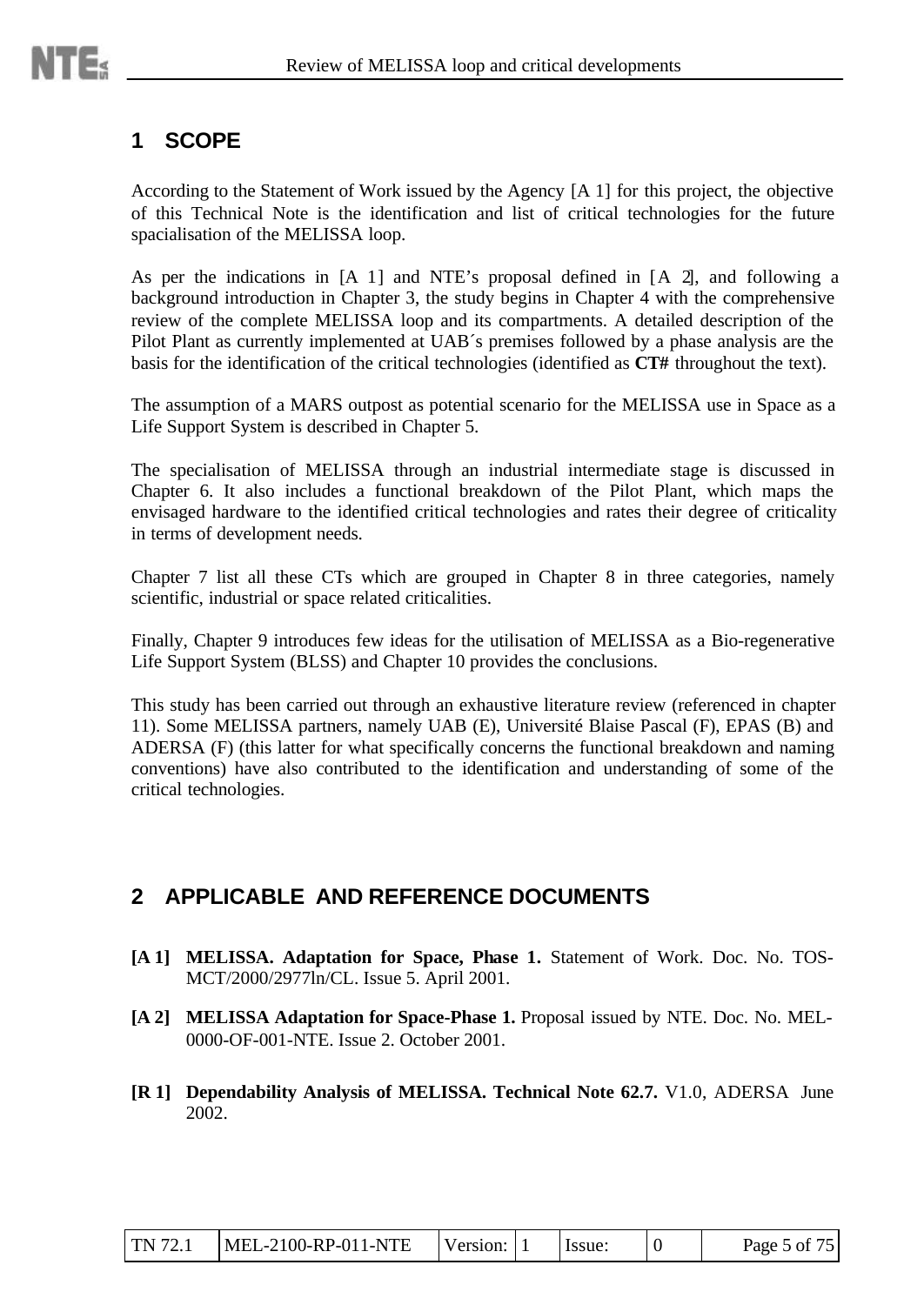## **3 INTRODUCTION**

The development of Life Support systems for enclosed habitats was initiated in the 50's for high altitude flight and for submarines designed for long periods of submersion. This development accelerated with the start of the manned Space flight activities by Russia and the US in the 60's.

Physico-chemical systems have been used since then for air revitalisation first. Thus, Mercury, Gemini and Apollo's Command and Lunar Module used LiOH cartridges for CO<sub>2</sub> removal. This air revitalisation was further improved in Shuttle and MIR station leading to the present configuration foreseen in the International Space Station, with a regenerable 4-Bed Molecular Sieve and a  $CO<sub>2</sub>$  reduction using a Sabatier reactor. Water production started with the Apollo program using fuel cells, which are still used in the Space Shuttle nowadays. In this process, wastewater is vented overboard and not recycled. For longer stay periods, wastewater venting is not efficient. This led to some recycling strategies in MIR Station: hygiene water was used for re-use as hygiene water, humidity condensation was reclaimed for use as drinking water and food preparation water, and urine distillate was used as feedstock for the production of oxygen by electrolysis. The International Space Station will feature a single water stream for recycling that will follow several treatments before being re-used (Vapour Compression Distillation, Multifiltration, Aqueous Phase Catalytic Oxidation and Disinfecting). All this indicates that gas and water recycling by physico-chemical processes could be envisioned for any future space mission (Mars or lunar base). However, food production from waste recycling will not be possible by using only physico-chemical processes. These latter could be used if food supply is feasible in a regular basis, as for example space stations or even in a lunar base. However, for other long-term space missions as a Mars base, the bio-regeneration will be mandatory. In these conditions, food production is intimately linked to the capability of waste recycling.

The development of bio-regenerative life support systems was identified as a needed activity by the different countries with space development programs. Russians pioneered not only the field of bio-regenerative systems, but also Closed Ecological Life Support Systems (CEcLSS). This latter was conceived by the great visionary Konstantin Tsiolkovsky and followed by V.I Vernadsky and his more detailed analysis of biospheres. First experiments with closed ecosystems were carried out in Russia during the 50's and 60's and led to the creation of the BIOS-3 facility, located at the Institute of Biophysics in Krasnoyarsk, in Siberia. The recycling water and other gases system efficiency was 80-85% (Gitelson et al, 1991). The strategy of the Soviet program was to produce a System as closed as possible, minimising the re-supply and maximising the closure time. The US started in 1978 the Controlled Environmental Life Support Systems (CEnLSS ) program to develop biological life support capabilities. The strategy taken by NASA was to study a mixed physico-chemical and bioregenerative system that would include a plant growth chamber for food production (Mc Elroy et al, 1987). This process culminated in recent documentation describing the reference missions for future US Space activities (Drysdale et al, 1999; Drysdale et al, 2000; Hanford et al, 2001; Lange et al, 1998; Maxwell et al, 2001), where the food production of a future Mars base depends on a Plant Growth Chamber. By 1985, the Japanese National Aerospace Laboratory (NAL) started an activity with a new study group to obtain a CEnLSS that was considered partly physico-chemical. Biological Life Support Systems have been envisioned by a Japanese Space company in plans to explore Mars by the Japanese Space Agency (Ishikawa et al, 1990). Not only the Space programs were performing activities in Closed Life Support Systems, but also the submarine technology programs (Saalfeld, 1976;

| TN 72.1 | MEL-2100-RP-011-NTE | Version: |  | lssue: |  | Page 6 of $75$ |
|---------|---------------------|----------|--|--------|--|----------------|
|---------|---------------------|----------|--|--------|--|----------------|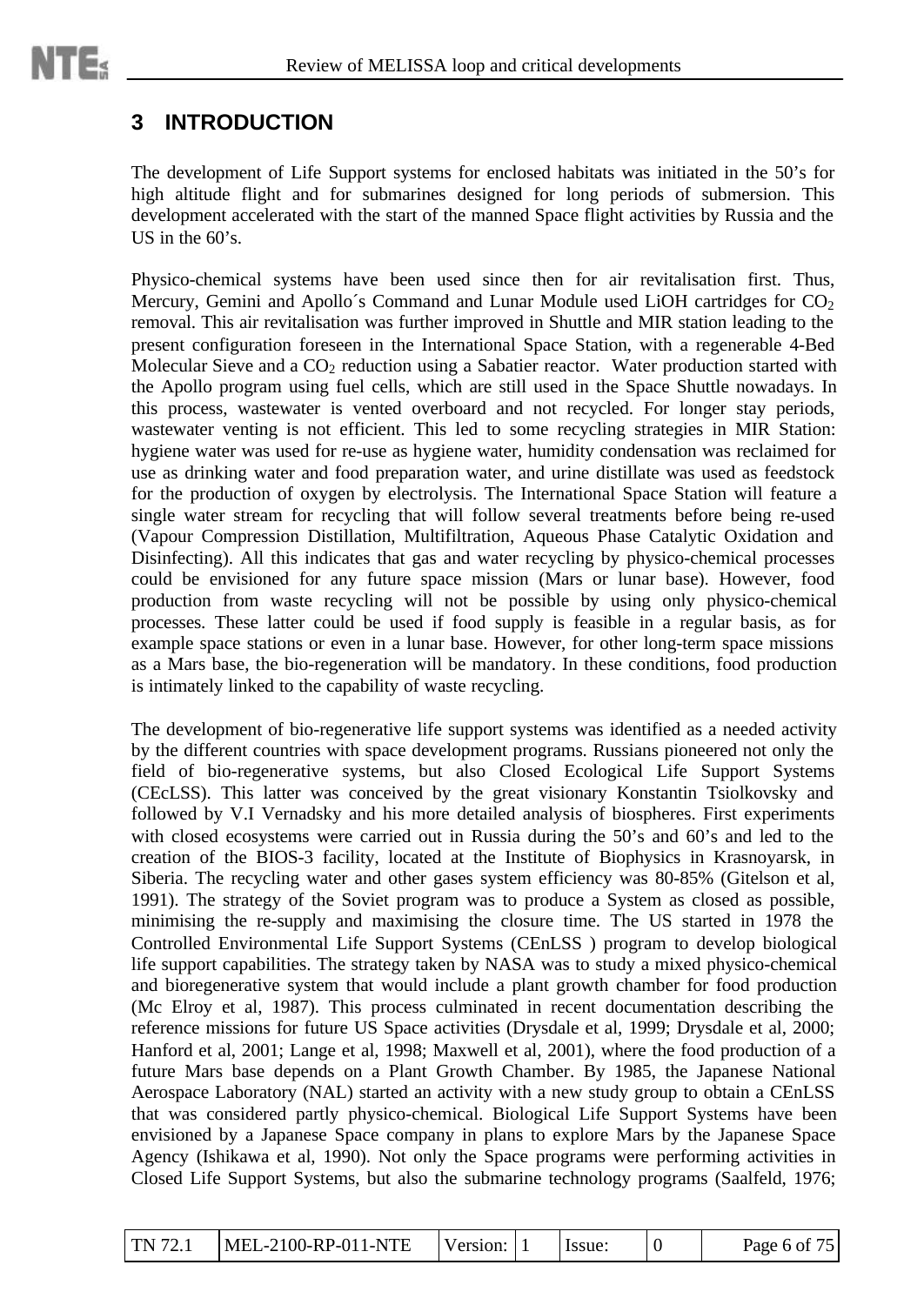Wyatt 2000) even recently considering biological processes (Diamond, 2001), were the use of algae is foreseen for air revitalisation.

In 1989, the European Space Agency Industrial Policy Committee (Environmental Control, Life Support and Habitability. Technical Dossier, Doc. No. ESA/IPC (89)) decided to start development activities in Environmental Control and Life Support Systems. Up to then, the Manned European Program was relying on US technology for Life Support (Spacelab). The European Space Agency had then initiated the development of a Environmental Control and Life Support System (ECLSS) for the European programs at that period (Hermes, Columbus free-flying and attached laboratory). This development was mainly based on physicochemical processes. However, the European Space Agency decided as well in 1989 to start development activities of a Closed Ecological Life Support System (CEcLSS). The Industrial Policy Document above referred states that "Food production on board will reduce re-supply costs, provide more variety and, since food production would be expected to utilise the output of a (biological) waste processing system, will also reduce the need of removal of waste".

In 1988, a group of European scientists proposed in an European Symposium the use of a micro-organism based Model to develop a CEcLSS to be used in future space activities (Mergeay et al, 1988). This model was named MELISSA, standing for Micro-ecological Life Support System Alternative. In 1989, this same group of scientists began the design of this model under an ESA contract, whose results provided the main guidelines for the development of the MELISSA Model (Lasseur, 1992). Some work on CEcLSS had also been performed at that time by former Dornier and Matra, together with the Cadarache Center, in France. Some interaction was also occurring at that time between ESTEC and the Russian scientists in the field (Terskov et al, 1990) that influenced the development of MELISSA.

The MELISSA group was formed and the project started formally in 1989. The main objective of the MELISSA project was to establish a laboratory demonstration of a simple biologically closed system of plants and micro-organisms. The driving element of the MELISSA model is the reprocessing of edible biomass from waste,  $CO_2$  and minerals, with the direct use of sunlight as a source for energy for biological photosynthesis. MELISSA consists of a five-compartment ecosystem (described in depth in the next sections) that allows the complete recycling of wastes generated by a crew. This MELISSA loop is based on a series of strains that were selected at the beginning of the project. Certainly, other loops could be proposed but the main purpose of the development of the MELISSA project is to have a ground demonstration set-up that will allow space engineers to develop technology to be included in future Bio-regenerative Life Support Systems (BLSS).

Several proposals were made for the installation of a BLSS in Europe, based on MELISSA results: International Biomodule (Telefax to ESTEC from Professor Gitelson, 1991; Gitelson et al, 1992) or a European Closed Ecological System CES/Hablab (Tamponnet et al, 1992; Redor et al, 1992; Tomàs et al, 1991). Finally, none of these proposals was continued and only a MELISSA Pilot Plant survived. This MELISSA Pilot Plant would be the demonstrator of the European Closed Ecological Life Support System concept. This Pilot Plant was installed in the Autonomous University of Barcelona (UAB) in 1995. Since then, it is continuously following the development activities currently supported by the MELISSA partners (some of them the originators of the model).

The MELISSA project has reached a point where all the compartments are being studied separately and some of them already well characterised. The connection between the different

| TN 72.1 | $MEL-2100-RP-011-NTE$ | Version: 1 |  | Issue: |  | Page 7 of 75 |
|---------|-----------------------|------------|--|--------|--|--------------|
|---------|-----------------------|------------|--|--------|--|--------------|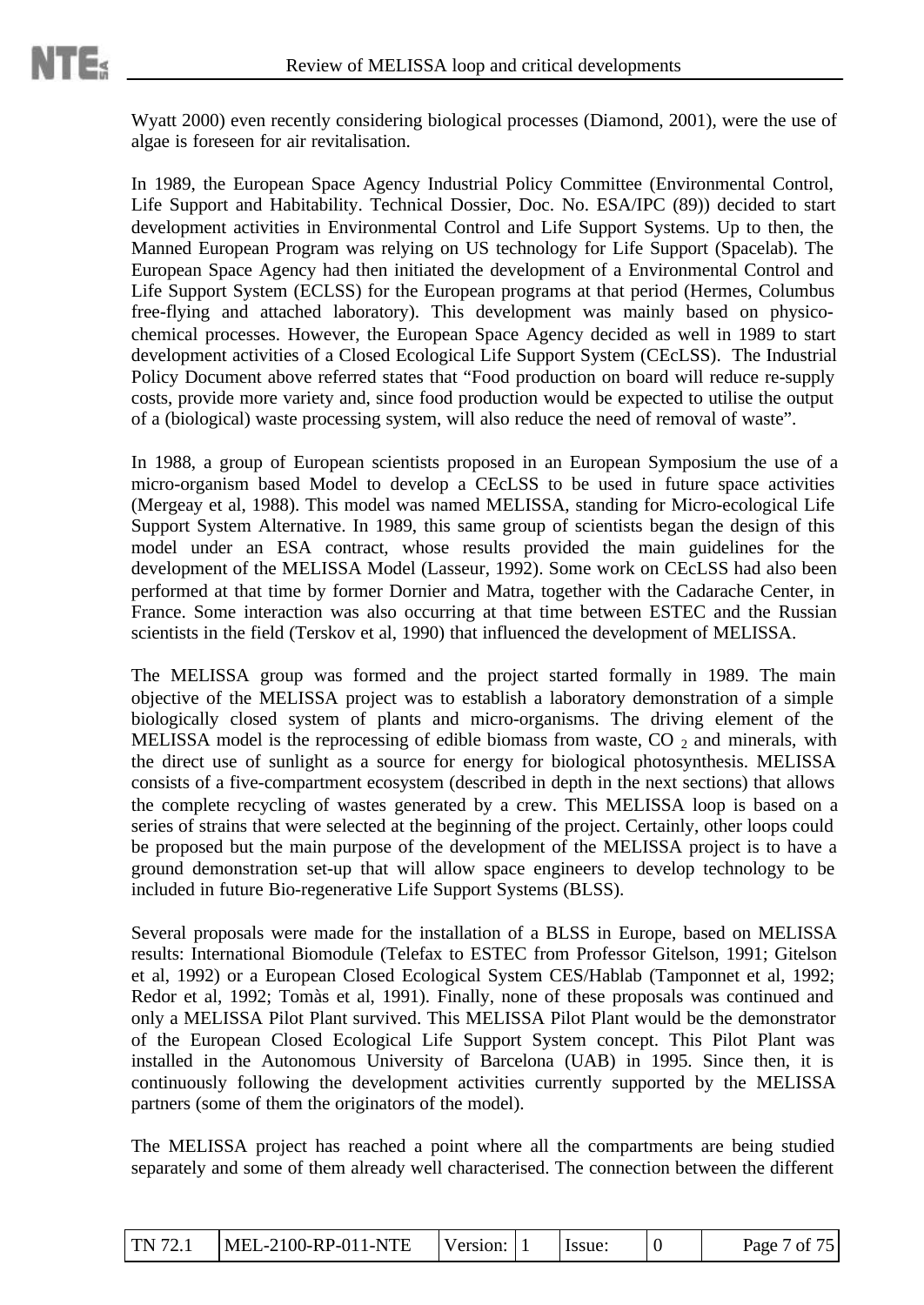compartments has already started and the complete loop will be connected in the near future. At this point, the loop will be available for experimentation. The next step for MELISSA, after comprehensive experimentation on Earth, will be its use in a Space mission.

Currently, know-how and experience on biological cultures either in microgravity (Low Earth Orbit) or transit to the Moon is very limited. It is restricted to basic research on Cell biology to know the response of the cells to the absence of gravity (Cogoli et al, 1989) and to radiation as well as to some culturing techniques with small volumes (in the order of ml) (Cogoli et al, 1999). The experiments started with the Apollo and Soyuz missions in the late 60's and early 70's carrying passive experiments -dormant seeds or spores- or more active systems such as germinating seeds or developing amphibian embryos. No biological experiments were carried out on the Moon in the Lunar Module. After Soyuz and Apollo missions, biological experiments in Space were carried out in Salyut and Mir missions as well as during Space Shuttle flights. A specific cell culturing hardware will be installed in the International Space Station (Cell Culture Unit). This limited range of experimentation did not include testing a biological system in Space conditions that could be used in a Life Support System.

This technical note reviews the envisioned MELISSA complete loop and based on this review, it identifies and lists the critical technologies that will be needed for MELISSA´s spacialisation, i.e. the installation and operation of the MELISSA loop in Space conditions. Indeed, this MELISSA´s spacialisation will depend on the scenario to be considered for the installation. Thus, reduced gravity conditions will impose requirements different from those of a Mars surface scenario. For simplification reasons this technical note discusses only a Mars based scenario, which can be considered a feasible one based on the present Space activities projections.

| <b>TN 72.1</b> | MEL-2100-RP-011-NTE | Version: $\vert \cdot \vert$ |  | lssue: |  | Page 8 of 75 |
|----------------|---------------------|------------------------------|--|--------|--|--------------|
|----------------|---------------------|------------------------------|--|--------|--|--------------|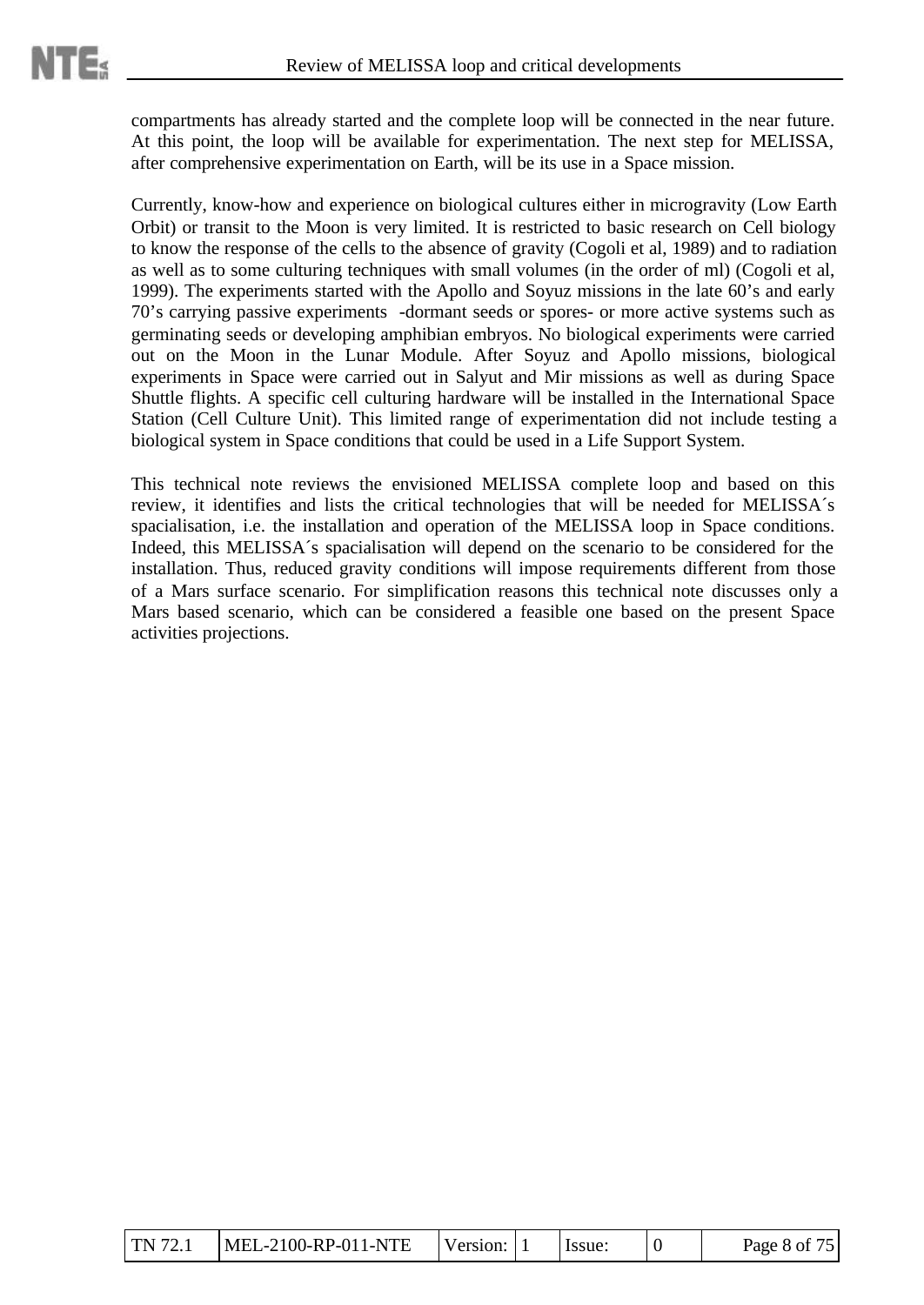## **4 REVIEW OF THE COMPLETE MELISSA LOOP**

## **4.1 MELISSA concept**

MELISSA (Micro-Ecological Life Support Alternative) has been conceived as a microorganisms based ecosystem, intended as a tool for understanding the behaviour of artificial ecosystems, and developing the technology for a future biological life support system for long term manned space missions.

The functional use of the MELISSA system is the recovery of oxygen and edible biomass from waste generated by the crew  $(CO<sub>2</sub>)$ , faeces and urea). This functionality is pursued by means of a closed loop consisting of five different compartments. Each compartment carries out part of the entire process needed to accomplish the aforementioned recovery of oxygen and edible biomass (see Figure 1).



Figure 1.- Concept scheme of the MELISSA loop, where it is indicated the process carried out at each compartment and the main interactions between them.

In its initial design, the MELISSA loop was based on 4 axenic compartments colonised by micro-organisms: liquefying compartment, the phototroph anoxygenic compartment, the nitrifying compartment and the photosynthetic compartment, being the fifth compartment that of the crew. With this division in compartments, a micro-organism based loop is theoretically able to recover all the oxygen and edible biomass available to a crew. This loop is based in the recovery process that can be found in an "aquatic" ecosystem. However, in order to have MELISSA as a potential BLSS, it was needed to add a Higher Plant Chamber working in parallel with the alga photosynthetic compartment and also an oxidative process for the treatment of the lignified and cellulitic wastes produced by the higher plants. Including higher

| <b>TN 72.1</b> | MEL-2100-RP-011-NTE | Version: |  | Issue: |  | Page 9 of 75 |
|----------------|---------------------|----------|--|--------|--|--------------|
|----------------|---------------------|----------|--|--------|--|--------------|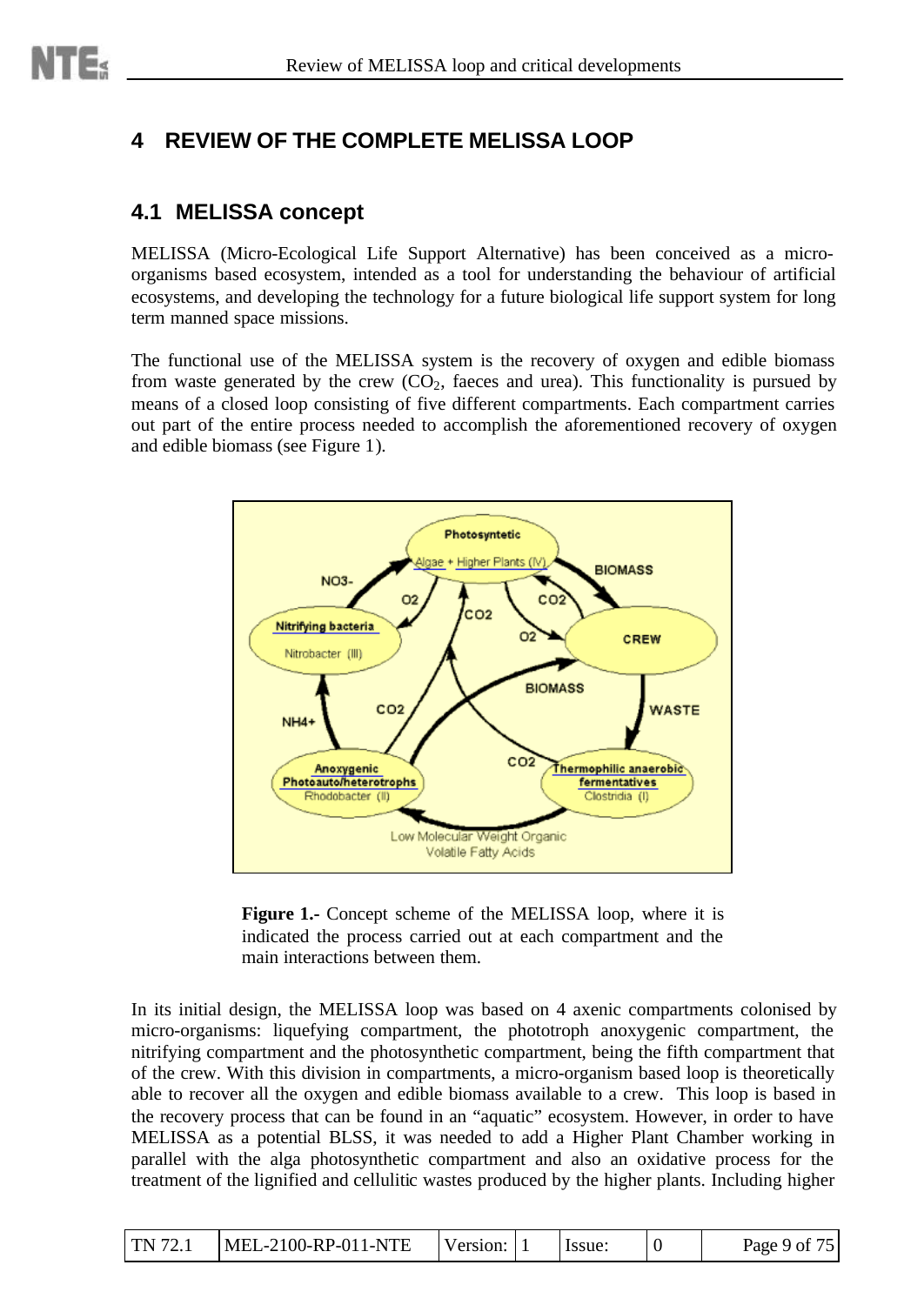plants in the loop allows simultaneously the improvement in the quality and the variety of the diet for a crew.

The complete process is therefore consisting of the following main compartments:

- The liquefying compartment, where all the wastes coming from the crew are degraded into volatile fatty acids (VFA)
- The phototrophic anoxygenic compartment, where all the volatile fatty acids are converted into mainly ammonia
- The nitrifying compartment, where all the ammonia is then transformed into nitrates
- The photosynthetic compartment consisting of the alga and the higher plant subcompartments, where by using nitrates and  $CO<sub>2</sub>$  are producing  $O<sub>2</sub>$  and edible biomass

This edible biomass and  $O_2$  is then used in the fifth compartment that generates the wastes of the loop: the crew. This process is explained only in general terms in this chapter. Other reactions which also take place in the loop and the interaction between compartments imply that the loop is not unidirectional, only. Eventually, the loop is to be a complex system with different interrelated connections between compartments aside from the main stream of the process.

## **4.2 MELISSA Pilot Plant Review**

The MELISSA Pilot Plant, established at the UAB premises in Barcelona (E), is an integration plant. Project's Researchers and engineers will integrate the different compartments and elements of MELISSA in order to provide a test set-up to further proceeding with the development of the envisioned MELISSA loop.

#### **4.2.1 Compartments**

#### *4.2.1.1 Compartment I (Liquifying reactor)*

- *Input.* This compartment receives the wastes originated by the crew and the greenhouse as shown in **Diagram 1**. These three waste types are the following:
	- 1. Water from the toilet and urea
	- 2. Greenhouse wastes (mainly non-edible biomass)
	- 3. Other material coming from the daily activity of the crew: kitchen, experiments, paper, etc.

All these wastes are grinded and mixed before being transferred to Compartment I.

- *Strains:* Common soul species are used in an anaerobic heterotrophic process. These strains allow the degradation of lipids, carbohydrates and proteins. Lignine is partially degraded with the present configuration and five technologies are being compared in order to select one that should improve this degradation rate. Among these latter, there is a Fungi compartment that is used to perform this degradation.
- *Output*. The output of the process is in the form of VFA and Ammonia in liquid phase,  $CO<sub>2</sub>$ , H<sub>2</sub>,  $NH<sub>3</sub>$ , and VFA in the gas phase and dry weight excess in solid phase.

| TN 72.1 | MEL-2100-RP-011-NTE | Version: |  | Issue: |  | Page 10 of 75 |
|---------|---------------------|----------|--|--------|--|---------------|
|---------|---------------------|----------|--|--------|--|---------------|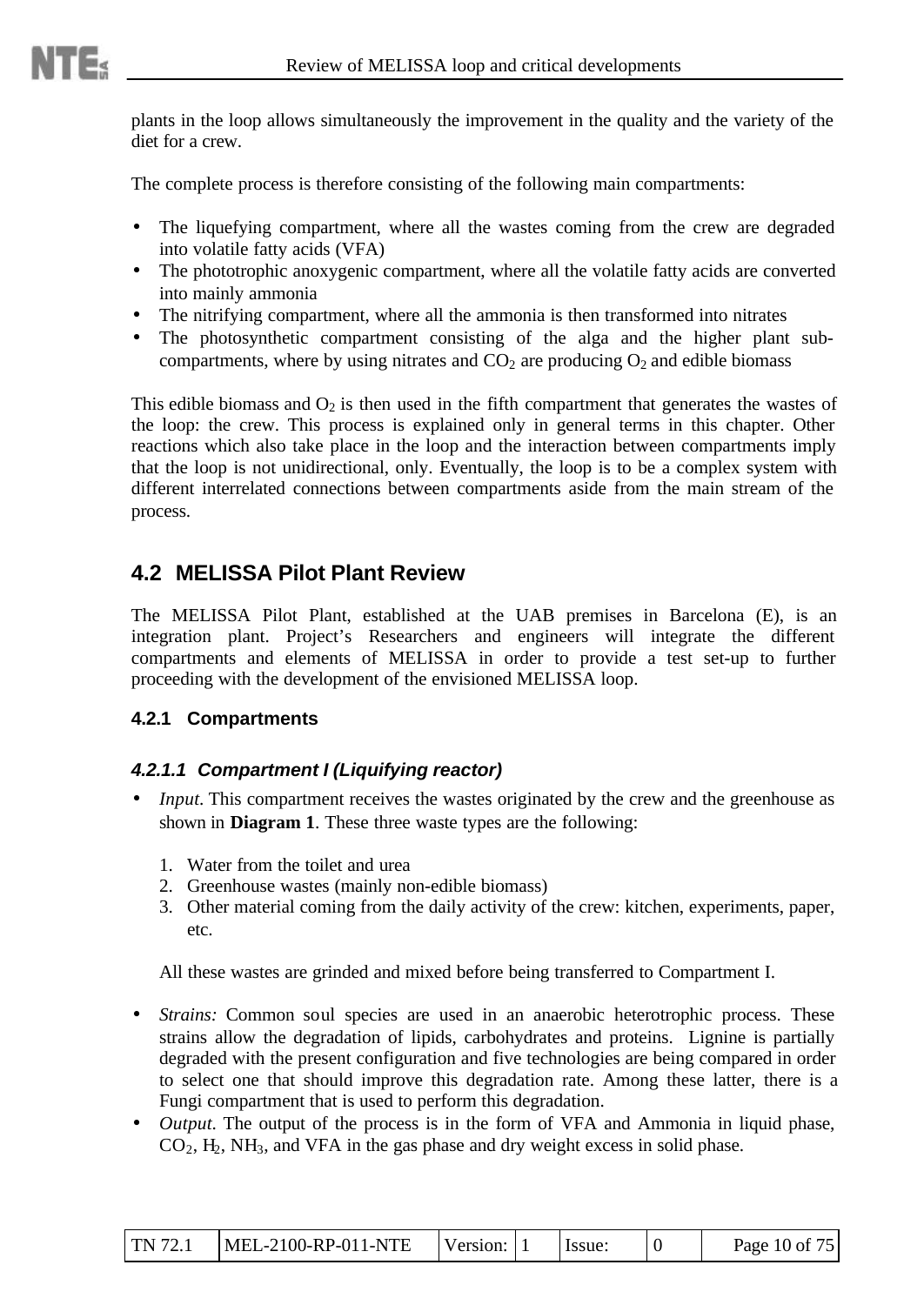- *Variable measurement required at reactor.* The following variables are required to be measured to have a good characterisation of the compartment reactor:
	- 1. Electrical conductivity to know the salts content
	- 2. pH
	- 3. Oxidation-Reduction potential
	- 4. Temperature
	- 5. Viable Biomass in activated sludge
	- 6. Level of the liquid
	- 7. Phosphorus content
	- 8. Suspended solids
- *Variable measurement at input:* Composition of the material at the input (carbohydrate, lipids and protein content)
- *Variable measurement at liquid output:*
	- 1. Volatile Fatty Acids
	- 2. Ammonia
	- 3. Minerals
- *Variables at gas output:*

Measurement:

- 1. Volatile Fatty Acids
- 2. Ammonium
- 3. CH<sup>4</sup>

Main product:

4. CO<sup>2</sup>

Small amounts of:

5.  $H<sub>2</sub>S$ 

Detection of:

- 6.  $H_2$
- Control loops:
	- 1. pH
	- 2. Biomass
	- 3. Flow
	- 4. Pressure
	- 5. Level control

| MEL-2100-RP-011-NTE<br><b>TN</b> 72.1 | Version: |  | Issue: |  | Page 11 of 75 |
|---------------------------------------|----------|--|--------|--|---------------|
|---------------------------------------|----------|--|--------|--|---------------|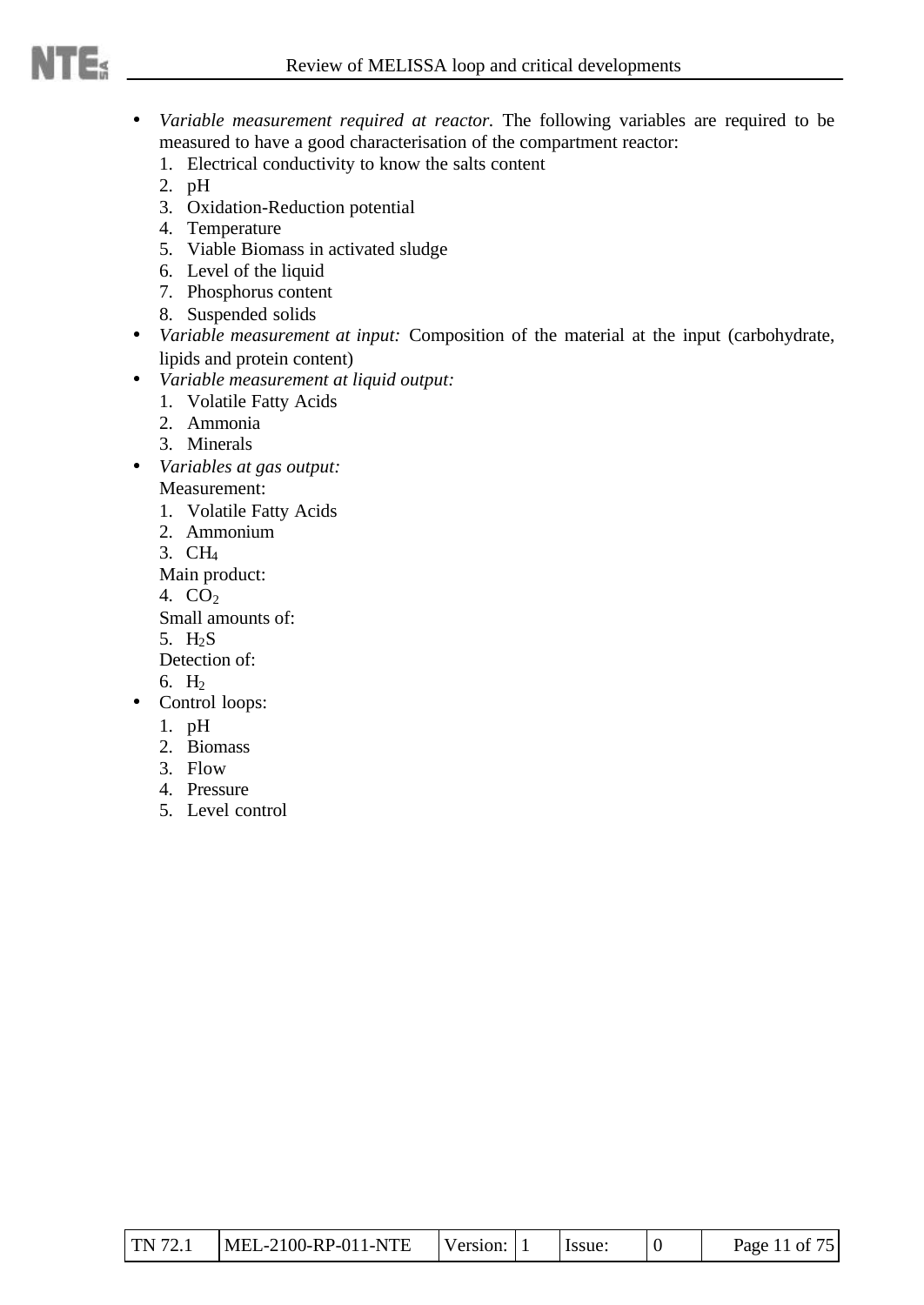

**Diagram 1.-** Schematic diagram of compartment I (Source: UAB)

| TM 72<br>.<br>. | $\mathbf{r}$<br>1-NTE<br>M F<br>1011ء<br>$-2100-RP$<br>, , ,<br>. | Version: |  | lssue: |  | $\sim$ $ \cdot$<br>. .<br>Page<br>$\cdot$ of $\prime$ :<br>. |
|-----------------|-------------------------------------------------------------------|----------|--|--------|--|--------------------------------------------------------------|
|-----------------|-------------------------------------------------------------------|----------|--|--------|--|--------------------------------------------------------------|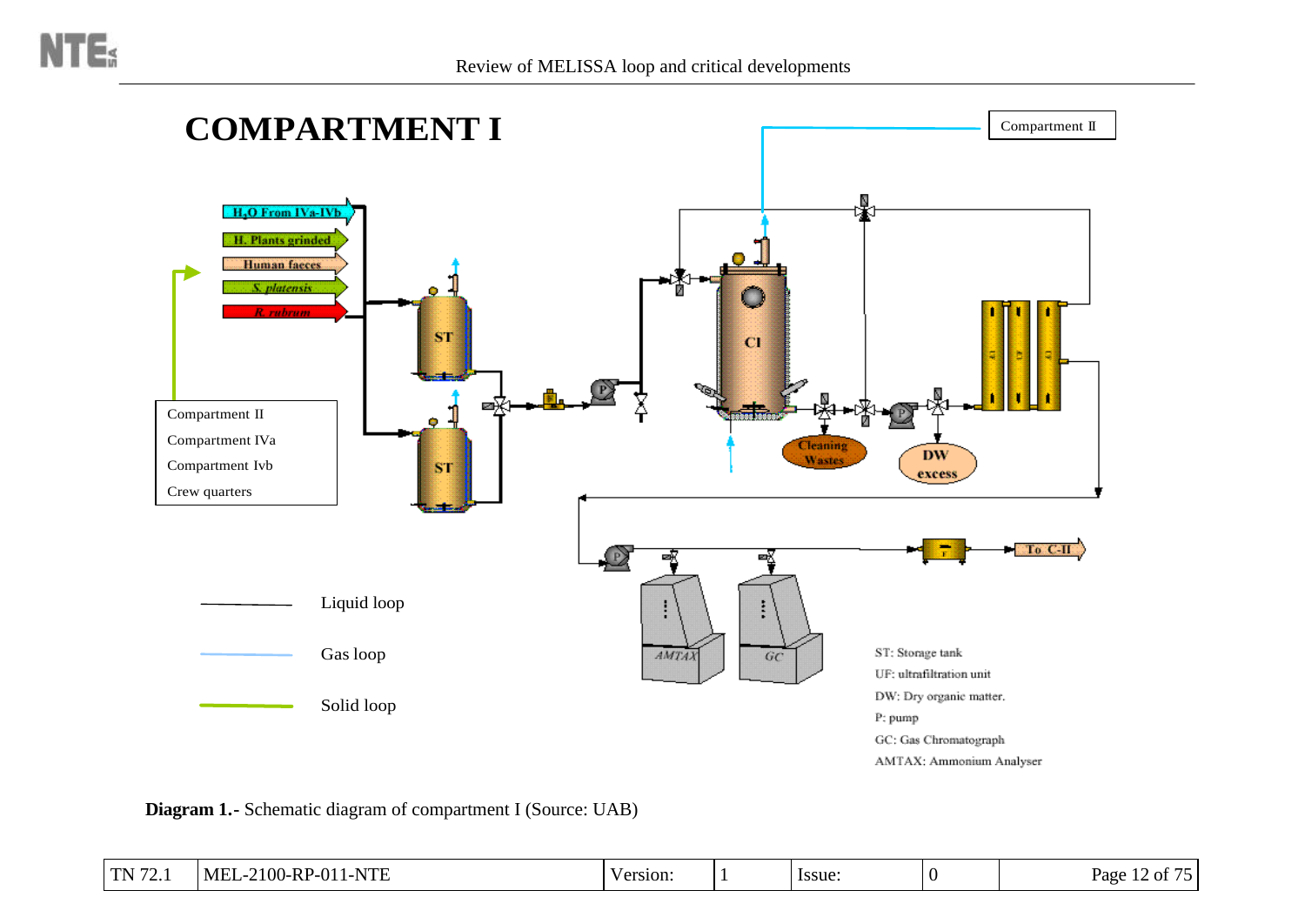#### *4.2.1.2 Compartment II (Photoheterotrophic reactor)*

- *Input.* This compartment receives the output of compartment I both in the form of gas and liquid phase as shown in **Diagram 2**.
- *Strains:* The micro-organism *Rhodospirilum rubrum* is cultured under a photoheterotrophic process. This strain allows transforming all VFAs into Ammonia.
- *Output*. The output of the process is in the form of Ammonia in liquid phase.  $CO<sub>2</sub>$  is generated in the gas phase. Dry weight excess in solid phase that can be used for food.
- *Variable measurement required at reactor.* The following variables are required to be measured to have a good characterisation of the compartment reactor:
	- 1. Electrical conductivity to know the salts content
	- 2. pH
	- 3. Oxidation-Reduction potential
	- 4. Light Intensity
	- 5. Temperature
	- 6. Level of the liquid
- *Variable measurement at input:* Composition of the flow at the input (Volatile Fatty Acids and Ammonia)
- *Variable measurement at liquid output:*
	- 1. Volatile Fatty Acids
	- 2. Ammonia
- *Variable measurement at gas output:*
	- 3. Volatile Fatty Acids
	- 4. Ammonia
	- 5.  $CO<sub>2</sub>$
- Control loops:
	- 6. Ammonium measurement loop
	- 7. pH regulation loop: control of pH value, variable, pH and action with a pH controller
	- 8. Light regulation loop: control of light intensity level appropriate for biomass, variable, light intensity and action on power supply for illumination
	- 9. Temperature regulation loop: control of temperature, variable, temperature and action on a temperature regulator (thermal jacket)
	- 10. Biomass regulation loop: Control of biomass concentration, variable, Biomass concentration and action on the input medium
	- 11. Liquid level regulation loop: control of liquid level to be below a certain point of the reactor, variable, height of liquid-gas interface
	- 12. Flow
	- 13. Pressure
- Alarms:
	- 1. Temperature exceeding range
	- 2. Pressure exceeding range

| $MEL-2100-RP-011-NTE$<br>$\text{TN } 72.1$ | Version: 1 | <b>Issue:</b> |  | Page 13 of 75 |
|--------------------------------------------|------------|---------------|--|---------------|
|--------------------------------------------|------------|---------------|--|---------------|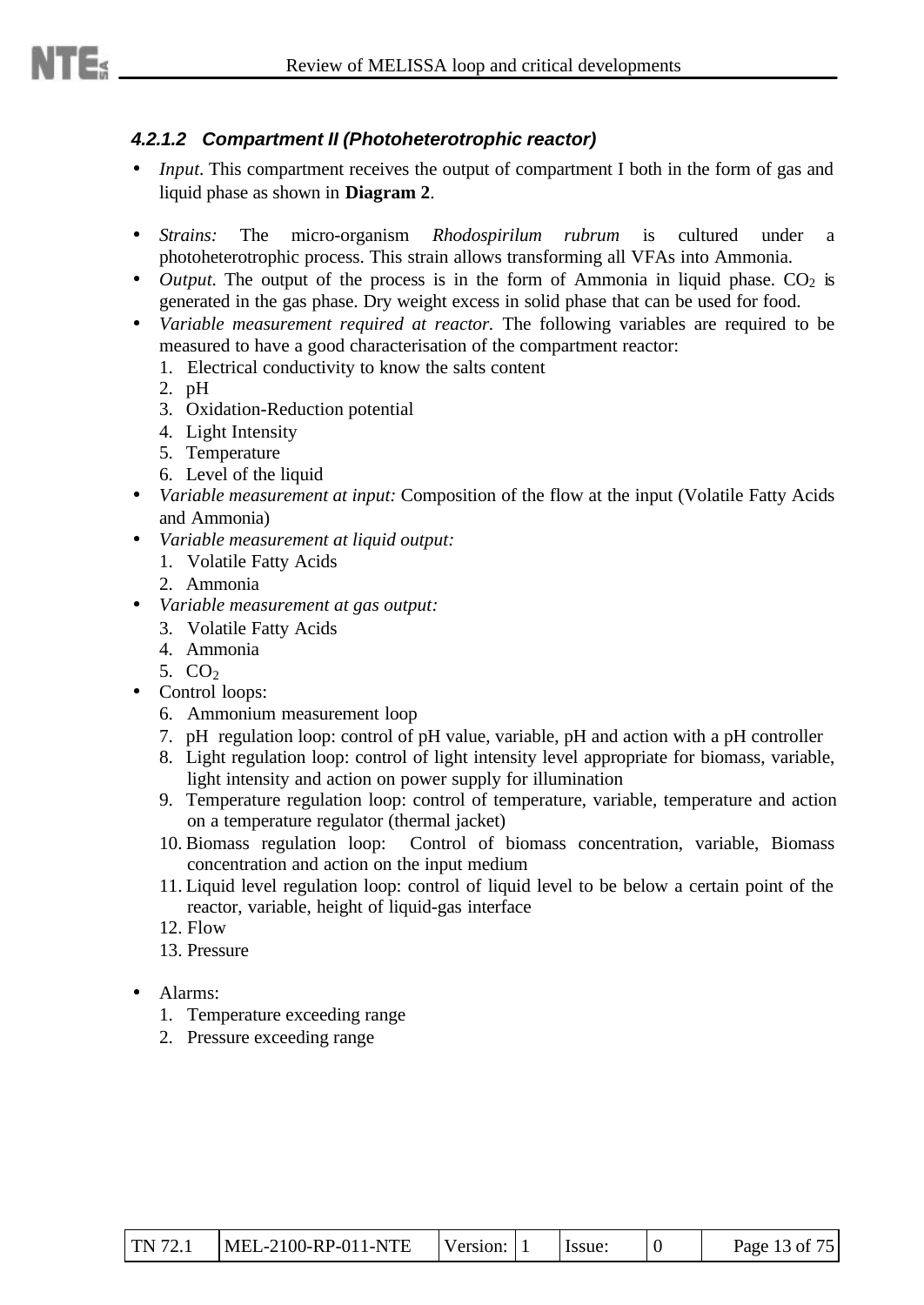

**Diagram 2.-** Schematic diagram of compartment II (Source: UAB)

| $\Gamma$ N 72<br>. ـ ـ | $-2100$ -RP-<br>1-NTE<br>$-MF^{\intercal}$<br>$\sqrt{011}$<br>ے تا" | Version. |  | Issue. |  | . <b>. .</b><br>Page<br>· OI<br>. . |
|------------------------|---------------------------------------------------------------------|----------|--|--------|--|-------------------------------------|
|------------------------|---------------------------------------------------------------------|----------|--|--------|--|-------------------------------------|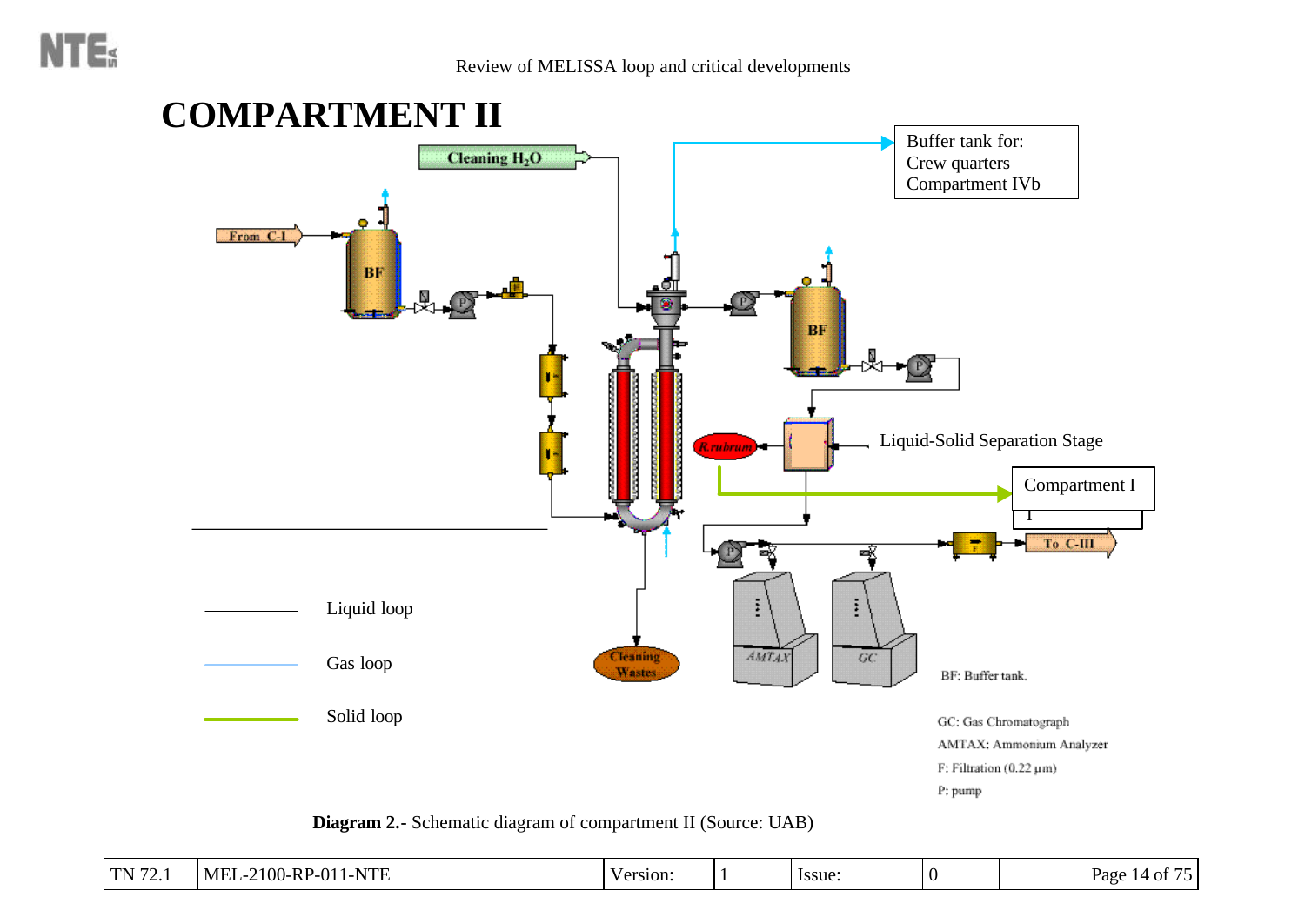#### *4.2.1.3 Compartment III (Nitrifying reactor)*

- *Input.* This compartment receives the output of compartment II in liquid phase and from a buffer tank in gas phase as it can be seen in **Diagram 3**.
- *Strains:* The process in this compartment is carried out with a co-culture of *Nitrosomonas europae* and *Nitrobacter winogradskyi*. This compartment transforms mainly the Ammonia into Nitrates. This strain needs around 6 months to reach nominal operating conditions. It is an extremely low growing culture.
- *Output*. The output of the process is in the form of Nitrate in liquid phase.  $CO<sub>2</sub>$  is consumed in the gas phase.
- *Variable measurement required at reactor.* The following variables need to be measured to have a good characterisation of the compartment reactor:
	- 1. Electrical conductivity to know the salts content
	- 2. pH
	- 3.  $pO_2$  measurement
	- 4. Temperature
	- 5. Level of the liquid
	- 6. Viable biomass measurement
- *Variable measurement at input:* Composition of the flow at the input (Ammonia)
- *Variable measurement at liquid output:*
	- 1. Ammonia
	- 2. NO<sub>3</sub>
	- $3. NO<sub>2</sub>$
	- 4. Minerals
- *Variables at input*:
	- Measurement:
	- 1.  $CO<sub>2</sub>$
	- 2. Ammonia
	- 3. Volatile fatty acids
	- Main product:
	- 1.  $O<sub>2</sub>$
- *Variable measurement at gas output:*
	- 1. Ammonia
	- 2.  $CO<sub>2</sub>$
- Control loops:
	- 1. Temperature
	- 2. Pressure
	- 3. Biomass content: objective is stable biomass content, variable measured: viable biomass and action biomass release
	- 4. Flow
	- 5. pH
	- 6. Level control
- Alarms:
	- 1. Temperature exceeding range
	- 2. Pressure exceeding range
	- 3. Biomass exceeding range

| $\text{TN } 72.1$ | MEL-2100-RP-011-NTE | Version: 1 |  | . Issue: |  | Page 15 of 75 |
|-------------------|---------------------|------------|--|----------|--|---------------|
|-------------------|---------------------|------------|--|----------|--|---------------|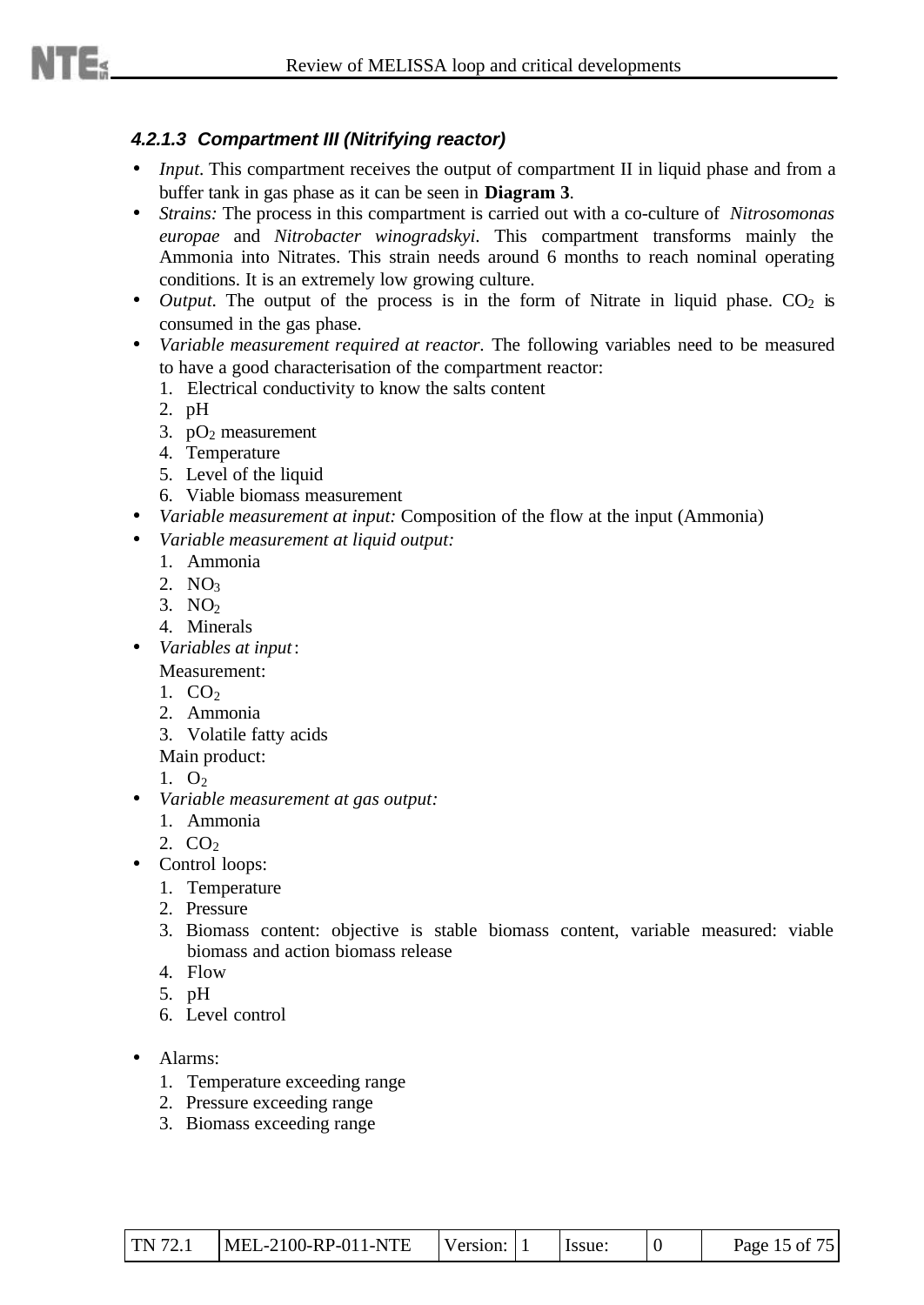

**Diagram 3.-** Schematic diagram of compartment III (Source: UAB)

| эгээ. эонд наам эсрагалон зумса |
|---------------------------------|
| NITRAX : Nitrate Analyser       |
| AMTAX: Ammonium Analyser        |
| : Filtration (0.22 µm)          |
| ): pump                         |

| TN $72$<br>$\cdot$ $\sim$ $\cdot$ $\cdot$<br>. | $-2100$ -RP<br>$\Omega$ 1<br>1-NTE<br><b>MEL</b><br>--v<br>$-$ | Version: |  | Issue: |  | $\cdots$<br>Page<br>-16<br>' OI |
|------------------------------------------------|----------------------------------------------------------------|----------|--|--------|--|---------------------------------|
|------------------------------------------------|----------------------------------------------------------------|----------|--|--------|--|---------------------------------|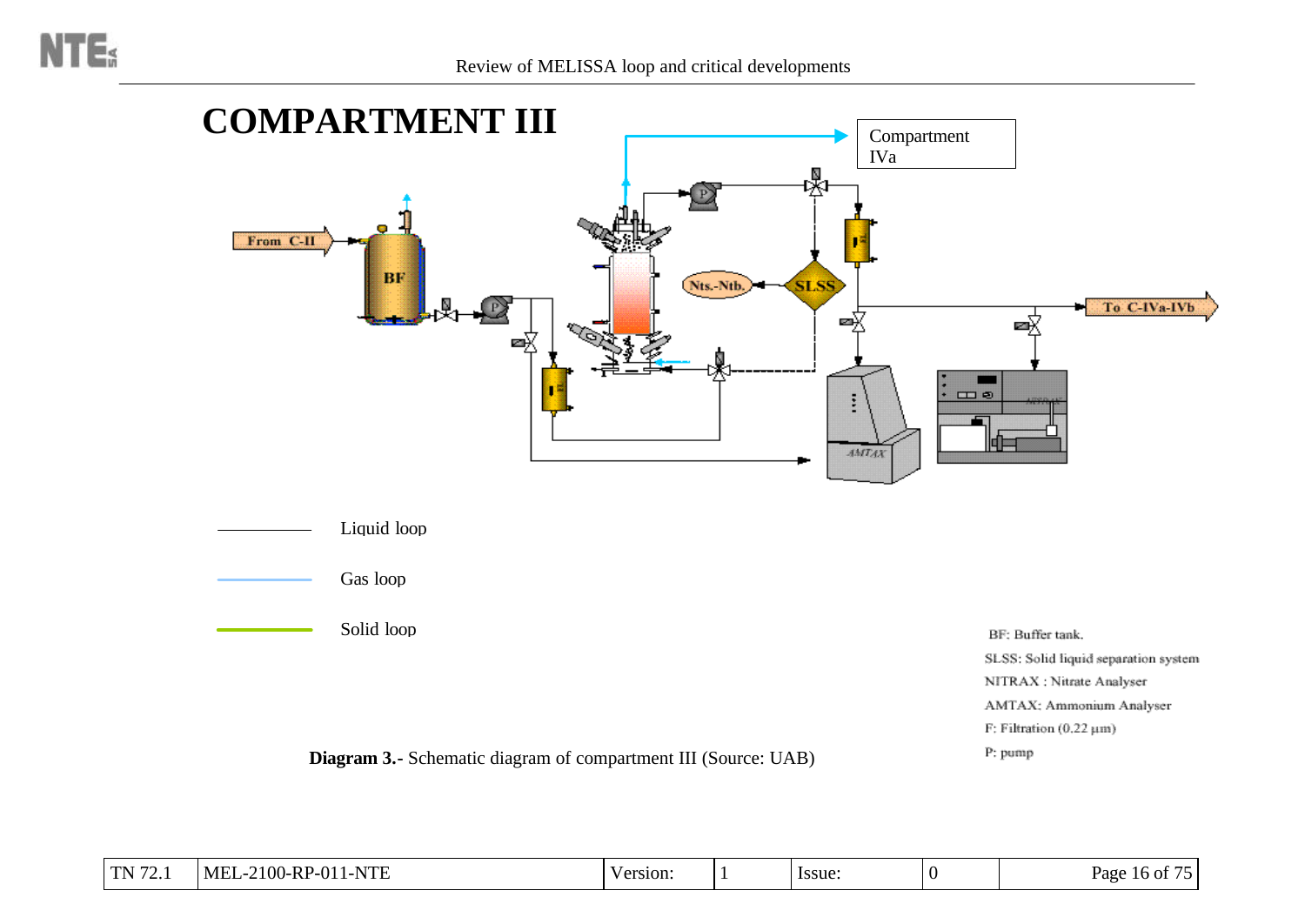#### *4.2.1.4 Compartment IVa (Photosynthetic Compartment)*

- *Input.* This compartment receives the output of compartment III in liquid phase and from a buffer tank in gas phase as it can be seen in **Diagram 4**.
- *Strains:* The process in this compartment is carried out with *Arthrospira platensis*, photautothroph microscopic algae. This compartment transforms mainly Nitrates and  $O<sub>2</sub>$ into edible biomass and  $O_2$ .
- *Output*. The output of the process is in the form of  $O_2$  in gas phase and edible biomass in solid phase.
- *Variable measurement required at reactor.* The following variables need to be measured to have a good characterisation of the compartment reactor:
	- 1. Nitrate concentration
	- 2. Light intensity
	- 3. Electrical conductivity to have an idea on salts content
	- 4. pH
	- 5. Oxidation-Reduction potential
	- 6. Temperature
	- 7. Level of the liquid
	- 8. Viable biomass measurement
- *Variable measurement at input:* Composition of the flow at the input (Nitrate and low levels of Nitrite)
- *Variable measurement at gas output:*
	- 1.  $O<sub>2</sub>$
	- 2.  $CO<sub>2</sub>$
	- Control loops:
		- 1. Temperature
		- 2. Pressure
		- 3. Biomass content: objective is stable biomass content, variable measured: viable biomass and action biomass release
		- 4. Flow
		- 5. Level control
- Alarms:
	- 1. Temperature
	- 2. Light regulation
	- 3. Biomass regulation
	- 4. Gas flow and pressure regulation
	- 5. Flow

| <b>TN</b> 72.1 | MEL-2100-RP-011-NTE | Version: |  | Issue: |  | Page 17 of 75 |
|----------------|---------------------|----------|--|--------|--|---------------|
|----------------|---------------------|----------|--|--------|--|---------------|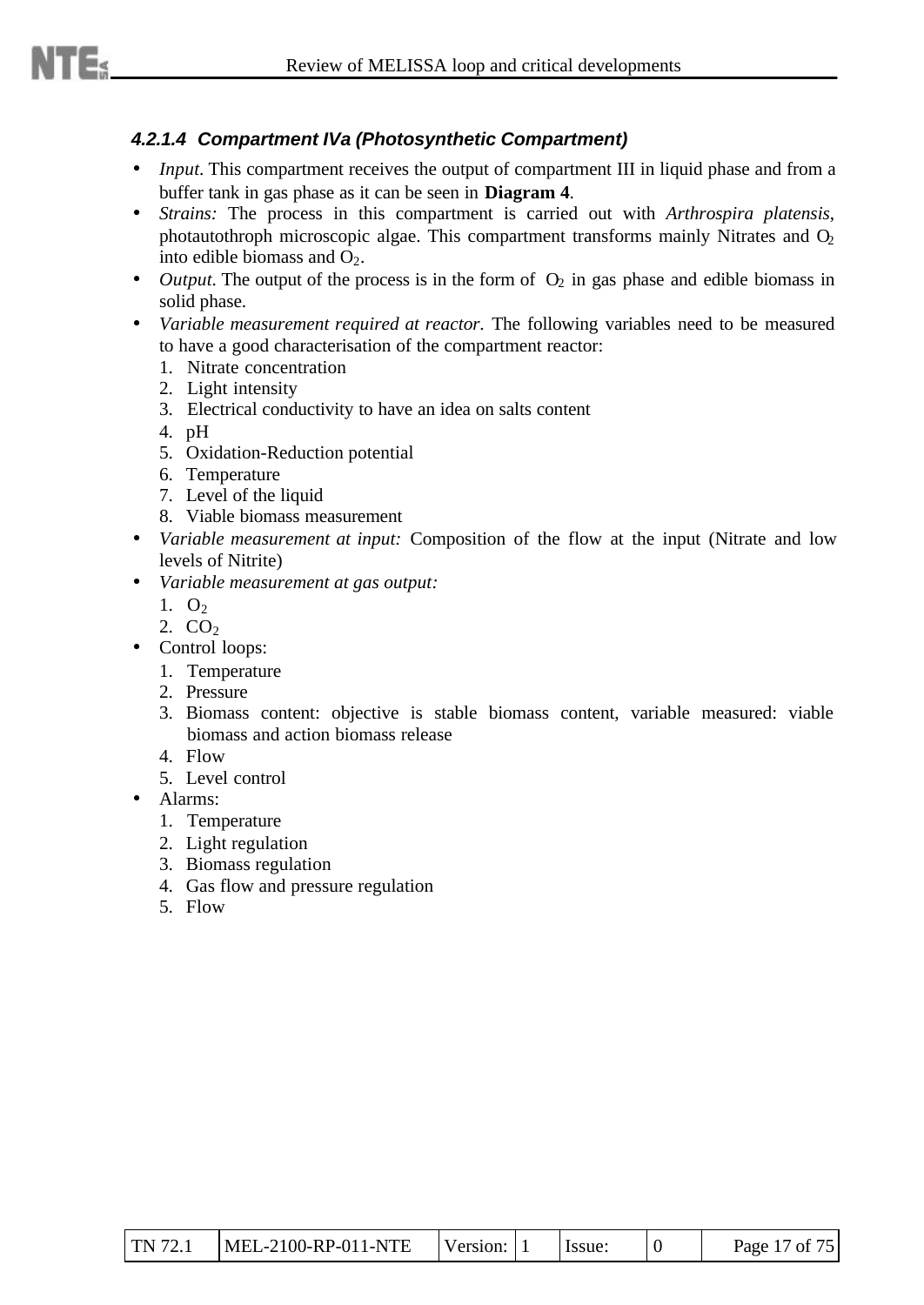#### *4.2.1.5 Compartment IVb (Higher Plants Chamber)*

- *Input*. This compartment receives the output of compartment III and the urea of the crew compartment in liquid phase,  $CO<sub>2</sub>$  from a buffer tank and from the crew compartment in gas phase as it can be seen in **Diagram 4**.
- *Plants:* The actual composition of the crop is still to be decided. Possible candidates are: Broccoli, Beet, Bean, Cauliflower, Carrot, Cucumber, Herbs, Kale, Lettuce, Onion, Green Onion, Peppers, Peanut, Potato, Rice, Sweet Potato, Swiss Chard, Soybean, Spinach, Tomato, Wheat, Alfalfa, Cabbage, Chilli Peppers, Mushrooms, Snow Peas and Squash. These plants will be used to convert  $CO<sub>2</sub>$  into biomass and to produce  $O<sub>2</sub>$ . From the above list, 8 plants will be selected primarily to obtain at then a selection of 3.

These 3 will be used at the Pilot Plant and could most likely be: Lettuce, Beet and Wheat with a percentage of 30% each in the final input for compartment I. The remaining 10% will be paper. These three plants are selected for different reasons: Lettuce represents a plant with high leaf surface, Beet represents a plant with a lot of root volume and Wheat is a plant with a lot of non-edible material.

- *Output*. The output of the process is transpired water in liquid phase,  $O_2$  in gas phase and edible biomass in solid phase.
- *Variable measurement required at reactor.* The following variables need to be measured to have a good characterisation of the compartment reactor:
	- 1.  $CO<sub>2</sub>$  level
	- 2.  $O<sub>2</sub>$  level
	- 3. Light intensity
	- 4. Nutrient composition
	- 5. Air humidity
	- 6. Temperature
	- 7. Level of the liquid at the nutrient tank
	- 8. Pressure
- *Variable measurement at input:* Composition of the flow at the input (Nutrients composition) and at gas input:
	- 1.  $O<sub>2</sub>$

2.  $CO<sub>2</sub>$ 

- *Variable measurement at output: Composition of nutrients in the liquid phase and at gas output:*
	- 1.  $O<sub>2</sub>$
	- 2.  $CO<sub>2</sub>$
- Control loops, which consider those loops for controlling the chamber environment and the MELISSA loop main state variables:
	- 1. Temperature
	- 2. Air Humidity
	- 3. Pressure
	- 4. Nutrient delivery
	- 5. Light intensity
	- 6. pH nutrients
	- 7. Flow
	- 8. Level control
- Alarms:
	- 1. Contaminant detection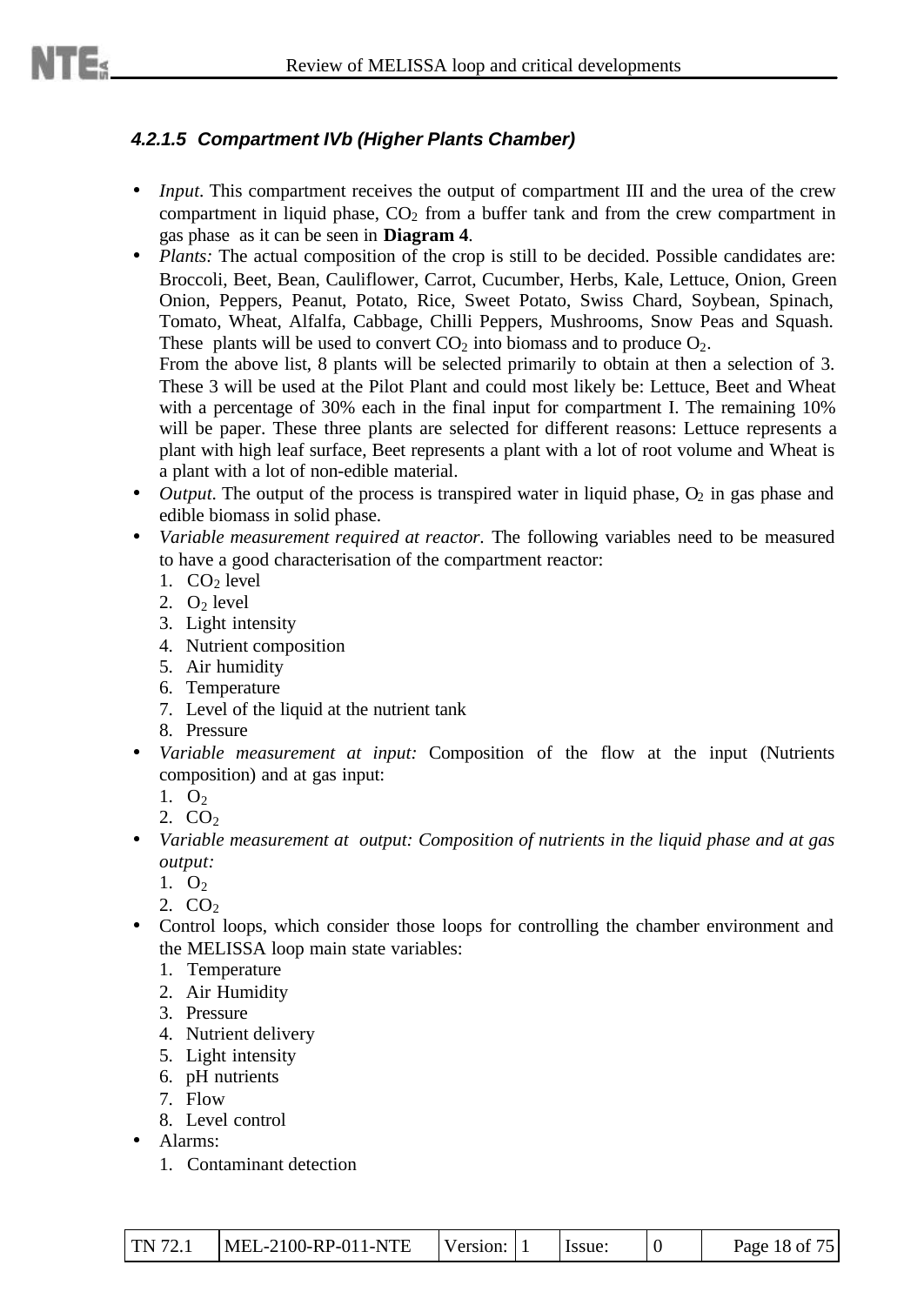- 2. Temperature
- 3. Light regulation
- 4. Nutrient delivery
- 5. Gas flow and pressure regulation

| <b>TN 72.1</b> | MEL-2100-RP-011-NTE | Version: |  | Issue: |  | Page 19 of 75 |
|----------------|---------------------|----------|--|--------|--|---------------|
|----------------|---------------------|----------|--|--------|--|---------------|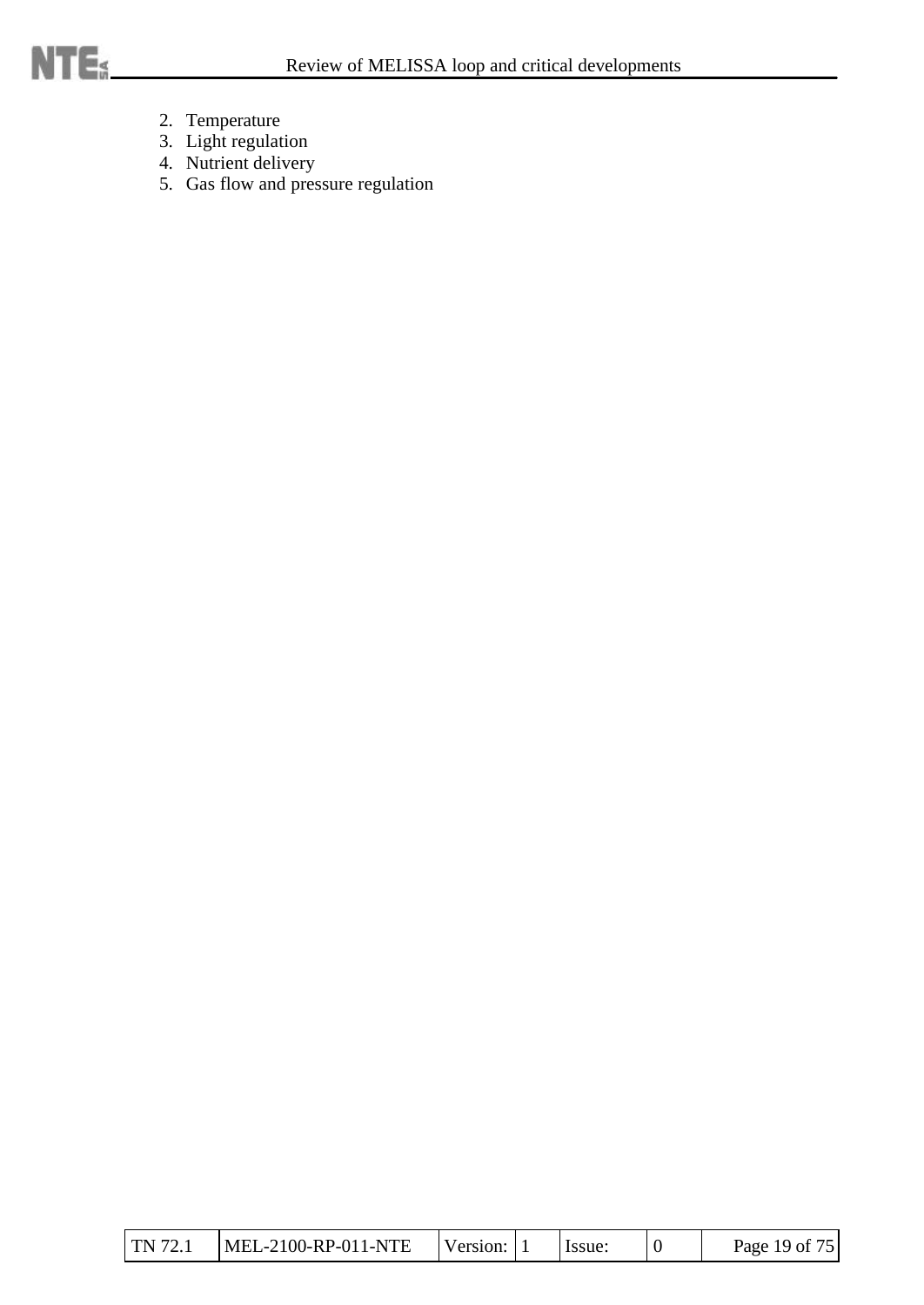## **COMPARTMENTS IVa-IVb**

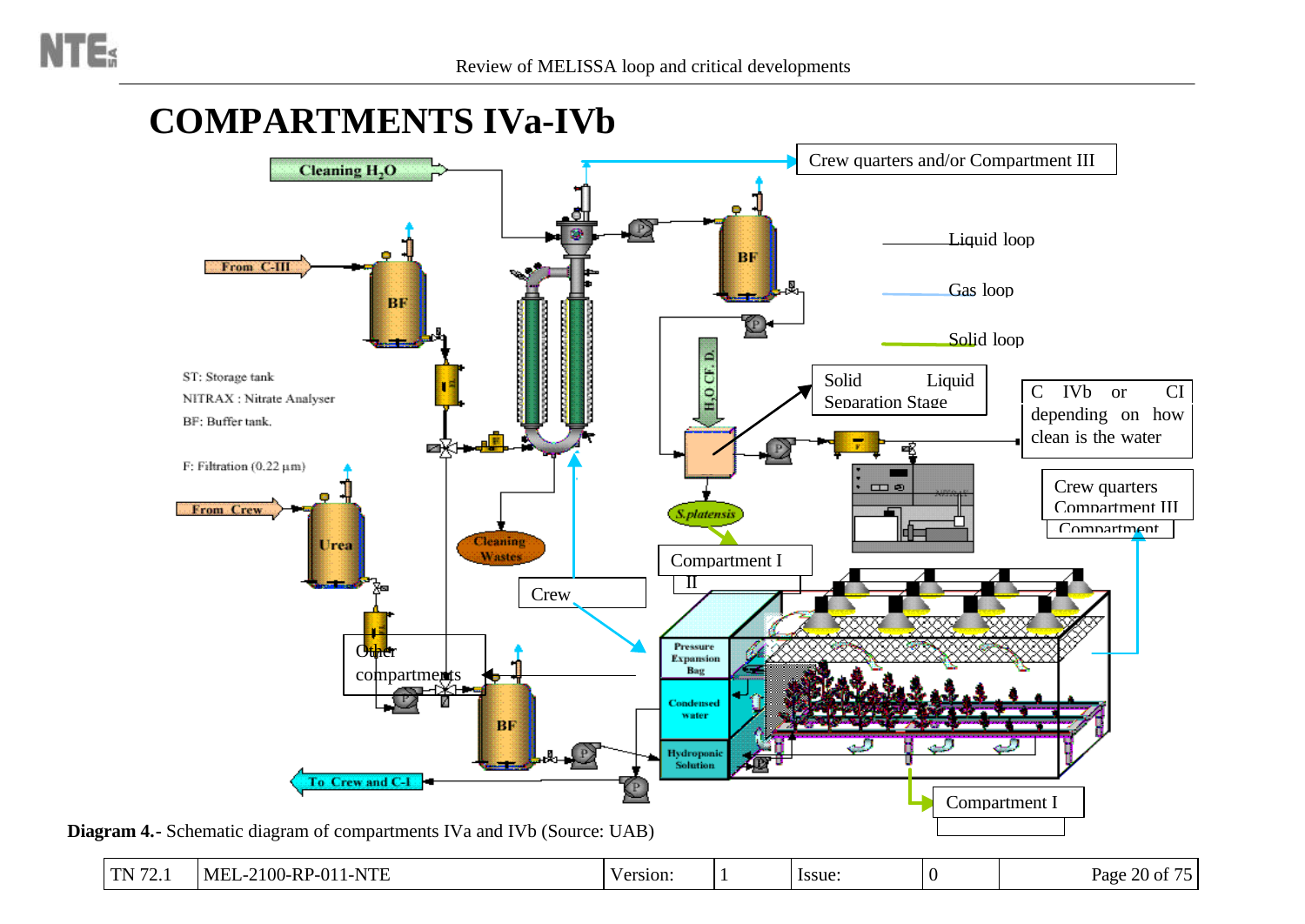#### *4.2.1.6 First medium-term objective of the Pilot Plant*

In a first stage, the medium-term objective of the Pilot Plant is to connect an approximation of the MELISSA loop able to recycle:

- $\blacksquare$  all the microbial biomass that will be generated within the loop,
- $\blacksquare$  20% of the non-edible plant biomass,
- If all the faeces and urine of one person (this will be simulated by 3 rodents that eat food from outside the loop), and
- all the  $CO<sub>2</sub>$  generated by these three rodents (which will model a human breath air from the loop).

#### *4.2.1.7 Main characteristics of the Compartments*

The data that is indicated in this table describes the main characteristics of the cultures in the MELISSA envisioned Pilot Plant. The data is approximate.

| <b>Compartment</b>                  | <b>Colonisation time</b> <sup>1</sup> | <b>Minimum</b><br><b>Retention time<sup>2</sup></b> | <b>Bioreactor</b><br>volume | chamber<br>or |
|-------------------------------------|---------------------------------------|-----------------------------------------------------|-----------------------------|---------------|
| <b>Compartment I</b>                | 1 month                               | 22 days                                             | 3001                        |               |
| <b>Compartment II</b>               | 2 days                                | 7 hours                                             | 701                         |               |
| <b>Compartment III</b>              | 6 months                              | 17 hours                                            | 41                          |               |
| <b>Compartment IVa</b>              | 2 days                                | 7 hours                                             | 771                         |               |
| <b>Compartment IVb</b> <sup>3</sup> | <b>TBD</b>                            | <b>TBD</b>                                          | <b>Chamber</b>              | Liquid        |
|                                     |                                       |                                                     | Volume                      | Volume        |
|                                     |                                       |                                                     | <b>TBD</b>                  | <b>TBD</b>    |

#### **4.2.2 MELISSA Pilot Plant analysis**

The analysis of the envisioned Pilot Plant at UAB has been carried out by reviewing documentation (Cabello et al, 1998; Cabello et al, 2000; Demey et al, 2000; Eckhard et al, 2000; Pérez et al, 1996; Pérez et al, 1997; Poughon et al, 2000; Vernerey et al, 1998), and discussions with several MELISSA partners involved in the design of the various compartments.

The detailed analysis of the liquid, gas and solid loops have lead to the identification of critical issues that are referred to as CT#.

#### *4.2.2.1 Liquid Loop*

This section describes the liquid loop of the Pilot Plant, following **Diagram 5**.

#### **Compartment I:**

l

The input for this compartment consists of:

<sup>&</sup>lt;sup>3</sup> This information is not available

| MEL-2100-RP-011-NTE<br><b>TN 72.1</b><br>Version: 1 |  | Issue: | Page 21 of 75 |
|-----------------------------------------------------|--|--------|---------------|
|-----------------------------------------------------|--|--------|---------------|

<sup>&</sup>lt;sup>1</sup> Time needed to have an stabilised culture

 $2$  Minimum retention time required to carry out the recycling function by the microorganism with the present configuration of the Pilot Plant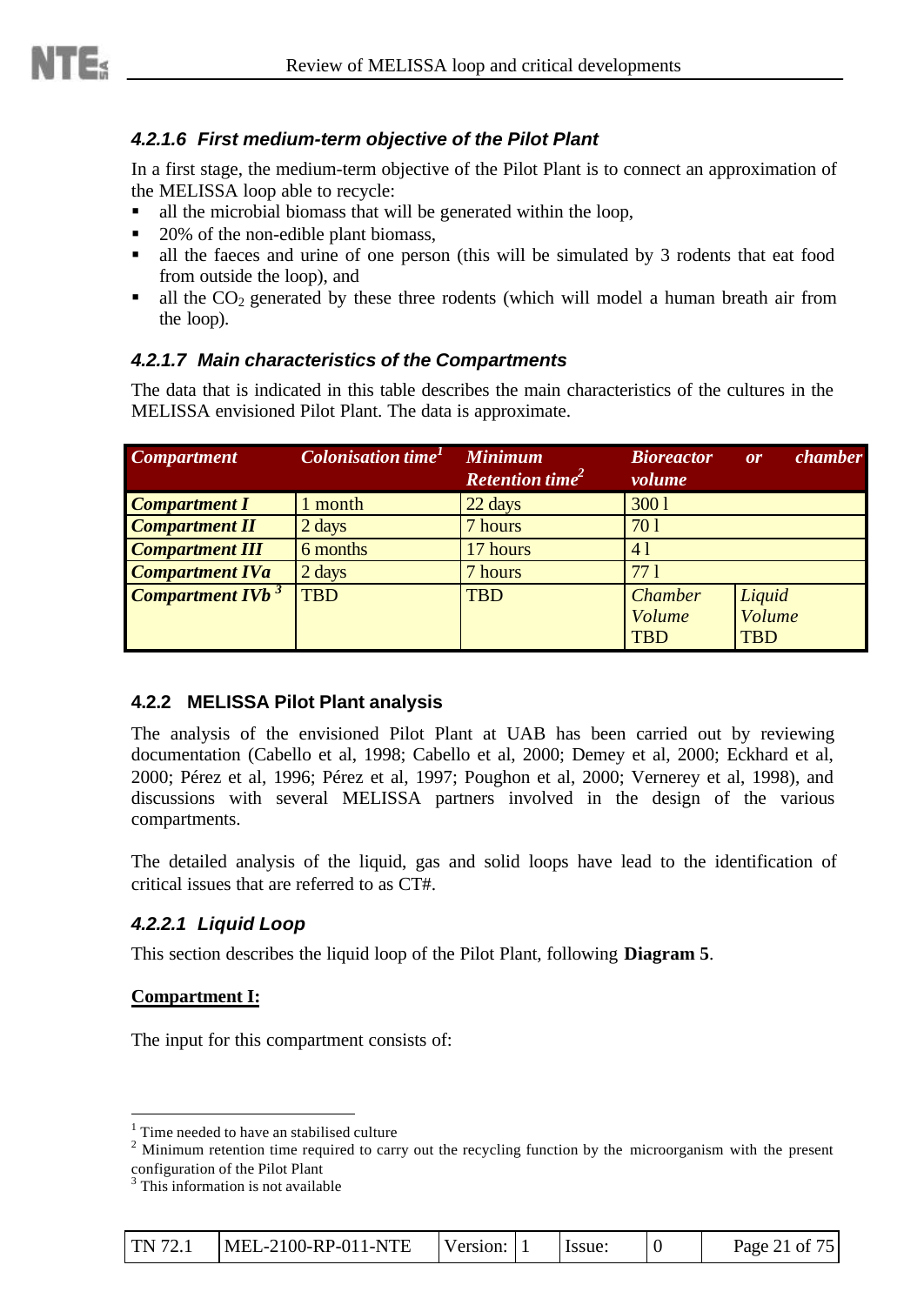

- Water from compartment IVa and IVb. This water will be mainly that from transpiration of plants in Compartment IVb (Higher Plant Compartment) in a 95% and from liquidsolid separation stages.
- Non consumed plants grind
- Human faeces
- Arthrospira,
- Paper and
- Rhodospirilum

Some questions arise at this point:

**CT 1: Input to Compartment I definition. How are the inputs to be introduced in the bioreactor of Compartment I, in continuous or batch mode? This will imply a storage strategy. Up to date, the strategy selected is to grind the waste and freeze it in packages to be stored and introduced in Compartment I as it is needed.**

The type of process taking place at the bioreactor (thermophilic anaerobic bacteria) implies a high temperature and low oxygen concentration. The type of oxygen sensor used for the low levels demanded is a redox. The bioreactor is presently a stirred tank, but its design is under discussion.

#### **CT 2: Compartment I volume reduction. The process is slow, thus a big bioreactor to allow big resident times is needed. Is the design going to be improved to have a smaller bioreactor?**

Part of the output of the bioreactor will be in form of gas phase. At this output, filtering and analysis of the exiting gas will be required (gas chromatography). Such analysis should also refer to trace contaminants, as the analysis of these contaminants will also be necessary.

The exiting liquid will be filtered and measured with chromatography methods. It will contain mainly VFA and ammonia.

#### **CT 3: Clogging monitoring. Systems to monitor clogging and maintenance strategies will be required for the filtration of the liquid exiting Compartment I.**

**CT 4: Alternatives to chromatography. Chromatography methods will be used. This technology is not presently developed to be portable and lightweight to be used in a space mission. It also requires a lot of consumables and maintenance. This could impose a limit for the automatic operation of MELISSA in space. It is possible that for each substance a specific sensor could be developed.**

#### **CT 5: Gas Liquid Separation System. Separation of gas-liquid phases in reduced gravity in a stirred tank, if needed.**

There is part of output that is not recycled at this moment:

• Cleaning wastes, but these wastes are only produced between end of operation and restart

| <b>TN</b> 72.1 | $MEL-2100-RP-011-NTE$ | Version: 11 |  | Issue: |  | Page 22 of 75 |
|----------------|-----------------------|-------------|--|--------|--|---------------|
|----------------|-----------------------|-------------|--|--------|--|---------------|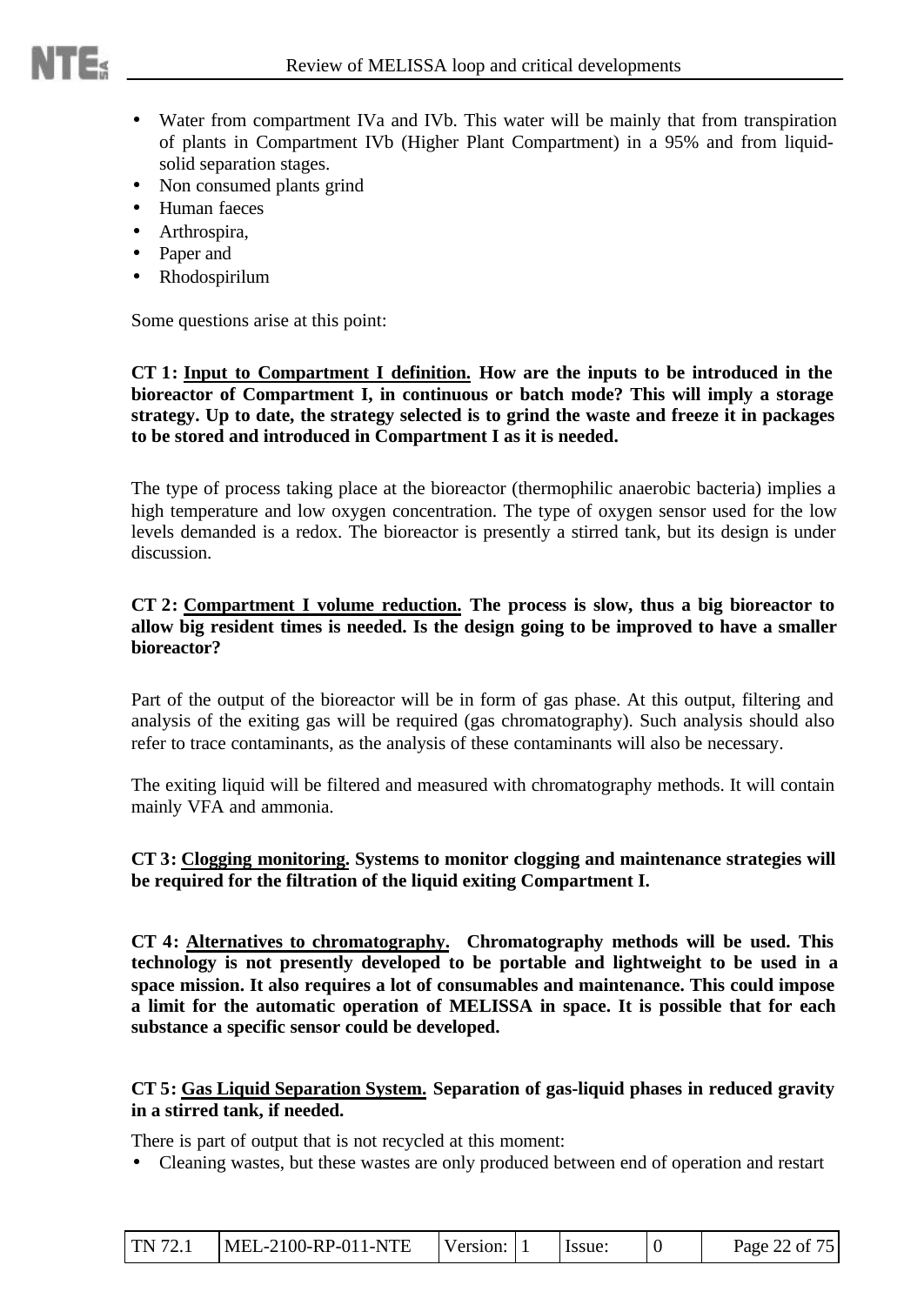• Components that are not digested by compartment I (these are the lignine, etc.). There is presently an effort to find an alternative to allow the complete degradation of these components. Five technologies are being compared, among which degradation using fungi is being studied.

#### **Compartment II:**

The input to Compartment II is the liquid coming from the output of the Compartment I, mainly VFA and ammonia. If Compartment I is to be used in fed-batch, this will imply a buffer at the entrance of this compartment.

The incoming liquid needs to be sterilised. Filtering is currently the method to be used since it is deemed that no pathogens will be provided by compartment I in the Pilot Plant based on the fact that:

- The high temperature of Compartment I allows minimising the transmission of many types of viruses (they are eliminated under such extreme conditions)
- Pathogens are not likely surviving compartment I, due to enzymes that would destroy them (protease)

However, these considerations can be challenged because:

- There are viruses that will survive after dismantling, as they are able to assemble again
- The minimum amount of proteases to eliminate all possible prions is not ensured.

**CT 6: Sterilisation Methods. Sterilisation methods that could be flown will have to be developed. Autoclave technology does not seem to have the characteristics needed for this purpose.**

**CT 7: Contamination detection methods should be envisioned. Some of them might need some development work (pathogen detection). Thin films of bioactive material might be required at the different connections of the compartments (biosensors).**

#### **CT 8: Surface Microbe Detection. Sensors to monitor and control surface microbes are needed in MELISSA.**

The process followed in Compartment II is anaerobic, so the oxygen sensor has to be working in low oxygen levels.

#### **CT 9: Consumable reduction. In many instrumentation of the envisioned MELISSA loop Pilot Plant, a considerable amount of consumables are foreseen. They should be minimised as well as the maintenance workload.**

The bioreactor has to have a specific shape to allow a good illumination/volume ratio. On the opposite, the stirring of the reactor has to be ensured.

#### **CT 10: Design of bioreactor. Optimisation of the illumination/volume ratio versus stirring of the bioreactor.**

| TN 72.1 | $MEL-2100-RP-011-NTE$ | Version: 1 |  | Hssue: |  | Page 23 of 75 |
|---------|-----------------------|------------|--|--------|--|---------------|
|---------|-----------------------|------------|--|--------|--|---------------|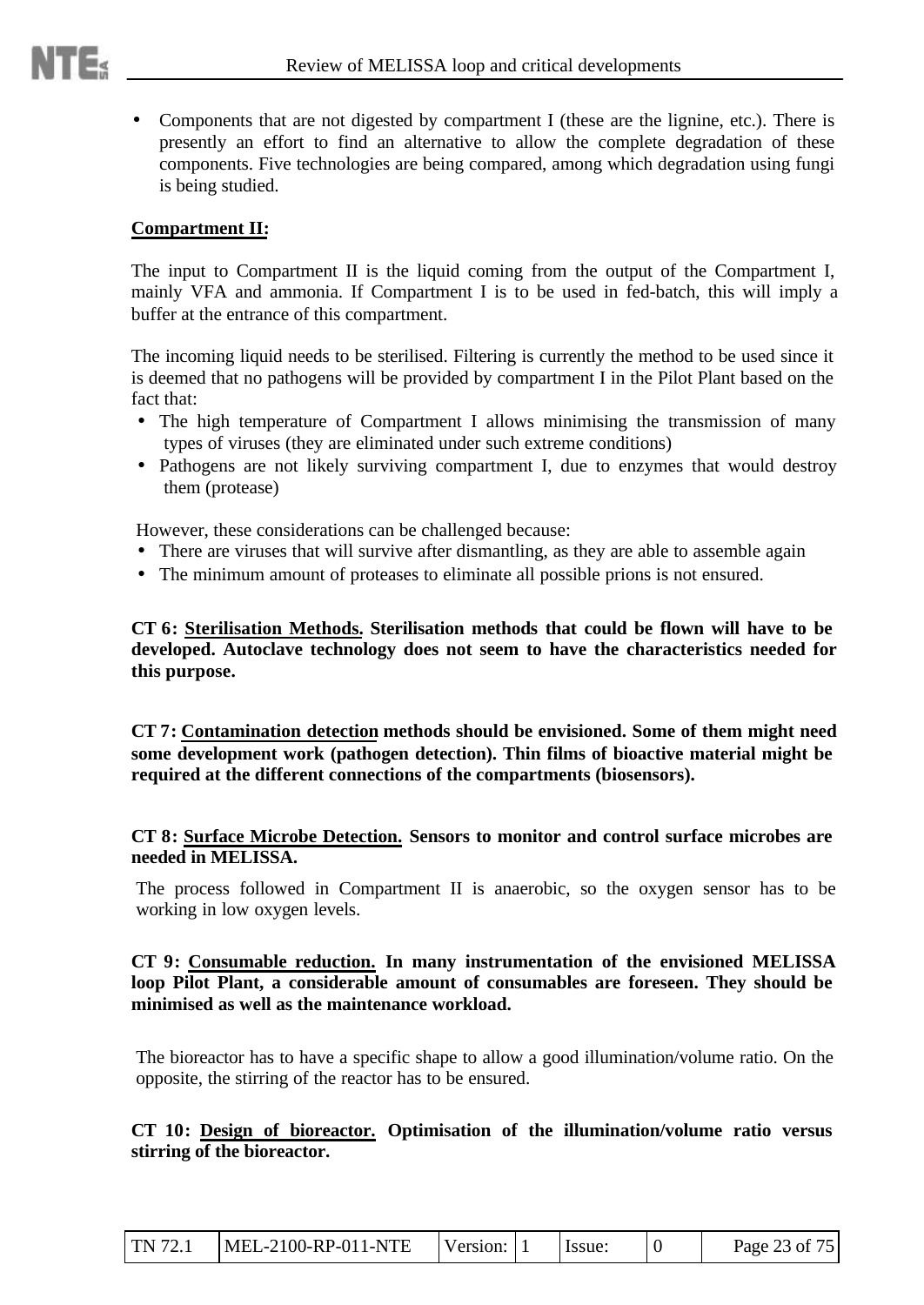The direct application of light bulbs or leds to the main chamber of the bioreactor has strong impact in the thermal conditioning of the bioreactor. This is taken into account in the thermal regulation of the culture. The thermal jacket used to regulate temperature will most likely be located between the light source and the culture. Therefore, this water jacket shall be as transparent as possible to the light at a given wavelength range.

#### **CT 11: Photobioreactor design. The thermal jacket for this reactor will be between the light source and the culture. For long working periods, the water used for thermal regulation will have to be transparent enough for the selected wavelength range. Means to maintain the cleanliness of the water shall be ensured.**

There is a harvesting system at the output of the liquid from this compartment. This is accompanied by previous buffering before the separation of the *Rhodospirillum rubrum* from the liquid output. This compartment is a biomass-producing unit and therefore the separation method development has to be compliant with a high production rate process.

#### **CT 12: Solid-Liquid separation methods should be developed to be compliant with a high separation rate and possibly a continuous operation.**

The liquid output of compartment II shall only include ammonia and limited amount of VFA and trace contaminants.

#### **Compartment III:**

The input for this compartment will be the liquid phase being obtained in compartment II that should only contain ammonia. A buffering tank is required depending on the type of process chosen for the previous compartments (batch or continuous). The input in the gas phase is oxygen.

An important issue in this compartment is the long colonisation time for the culture. This is ranging from 3 to 6 months to get the culture working (*Nitrosomonas europeae, Nitrobacter winogradsky*).

#### **CT 13: Colonisation time reduction in Compartment III. Is this colonisation time to be reduced or will it be more or less kept of the same magnitude due to the type of strain used? It will largely impact on the mode of operation of the loop.**

Sterility conditions must as well be ensured at the input of the compartment to avoid contamination spreading. In the MELISSA Pilot Plant this is achieved with filtration.

In compartment's III bioreactor, the biomass is immobilised on to polystyrene beads. The liquid output of the bioreactor must contain mainly nitrate, but it also contains some biomass released from the beads in several manners:

- As a result of biomass control, by releasing the in-excess biomass for the process.
- As a result of the release of cells from the beads when dying . They typically die in the layers closer to the beads, thus releasing as well living cells.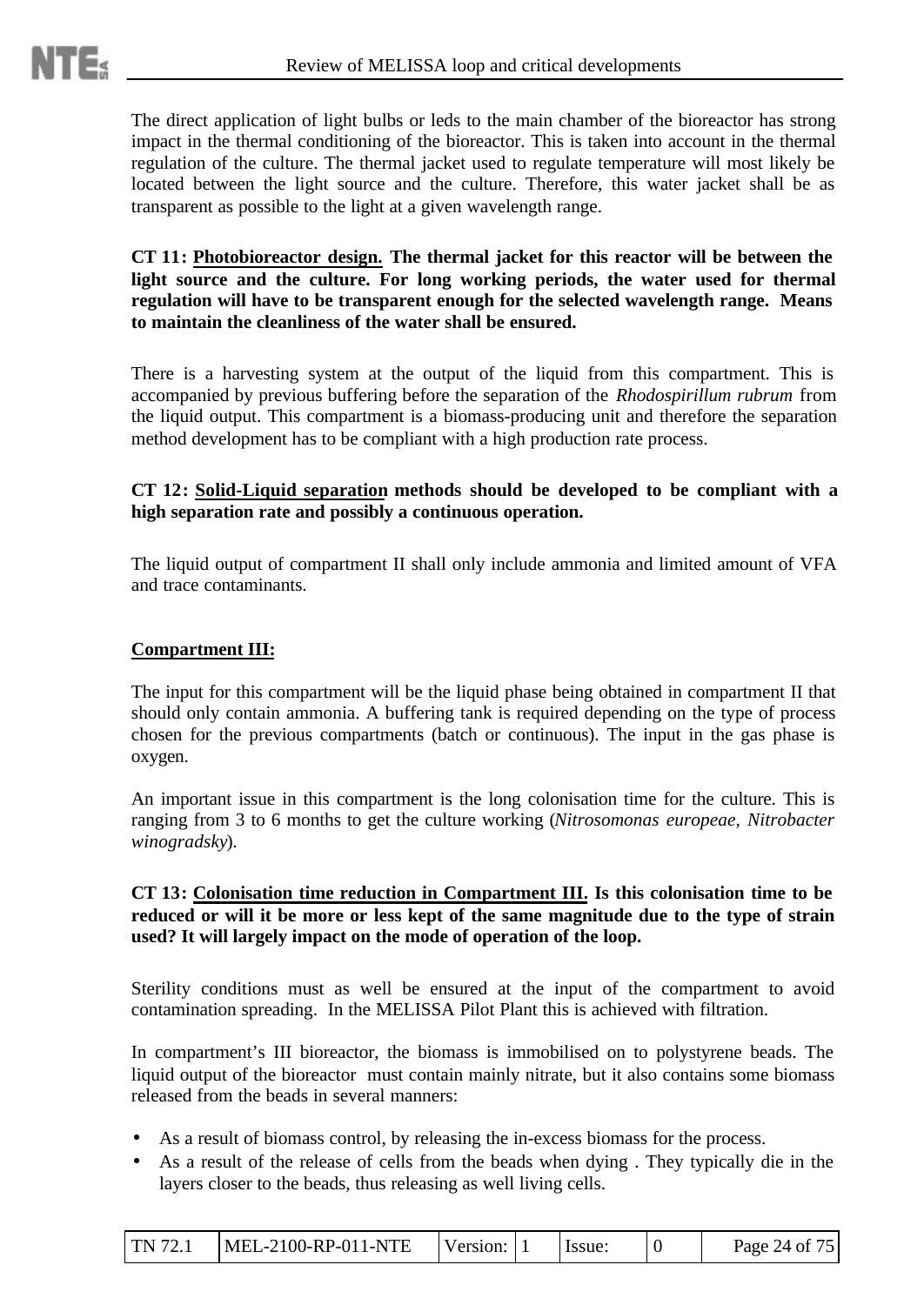• As a result of the cell division on outer layers.

This biomass has to be filtered by a solid-liquid separation system to avoid any presence of these bacteria downstream.

#### **CT 14: Compartment III biomass recycling. How is this filtered biomass to be treated and recycled? It is most likely going to be recycled in Compartment I.**

The following technologies might become critical and need some development effort:

**CT 15: Compartment III releasing system. The present method to release cells from the beads is a counterflow. This method releases the most external layers and concentrates the beads on one side of the bioreactor. This could be positive for a low gravity scenario, but it gives problems of excessive accumulation of biomass on one part of the bioreactor. It would be interesting to develop a releasing method that could be distributed in several parts of the bioreactor and acting depending on the amount of living cells measured locally. Methods like ultrasound release without disruption could be interesting.**

**CT 16: On-line viable biomass monitoring. Measurement of the viable immobilised biomass is a must to have a good control of the performance of the reactor. Systems to measure locally viable biomass are already available, but effort should be made to make this equipment lightweight and with lower biomass detection threshold.**

At this compartment's liquid output a very sensitive ammonia and nitrite measurement, with high resolution, is required. Both substances must not be present. Therefore, the system should be able to quickly react to that if a problem in the process is detected.

#### **CT 17: Ammonia and Nitrate measurement. A high resolution, sensitivity system will be required for the output of compartment III in order to measure low levels of ammonia and nitrite. For nitrite, this would be 0-0.6 PPM.**

Due to the pH control system taking place in this bioreactor, there is a carbon shift to carbonates. This could interfere with the measurement of ammonia.

#### **Compartment IVa-IVb:**

Both compartments are fed with nitrate from compartment III. In the case of the plant chamber (IVb), there will also be a urea feeding (urea coming from crew) that is transformed into  $NH_4^+$  and  $CO_2$ . But this is an option, because urea could be treated by the first compartment in future designs.

#### **CT 18: Urea treatment. Is urea to feed directly after filtration the growth chamber, or** will it be processed by Compartment I before? Presently, it is going to be processed in **compartment I or in an added compartment.**

At the input of both compartments, there will be a buffer tank to allow a correct local control of each of the compartments. This is also applying to the buffer tanks of the other

| I TN 72.1 | $MEL-2100-RP-011-NTE$ | <b>Version:</b> $11$ |  | <b>Issue:</b> |  | Page 25 of 75 |
|-----------|-----------------------|----------------------|--|---------------|--|---------------|
|-----------|-----------------------|----------------------|--|---------------|--|---------------|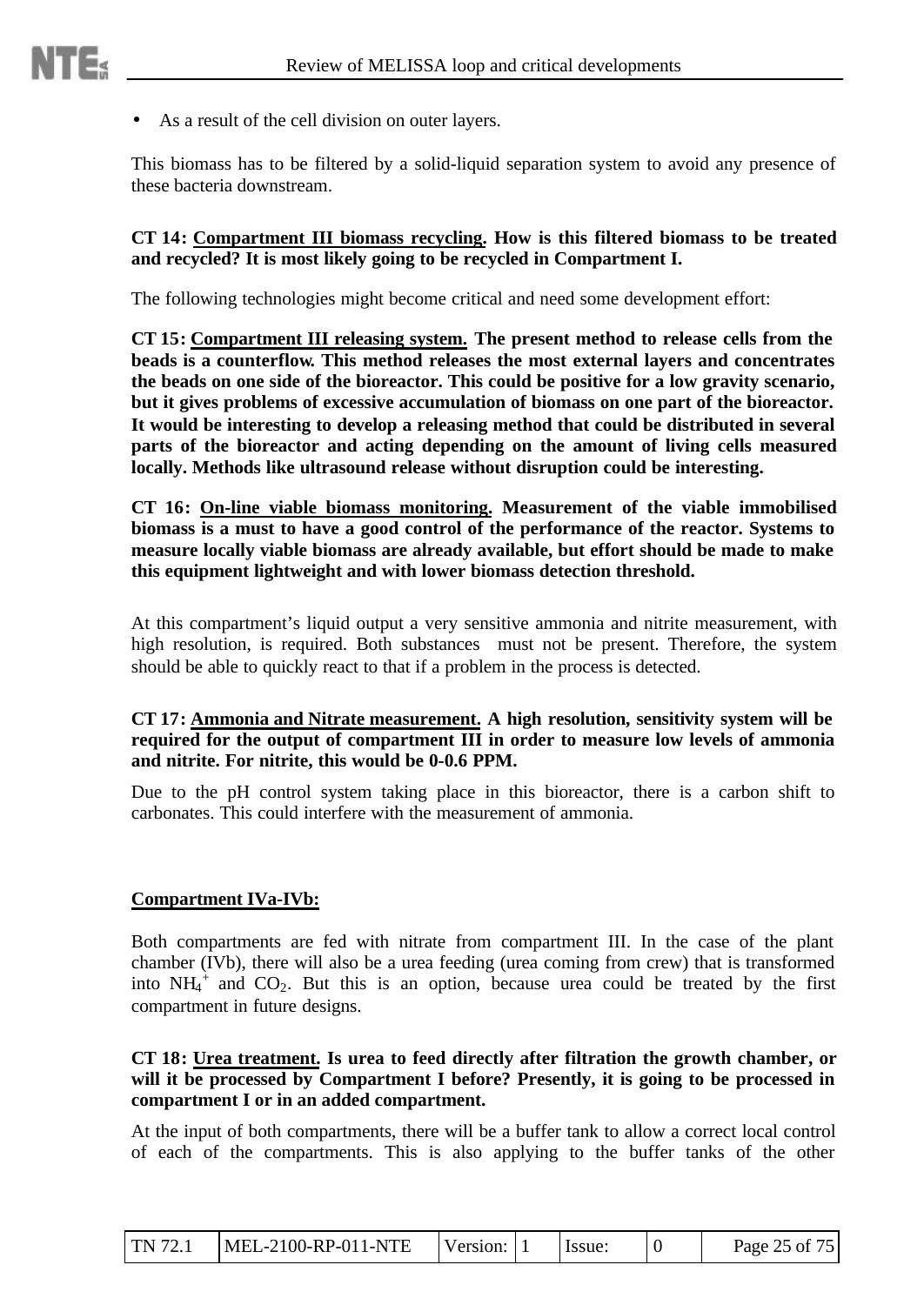compartments. The buffer tanks are also envisioned when one of the compartments has to be working in batch.

If there is some leak of ammonia, this could be consumed in low level by Arthrospira (Compartment IVa). The bioreactor is a fluidised bed that needs light as in Compartment II. Thus, the same requirements for designing the bioreactor appear in this compartment. This means that the temperature control will be an important issue. .

The output of this compartment will go to compartment I after harvesting of Arthrospira in a specific harvester, which will require a specific development effort due to the type of biomass. Arthrospìra contains a lot of water with a high viscous value. This might imply the implementation of different harvesting strategies from those used in Compartment II.

#### **CT 19: Harvesting system for Arthrospira. To be compliant specifically for Arthrospira conditions at the output.**

The Higher Plants compartment will also require some light, but also air circulation strategies. The  $CO<sub>2</sub>$  and  $O<sub>2</sub>$  partial pressure control will be very important in this case, as well as the water transpired collection. The water obtained from transpiration of plants will be used for potable water supply for the crew. The water obtained from the harvesting of Arthrospira will be devoted to water supply for plants or to dilute the input in Compartment I.

It will be important to decide how to connect this compartment and the Crew Compartment. Two options are possible:

- The connection implies two separate compartments, thus the atmosphere in the plant chamber will be different from that in the crew quarters. The plant atmosphere could then be  $CO<sub>2</sub>$  enriched (the crew is outside MELISSA).
- Atmosphere sharing between crew quarters and plant chamber (the crew is inside MELISSA).

**CT 20: Connection Crew-Higher Plant Compartment. Discussion of the connection crew-MELISSA approach is needed. This largely impacts the type of technology: one would be more insisting in atmosphere regulation to avoid hazardous levels for plants and for crew and the other would be more concentrated in filtering strategies. It seems more likely to choose sharing the atmosphere for manned operation to ease the plants harvesting operation, as well as for psychological issues. But this will depend directly on the Greenhouse strategy taken at the end.**

There will be a need for a precise pressure measurement in order to allow a good pressure control inside the loop, but more specifically inside the bioreactors. Levels of pressure below the environmental pressure should be avoided, because they normally lead to problems of contamination. Overpressure levels could also produce problems of undesired leakage to the environment.

The liquid pressure will be the same (plus hydrostatic pressure) than pressure of gasses inside the reactor. In fact, the gas pressure will be used to control the liquid pressure. For this reason, the gas pressure control is also addressed in this chapter.

| I TN 72.1 | $MEL-2100-RP-011-NTE$ | Version: 1 |  | lssue: |  | Page 26 of 75 |
|-----------|-----------------------|------------|--|--------|--|---------------|
|-----------|-----------------------|------------|--|--------|--|---------------|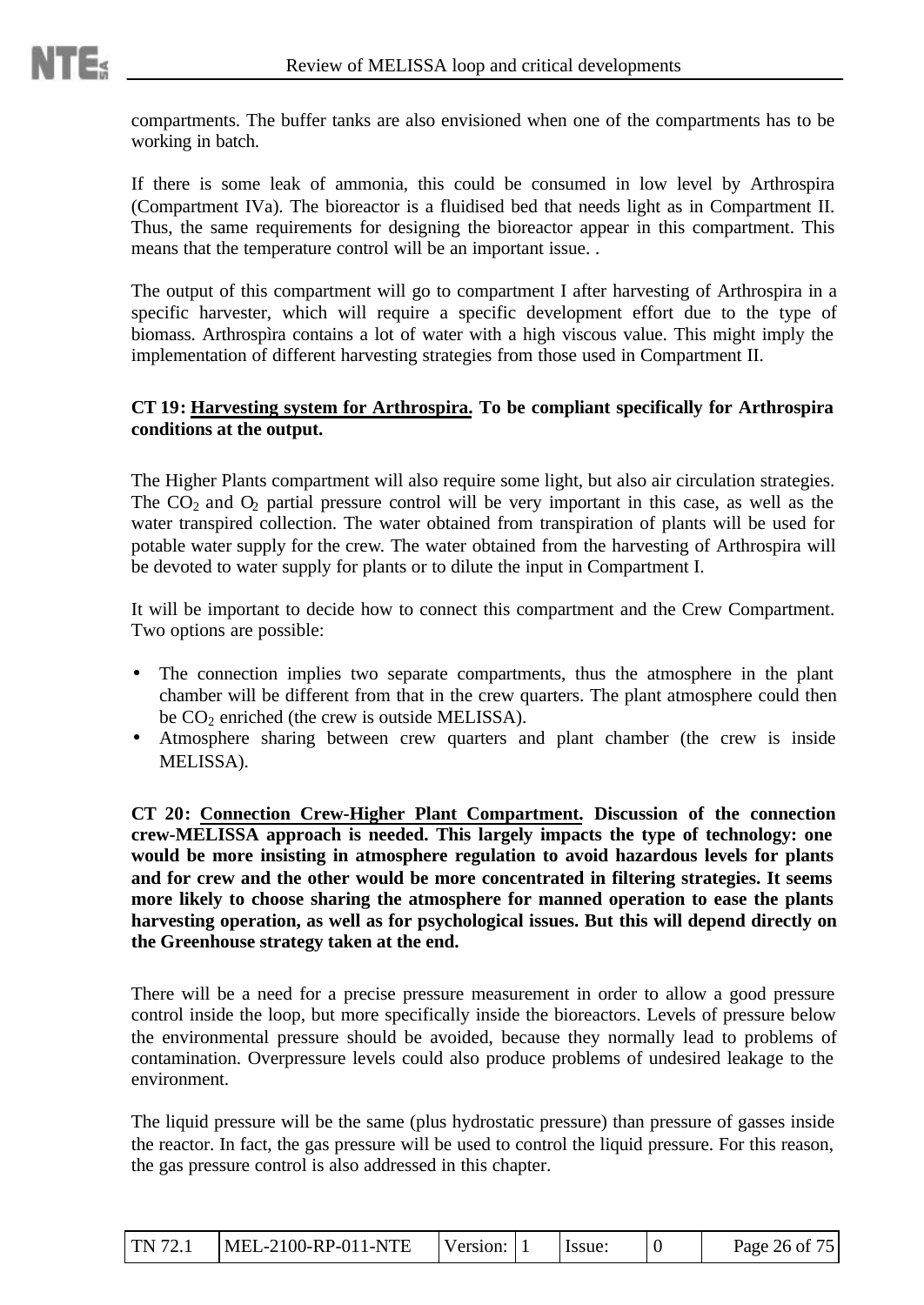Partial pressure differences in any gas will equalise by a gas flow. For instance, two free water surfaces at different temperatures will create different water vapour partial pressures, The hottest surface will be a gas source and the coldest will act as a gas drain. The water vapour diffusion originated by this partial pressure gradient will tend to equalise the pressure difference. The way to avoid these natural gradients is by applying forced gas circulation at high rate. However, this forced circulation accelerates also the process of gas transfer and modifies the whole loop kinetics.

. In the ideal loop, reactors should be open to the whole LSS atmosphere as much as possible, exchanging  $CO_2$  and  $O_2$  with the closed atmosphere where crew and plants are breathing.

**CT 21: Pressure management. Study of the pressure regulation of the entire loop, for each gas and for each bioreactor. The pressure management in each bioreactor will depend mainly on its design and on the design of the gas loop connections between reactors. Thus, pressure regulation in the Arthrospira bioreactor, where the walls are flexible, will differ from pressure regulation in Compartment I.**

The flows in the loop have rheologic characteristics that are different not only at different points of the loop, but at also at these points in different times of the process. This causes problems when using pumps and accessories with a working range that does not cover all the rheologic characteristics that could be found. The pH level can also change submitting the accessories and pumps to strong working conditions.

Ideally, the overall system dynamics adjustment could allow having the different reactors open to the LSS general atmosphere (possibly, some atmospheric air bubbling system to accelerate processes plus some filters to prevent contamination). The gas loop concept presented in the form of gas lines interconnecting compartments would then be substituted by an overall atmosphere reservoir where all the compartments vent and breath at an adjustable ratio.

**CT 22: Pump working range. There is a need for pumps with working conditions that are acceptable for the widest range of rheologic characteristics and pH of the flows in MELISSA. Combined sensors of flow and viscosity will be needed.**

#### **CT 23: Fibre degradation. The fibber degradation in compartment I is not complete and study on alternatives or complementary processes is needed.**

The pH regulation is also an important issue in the loop. The implemented regulation strategy will determine mainly the criticalities of the loop. There are two main envisaged strategies for this regulation:

- Using buffers with acid and basic products (for example, Chlorhydric acid and Sodium hydroxide) to regulate the pH. This strategy would lead to a salt accumulation in the loop. Certainly, an additional loop to fill the buffers by recycling the salts could be included. However, this approach may result in a loop's if these buffers could not be regenerated fast enough, preventing eventually a proper e pH regulation function.
- Use of substances of the own MELISSA loop to regulate the pH. For example,  $CO<sub>2</sub>$  could be used for that purpose.

**CT 24: pH regulation. Study on the pH regulation strategies: MELISSA products or external buffering. In case that the MELISSA products strategy is taken, important development work is envisioned.**

| TN 72.1 | MEL-2100-RP-011-NTE | Version: $ 1$ |  | Issue: |  | Page 27 of 75 |
|---------|---------------------|---------------|--|--------|--|---------------|
|---------|---------------------|---------------|--|--------|--|---------------|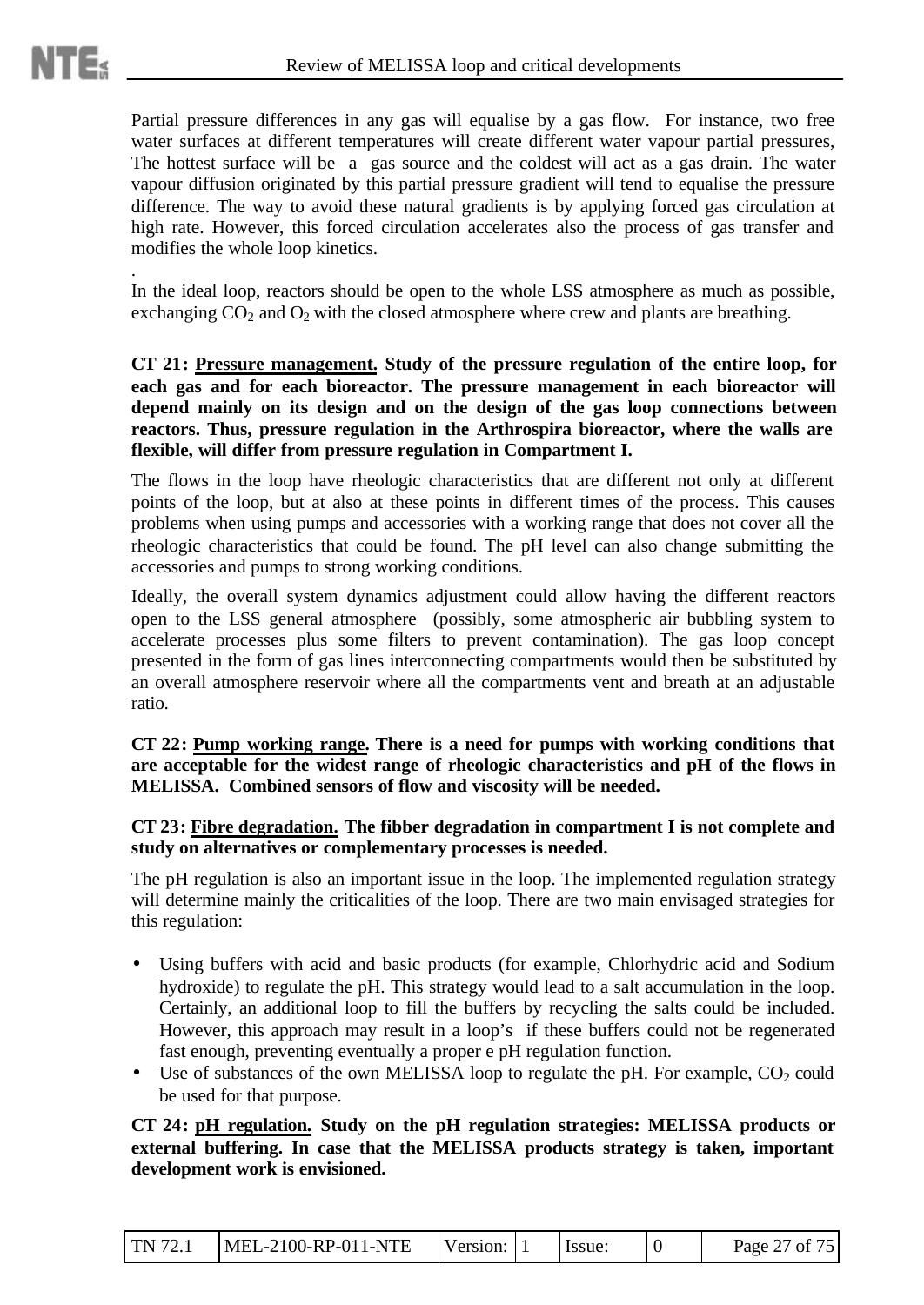#### **CT 25: Buffering strategy. A buffering strategy will be vital to obtain a MELISSA loop compliant with the requirements of dependability. Buffer for emergency problems, to damp oscillations in flow or pressure and to store different substances.**

Filtration of substances will be a very important activity. It will be important to monitor clogging and to foresee activities to restore the normal conditions in the filter. However, some filters will be based in adsorption means and therefore, will require desorption procedures to place the substances back on the loop. This is to be considered either as a consumable or as an automated process.

Taking into account that the sensors will be working for long periods and the conditions inside the different bioreactors, cleaning means to maintain the sensor probes in correct conditions will be needed. These cleaning measures will have to be compliant with the sterility requirements not to affect the culture.

**CT 26: Cleaning measures design. Cleaning measures are required to maintain the probes of the sensors inside the bioreactor under correct conditions.**



**Diagram 5.-** Liquid loop of the MELISSA Pilot Plant (Source: UAB)

#### *4.2.2.2 Gas Loop*

This section describes the gas loop of the Pilot Plant following the Diagram 6.

| $MEL-2100-RP-011-NTE$<br>$\text{TN } 72.1$ | Version: 1 | Issue: | Page 28 of 75 |
|--------------------------------------------|------------|--------|---------------|
|--------------------------------------------|------------|--------|---------------|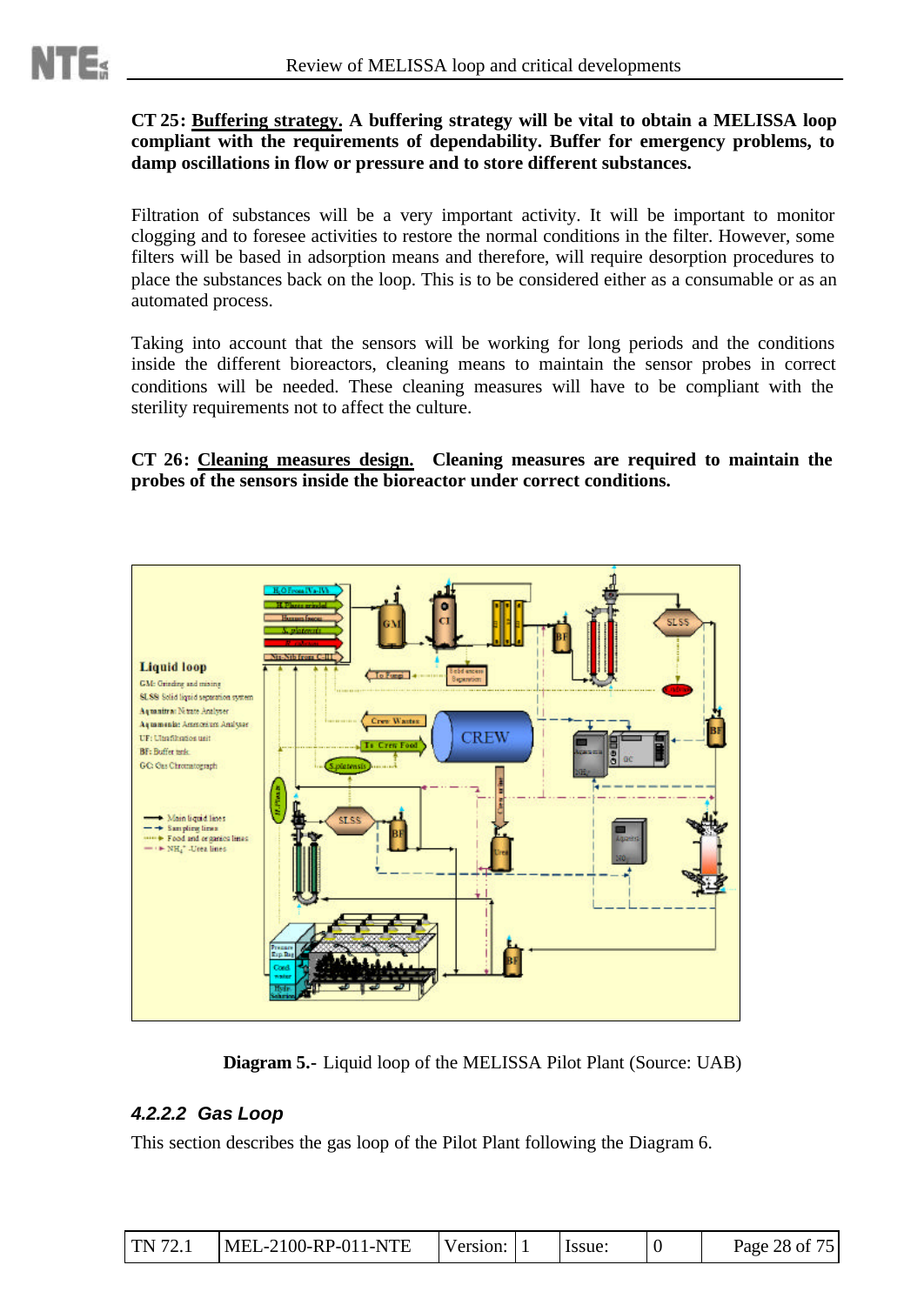

#### **Compartment I:**

In the gaseous output of this compartment, there will be a mixture of gases including VFA and different amounts of  $CO<sub>2</sub>$  depending on the operational conditions.

There will be a need for a certain amount of gas at the input for the start-up of the bioreactor, but the bioreactor will need no oxygen supply.

#### **Compartment II:**

VFA is included in the gas that is mainly  $CO<sub>2</sub>$  at the input and low levels of VFA should be detected in the gas at the output. The detection of low levels of VFA implies the use of gas chromatography that will need some development to become portable.

#### **Compartment III:**

Two inputs are to be reaching this compartment: A carbon source coming from the a buffer that collects the  $CO_2$  coming from compartment I and air (with variable  $O_2$  partial pressure) coming from the Higher Plant Compartment (IV b). The output of this compartment is filtered and  $CO<sub>2</sub>$  is going to compartment IVa.

#### **Compartment IV:**

The CO<sub>2</sub> originated in the crew compartment is going partly to the Arthrospira bioreactor and partly to the Higher Plants Compartment. The HPC is also using part of the  $CO<sub>2</sub>$  coming from the buffer tank. The output of both compartments will be Oxygen that will be consumed in the Crew compartment and Compartment III.

**CT 27: Trace Gas and contaminants measurement. Trace gaseous and vapour contaminants are important measurements that should be incorporated. In addition, high resolution measurement systems are required.**

**CT 28: Airborne microbe monitoring. The detection of airborne microbes is needed in MELISSA. A system with enough sensitivity and fast measurement should be developed.**

#### **General discussions:**

Pumps are used in the gas loop which imply upstream pressure fluctuations. This leads to pressure changes in the bioreactors that might produce contamination problems. Along the loop, different pressure levels will have to be maintained.

#### **CT 29: Global pressure regulation. There should be a study related to the different levels of pressure that will exist in practice along the gas loop and means to maintain stable situation shall be envisioned**.

As already discussed when analysing the pressure regulation in the liquid loop it would be desirable to have all the reactors connected to the LSS atmosphere (including the needed filters for safety) and bubbling atmospheric air into the reactor. A possible exception can be the connection between Compartments 1 and 2.

| <b>TN 72.1</b> | MEL-2100-RP-011-NTE | Version: |  | Issue: |  | Page 29 of 75 |
|----------------|---------------------|----------|--|--------|--|---------------|
|----------------|---------------------|----------|--|--------|--|---------------|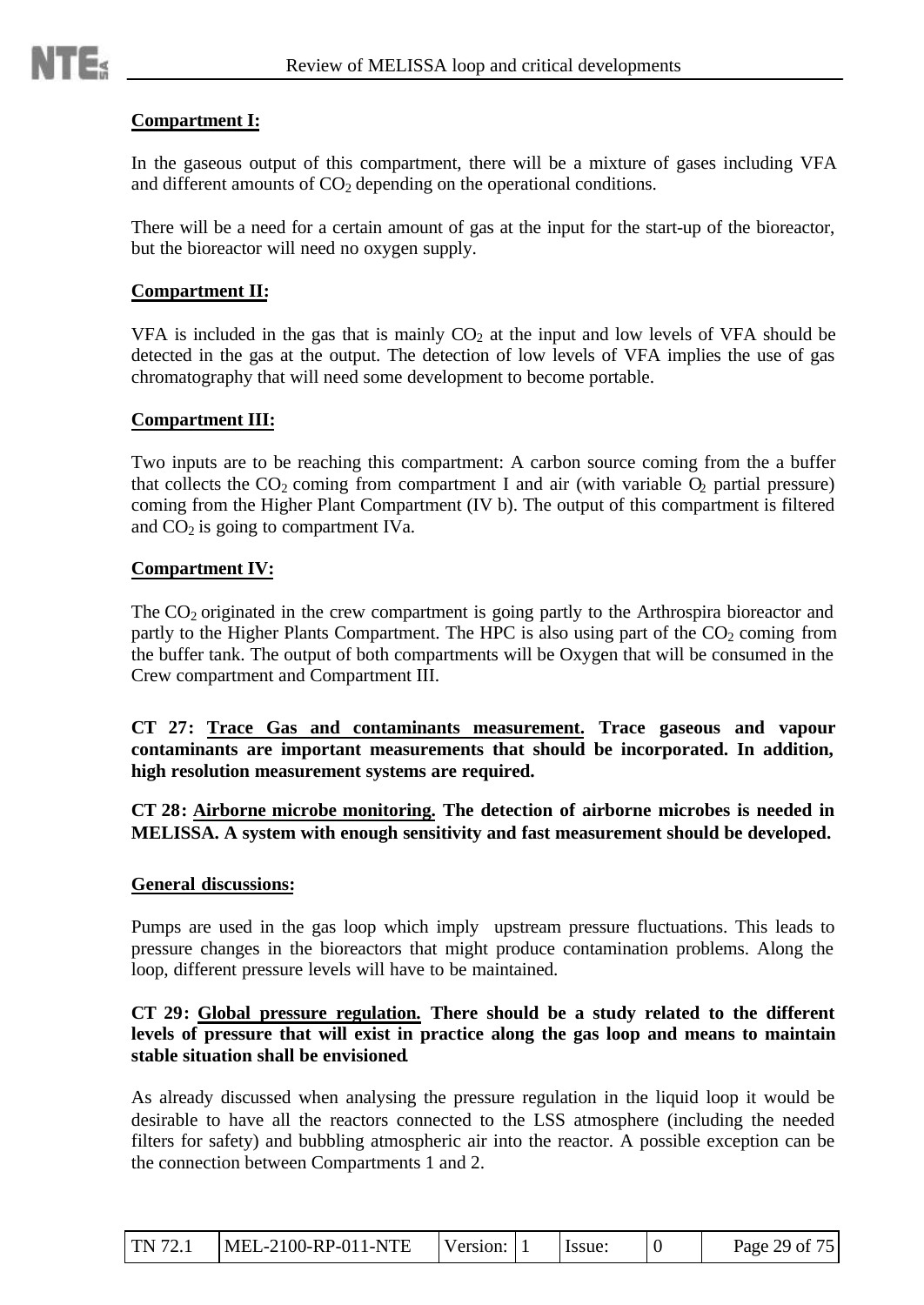

#### *4.2.2.3 Solid Loop*

This section describes the gas loop of the Pilot Plant following the **Diagram 7**. The waste collection system will be located in the crew compartment. Urine and faeces will be obtained separately. Means to effectively separate liquid from solid phases will be needed.

**CT 30: Human waste separation. Study on processes to separate liquid from solid phases in human wastes will be needed at some point. Will it be a drying process, where the faeces will be frozen or dried?**

#### **Compartment I:**

Compartment I will get the solid waste from non-edible pieces of plants that are originated when food is produced. This waste will then be treated, depending mainly as to how compartment I is working (batch or continuous).

**CT 31: Non-edible material preparation. Study on methods of preparation of the solid wastes from food production.**



**Diagram 6.-**Gas loop of the MELISSA Pilot Plant

**Compartment II:**

| TN 72.1 | $MEL-2100-RP-011-NTE$ | Version: $ 1$ |  | Issue: |  | Page 30 of 75 |
|---------|-----------------------|---------------|--|--------|--|---------------|
|---------|-----------------------|---------------|--|--------|--|---------------|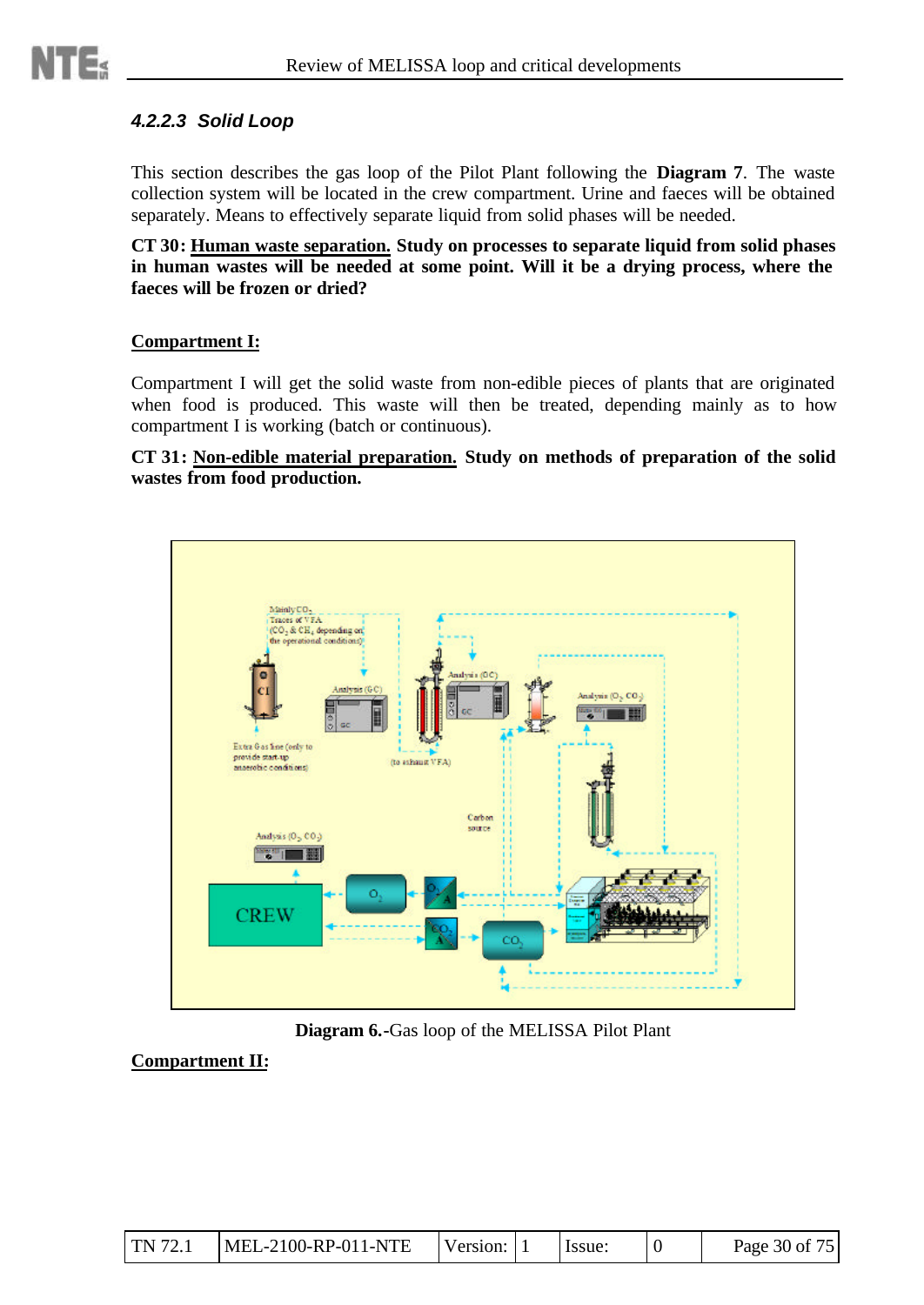The solids obtained in this compartment are the excess Rhodospirilum that will be used to feed again compartment I. There are two options: first, o package and put them into compartment I, and second, to feed continuously compartment I directly after harvesting.

#### **Compartment IVa:**

The same two options as in compartment II apply to this compartment. Arthrospira can be packaged or used in a continuous mode to feed compartment I.

#### **Compartment IVb:**

This compartment will produce food and the wastes from this food production will be used as indicated for compartment I.



**Diagram 7.-** Solid loop of the MELISSA Pilot Plant

**CT 32: Solid Treatment. As general consideration, all the solid treatment processes need to be automated.**

| MEL-2100-RP-011-NTE<br>TN 72.1 | Version: 1 |  | Issue: |  | Page 31 of 75 |
|--------------------------------|------------|--|--------|--|---------------|
|--------------------------------|------------|--|--------|--|---------------|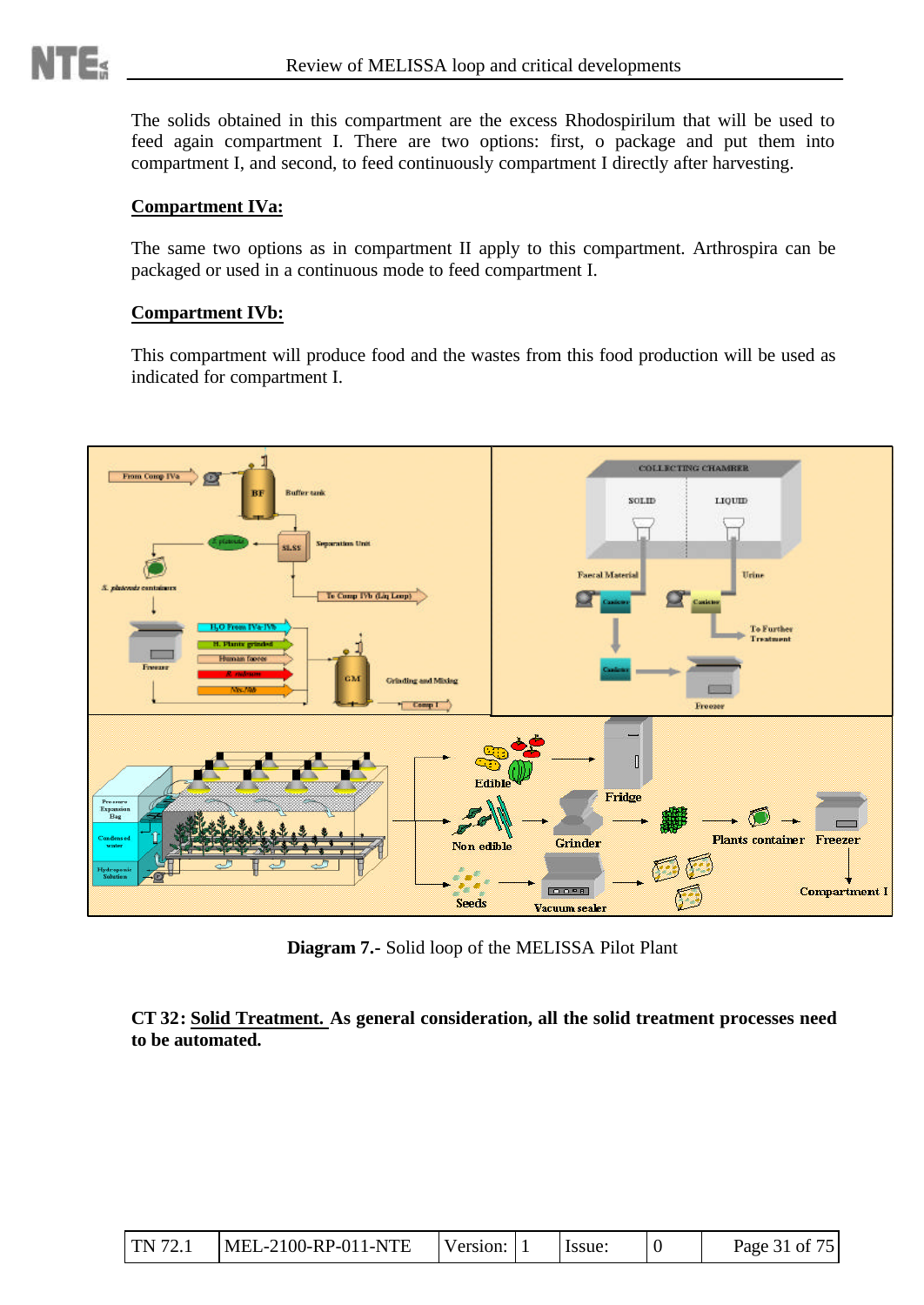## **5 SCENARIOS**

The main hypothesis in order to list critical technologies of the MELISSA loop is to consider it as a Life Support System on the Mars surface. The present envisioned MELISSA Pilot Plant will likely differ to the MELISSA loop on the Mars surface. Critical technologies and other relevant issues will have to be developed and solved. Part of these critical technologies are related to the loop's intrinsic characteristics, but others will be directly related to the conditions on a hypothetical mission to Mars. It is therefore important to describe the mission scenario under which MELISSA would be working.

## **5.1 Mars outpost**

#### **5.1.1 Mission Scenarios**

Both NASA and ESA are producing mission reference scenarios for future exploration of Mars surface. NASA has recently described three mission scenarios (Hanford et al, 2001):

- Independent exploration missions: Mars Dual Lander Architecture
- Concentrated exploration mission: Mars Split Mission Architecture
- Extended presence: Evolved Mars Base

We will only consider for analysis the two first mission scenarios, since the evolved Mars base is a mission that needs the previous fulfilment of the other scenarios. ESA has recently as well produced concept designs of the possible mission scenarios (HUMEX, Technical Note 1, Technical Note 3 and Technical Note 5). We indicate only those referring to Mars (scenario no. 1 corresponds to a Lunar base):

- Scenario 2: The 1000 day Mars mission with long term stay on Mars
- Scenario 3: The 500 day Mars mission with short term stay on Mars

For the purpose of this document, we will consider two mission concepts from NASA (Dual Lander and Split Missions) and the two mission concepts indicated by ESA (the 1000 and 500 day missions).

The exploration of Mars can provide interesting advances in displicines as geology, mineralogy, atmospheric research and exobiology. The main goal of such a mission is the understanding of the planetary formation and evolution of processes including, if possible, the evolution of life. Mars is the most similar planet to Earth and the study of its atmosphere can help understanding atmosphere on Earth. The Martian orography suggests the existence of huge amounts of water around 2 to 3 billion of years. There is speculation about the existence of certain oases or refuges, where there could be specific conditions that could permit life forms (endolithic lichens, bacteria on water layers below surface, etc.). Therefore, search for life forms, even in fossil form, is one of the main objectives of a Martian mission.

The three phases that will take place in the exploration of Mars are:

- Robotic exploration, that has already started,
- ß Robotic facilities for Local Resources utilisation and
- ß Manned Exploration Mission.

| TN 72.1 | $MEL-2100-RP-011-NTE$ | Version: 1 |  | Issue: |  | Page 32 of 75 |
|---------|-----------------------|------------|--|--------|--|---------------|
|---------|-----------------------|------------|--|--------|--|---------------|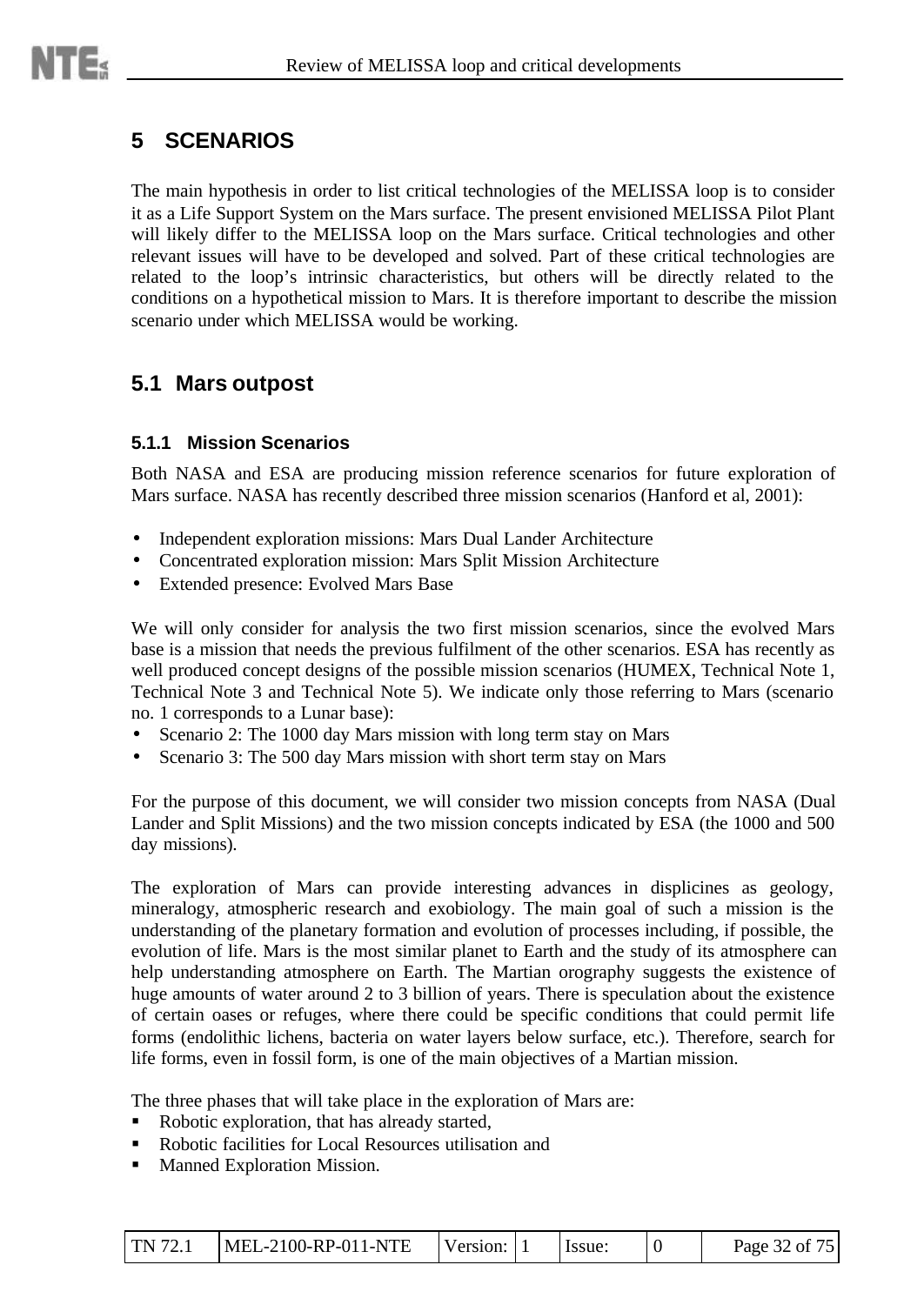For this document only manned missions are of interest for BLSS's.

#### *5.1.1.1 NASA Missions*

The Mars Dual Lander Mission architecture employs three vehicles: a Mars Transit Vehicle, a Surface Habitat Lander (with inflatable structure) and a Descent/Ascent Lander. Both the Surface Habitat Lander and the Descent/Ascent Lander will have a common descent stage (this explains the Mission´s denomination). The Mars Transit Vehicle is used for the trip and the Surface Habitat Lander contains an inflatable structure, where the habitable volume can be expanded once on Martian surface. This Surface Habitat Lander is piloted automatically from Martian orbit to Martian surface. The second lander is the Descent/Ascent Lander that carries six crewmembers to the surface. Since this mission is conceived to be part of a multisite exploration programme, the site is not fixed.

The trip to Mars will take 180 days for the crew. The Dual Landers are sent before the crew to Mars and are positioned on Mars orbit waiting for the crew. When the crew arrives to Martian surface, the Habitat Lander will already be in working conditions and the crew will have 30 days to acclimatise. The mission duration will be 600 days. During the mission, the Transit Vehicle will be untended in Low Mars Orbit. After the mission, the crew ascents to low orbit and transfers to the Transit Vehicle and travels again during 180 days to reach the Earth.

| <b>NASA Mars Dual Lander Mission</b> |                                         |  |  |  |  |  |  |
|--------------------------------------|-----------------------------------------|--|--|--|--|--|--|
| <b>Crew size</b>                     | 6 crewmembers                           |  |  |  |  |  |  |
| <b>Transit Duration</b>              | 180 days each way                       |  |  |  |  |  |  |
| <b>Surface Mission Duration</b>      | 600 days                                |  |  |  |  |  |  |
| <b>Total Mission Duration</b>        | 960 days                                |  |  |  |  |  |  |
| <b>Facilities on Martian Surface</b> | Surface Habitat Lander (with inflatable |  |  |  |  |  |  |
|                                      | structure) and Descent/Ascent Lander    |  |  |  |  |  |  |
| <b>Transit Vehicle</b>               | <b>Untended during mission</b>          |  |  |  |  |  |  |
| <b>Landing sites</b>                 | <b>Multisite exploration</b>            |  |  |  |  |  |  |

**Table 1.-** Summary of characteristics of NASA Dual Lander Mission.

The Dual Lander Mission Power Requirements are given in Table 2.

| <b>Mars Transit Vehicle</b>                     | <b>Power</b> [kWe] |
|-------------------------------------------------|--------------------|
| While the Crew is awake ("Day")                 | 15                 |
| While the Crew is asleep ("Night")              | 15                 |
| <b>Mars Descent/Ascent Lander</b>               | <b>Power</b> [kWe] |
| <b>Available Power during landing</b>           |                    |
| <b>During Daylight</b>                          | 8.5                |
| <b>During Night</b>                             | 5.5                |
| <b>Surface Habitat Lander</b>                   | <b>Power</b> [kWe] |
| During Daylight with Clear Weather              | 18                 |
| During Daylight with a Dust Storm (contingency) | 7.4                |
| <b>During Night</b>                             | 9                  |

**Table 2.-** Power Generation for the Mars Dual Lander Mission.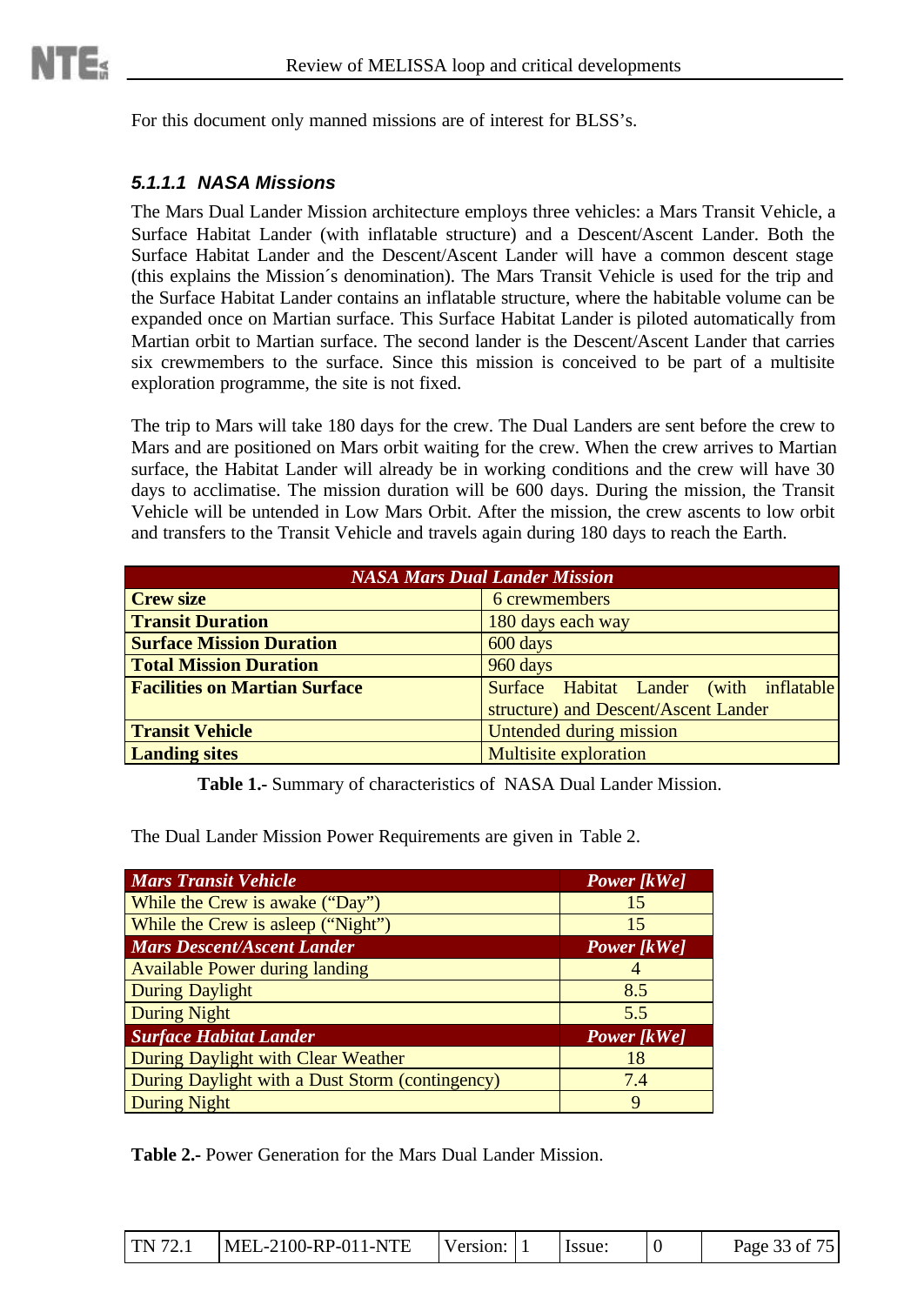The Concentrated Exploration Mission (Mars Split Mission Architecture) is consisting of three missions, all landing at the same location on Mars in order to build an infrastructure that will provide a safe site. For each mission, two flights preposition equipment around and on Mars before the crew transit. A cargo flight lands on Mars carrying a Mars Ascent Vehicle, an ISRU (In-Situ Resources Utilisation) plant and an Inflatable habitat. A second flight places an Earth Return Vehicle in a stable Martian orbit. At the next Mars transfer, a Surface Habitat Lander transports the crew from Earth to the surface of Mars, rendezvousing on the surface with the pre-positioned surface facilities. During the same transfer, the two flights with the pre-positioned facilities for the next crew also transit to Mars and arrive while the first crew is performing surface activities. This configuration allows having redundant facilities in case there is a problem with the first crew. The trip will take 180 days each sense, as in the previous configuration and the surface mission will last for 600 days. The crew departs from Mars with the Mars Ascent Vehicle and turns back with the Earth Return Vehicle. The second crew departs while the first is on its way back, with two more parallel flights. The cargo flights could carry rovers instead of inflatable habitat if there is no previous problem with the installed facilities.

| <b>NASA Concentrated Exploration Mission</b> |                                                                                                                                                                       |  |  |  |  |  |
|----------------------------------------------|-----------------------------------------------------------------------------------------------------------------------------------------------------------------------|--|--|--|--|--|
| Crew size                                    | 6 crewmembers                                                                                                                                                         |  |  |  |  |  |
| <b>Transit Duration</b>                      | 180 days each way                                                                                                                                                     |  |  |  |  |  |
| <b>Surface Mission Duration</b>              | 600 days                                                                                                                                                              |  |  |  |  |  |
| <b>Total Mission Duration</b>                | 960 days                                                                                                                                                              |  |  |  |  |  |
| <b>Facilities on Martian Surface</b>         | Mars Ascent Vehicle, ISRU plant and<br>Inflatable habitat and Surface Habitat Lander<br>(the three first facilities are duplicated at<br>arrival of the crew to Mars) |  |  |  |  |  |
| <b>Transit Vehicle</b>                       | <b>Untended</b>                                                                                                                                                       |  |  |  |  |  |
| <b>Landing sites</b>                         | Single site                                                                                                                                                           |  |  |  |  |  |

**Table 3.-** Summary of characteristics of NASA Concentrated Exploration Mission.

No data on power consumption is provided for this scenario. We will consider a power consumption of a one Split mission (that is one crew) in the order of magnitude of one Dual Lander Mission. No reference as to the number of crewmembers is neither given nor the number of crewmembers staying on orbit, but we will consider a crew of 6 people and no crewmember on orbit as indicated in the Dual Lander mission.

#### *5.1.1.2 ESA Missions*

The crew size that the Agency considers for a Mars Mission is 6 for both scenarios designed (500 and 1000 days missions). ESA considers these missions as an international endeavour with the participation of USA, Russia, Japan and Europe.

The scenario 2 (1000 day mission) consists of a transit to Mars with a duration of 259 days from Earth to Mars and 301 days back, and a stay on Mars surface of 525 days. The spacecraft features four stages:

- an injection stage (4 bundled Ariane 5 central Stage provided by ESA),
- an interplanetary parent ship (for the two interplanetary flights to and from Mars, supplied by Russia),

| $\text{TN } 72.1$ | MEL-2100-RP-011-NTE | Version: 1 |  | Hssue: |  | Page 34 of 75 |
|-------------------|---------------------|------------|--|--------|--|---------------|
|-------------------|---------------------|------------|--|--------|--|---------------|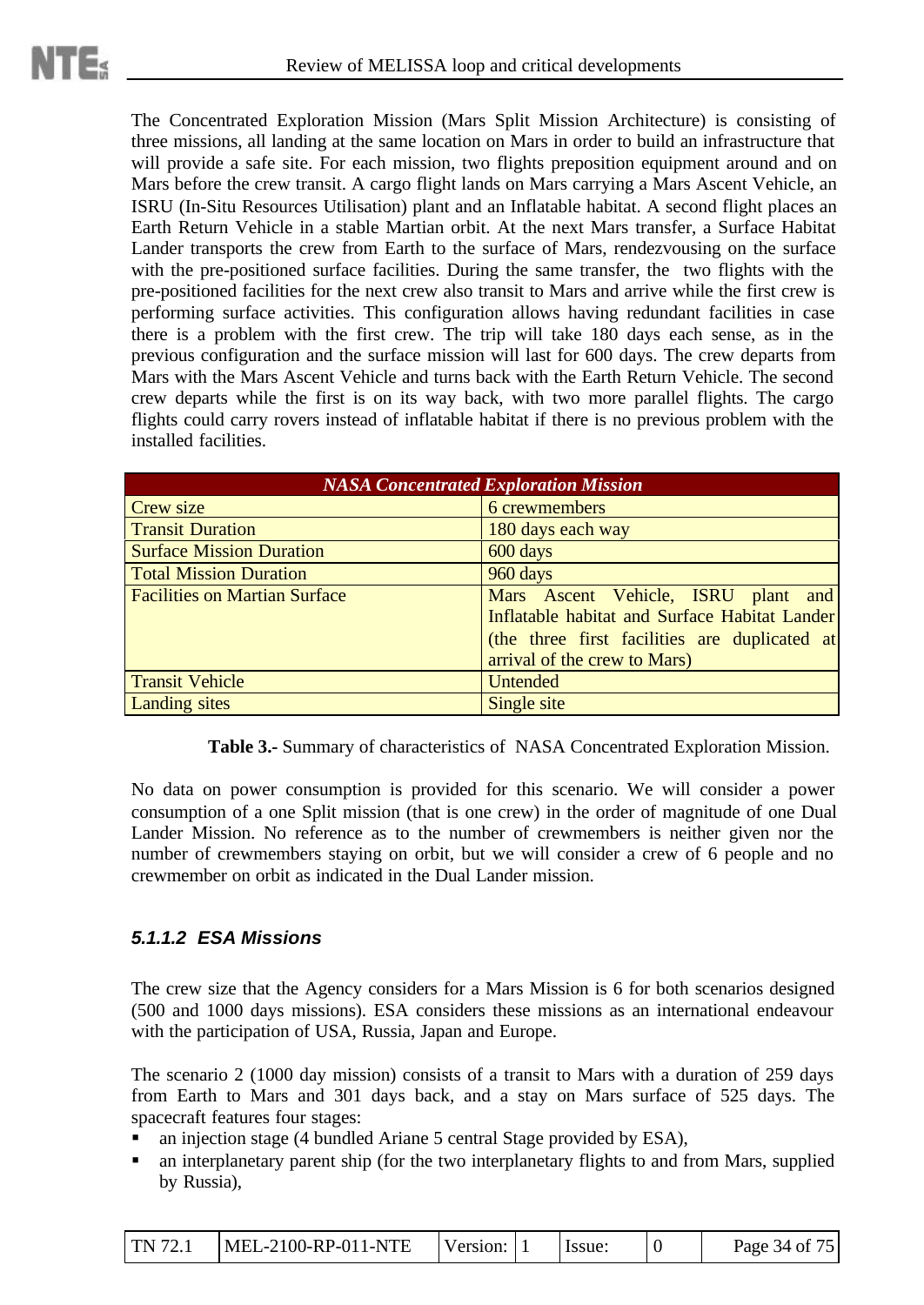- ß a lander stage (provided by NASA) and
- ß an ascent stage (to return to the parent ship, waiting in Mars orbit and supplied by Japan).

Four astronauts will descend to Martian surface and 2 will be kept on orbit during the 525 days in order to maintain the parent ship in workable conditions.

| <b>ESA Scenario 2 (1000 day Mission)</b> |                               |  |  |  |  |
|------------------------------------------|-------------------------------|--|--|--|--|
| Crew size                                | 6 crewmembers                 |  |  |  |  |
| <b>Transit Duration</b>                  | 259 days to and 301 days from |  |  |  |  |
| <b>Surface Mission Duration</b>          | 525 days                      |  |  |  |  |
| <b>Total Mission Duration</b>            | 1000 days approx.             |  |  |  |  |
| <b>Facilities on Martian Surface</b>     | Lander stage and ascent stage |  |  |  |  |
| <b>Transit Vehicle</b>                   | 2 crewmembers stay on orbit   |  |  |  |  |
| Landing sites                            | Multisite or single site      |  |  |  |  |

**Table 4.-** Summary of characteristics of ESA 1000 day Mission.

The scenario 3 (500 day mission) consists of transit to Mars with a duration of 160 to 250 days and a surface mission of 10 to 60 days. This mission implies the use of more propellant than the scenario 2. In the scenario 3, the entire spacecraft is injected towards Mars. The spacecraft would have the same elements as the scenario 2, but with a different design for the injection stage. After Mars arrival, 4 crewmembers descend to the Martian surface and 2 members remain for 40 days in Mars orbit.

| <b>ESA</b> scenario 3 (500 day Mission) |                               |  |  |  |  |
|-----------------------------------------|-------------------------------|--|--|--|--|
| Crew size                               | 6 crewmembers                 |  |  |  |  |
| <b>Transit Duration</b>                 | 160 to 250 days each way      |  |  |  |  |
| <b>Surface Mission Duration</b>         | 10 to 60 days                 |  |  |  |  |
| <b>Total Mission Duration</b>           | 500 days approx.              |  |  |  |  |
| <b>Facilities on Martian Surface</b>    | Lander stage and ascent stage |  |  |  |  |
| <b>Transit Vehicle</b>                  | 2 crewmembers stay on orbit   |  |  |  |  |
| <b>Landing sites</b>                    | <b>Multisite</b>              |  |  |  |  |

**Table 5.-** Summary of characteristics of ESA 500 day Mission

#### **5.1.2 Landing sites**

The sites that NASA is considering for robotic exploration are the following:

- HEMATITE. This is one of the three sites on Mars with detectable mineral signatures for coarse-grained hematite. This type of Hematite generally forms in water. If hematite is found, this can be a proof of previous presence of water. The scientific interest is high, but in safety terms this site is also interesting. It gives smooth, flat surface for landing in the equatorial region.
- MELAS. The Melas region is a canyon with 10-kilometer high walls (6 miles high) in the Valles Marineris region (9° South, 282° East). There is an area at the centre of this region, where it appears some kind of sedimentary rock. However, Melas is surrounded by sand dunes, being this landing site too risky. An accurate landing could provide possibly fascinating results, but a failure would place the lander in the dunes.

| $\Gamma$ N 72.1 | $MEL-2100-RP-011-NTE$ | Version: |  | Issue: |  | Page 35 of 75 |
|-----------------|-----------------------|----------|--|--------|--|---------------|
|-----------------|-----------------------|----------|--|--------|--|---------------|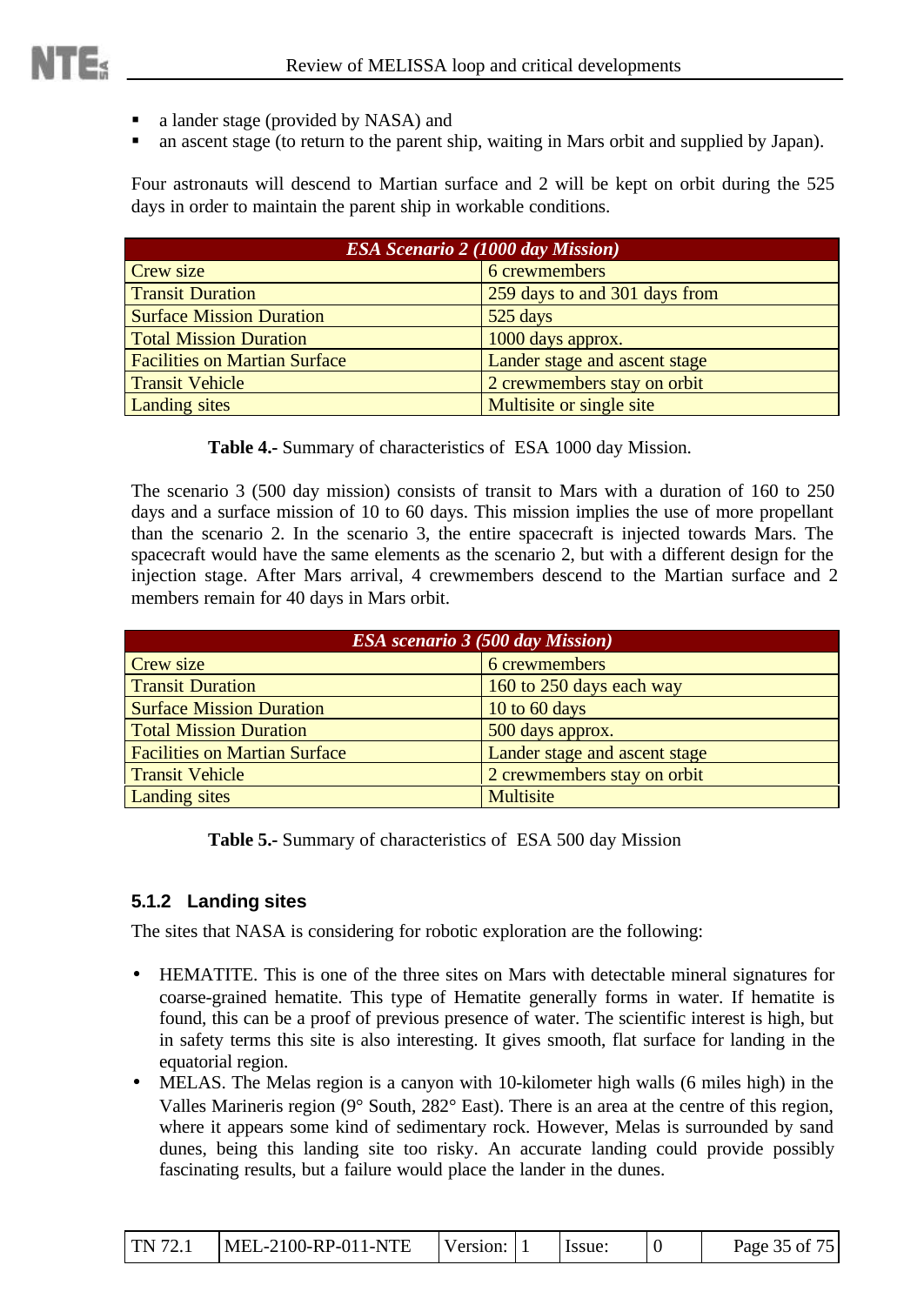- GUSEV CRATER (15° South, 185° West). This crater looks like as if it were a crater lake. At some point, seemingly the water breached the crater and escaped. If this is so, the crater should be filled with sediments. The landing site is at the west part of the crater to avoid rough terrain.
- ATHABASCA VALLES (9° North, 204° West). The Athabasca Valles in the Elysium Planitia is one of the youngest outflow channels on Mars. The channel has been worn by water and has young volcanics as well, making it a prime location to look for hydrothermal deposits.
- ISIDIS PLANITIA (4° North, 88° East). It seems to be the place on Mars with oldest material exposed, near the rim of a giant impact basin. The area is expected to be rich in very old rocks and provide clues to the early environment.
- EOS CHASMA (13° South, 318° East). This region is inside the Valles Marineris outflow.

All the robotic missions planned by NASA are close to Equator due to the type of launching site used. In the case of future ESA missions, sites selected are  $+45^{\circ}$  or  $-45^{\circ}$  latitude and never on the Equator, due to the inclination that the ESA launchers can achieve from Guyana. This limitation would not apply most likely to a manned mission, since the injection phase of that mission would start on orbit. In the case of manned missions, the inclination of the International Space Station would influence in the sites.

From the above selection, the selection of landing sites will be driven by the following criteria:

- Scientific interest either in geology studies or in search for life exploration
- Water search for its use in future missions
- No dusty area with flat and smooth surface
- No big rocks should be on site (NASA is referring to half-meter high rocks as the threshold value for a safe landing site)

In the case of manned missions, the landing sites could be different, because the main important constraint is the need for water. Water could be used as a resource and a source for rocket fuel. However, it is interesting to know the robotic mission sites, since they will be the best-known places and therefore a highly probable landing site.

Places on Earth where tests of systems could be carried out and could help us understand Mars include:

- Death Valley, California, where Ubehebe crater and "Mars Hill" have geologic features similar to those on Mars
- Mono Lake, California, which is a 700,000-year-old evaporative lake that compares to Gusev Crater, a basin on Mars where water once was likely
- Channeled Scabland in Washington, where catastrophic floods swept through the land much like what happened long ago in the Ares Vallis flood plain where Mars Pathfinder landed
- Permafrost in Siberia, Canada, Alaska and Antarctica, where subsurface water-ice and small life forms exist
- Volcanoes in Hawaii, which are like those on Mars, though much smaller
- Rio Tinto, an old mining site in Southern Spain

|  | TN 72.1 MEL-2100-RP-011-NTE | Version: 1 |  | I Issue: |  | Page 36 of 75 |
|--|-----------------------------|------------|--|----------|--|---------------|
|--|-----------------------------|------------|--|----------|--|---------------|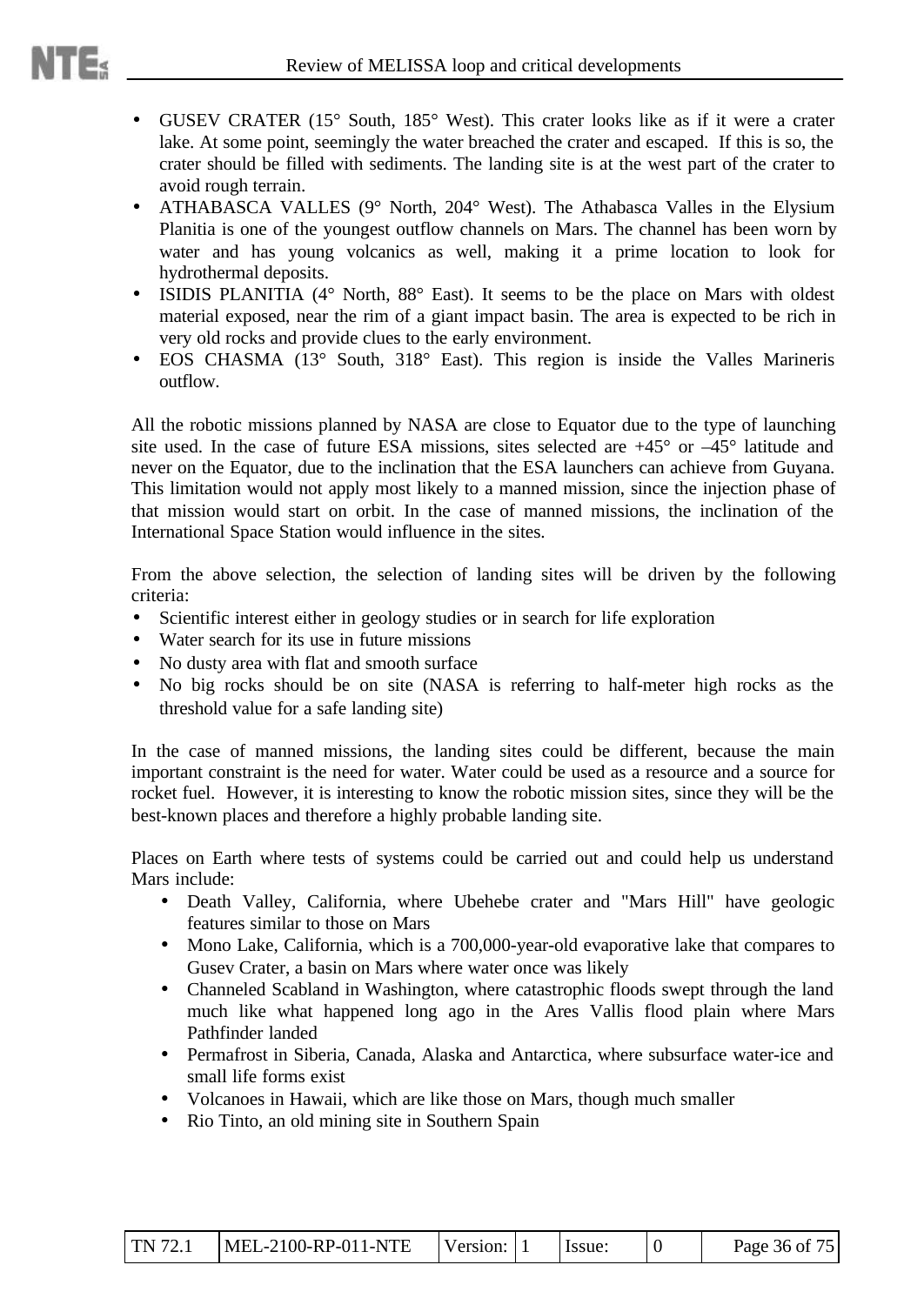## **5.1.3 Dry Antarctica valleys Environmental conditions**

The main characteristics of the Mars planet are the following:

| Mars planet main characteristics |                                            |
|----------------------------------|--------------------------------------------|
| <b>Orbit</b>                     | 227 940 000 km (1.52 AU) mean distance     |
|                                  | from Sun                                   |
| <b>Diameter</b>                  | 6 794 km                                   |
| <b>Martian day</b>               | 24 hours, 37 minutes and 22 seconds        |
| <b>Martian year</b>              | 669 Martian days 687 Earth days            |
| <b>Average temperature</b>       | $218 K (-55°C)$                            |
| <b>Minimum temperature</b>       | $140 K (-133°C)$ (at the winter pole)      |
| <b>Maximum temperature</b>       | 300 K (27 <sup>o</sup> C) (summer dayside) |
|                                  |                                            |

Mars atmosphere is so thin that it is more than a hundred times lighter than the Earth's. The Martian atmosphere has the following composition:

| <b>Component</b>                       | Percentage<br>(by volume) | <b>Partial</b><br><b>Pressure</b><br>$[hPa=mbar]$ |
|----------------------------------------|---------------------------|---------------------------------------------------|
| <b>Carbon Dioxide (CO<sub>2</sub>)</b> | 95.32                     | 5.72                                              |
| Nitrogen(N)                            | 2.7                       | 0.16                                              |
| <b>Argon</b> (Ar)                      | 1.6                       | 0.096                                             |
| Oxygen (O <sub>2</sub> )               | 0.13                      | 0.0078                                            |
| <b>Carbon Monoxide (CO)</b>            | 0.07                      | 0.0042                                            |
| <b>Water Vapour (H<sub>2</sub>O)</b>   | 0.03                      | 0.018                                             |

Mars atmosphere is also highly oxidising. Ultraviolet light, which hits the ground because Mars has no ozone layer to stop it, is almost certainly one cause, but there could be others.

Similarly to Earth, Mars has four distinct seasons. Mars orbits closest to the Sun when its southern hemisphere is tilted towards it, while the northern hemisphere is tilted towards the Sun when it is furthest away. The southern summer is therefore much hotter than the northern summer. This extra heat added to the Southern Hemisphere is a source of turbulence and strong winds. Since the atmosphere on Mars is so thin and there are no oceans on the surface to store the heat from the Sun, temperatures rise and fall abruptly.

Spring, in either hemisphere, is a time for local and regional dust storms. These storms arise as the seasonal carbon dioxide frost cap, which can extend almost half-way to the equator, sublimes in the warming spring environment. Several factors reinforce these dust storms:

- the atmospheric pressure is increasing as carbon dioxide frost (CO2) sublimes--higher pressure allows more dust to be suspended, and for a longer time;
- the temperature contrast between the frost covered surface and the immediately adjacent, recently defrosted surfaces is quite high, creating thermally-generated winds that circulate onto and off of the frost cap edge;
- similarly, temperature-driven winds arise as sublimation of frost covering sun-facing slopes and dark sandy surfaces deep within the polar region creates intense slope winds away from the higher-standing layered deposits and permanent cap.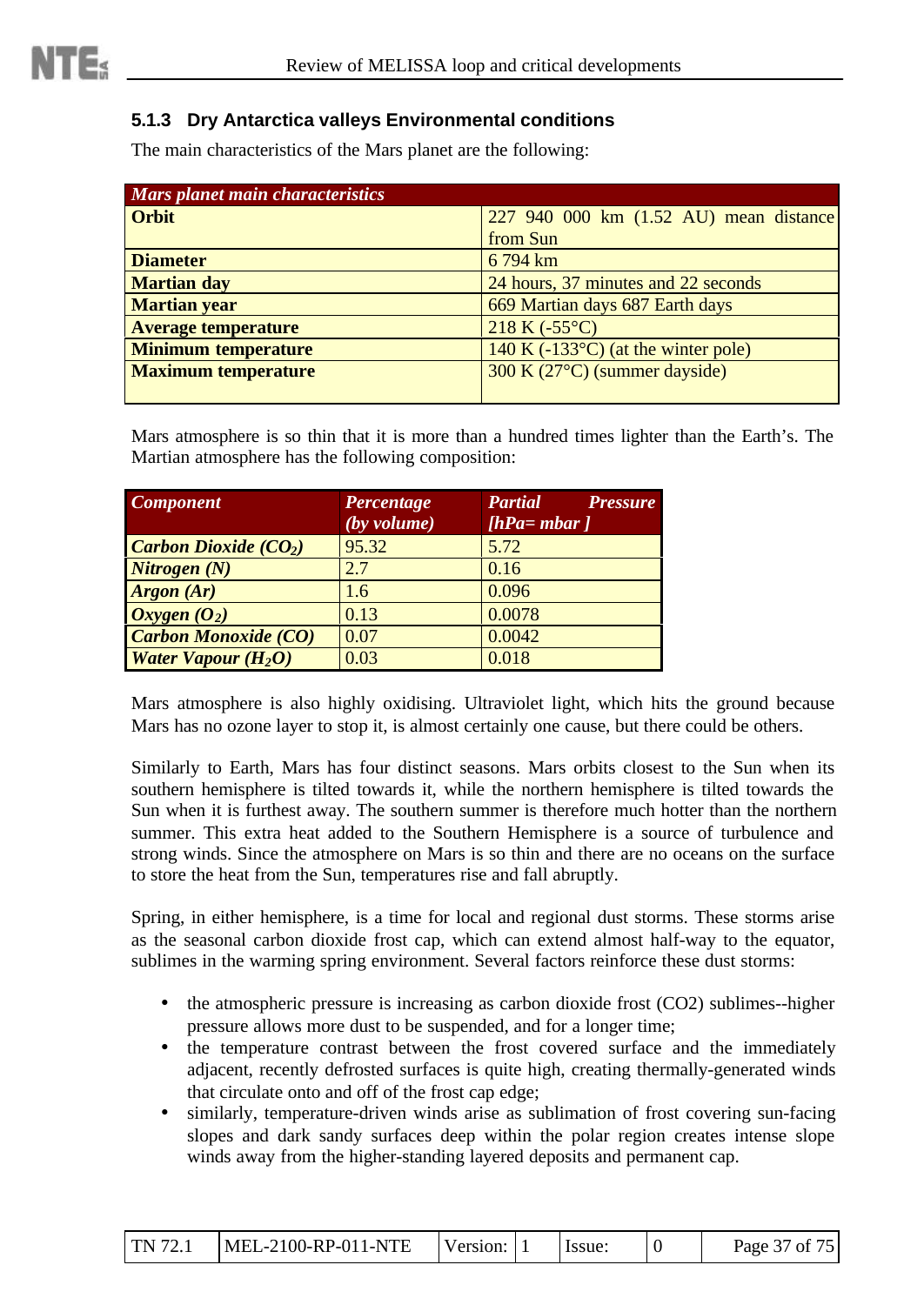A typical storm is about 1 million  $km^2$  size and comprises microscopic particles, which move at speeds of 15-30 m/s (54 110 km/h) before dissipating after a few days. Dust devils, about 2 km width and a few kilometres high, have also been observed in the tropics by the Viking orbiters. However, the most dramatic aspect of the Martian climate is when a dust storm expands to encompass nearly one or both hemispheres. Indeed, sometimes these great dust storms can become completely global.

The observational record in the 1970s by the Viking and Mariner 9 spacecraft suggests that the occurrence of great dust storms is highly variable from year-to-year. For some years, no great dust storms occur; for other years one or even two great storms occur. For most Martian years this century there are no records of great dust storms but this does not mean they did not occur: the telescopic observations are too sparse to quantify the true frequency of occurrence.

Wind tunnel studies show that winds in the free atmosphere above the surface (a few kilometres altitude) must reach a threshold of about 45 m/s (162 km/h) to lift typical dust grains at the surface, depending on the surface roughness. All dust storms require high surface winds to start and to be sustained. Also great dust storms, in particular, always occur close to southern summer on Mars, which is the season when Mars is nearest to the sun and there is maximum solar heating.

For a dust storm to extinguish itself and the dust to fall back to the surface, the winds must drop. Computer simulations show that as the atmospheric dust load increases, the vertical mixing of the dust decreases but winds near the surface continue to increase. This makes dust storm extinction difficult to explain. But maybe dust gets transported to regions where settling out is possible or perhaps the dust is scavenged by condensation of water vapour or carbon dioxide in the Polar Regions. Or if dust storms are caused by global resonance of the atmosphere then they would naturally extinguish themselves because a dusty atmosphere would no longer be conducive to resonance.

Once autumn arrives, the polar cap of that hemisphere starts to grow again as temperature drops, sometimes reaching the middle latitudes in winter. In northern summer, clouds can form, especially around the top of volcanoes. At other times of the year, heat rising from the tropics, can make cloud bands form in this region, similarly to Earth.

### **5.1.4 Critical Technologies**

From all the description given above on the expected Mars missions scenarios, we can give the following comments that will lead to the identification of Critical Technologies:

- The duration of any of the missions proposed by ESA and by NASA is over 500 days and this is clearly in the type of missions that require BLSS's.
- A Life Support System like MELISSA (a BLSS) is not needed in working conditions for the trip duration (160-300 days depending on the mission). That means that it is not strictly needed in microgravity. However, if the ESA mission concepts are taken into account, 2 crewmembers will remain for the whole trip in microgravity. This means that it should be studied how to substitute a BLSS on orbit with the same efficiency. According to the present studies, only a combined Physico-Chemical with Plant Chamber System could be used to get some edible biomass and  $O_2$  recycling.

| TN 72.1 | $MEL-2100-RP-011-NTE$ | Version: 1 |  | Issue: |  | Page 38 of 75 |
|---------|-----------------------|------------|--|--------|--|---------------|
|---------|-----------------------|------------|--|--------|--|---------------|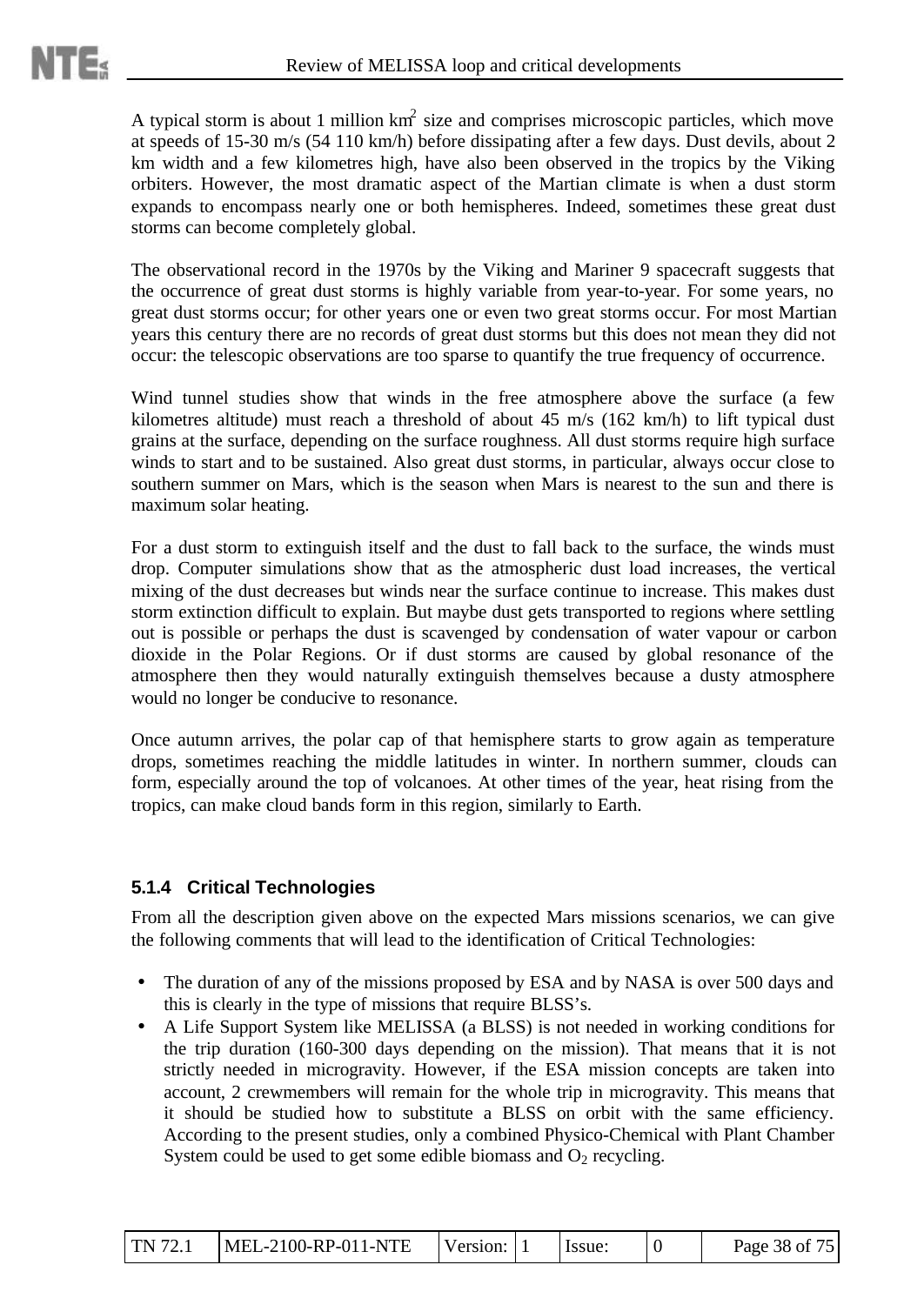**CT 33: Crewmembers on Martian orbit. The need of a BLSS for the 2 crewmembers that remain in microgravity during the whole mission to Mars (ESA missions) should be analysed. If this need is confirmed then the spacialisation of MELISSA should include the microgravity scenario.**

- The environmental conditions are very aggressive and should be considered in the design of the Habitat where MELISSA will most likely be located:
	- $\triangleright$  Inflatable structures feasible for implementing the Plant Chamber Module can become unusable when considering the wind pressure that should withstand under a dust storm, with strong dust winds, of up to 110 km/h.
	- > High oxidative medium. The materials shall be conceived to operate for a long period of time (several crews), withstanding this high oxidative environment, especially in NASA´s concentrated mission.
	- > Low atmospheric pressure that will impose stringent requirements on the structure of an inflatable structure that would contain the Plant Chamber.

**CT 34: Plant Growth Chamber Structure. The structure of the Plant Growth Chamber will have to take into account the environmental conditions if its use on the Martian surface is considered. Another option would be to bury most of the structure beneath the surface. However, this option would imply the use of artificial lighting, or complex optic fibber based light transport. Dust storms are also an argument in favour of using artificial lighting.**

• A single site approach (as the concentrated mission by NASA) allows designing a MELISSA with fewer restraints. Should the multisite missions be selected, the MELISSA concept should have another design concept: a system for each mission with the same features and with flexibility to be changed depending on the site selected. For example, it will not be the same the MELISSA concept for an Equator base than for a base closer to the pole.

**CT 35: Influence of site approach. MELISSA space concept will depend on the type of site approach: a multisite or a single site approach. A single site approach will imply to design a more flexible system. The site chosen influences the design. It is not the same design for a deep valley or a basin (Hellas basin or Valles Marineris) with respect to a Planitia (Amazonis planitia), as it is not an area with sand dunes in the near area or a rough rocky area.**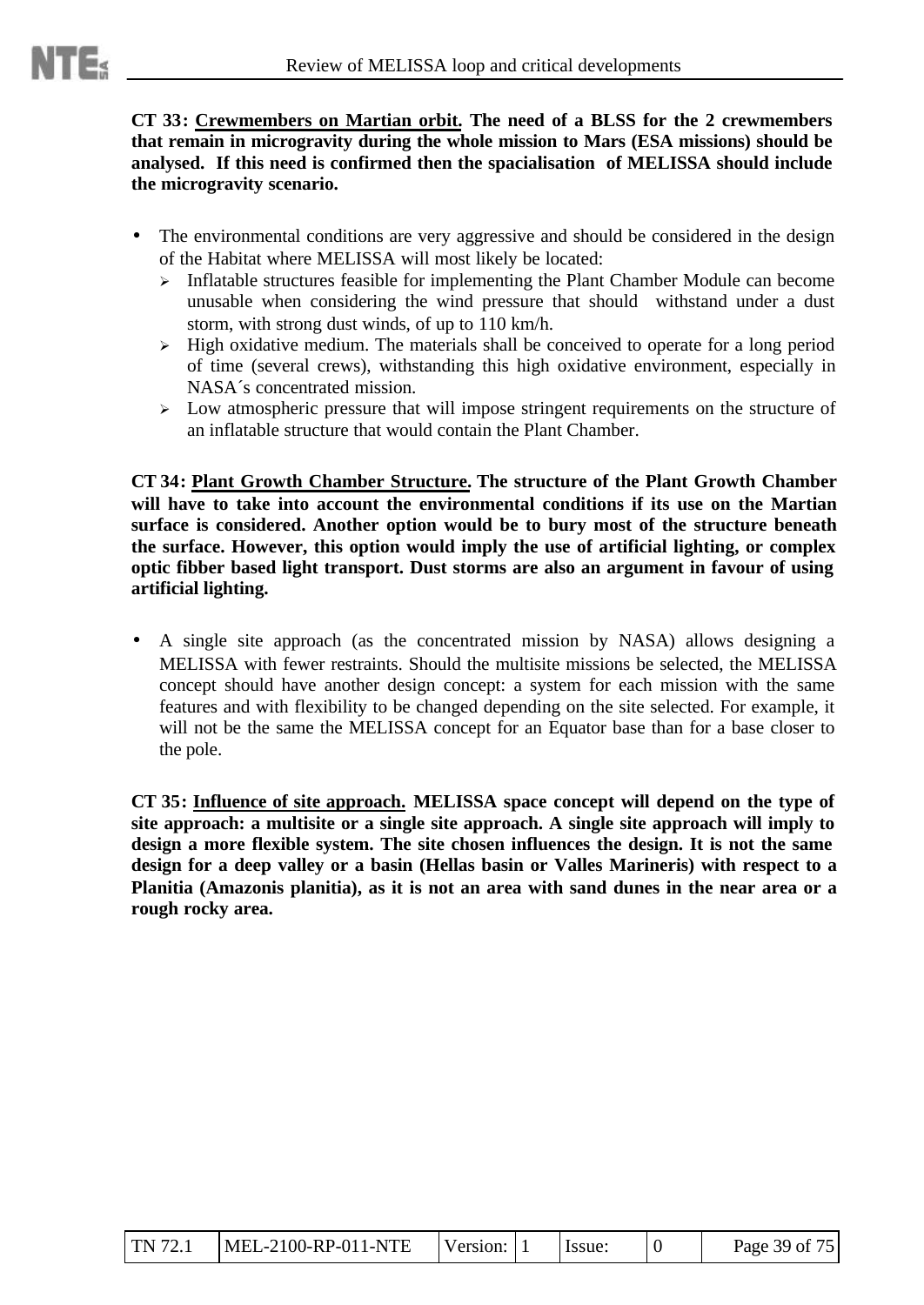# **6 CONSIDERATIONS ON SPACIALISATION OF MELISSA**

## **6.1 Industrialisation of MELISSA**

For the realisation of this document, whose main objective is to identify the critical technologies associated with the process of spacialisation of MELISSA, NTE visited different industries that use biotechnological processes to produce their products. Here are the main concerns they have indicated when suggesting the industrialisation of MELISSA, which is a previous step before its spacialisation:

- MELISSA industrial system shall ensure that sterilisation means are used between compartments in order to prevent crossed contamination between them.
- Population ageing: being MELISSA a loop and considering that it should be used during many generations of micro-organisms, the probability of system instabilities caused by mutation shall be assessed.

**CT 36: Micro-organisms population ageing influence. Assessment on the effects of the population ageing in MELISSA loop performance is needed prior to its industrialisation. Means to refresh or renew the population should be proposed, if needed. ESA is performing presently an study on this matter.**

- Scaling-up. The present Pilot Plant will be scaled for a single crewmember. Scaling-up activities are one of the most complex issues for the R&D department in companies that use biotechnological processes. That is so for a single culture, therefore it is undoubtedly a critical step for the MELISSA industrialisation, which features a complex biological system to be scaled for a 6 crewmembers habitat.
- Robustness. MELISSA will be used by professionals that are not specialists in biology or biotechnology. Therefore, it should be robust enough to endure operations by trained crewmembers with different technical profiles.
- Reliability. The system should be reliable enough to maintain a preset recycling ratio.

Even though there are other issues that should be taken into account to properly design an industrial plant (availability, maintainability, etc.), we only wanted to list those elements that were considered first priorities by the different industries when the MELISSA concept was introduced to them.

All these comments lead to critical technologies already identified in the description of the MELISSA Pilot Plant, repeated hereafter for clarity purposes:

**CT 6: Sterilisation Methods. Sterilisation methods that could be flown will have to be developed. Autoclave technology does not seem to have the characteristics needed for this purpose.** An industrial company would consider simply an autoclave. It is clear that it is not applicable for the industry.

**CT 7: Contamination detection methods should be envisioned. Some of them might need some development work (pathogen detection). Thin films of bioactive material might be required at the different connections of the compartments (biosensors).** Even if there are

| TN 72.1 | MEL-2100-RP-011-NTE | Version: |  | Issue: |  | Page 40 of 75 |
|---------|---------------------|----------|--|--------|--|---------------|
|---------|---------------------|----------|--|--------|--|---------------|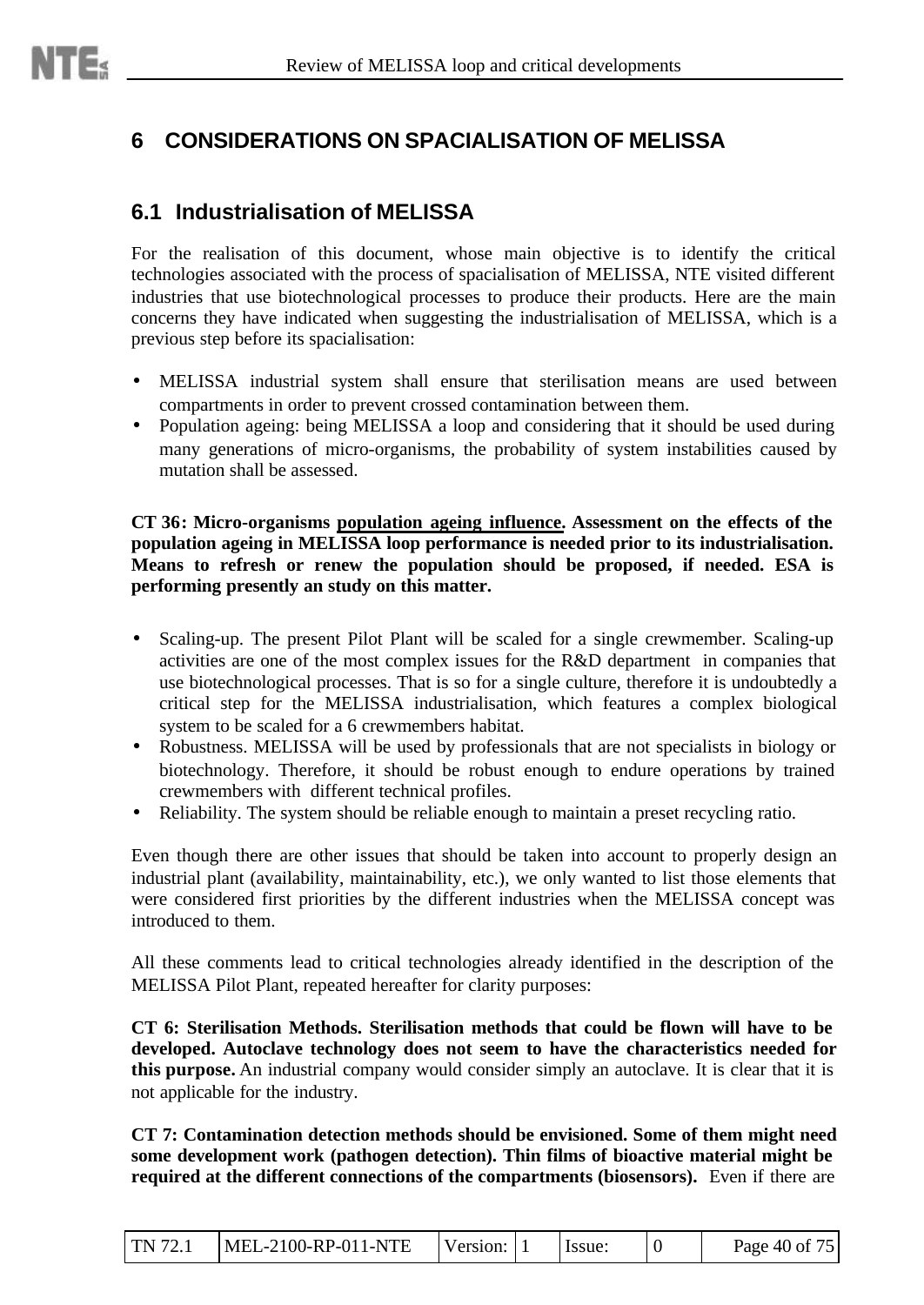

methods to sterilise between compartments, there should be reliable and sensible means to detect contamination.

**CT 10: Design of bioreactor. Optimisation of the illumination/volume ratio versus stirring of the bioreactor.** This is an example of the scale-up problem that can be encountered when industrialising MELISSA before its spacialisation.

# **6.2 Spacialisation of MELISSA**

Given the industrialisation of MELISSA, spacialisation refers to the conversion of the MELISSA Pilot Plant into a BLSS for a crew equivalent. The spacialisation phase will encompass the needed activities to adapt the different elements to flight qualified configuration.

### **6.2.1 PERFORMANCE OF THE FACILITY**

#### *6.2.1.1 Intended use*

The main objective of the MELISSA loop as a BLSS for a mission to Mars is to recycle with the highest efficiency possible edible biomass and O2. This will allow a long stay of a crew on the Mars surface.

Water recycling is not (in principle) the intended use of MELISSA. Indeed, MELISSA will maintain a certain level of water contents along the loop, but recycling water is not its main functional objective. Other alternative systems are being proposed (Blersch et al, 2000) that could consider as well micro-organisms.

#### *6.2.1.2 Modes of Operation*

The basic modes of operation of MELISSA system will be the following:

• Transfer mode. When MELISSA is being transported to Mars.

**CT 37: Transit operation. During the transit to Mars, MELISSA could be either working partially or completely dismantled and assembled once on the Mars surface. It is needed to assess if having a low working level MELISSA during transit could save work in MELISSA deployment on Mars surface.**

If MELISSA is not active during transit then one have to account a setting-up period once onsite for the process to start and to stabilise (for example, process in Compartment III). Considering that in any case, the full mass of MELISSA will be transported, the best choice seems to be have an operative system during the trip to Mars.

#### **CT 38: MELISSA setting-up strategy. It is important to investigate setting-up strategies in order to reduce the time to operation.**

The MELISSA operation requires a large volume of water, which may be difficult to transport. Measures to reduce MELISSA´s water needs should be investigated during the spacialisation phase.

| <b>TN</b> 72.1 | $MEL-2100-RP-011-NTE$ | Version: 1 |  | Issue: |  | Page 41 of 75 |
|----------------|-----------------------|------------|--|--------|--|---------------|
|----------------|-----------------------|------------|--|--------|--|---------------|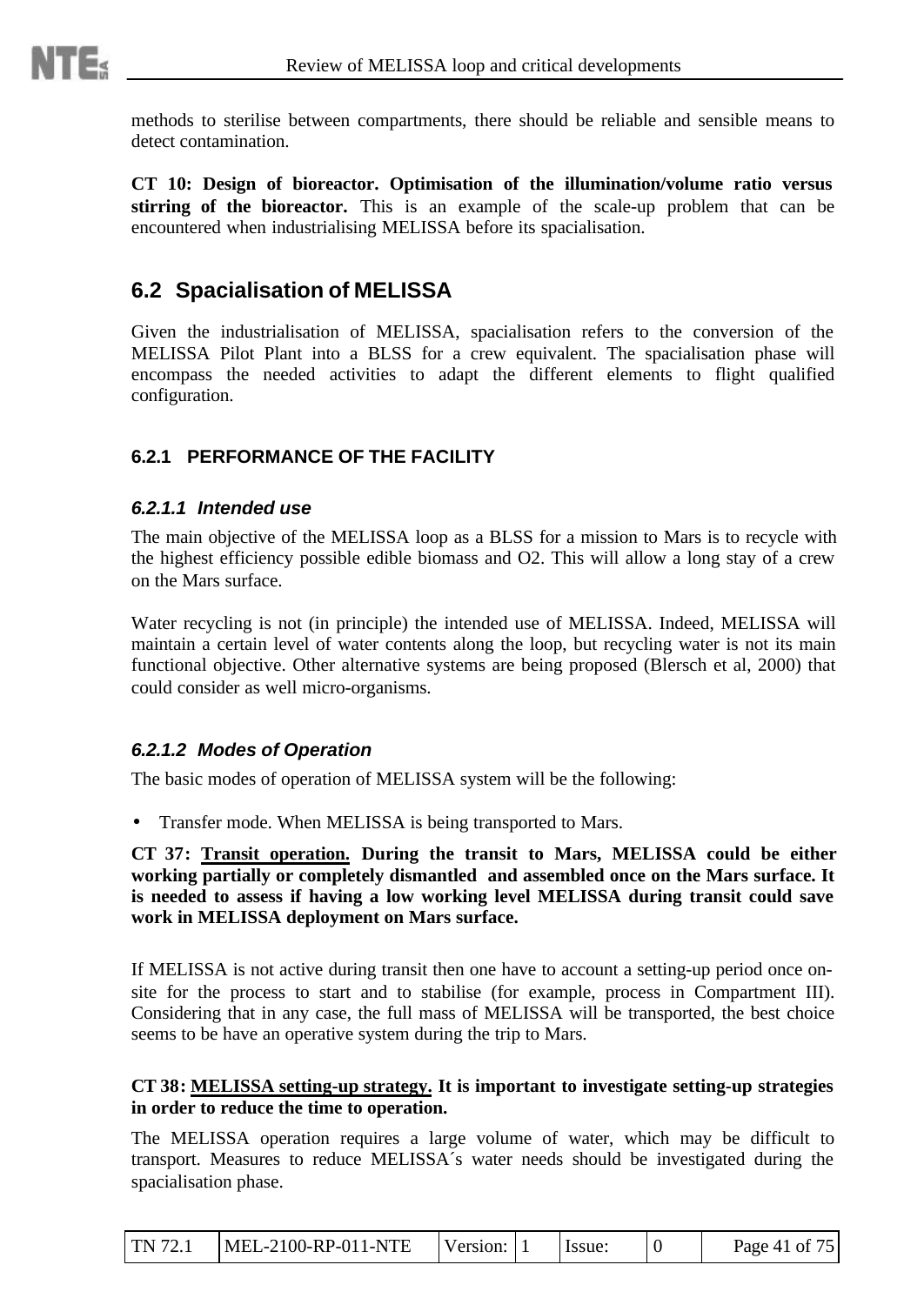#### **CT 39: Water volume reduction. For transportation reasons, investigations on water volume reduction should be carried out.**

• Stand-by mode. This mode refers to periods when MELISSA is not attended by a crew but is waiting for its arrival (as for example periods between missions). In this mode, the lack of the crew alters the nominal operation regime of the MELISSA loop. It is important to investigate how MELISSA remains stable without the consumers and how fast the system is able to adapt to the nominal conditions, once the crew is arrived. The use of complementary physico-chemical processes could be evaluated to achieve these objectives.

#### **CT 40: Stand-by operations. To evaluate the stability of the MELISSA loop in long absence of the Crew.**

• Nominal mode. MELISSA loop is already being used as BLSS for a complete crew.

During this nominal mode, one can envision extra-MELISSA activities by some members of the crew. Like exploration of the Mars surface, taking place more or less regularly during the stay period. This will alter MELISSA's nominal operating conditions, as the number of crewmembers within the habitat will not remain constant, permanently. In front of this scenario few questions will have to be answered. First, how the MELISSA system (including the control system) becomes robust enough to withstand the metabolic load changes. Second, LSS for the extra-MELISSA activity needs to be investigated and it will have to be decided whether this LSS will have any relation with MELISSA (for example, re-supplying).

Similarly, one can envisage situations where the metabolic load may increase, as for example in case of crew overlapping.

**CT 41: Response to changes in the metabolic load. To investigate the MELISSA response to changes in the metabolic load do to the likely activities of the crew outside the habitat during the mission or potential crew overlapping.**

**CT 42: LSS for activities outside the habitat. To investigate specific LSS for external activities and interfaces, if any, with MELISSA.**

### *6.2.1.3 Figures of merit*

The main figures of merit will be the following:

- Power consumption of the whole loop under different working levels
- Edible biomass recycling ratio, that can be established using the Nitrogen and Carbon recycling ratio
- Oxygen recycling ratio
- Mineral and Vitamins content loss rate
- Efficiency of the loop measured by percentage of recycling for Oxygen, Nitrogen and edible biomass.
- Mass to be transported.

| TN 72.1 | $MEL-2100-RP-011-NTE$ | Version: 1 |  | Issue: |  | Page 42 of 75 |
|---------|-----------------------|------------|--|--------|--|---------------|
|---------|-----------------------|------------|--|--------|--|---------------|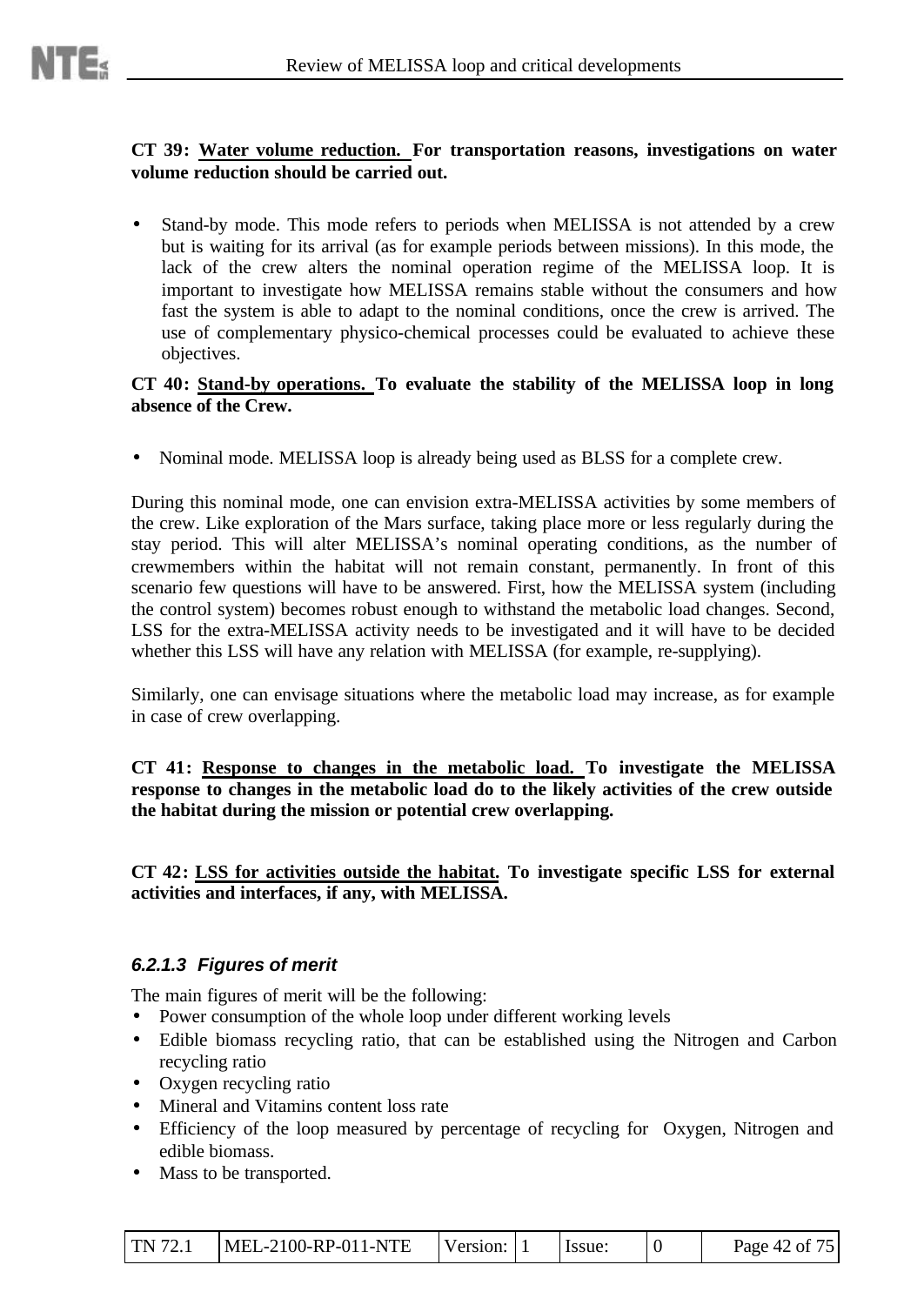• Control reaction time in front of metabolic load variations.

### *6.2.1.4 Compartment Design and Scaling-up*

The main components of MELISSA are the different compartments. Out off the five compartments, four are bioreactors. For its proper design in the industrialisation and further spacialisation, the following issues have to be taken into account:

- Bioreactor configuration. The different processes in MELISSA will need the use of different bioreactors.
	- Stirred tank bioreactors that ensure a better diffusion of oxygen, but could live to an excessive stress on the cells. It is also valid for growing cultures, but not for stable cultures (compartment III). Previous work in microgravity has been performed (Cogoli et al, 1999).
	- Bubble columns. These are simple bioreactors, but might not present appropriate characteristics for its use on Martian surface.
	- Airlift bioreactors. This bioreactor type could be a good solution for compartments such as CIVa. Knowledge of the fluid dynamics and mass transfer in Martian gravity should be gained.
	- Fluidised bed. No bioreactor in MELISSA is using this type.
	- Packed bed columns. This is suitable for the stable population culture that we have in Compartment III.
	- etc. All these designs have already been tackled for many years in the space scientific community, but mainly for microgravity (Casas et al, 1990; Hummerick et al, 2001). This will imply an important effort on design of bioreactors for other gravity fields
- Bioreactor design features. The bioreactor will include a series of accessories and sensors whose proper working conditions need to be ensured.
- Photobioreactors. Specifically, there are two photobioreactors that will need light diffusion in the culture and that will impose stringent requirements on the shape.
- Heat transfer. The heat management of each of the MELISSA bioreactors is critical to maintain a good cooling system for the whole facility.

The gravity field influences most of these bioreactor´s characteristics. This means that a well characterised culture on ground may present a different behaviour in other gravity fields (in microgravity, Cogoli et al, 1989). Investigations in this area need to be done, as most of the work to be performed by MELISSA will be in a 1/3 g gravity field (Martian gravity field).

**CT 43: Gravity influence in Bioreactor design. Characterisation of bioreactors in Martian gravity fields is needed. This will be hard to accomplish on ground or on orbit and will likely need the use of missions to Mars. Being MELISSA such an important facility for a Mars mission, investigation on this field needs to start with no delay.**

Similar points will be treated as well for the Plant Chamber: type of chamber (buried or on surface), design characteristics (accessories and sensors), lighting conditions (natural sunlight or artificial light) and heat and water management in the Chamber.

#### **CT 44: Higher Plant Compartment Illumination Strategy. The Plant chamber design in MELISSA will depend on the type of illumination envisioned: a direct natural light with**

| TN 72.1 | $MEL-2100-RP-011-NTE$ | Version: 1 |  | Hssue: |  | Page 43 of 75 |
|---------|-----------------------|------------|--|--------|--|---------------|
|---------|-----------------------|------------|--|--------|--|---------------|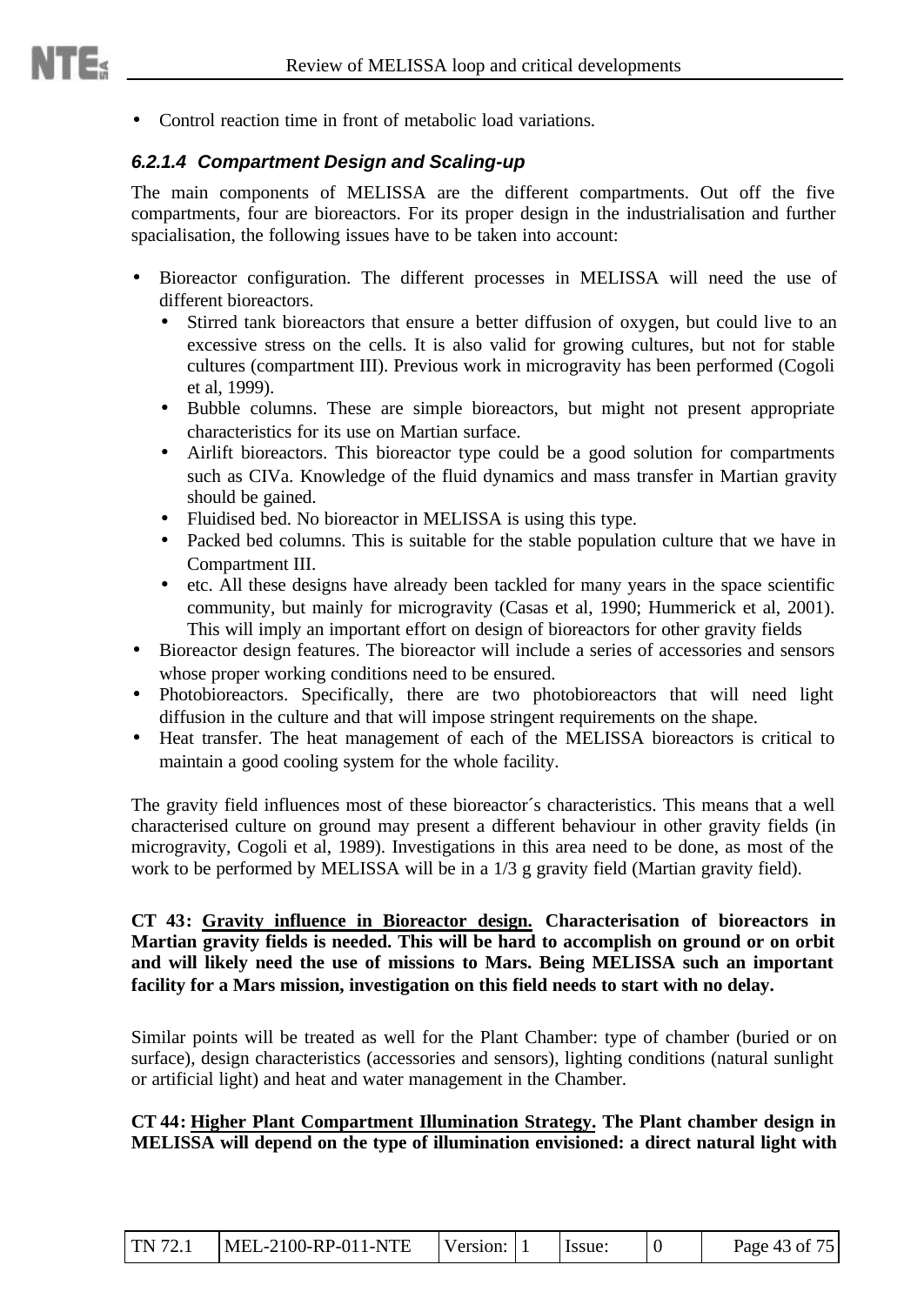

#### **the limitations provoked by the dust storms or an artificial illumination of the bioreactors.**

All these characteristics will follow modifications once MELISSA Pilot Plant has demonstrated the capability of the loop for a one-crewmember equivalent.

**CT 45: Bioreactors and HPC scale-up. Scaling-up of the bioreactors and Plant Chamber will follow after the MELISSA Pilot Plant has finally finished its demonstration phase.**

| TN 72.1 | $MEL-2100-RP-011-NTE$ | Version: 1 |  | i Issue: |  | Page 44 of 75 |
|---------|-----------------------|------------|--|----------|--|---------------|
|---------|-----------------------|------------|--|----------|--|---------------|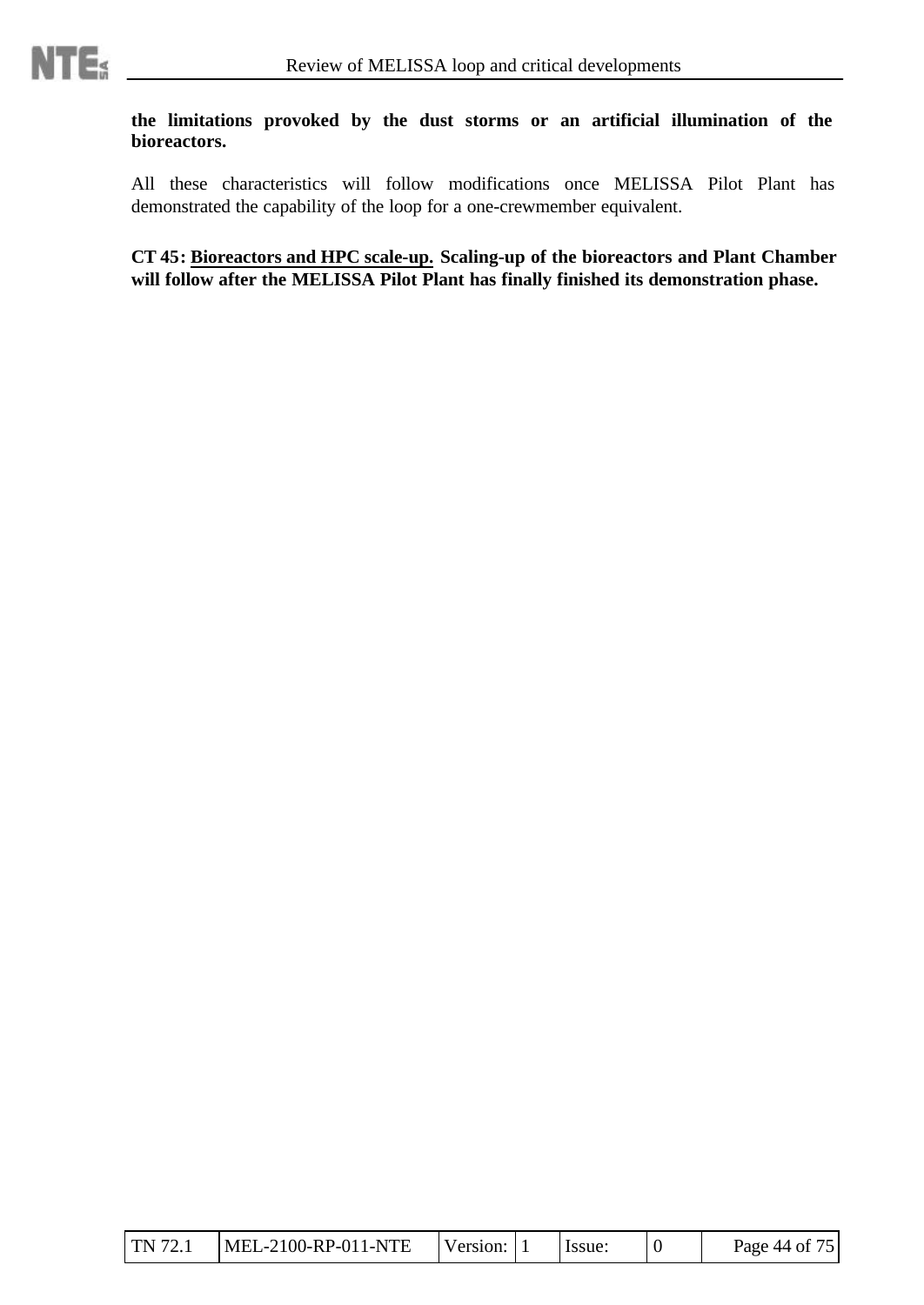

#### *6.2.2.1 Functional analysis*

 $m_{\leq 1}$ 

The purpose of the functional analysis is to provide a tool to ensure that the identification of the critical technologies is comprehensive and adequate in depth. As such a tool, it should evolve as design choices are made.

From this point of view, the analysis is based on the functions necessary to implement the entire MELISSA loop, as shown in the MELISSA Pilot Plant description in section 4.2.

The analysis is presented in a table format, with the following fields:

- Code: function's numeric identifier function.
- Function name: function's textual identification
- Function details: descriptive text of the function's purpose.
- Related HW: the function is mapped to the actual or envisaged loop's HW. Where possible, the naming conventions follows the MELISSA Dependability Analysis in [R1].
- State of the Art: for the associated technology.
- Terrestrial interest: defines whether the associated technology can / will be developed for inherent interest in terrestrial applications.
- Space adaptation: defines whether the associated technology requires specific future development for its utilisation in Space. Four categories are defined:
	- > **Solved:** hardware exists that performs equally well regardless of the gravity/pressure environment, and/or space-proven hardware is readily available
	- ÿ **Needs qualification:** Hardware exists that performs equally well regardless of the gravity/pressure environment, but no space experience is known of.
	- ÿ **Needs development:** Gravity/pressure conditions have an impact on the functioning of the item, or the solutions currently used in ground are nor suited for space environment
	- ÿ **No baseline:** No hardware is known of that provides an optimal solution for use in ground
	- > **Not critical:** Gravity has no (known) effect on the item discussed.
- Process essential: either YES or NO. The lack of essential technologies prevents the functionality of the MELISSA loop.
- Mark: criticality will be rated between 1 to 5, where the highest mark corresponds to the highest criticality.

| $\text{TN } 72.1$ | MEL-2100-RP-011-NTE | Version: |  | lssue: |  | Page 45 of 75 |
|-------------------|---------------------|----------|--|--------|--|---------------|
|-------------------|---------------------|----------|--|--------|--|---------------|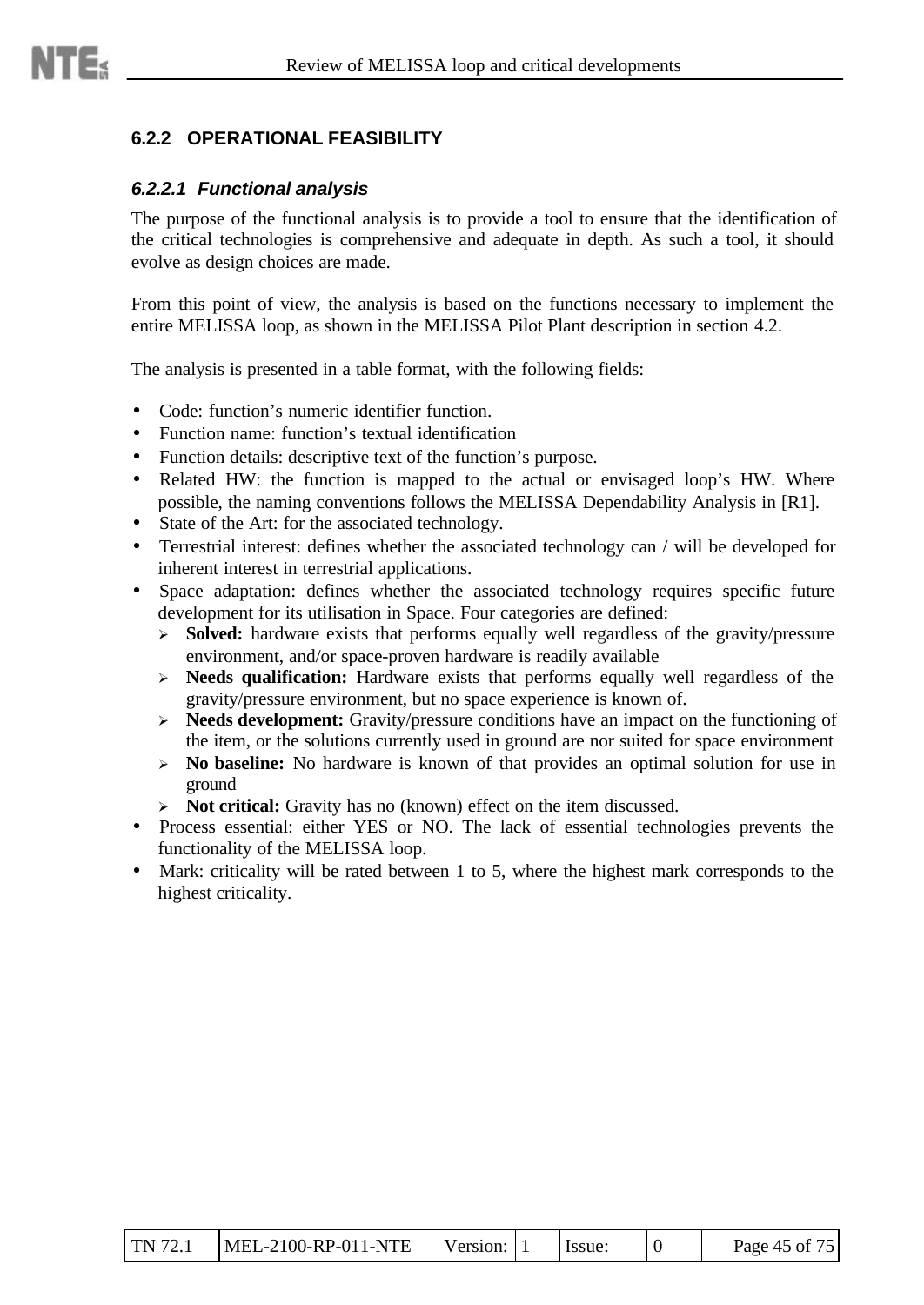

| $\Gamma$ <sup>7<math>\sim</math></sup><br>. | '1-NTE<br>$-2100$ -RP-01 <sup>*</sup><br>MEL- | 'ersion: | Issue: | rage<br>IN OT<br>46 |
|---------------------------------------------|-----------------------------------------------|----------|--------|---------------------|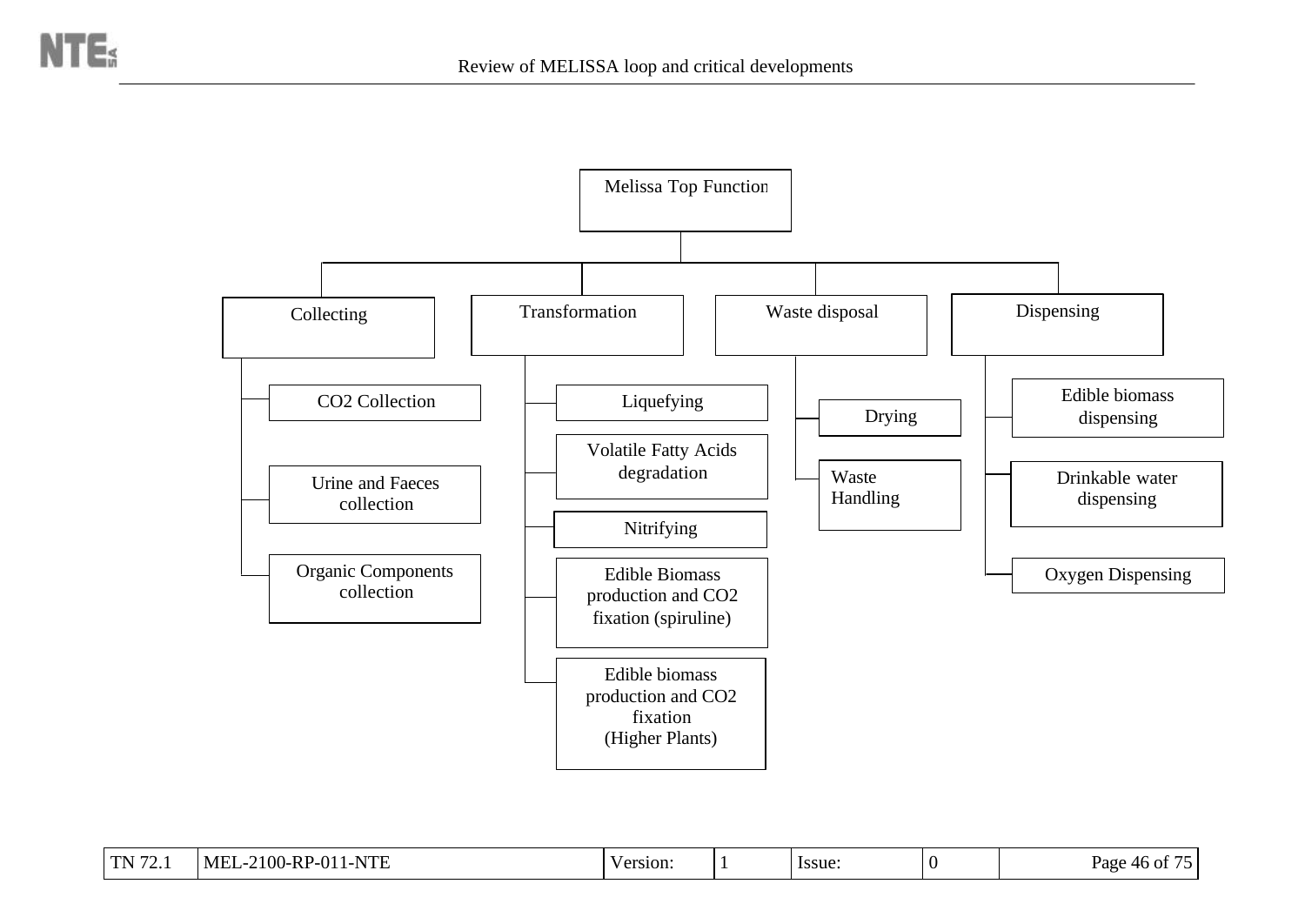| Code    | <b>Function Name</b>                                 | <b>Function details</b>                                                                                                                        | <b>Related Hardware</b> | State-of-the-Art                                               | <b>Terrestrial</b><br><b>Interest</b> | <b>Space Adaptation</b>    | <b>Process</b><br>essential | <b>Mark</b>    | CT                                        |
|---------|------------------------------------------------------|------------------------------------------------------------------------------------------------------------------------------------------------|-------------------------|----------------------------------------------------------------|---------------------------------------|----------------------------|-----------------------------|----------------|-------------------------------------------|
|         |                                                      | 1. COLLECTION OF INPUT MATERIALS TO RECYCLING PLANT                                                                                            |                         |                                                                |                                       |                            |                             |                |                                           |
| 1.1     | Treatment of cabin air                               | A fraction of cabin air is circulated<br>through the higher plants compartment                                                                 | CO_Reactor              | <b>ISS Life SS</b>                                             | <b>YES</b>                            | NEEDS DEVELOPMENT          | <b>YES</b>                  | 5              | CT 20                                     |
| 1.2     | Urine and faeces collection                          |                                                                                                                                                | C0_Reactor              | <b>ISS Life SS</b>                                             | <b>NO</b>                             | NEEDS DEVELOPMENT          | <b>YES</b>                  | $\overline{2}$ | <b>CT 18</b>                              |
| 1.3     | Organic components collection                        | Grinding and storage of non-edible<br>biomass                                                                                                  | S2_Buffer (CIV HP)      |                                                                | <b>NO</b>                             | NEEDS DEVELOPMENT          | <b>YES</b>                  | 2              | CT <sub>1</sub>                           |
|         | 2. TRANSFORMATION (RECYCLING)                        |                                                                                                                                                |                         |                                                                |                                       |                            |                             |                |                                           |
| 2.1     | <b>LIQUEFYING AT COMPARTMENT I</b>                   |                                                                                                                                                |                         |                                                                |                                       |                            |                             |                |                                           |
| 2.1.1   | Liquefying                                           | the<br>collected<br><b>Transform</b><br>organic<br>components (urine, faeces, and organic<br>wastes) into volatile fatty acids and<br>ammonia. | CI Reactor              |                                                                | <b>YES</b>                            | NEEDS DEVELOPMENT          | <b>YES</b>                  | $\overline{5}$ | CT <sub>2</sub><br>CT6<br>CT <sub>5</sub> |
| 2.1.2   | Provide<br>mechanical<br>containment                 | Ensure that the three phases are<br>contained                                                                                                  | CI_Reactor              |                                                                | N <sub>O</sub>                        | NEEDS DEVELOPMENT          | <b>YES</b>                  | 3              | CT 21                                     |
| 2.1.3   | Provide adequate substrate                           |                                                                                                                                                |                         |                                                                |                                       |                            |                             |                |                                           |
| 2.1.3.1 | Input mixer                                          | Combines the different organic input<br>components (human waste, microbial<br>biomass and higher plants)                                       | E1_Mixer                | Under development                                              | <b>NO</b>                             | NOT CRITICAL               | <b>NO</b>                   | 2              |                                           |
| 2.1.3.2 | Pumping                                              | Pumping the organic mix to CI_Reactor                                                                                                          | E1_Pump                 | Under development                                              | <b>NO</b>                             | NOT CRITICAL               | <b>NO</b>                   | 3              | CT 22                                     |
| 2.1.3.3 | Reactor stirring                                     | Provide high oxygen diffusion                                                                                                                  | CI-Reactor              | Under development                                              | <b>YES</b>                            | NEEDS DEVELOPMENT          | <b>YES</b>                  | 3              | CT <sub>5</sub>                           |
| 2.1.4   | <b>ENSURE PROCESS CONDITIONS</b>                     |                                                                                                                                                |                         |                                                                |                                       |                            |                             |                |                                           |
| 2.1.4.1 | Liquefying compartment<br>(1)<br>temperature control | reactors<br>internal<br><b>Measures</b><br>the<br>and<br>provides<br>this<br>temperature<br>information to the control system                  | CI Reactor              | Already used in space applications                             | <b>NO</b>                             | <b>SOLVED</b>              | N <sub>O</sub>              | -1             |                                           |
| 2.1.4.2 | Compartment I pH control                             | Measures the reactor's internal<br>pH<br>provides<br>concentration<br>and<br>this<br>information to the control system                         | CI_Reactor              | Already used in space applications                             | N <sub>O</sub>                        | <b>SOLVED</b>              | <b>NO</b>                   | $\mathbf{1}$   |                                           |
| 2.1.4.3 | Compartment<br>microbial<br>activity control         | Measures the biomass concentration<br>within the reactor and provides this<br>information to the control system                                | CI_Reactor              | Under<br>development.<br>Low<br>concentrations can be critical | <b>YES</b>                            | <b>NEEDS QUALIFICATION</b> | <b>YES</b>                  | $\overline{4}$ | CT 48                                     |
| 2.1.4.4 | Compartment<br>Pressure<br>control                   | Measures the reactors internal pressure<br>and provides this information to the<br>control system                                              | CI_Reactor              | Already used in space applications                             | <b>YES</b>                            | <b>NEEDS QUALIFICATION</b> | <b>NO</b>                   | 2              | <b>CT 48</b><br>CT 21                     |
| 2.1.4.5 | Compartment I level control                          | Measures the compartments liquid level<br>and provides this information to the<br>control system                                               | CI Reactor              |                                                                | NO.                                   | <b>NEEDS QUALIFICATION</b> | N <sub>O</sub>              | -1             |                                           |

| $-2100$ -RP<br>$1$ TN $72$<br><b>MEL</b><br>1-NTE<br>2-01<br>Page<br>v ersion:<br>ssue:<br>$\sim$<br>. |
|--------------------------------------------------------------------------------------------------------|
|--------------------------------------------------------------------------------------------------------|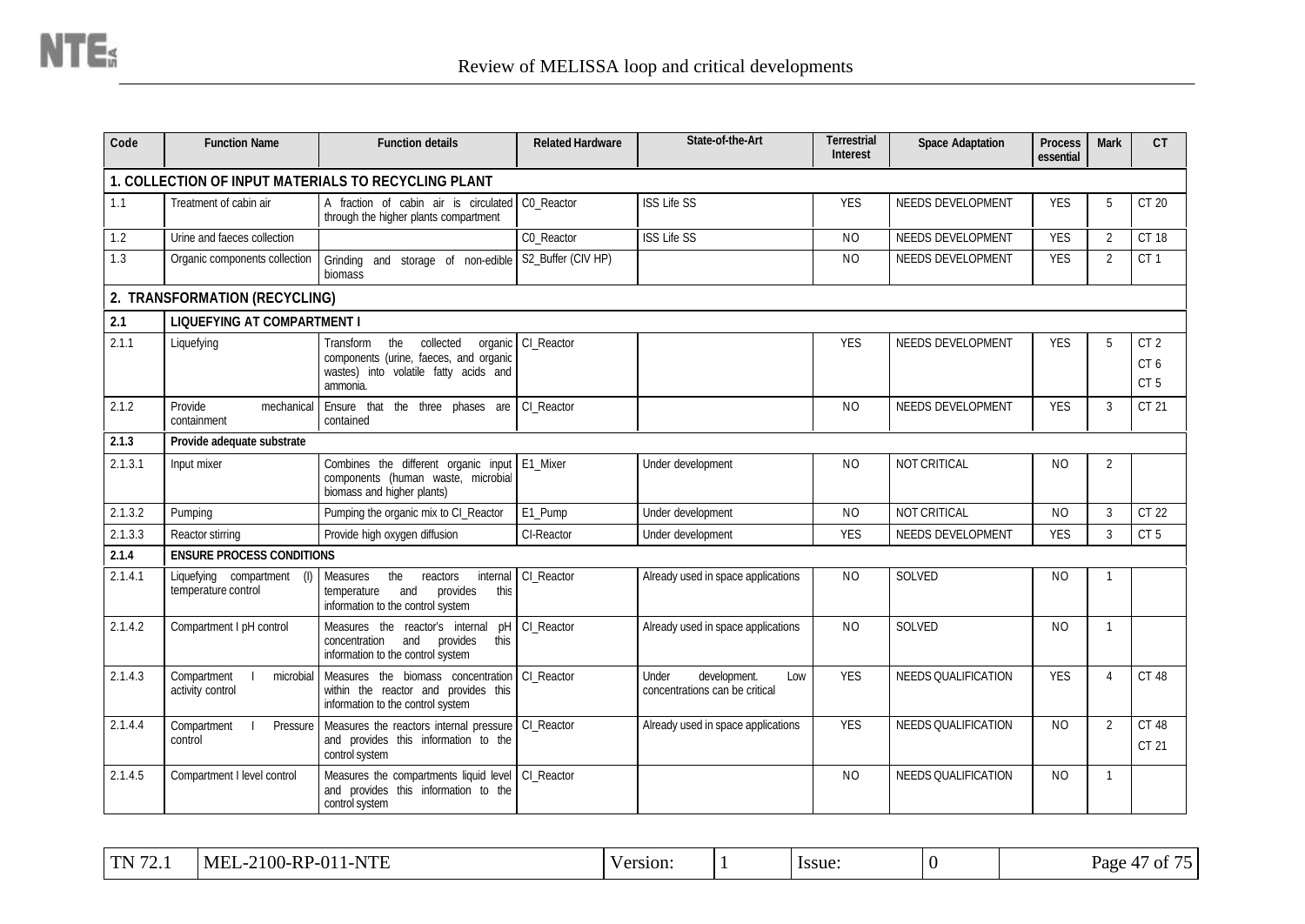| Code    | <b>Function Name</b>                    | <b>Function details</b>                                   | <b>Related Hardware</b> |                                                         | State-of-the-Art                                                          | <b>Terrestrial</b><br><b>Interest</b> | <b>Space Adaptation</b> | <b>Process</b><br>essential | <b>Mark</b>    | CT                       |
|---------|-----------------------------------------|-----------------------------------------------------------|-------------------------|---------------------------------------------------------|---------------------------------------------------------------------------|---------------------------------------|-------------------------|-----------------------------|----------------|--------------------------|
| 2.1.5   | <b>COMPARTMENT I LEVEL MONITORING</b>   |                                                           |                         |                                                         |                                                                           |                                       |                         |                             |                |                          |
| 2.1.5.1 | <b>BOD</b>                              | Measurement of the Biological Oxygen<br>Demand            | CI Reactor              | Off-line measurement<br><b>Water Treatment Plant</b>    | Waste<br>in                                                               | <b>YES</b>                            | NEEDS DEVELOPMENT       | <b>YES</b>                  | 4              | CT 48                    |
| 2.1.5.2 | COD                                     | Measurement of the Chemical Oxygen<br>Demand              | CI_Reactor              | Off-line measurement in<br><b>Water Treatment Plant</b> | Waste                                                                     | <b>YES</b>                            | NEEDS DEVELOPMENT       | <b>YES</b>                  | $\overline{4}$ | CT 48                    |
| 2.1.5.3 | Dry Weight                              | Measurement of the biomass content                        | CI_Reactor              | information                                             | Electrical Impedance Spectroscopy<br>that provides on-line viable biomass | <b>YES</b>                            | NEEDS DEVELOPMENT       | <b>YES</b>                  | $\overline{4}$ | CT 48                    |
| 2.1.5.4 | Cellulose/faeces<br>ratio<br>monitoring | Measurement of the Cellulose/faeces<br>ratio              | CI_Reactor              |                                                         |                                                                           | <b>YES</b>                            | NEEDS DEVELOPMENT       | <b>YES</b>                  | $\overline{4}$ | CT 48                    |
| 2.1.6   | <b>COMPARTMENT I OUTPUT MONITORING</b>  |                                                           |                         |                                                         |                                                                           |                                       |                         |                             |                |                          |
| 2.1.6.1 | Ethanol                                 | Measurement of Ethanol                                    | CI Reactor              | Chromatography                                          |                                                                           | <b>YES</b>                            | NEEDS DEVELOPMENT       | <b>YES</b>                  | 3              | CT <sub>4</sub><br>CT 48 |
| 2.1.6.2 | Fatty acids                             | Measurement of Fatty Acids                                | CI_Reactor              | Chromatography                                          |                                                                           | <b>YES</b>                            | NEEDS DEVELOPMENT       | <b>YES</b>                  | $\mathbf{3}$   | CT <sub>4</sub><br>CT 48 |
| 2.1.6.3 | NH4                                     | Measurement of Ammonia                                    | CI_Reactor              | Chromatography                                          |                                                                           | <b>YES</b>                            | NEEDS DEVELOPMENT       | <b>YES</b>                  | $\mathbf{3}$   | <b>CT 17</b>             |
| 2.1.6.4 | CO <sub>2</sub>                         | Measurement of carbon dioxide                             | CI Reactor              |                                                         |                                                                           | NO.                                   | NEEDS QUALIFICATION     | <b>YES</b>                  | $\mathbf{3}$   | CT 48                    |
| 2.1.6.5 | H <sub>2</sub> S                        | Measurement of Sulfhydric acid                            | CI_Reactor              |                                                         |                                                                           | NO.                                   | NEEDS DEVELOPMENT       | <b>YES</b>                  | $\mathbf{3}$   | CT 48                    |
| 2.1.6.6 | H2                                      | Measurement of Hydrogen                                   | CI_Reactor              |                                                         |                                                                           | <b>NO</b>                             | NEEDS DEVELOPMENT       | <b>YES</b>                  | $\overline{3}$ | CT 48                    |
| 2.1.6.7 | Indigestible nutrients                  | Measurement                                               | CI Reactor              |                                                         |                                                                           | N <sub>O</sub>                        | NEEDS DEVELOPMENT       | <b>YES</b>                  | 3              | CT 48                    |
| 2.1.6.8 | Kjeldahl-N                              | Measurement of N                                          | CI_Reactor              |                                                         |                                                                           | <b>NO</b>                             | NEEDS DEVELOPMENT       | <b>YES</b>                  | 3              | CT 48                    |
| 2.1.7   | <b>COMPARTMENT I OUTPUT PROCESSING</b>  |                                                           |                         |                                                         |                                                                           |                                       |                         |                             |                |                          |
| 2.1.7.1 | Gas Filtering                           | Filtering CO2 resulting from CI process                   | S1_Filter               | <b>HEPA filters</b>                                     |                                                                           | <b>YES</b>                            | SOLVED                  | <b>YES</b>                  | $\overline{1}$ |                          |
| 2.1.7.2 | Gas Pumping                             | Pumping CO2 to be directed to CII, CIV<br>and CIVHP       | S1_Pump                 | Under development                                       |                                                                           | NO.                                   | <b>NOT CRITICAL</b>     | <b>NO</b>                   | 3              | CT 22                    |
| 2.1.7.3 | Liquid pumping                          | Pumps the liquid from CI_Reactor to<br>S2_Solid Separator | S2_Pump                 | Under development                                       |                                                                           | <b>NO</b>                             | NOT CRITICAL            | NO.                         | 3              | CT 22                    |
| TN 72.1 | MEL-2100-RP-011-NTE                     |                                                           |                         | Version:                                                |                                                                           | Issue:                                | $\overline{0}$          |                             |                | Page 48 of 75            |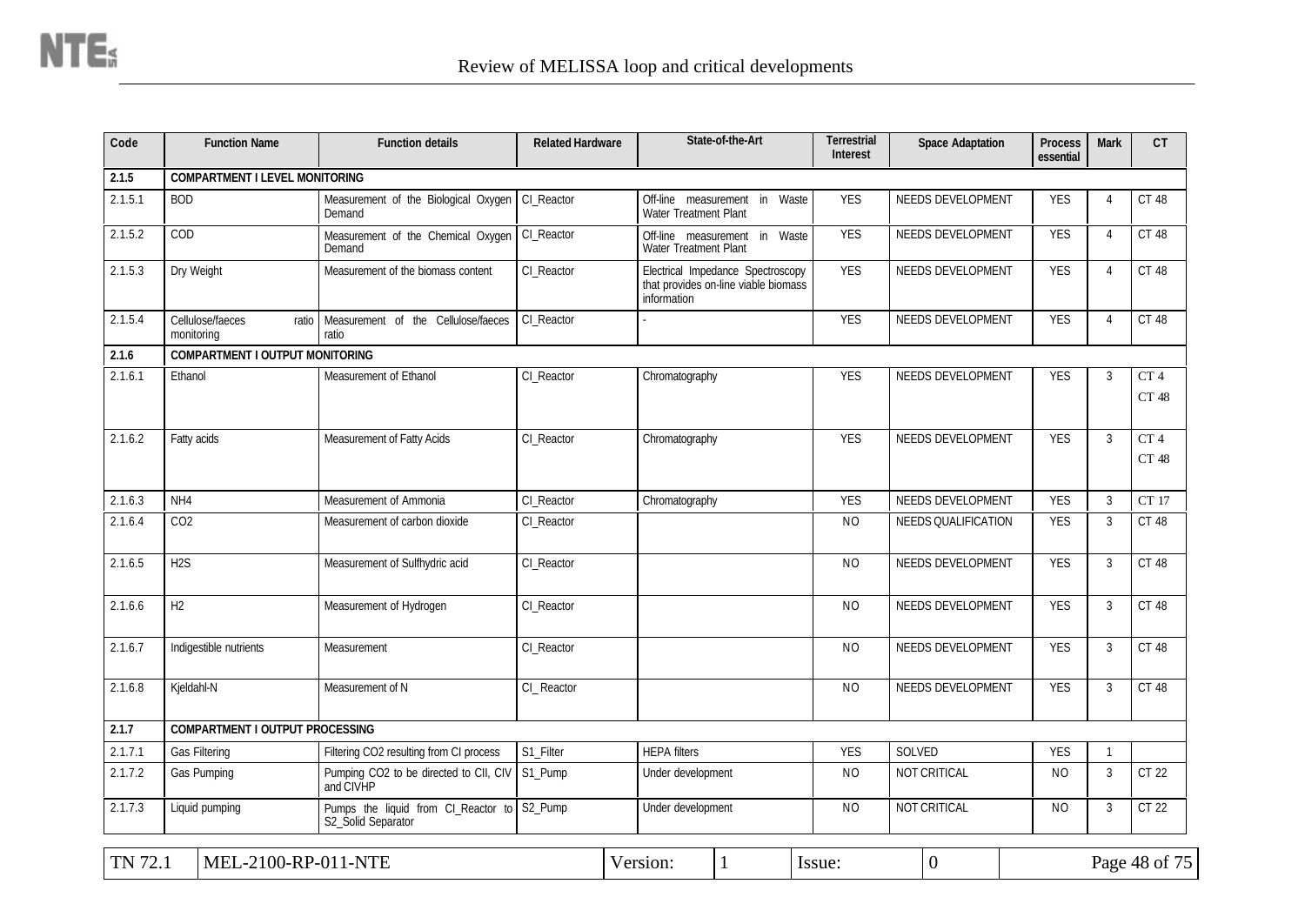| Code    | <b>Function Name</b>                           | <b>Function details</b>                                                                                                | <b>Related Hardware</b> | State-of-the-Art                                               | Terrestrial<br><b>Interest</b> | <b>Space Adaptation</b> | <b>Process</b><br>essential | <b>Mark</b>    | CT                     |
|---------|------------------------------------------------|------------------------------------------------------------------------------------------------------------------------|-------------------------|----------------------------------------------------------------|--------------------------------|-------------------------|-----------------------------|----------------|------------------------|
| 2.1.7.4 | Liquid-Solid Separation                        | Liquid and solid waste separation from<br>the liquid obtained in CI_Reactor                                            | S2_Solid _Separator     | Under development                                              | <b>NO</b>                      | NEEDS DEVELOPMENT       | <b>YES</b>                  | 4              | CT 12                  |
| 2.1.7.5 | Liquid pumping                                 | Pumps the liquid<br>obtained<br>from<br>S2_Solid_ Separator                                                            | S2.1_Pump               | Under development                                              | <b>NO</b>                      | NOT CRITICAL            | <b>NO</b>                   | 3              | CT 22                  |
| 2.1.7.6 | <b>Liquid Sterilisation</b>                    | Elimination of<br>undesired<br>microbial<br>organisms                                                                  | S2.1_Stereiliser_UV     | UV sterilisation                                               | N <sub>O</sub>                 | NEEDS QUALIFICATION     | <b>YES</b>                  | 3              | CT <sub>6</sub>        |
| 2.1.7.7 | <b>Liquid Filtering</b>                        | Filtering stage                                                                                                        | S2.1_Filter             | Ultrafiltration                                                | <b>NO</b>                      | NEEDS QUALIFICATION     | <b>YES</b>                  | 3              | CT <sub>3</sub><br>CT6 |
| 2.1.7.8 | Liquid buffering                               | Provides storage capacity for liquid to be S2.1_Buffer<br>directed to CII                                              |                         |                                                                | <b>NO</b>                      | SOLVED                  | <b>NO</b>                   | $\overline{1}$ |                        |
| 2.1.8   | <b>COMPARTMENT I WASTE EXTRACTION</b>          |                                                                                                                        |                         |                                                                |                                |                         |                             |                |                        |
| 2.1.8.1 | Solid waste buffering                          | Provides storage for the solid waste cake S2.2_Buffer<br>obtained at the S2_Solid_separator, for<br>external disposal  |                         |                                                                | N <sub>O</sub>                 | SOLVED                  | N <sub>O</sub>              | $\mathbf{1}$   |                        |
|         |                                                |                                                                                                                        |                         |                                                                |                                |                         |                             |                |                        |
| 2.2     | <b>VFA DEGRADATION AT COMPARTMENT II</b>       |                                                                                                                        |                         |                                                                |                                |                         |                             |                |                        |
| 2.2.1   | VFA degradation                                | Photoheterotrophic biodegradation by<br>rhodobacter bacteria                                                           | CII Reactor             |                                                                | <b>YES</b>                     | SOLVED                  | <b>YES</b>                  | 5              |                        |
| 2.2.2   | Provide containment                            |                                                                                                                        | CII_Reactor             |                                                                | <b>NO</b>                      | SOLVED                  | <b>YES</b>                  | $\mathbf{3}$   |                        |
| 2.2.3   | Provide homogeneous growth<br>substrate        | Liquid steering to ensure homogeneous<br>exposure to light                                                             | CII-Reactor             |                                                                | <b>YES</b>                     | SOLVED                  | <b>YES</b>                  | 3              |                        |
| 2.2.4   |                                                | ENSURE ADEQUATE GROWING ENVIRONMENT AT COMPARTMENT II                                                                  |                         |                                                                |                                |                         |                             |                |                        |
| 2.2.4.1 | Compartment II temperature Measures<br>control | internal<br>the<br>reactors<br>provides<br>this<br>temperature<br>and<br>information to the control system             | CII_Reactor             | Already used in space applications                             | <b>NO</b>                      | SOLVED                  | NO.                         | 1              |                        |
| 2.2.4.2 | Compartment II pH control                      | Measures the reactor's internal<br>pH<br>concentration<br>provides<br>this<br>and<br>information to the control system | CII_Reactor             | Already used in space applications                             | <b>NO</b>                      | SOLVED                  | <b>NO</b>                   | $\overline{1}$ |                        |
| 2.2.4.3 | Compartment II light control                   | Measures the light intensity in the<br>reactor's interior and provides this<br>information to the control system       | CII Reactor             | Monitoring:<br>Integrating<br>sphere+<br>photodiode            | N <sub>O</sub>                 | SOLVED                  | N <sub>O</sub>              | $\overline{2}$ |                        |
| 2.2.4.4 | Compartment<br><b>Biomass</b><br>control       | Measures the biomass concentration<br>within the reactor and provides this<br>information to the control system        | CII Reactor             | Under<br>development.<br>Low<br>concentrations can be critical | <b>YES</b>                     | NEEDS QUALIFICATION     | <b>YES</b>                  | $\overline{4}$ | <b>CT 48</b>           |
| 2.2.5   | <b>COMPARTMENT II YIELD CONTROL</b>            |                                                                                                                        |                         |                                                                |                                |                         |                             |                |                        |

| $\sqrt{2}$<br>$\mathbf{L}$<br>. | -RP-01<br><b>MEL</b><br>'1-NTE<br>2100 | Version: |  | <i>s</i> sue |  | ΔQ<br>Page<br>O1 |
|---------------------------------|----------------------------------------|----------|--|--------------|--|------------------|
|---------------------------------|----------------------------------------|----------|--|--------------|--|------------------|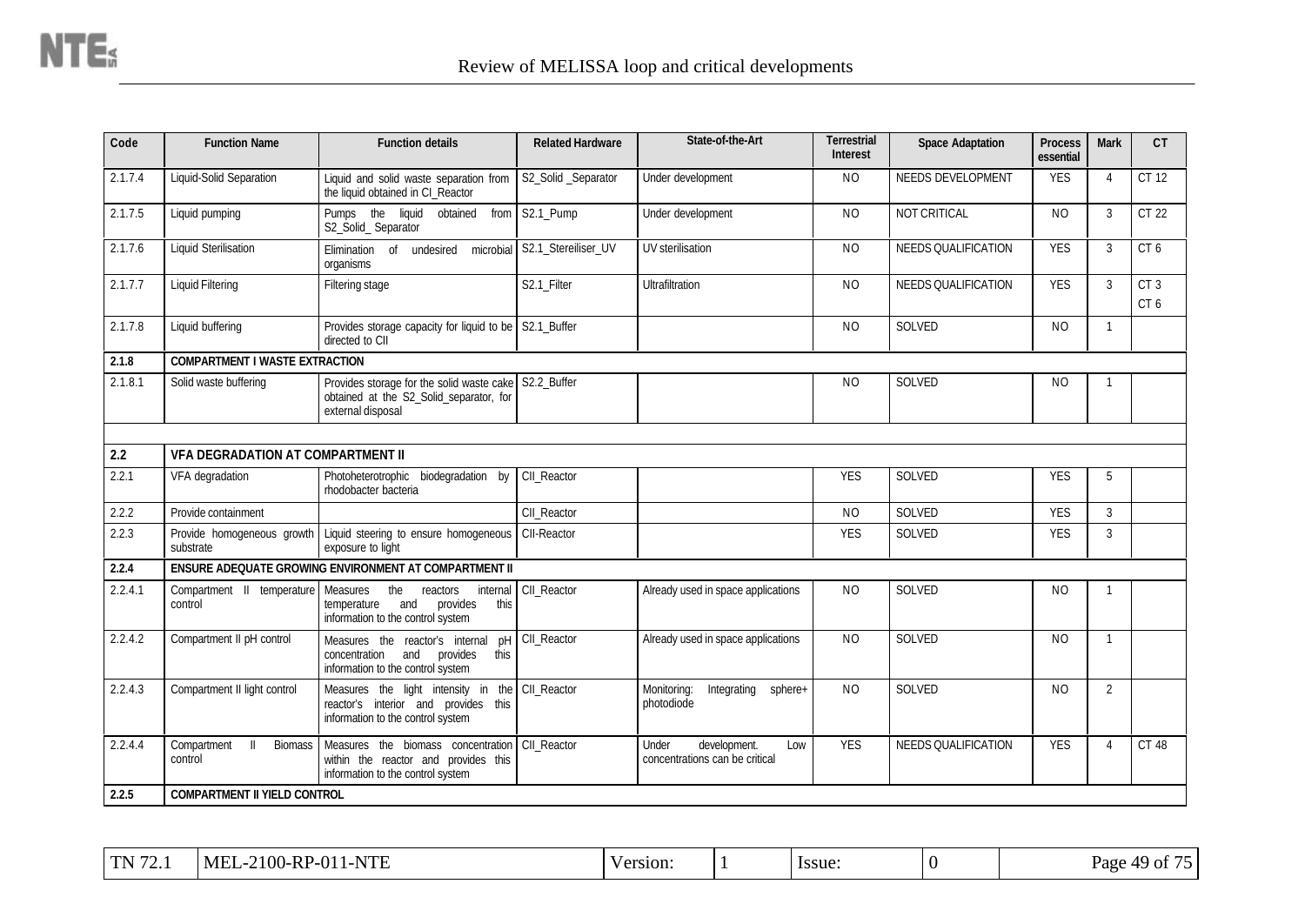| Code    | <b>Function Name</b>                          | <b>Function details</b>                                                                                       | <b>Related Hardware</b> | State-of-the-Art                                                                         | <b>Terrestrial</b><br><b>Interest</b> | <b>Space Adaptation</b>    | <b>Process</b><br>essential | <b>Mark</b>              | <b>CT</b>       |
|---------|-----------------------------------------------|---------------------------------------------------------------------------------------------------------------|-------------------------|------------------------------------------------------------------------------------------|---------------------------------------|----------------------------|-----------------------------|--------------------------|-----------------|
| 2.2.5.1 | Compartment II level control                  | Measures the compartment's liquid level CII_Reactor<br>and provides this information to the<br>control system |                         |                                                                                          | <b>NO</b>                             | <b>NEEDS QUALIFICATION</b> | NO.                         | $\mathbf{1}$             |                 |
| 2.2.5.2 | Ammonium (NH4) monitoring                     | Measurement of Ammonium                                                                                       | CII_Reactor             | Chromatography                                                                           | <b>YES</b>                            | NEEDS DEVELOPMENT          | <b>YES</b>                  | 3                        | CT 17           |
| 2.2.5.3 | CO <sub>2</sub>                               | Measurement of carbon dioxide                                                                                 | CII Reactor             |                                                                                          | <b>NO</b>                             | <b>NEEDS QUALIFICATION</b> | <b>YES</b>                  | 3                        | CT 48           |
| 2.2.5.4 | <b>Active Biomass</b>                         | On-line biomass measurement of viable<br>biomass                                                              | CII_Reactor             | Electrical Impedance Spectroscopy<br>that provides on-line viable biomass<br>information | <b>YES</b>                            | NEEDS DEVELOPMENT          | <b>YES</b>                  | $\overline{\mathcal{A}}$ | <b>CT 48</b>    |
| 2.2.5.5 | Kjeldahl-N                                    | Measurement of N                                                                                              | CII_ Reactor            |                                                                                          | N <sub>O</sub>                        | NEEDS DEVELOPMENT          | <b>YES</b>                  | 3                        | <b>CT 48</b>    |
| 2.2.6   | <b>COMPARTMENT II OUTPUT PROCESSING</b>       |                                                                                                               |                         |                                                                                          |                                       |                            |                             |                          |                 |
| 2.2.6.1 | CO2 filtering                                 |                                                                                                               | S1 Filter               | <b>HEPA</b> filters                                                                      | <b>YES</b>                            | <b>SOLVED</b>              | <b>YES</b>                  | $\mathbf{1}$             |                 |
| 2.2.6.2 | CO2 Analyser                                  | Measurement of C                                                                                              | S1 Analyser             | Infrared spectroscopy                                                                    | <b>YES</b>                            | NEEDS DEVELOPMENT          | <b>YES</b>                  | $\overline{2}$           | <b>CT 48</b>    |
| 2.2.6.3 | CO2 pumping to CIVHP                          |                                                                                                               | S1_Pump                 | Gas pumps                                                                                | <b>YES</b>                            | NEEDS DEVELOPMENT          | <b>YES</b>                  | $\overline{2}$           | CT 22           |
| 2.2.6.2 | Liquid separation                             | Liquid solid separation                                                                                       | S2_Separator            |                                                                                          | <b>YES</b>                            | NEEDS DEVELOPMENT          | <b>YES</b>                  | 3                        | CT 12           |
| 2.2.6.3 | Liquid filtering                              | Filtering stage                                                                                               | S2.1_Filter             | Ultrafiltration                                                                          | <b>NO</b>                             | <b>NEEDS QUALIFICATION</b> | <b>YES</b>                  | 3                        | CT <sub>6</sub> |
| 2.2.6.4 | Liquid analysis                               | Measurement of ammonia concentration<br>and other compounds                                                   | S2.1_Analyser           | Chromatography                                                                           | <b>YES</b>                            | NEEDS DEVELOPMENT          | <b>YES</b>                  | 3                        | CT4<br>CT 17    |
| 2.2.6.5 | Liquid buffering                              | Provides storage capacity for liquid to be S2.1_Buffer<br>directed to CIII                                    |                         |                                                                                          | <b>NO</b>                             | SOLVED                     | <b>NO</b>                   | $\mathbf{1}$             |                 |
| 2.2.7   | <b>COMPARTMENT II WASTE EXTRACTION</b>        |                                                                                                               |                         |                                                                                          |                                       |                            |                             |                          |                 |
| 2.2.7.1 | Solid waste buffering                         | Provides storage for the solid waste<br>product to be directed to CI                                          | S2.2_Buffer             |                                                                                          | N <sub>O</sub>                        | SOLVED                     | NO                          | -1                       |                 |
|         |                                               |                                                                                                               |                         |                                                                                          |                                       |                            |                             |                          |                 |
| 2.3     | NITRIFICATION AT COMPARTMENT III              |                                                                                                               |                         |                                                                                          |                                       |                            |                             |                          |                 |
| 2.3.1   | Nitrification                                 | Conversion of ammonium into nitrate.<br>Nitrogen fixation done by nitrifying<br>bacteria.                     | CIII_Reactor            |                                                                                          | <b>YES</b>                            | SOLVED                     | <b>YES</b>                  | 5                        |                 |
| 2.3.2   | Provide containment                           |                                                                                                               | CIII_Reactor            |                                                                                          | <b>NO</b>                             | SOLVED                     | <b>YES</b>                  | $\overline{3}$           |                 |
| 2.3.3   | Provide packed-bed substrate                  |                                                                                                               | CIII Reactor            | Polystyrene beads                                                                        | <b>YES</b>                            | <b>SOLVED</b>              | <b>YES</b>                  | $\overline{3}$           |                 |
| 2.3.4   | <b>ENSURE ADEQUATE ENVIRONMENT PARAMETERS</b> |                                                                                                               |                         |                                                                                          |                                       |                            |                             |                          |                 |

| $\Gamma$ N 72<br>$\mathbf{H}$ | 2100-RP-011<br>1-NTE<br>MF.<br>7 <u>.</u> | $/$ ersion. | <i>ssue</i> | $\sqrt{ }$ | Page<br>$50$ of |
|-------------------------------|-------------------------------------------|-------------|-------------|------------|-----------------|
|                               |                                           |             |             |            |                 |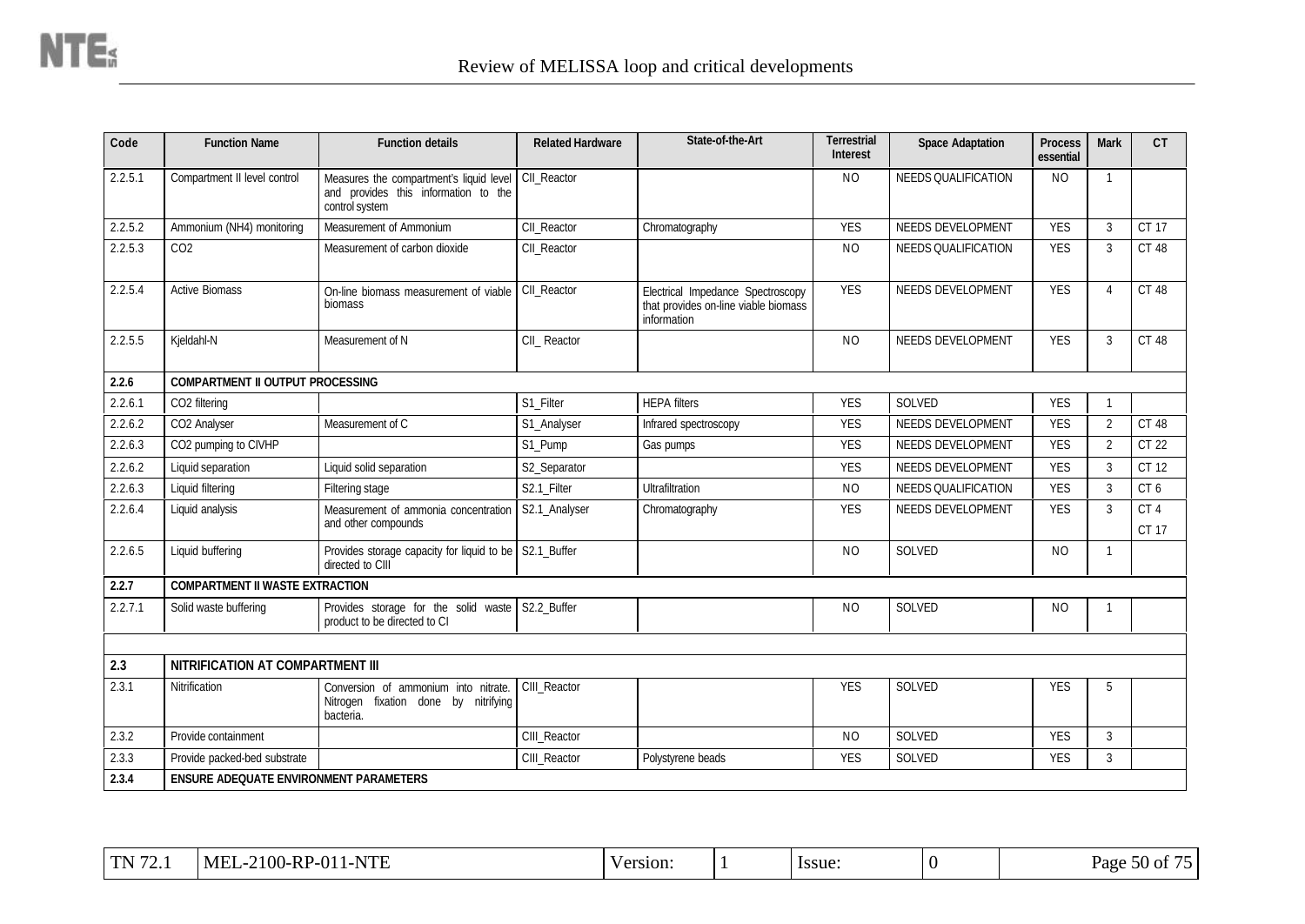| Code    | <b>Function Name</b>                                  | <b>Function details</b>                                                                                                | <b>Related Hardware</b> | State-of-the-Art                                                                                                          | <b>Terrestrial</b><br>Interest | <b>Space Adaptation</b>    | <b>Process</b><br>essential | <b>Mark</b>               | CT                       |
|---------|-------------------------------------------------------|------------------------------------------------------------------------------------------------------------------------|-------------------------|---------------------------------------------------------------------------------------------------------------------------|--------------------------------|----------------------------|-----------------------------|---------------------------|--------------------------|
| 2.3.4.1 | Compartment III temperature<br>control                | internal<br>Measures<br>the<br>reactors<br>provides<br>this<br>temperature<br>and<br>information to the control system | CIII Reactor            | Already used in space applications                                                                                        | <b>NO</b>                      | SOLVED                     | N <sub>O</sub>              | $\mathbf{1}$              |                          |
| 2.3.4.2 | Compartment III<br>pH control                         | Measures the reactor's internal<br>D<br>concentration<br>and<br>provides<br>this<br>information to the control system  | CIII_Reactor            | Already used in space applications                                                                                        | <b>NO</b>                      | SOLVED                     | <b>NO</b>                   | $\mathbf{1}$              |                          |
| 2.3.4.3 | Compartment III DO control                            | Dissolved Oxygen measurement                                                                                           | CIII_Reactor            | DO commercial sensors                                                                                                     | <b>NO</b>                      | <b>NEEDS QUALIFICATION</b> | <b>YES</b>                  | $\overline{2}$            | <b>CT 48</b>             |
| 2.3.4.4 | Compartment III level control                         | Measures the compartments liquid level<br>and provides this information to the<br>control system                       | CIII_Reactor            |                                                                                                                           | <b>NO</b>                      | <b>NEEDS QUALIFICATION</b> | <b>NO</b>                   | $\mathbf{1}$              |                          |
| 2.3.4.5 | Compartment<br>$\mathbb{H}$<br>control                | pressure   Measures the reactor's internal pressure<br>and provides this information to the<br>control system          | CIII_Reactor            | Already used in space applications                                                                                        | <b>YES</b>                     | NEEDS QUALIFICATION        | N <sub>O</sub>              | $\overline{2}$            | CT 21<br>CT 48           |
| 2.3.4.6 | Compartment III ammonium<br>control                   |                                                                                                                        | CIII_Reactor            | Pumping of growing medium from<br>Compartment II output buffer +<br>high<br>emergency<br>ammonium<br>concentration medium | <b>YES</b>                     | NEEDS DEVELOPMENT          | <b>YES</b>                  | 3                         | CT 17                    |
| 2.3.5   | <b>COMPARTMENT III INPUT MONITORING / PROCESSING</b>  |                                                                                                                        |                         |                                                                                                                           |                                |                            |                             |                           |                          |
| 2.3.5.1 | Liquid filtering                                      | Filtering stage of liquid coming from CII                                                                              | E1_Filter               | Ultrafiltration                                                                                                           | <b>NO</b>                      | NEEDS QUALIFICATION        | <b>YES</b>                  | 3                         | CT <sub>6</sub>          |
| 2.3.5.2 | Liquid analysis                                       | Measures the NH <sub>4</sub> + concentration at the<br>liquid input                                                    | E1_Analyser             | Chromatography                                                                                                            | <b>YES</b>                     | NEEDS DEVELOPMENT          | <b>YES</b>                  | 3                         | CT <sub>4</sub><br>CT 17 |
| 2.3.5.3 | Liquid pumping                                        | Directs the liquid flow to CIII_Reactor                                                                                | E1_Pump                 | Under development                                                                                                         | <b>NO</b>                      | NOT CRITICAL               | <b>NO</b>                   | 3                         | CT 22                    |
| 2.3.5.4 | Gas analysis                                          | Measures the O2 concentration in the<br>gas coming from CIVHP                                                          | E2_Analyser             | Gas Chromatography                                                                                                        | <b>YES</b>                     | NEEDS DEVELOPMENT          | <b>YES</b>                  | $\overline{2}$            | CT4<br><b>CT 48</b>      |
| 2.3.5.6 | Gas filtering                                         | Filtering stage                                                                                                        | E2_Filter               | <b>HEPA</b> filter                                                                                                        | <b>NO</b>                      | NEEDS QUALIFICATION        | <b>YES</b>                  | 3                         | CT6                      |
| 2.3.6   | <b>COMPARTMENT III OUTPUT MONITORING / PROCESSING</b> |                                                                                                                        |                         |                                                                                                                           |                                |                            |                             |                           |                          |
| 2.3.6.1 | CO2 filtering                                         | Filtering stage of the CO2 gas not<br>consumed in CIII Reactor                                                         | S1_Filter               | <b>HEPA filters</b>                                                                                                       | <b>YES</b>                     | SOLVED                     | <b>YES</b>                  | $\mathbf{1}$              |                          |
| 2.3.6.2 | CO2 pumping to CIVHP                                  | Pumping stage to redirect not consumed<br>CO2 gas to CIVHP                                                             | S1_Pump                 | Gas pumps                                                                                                                 | <b>YES</b>                     | NEEDS DEVELOPMENT          | <b>YES</b>                  | $\overline{2}$            | CT 22                    |
| 2.3.6.3 | Liquid pumping                                        | Pumping stage at CIII_Reactor output                                                                                   | S2_Pump                 | Under development                                                                                                         | <b>NO</b>                      | NOT CRITICAL               | <b>NO</b>                   | 3                         | CT 22                    |
| 2.3.6.4 | Liquid - Solid Separation                             | Separation stage to remove dead<br>bacterial material that includes the<br>biomass release system                      | S2_Separator            | Under development                                                                                                         | <b>NO</b>                      | NEEDS DEVELOPMENT          | <b>YES</b>                  | $\boldsymbol{\varLambda}$ | CT 12<br>CT 15           |
| 2.3.6.5 | Liquid buffering                                      | Buffering stage                                                                                                        | S2.1_Buffer             |                                                                                                                           | <b>NO</b>                      | SOLVED                     | N <sub>O</sub>              | $\mathbf{1}$              |                          |

| <b>DD</b><br><b>MEL</b><br>$-2100 - R1$<br>TTT<br>I TNI<br>-01<br>-N<br>. <u>.</u> . | 'ersion: |  | <i><u><b>Issue</b></u></i> |  | $ -$<br>Page<br>1 O1<br>ັ |
|--------------------------------------------------------------------------------------|----------|--|----------------------------|--|---------------------------|
|--------------------------------------------------------------------------------------|----------|--|----------------------------|--|---------------------------|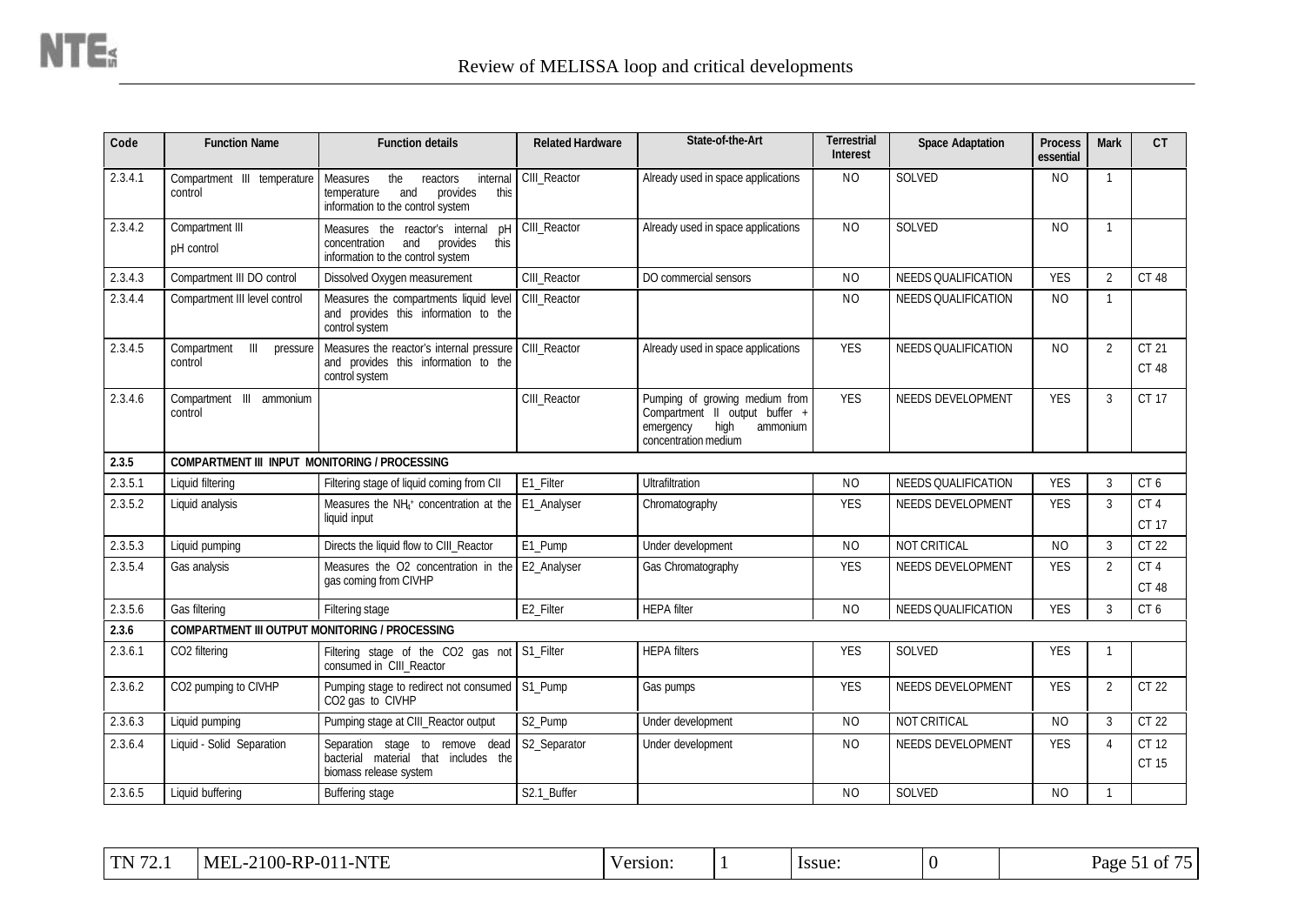| Code    | <b>Function Name</b>                             | <b>Function details</b>                                                                                                | <b>Related Hardware</b> | State-of-the-Art                                               | <b>Terrestrial</b><br><b>Interest</b> | <b>Space Adaptation</b>    | <b>Process</b><br>essential | <b>Mark</b>    | CT                    |
|---------|--------------------------------------------------|------------------------------------------------------------------------------------------------------------------------|-------------------------|----------------------------------------------------------------|---------------------------------------|----------------------------|-----------------------------|----------------|-----------------------|
| 2.3.6.6 | Liquid analysis                                  | Measures the NO <sub>3<sup>+</sup></sub> concentration at the<br>liquid output                                         | S2.1_Analyser           | Chromatography                                                 | <b>YES</b>                            | NEEDS DEVELOPMENT          | <b>YES</b>                  | 3              | CT4<br>CT 17          |
| 2.3.7   | <b>COMPARTMENT III WASTE EXTRACTION</b>          |                                                                                                                        |                         |                                                                |                                       |                            |                             |                |                       |
| 2.3.7.1 | Solid buffering                                  | Provides storage for the solid waste cake S2.2_Buffer<br>obtained at the S2_separator, for<br>external disposal        |                         |                                                                | <b>NO</b>                             | NEEDS DEVELOPMENT          | <b>YES</b>                  | 2              | CT <sub>1</sub>       |
| 2.4     |                                                  | EDIBLE BIOMASS PRODUCTION AT COMPARTMENT IV                                                                            |                         |                                                                |                                       |                            |                             |                |                       |
| 2.4.1   | Biomass production                               | Provides a source of edible biomass                                                                                    | CIV_Reactor             |                                                                | <b>YES</b>                            | SOLVED                     | <b>YES</b>                  | 5              | CT 10                 |
|         |                                                  | (Arthrospira Platensis) and CO2 fixation                                                                               |                         |                                                                |                                       |                            |                             |                |                       |
| 2.4.2   | Provide containment                              |                                                                                                                        | CIV_Reactor             |                                                                | <b>NO</b>                             | SOLVED                     | <b>YES</b>                  | 3              |                       |
| 2.4.3   | Provide<br>homogeneous<br>substrate              |                                                                                                                        | CIV Reactor             | Fluidised bed                                                  | <b>YES</b>                            | SOLVED                     | <b>YES</b>                  | 3              |                       |
| 2.4.4   | <b>ENSURE ENVIRONMENTAL PARAMETERS</b>           |                                                                                                                        |                         |                                                                |                                       |                            |                             |                |                       |
| 2.4.4.1 | Compartment IV temperature<br>control            | the<br>internal<br>Measures<br>reactors<br>provides<br>temperature<br>and<br>this<br>information to the control system | CIV_Reactor             | Already used in space applications                             | <b>NO</b>                             | SOLVED                     | NO.                         | -1             |                       |
| 2.4.4.2 | Compartment IV Light control                     | Measures the light intensity in the<br>reactor's interior and provides this<br>information to the control system       | CIV_Reactor             | Monitoring:<br>Integrating<br>sphere+<br>photodiode            | N <sub>O</sub>                        | SOLVED                     | <b>NO</b>                   | $\overline{2}$ | <b>CT 11</b>          |
| 2.4.4.3 | Compartment<br>IV.<br><b>Biomass</b><br>control  | Measures the biomass concentration<br>within the reactor and provides this<br>information to the control system        | <b>CIV</b> Reactor      | Under<br>development.<br>Low<br>concentrations can be critical | <b>YES</b>                            | <b>NEEDS QUALIFICATION</b> | <b>YES</b>                  | $\overline{4}$ | CT 48                 |
| 2.4.4.4 | IV<br>Pressure<br>Compartment<br>control         | Measures the reactor's internal pressure<br>and provides this information to the<br>control system                     | CIV_Reactor             | Already used in space applications                             | <b>YES</b>                            | <b>NEEDS QUALIFICATION</b> | <b>NO</b>                   | $\overline{2}$ | <b>CT 48</b><br>CT 21 |
| 2.4.4.5 | Compartment IV gas flow<br>control               | Measures the gas flow (oxygen) and<br>provides this information to the control<br>system                               | CIV_Reactor             |                                                                | N <sub>O</sub>                        | <b>NEEDS QUALIFICATION</b> | N <sub>O</sub>              | $\overline{2}$ | CT 48                 |
| 2.4.5   | <b>COMPARTMENT IV INPUT MONITORING / CONTROL</b> |                                                                                                                        |                         |                                                                |                                       |                            |                             |                |                       |
| 2.4.5.1 | Liquid filtering                                 | Filtering stage of liquid coming from CIII                                                                             | E1_Filter               | Ultrafiltration                                                | <b>NO</b>                             | NEEDS QUALIFICATION        | <b>YES</b>                  | 3              | CT <sub>6</sub>       |
| 2.4.5.2 | Liquid buffering                                 | Buffer stage for incoming liquid                                                                                       | E1 Buffer               |                                                                | <b>NO</b>                             | SOLVED                     | <b>NO</b>                   | -1             |                       |
| 2.4.5.3 | Liquid pumping                                   | Pumping liquid to CIV_Reactor                                                                                          | E1_Pump                 | Under development                                              | <b>NO</b>                             | NOT CRITICAL               | <b>NO</b>                   | 3              | CT 22                 |
| 2.4.5.4 | Gas buffering                                    | Buffer stage for CO2 gas incoming from<br>CI and CIII                                                                  | E2_Buffer               |                                                                | N <sub>O</sub>                        | SOLVED                     | N <sub>O</sub>              | $\mathbf{1}$   |                       |

| $-$<br>$T_{\rm N}$ | <b>TITT</b><br>:100<br>$M_{\rm F}$<br>N<br>υv.<br><u> ти</u><br>$\mathbf{v}$<br>1 L J L | 'ersion. | lssue | Page<br>ОT |
|--------------------|-----------------------------------------------------------------------------------------|----------|-------|------------|
|                    |                                                                                         |          |       |            |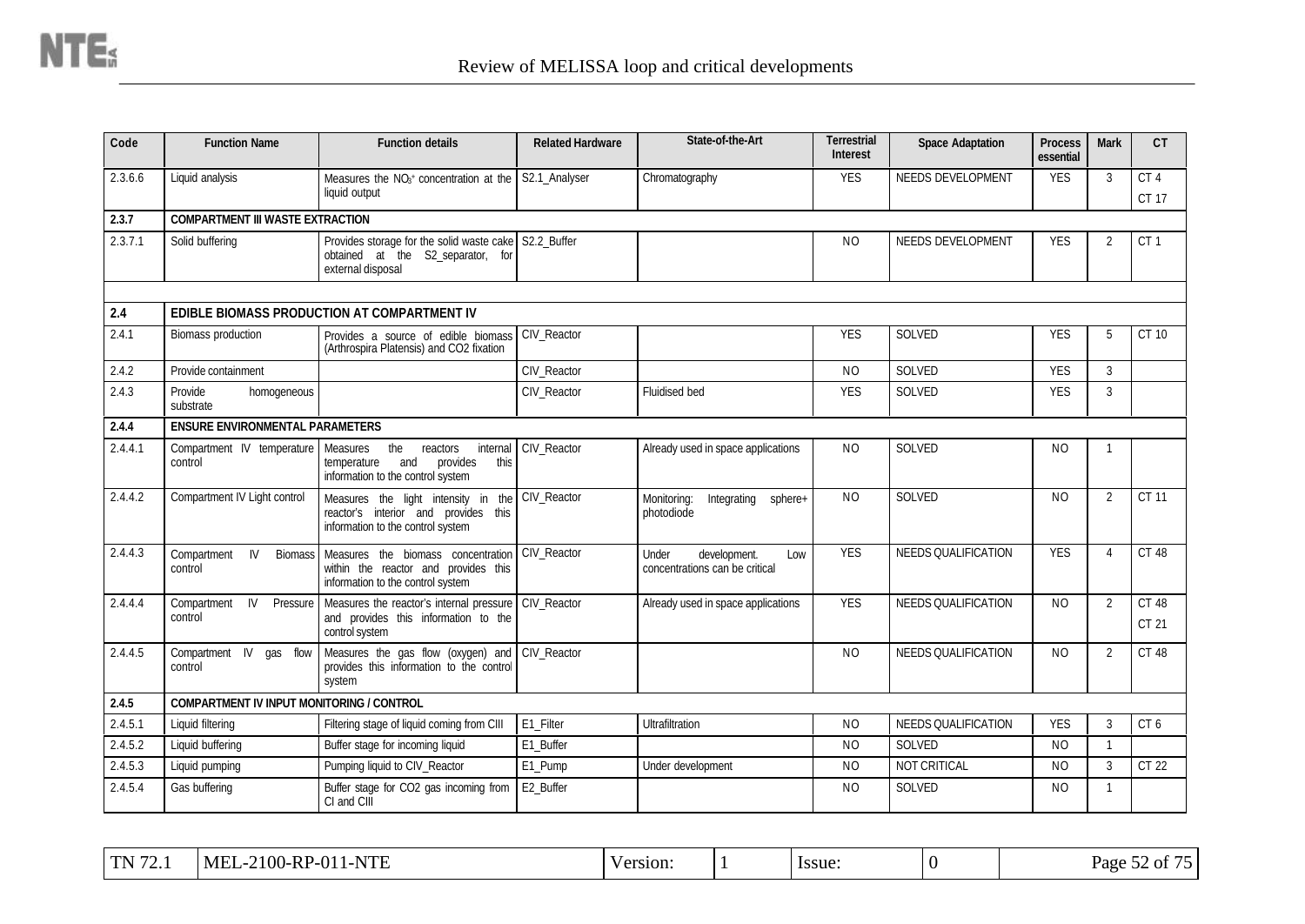| Code    | <b>Function Name</b>                   | <b>Function details</b>                                                                   | <b>Related Hardware</b> |                                            | State-of-the-Art    | <b>Terrestrial</b><br><b>Interest</b> | <b>Space Adaptation</b>  | <b>Process</b><br>essential | <b>Mark</b>    | <b>CT</b>               |
|---------|----------------------------------------|-------------------------------------------------------------------------------------------|-------------------------|--------------------------------------------|---------------------|---------------------------------------|--------------------------|-----------------------------|----------------|-------------------------|
| 2.4.5.5 | Gas mixing                             | O2 produced in CIV_Reactor is mixed<br>with incoming CO2                                  | S1&E2_pump              |                                            |                     | <b>NO</b>                             | SOLVED                   | <b>NO</b>                   | $\overline{1}$ |                         |
| 2.4.5.6 | Gas analysis                           | Measurement of the O2 and CO2<br>proportion of the incoming gas mixture to<br>CIV_Reactor | E2_Analyser             | Gas Chromatography                         |                     | <b>YES</b>                            | NEEDS DEVELOPMENT        | <b>YES</b>                  | $\overline{2}$ | CT4<br>CT 48            |
| 2.4.5.7 | Gas pumping                            | Pumping O2 and CO2 gas mixture to<br>CIV Reactor                                          | E2_Pump                 | Gas pumps                                  |                     | <b>YES</b>                            | NEEDS DEVELOPMENT        | <b>YES</b>                  | $\overline{2}$ | CT 22                   |
| 2.4.5.8 | Gas filtering                          | Filtering stage of the O2 and CO2 gas<br>mixture incoming to CIV_Reactor                  | E2_Filter               | <b>HEPA</b> filter                         |                     | <b>NO</b>                             | NEEDS QUALIFICATION      | <b>YES</b>                  | $\mathfrak{Z}$ | CT 6                    |
| 2.4.6   |                                        | <b>COMPARTMENT IV OUTPUT PROCESSING / MONITORING</b>                                      |                         |                                            |                     |                                       |                          |                             |                |                         |
| 2.4.6.1 | Gas filtering                          | Filtering stage of O2 gas produced in<br>CIV_Reactor                                      | S1 Filter               | <b>HEPA</b> filter                         |                     | N <sub>O</sub>                        | NEEDS QUALIFICATION      | <b>YES</b>                  | 3              | CT <sub>6</sub>         |
| 2.4.6.2 | Gas pumping                            | Pumping stage of produced O2                                                              | S1_Pump                 | Gas pumps                                  |                     | <b>YES</b>                            | NEEDS DEVELOPMENT        | <b>YES</b>                  | $\overline{2}$ | CT 22                   |
| 2.4.6.3 | Gas buffering                          | Storage of O2 before distribution to C0<br>and CIV HP                                     | S1_Buffer               |                                            |                     | NO.                                   | SOLVED                   | NO.                         | $\mathbf{1}$   |                         |
| 2.4.6.4 | Liquid buffering                       | Buffer stage for liquid containing edible<br>biomass                                      | S2_Buffer               |                                            |                     | NO.                                   | SOLVED                   | NO.                         | $\overline{1}$ |                         |
| 2.4.6.5 | Liquid-solid separation                | Separation of solid edible biomass<br>(Arthrospira platensis)                             | S2_Separator            | Separation<br>development                  | technology<br>under | <b>YES</b>                            | NEEDS DEVELOPMENT        | <b>YES</b>                  | $\overline{4}$ | CT 12<br>CT 19          |
| 2.4.6.6 | Liquid filtering                       | Filtering stage to obtain water for CIV HP                                                | S2.1_Filter             | Related<br>to<br>technology chosen for LSS | the<br>Separation   | <b>YES</b>                            | NEEDS DEVELOPMENT        | <b>YES</b>                  | $\mathbf{3}$   | CT 6<br>CT 19           |
| 2.4.6.7 | Liquid buffering                       | Liquid storage before distribution to CIV<br>HP                                           | S2.1_Buffer             |                                            |                     | N <sub>O</sub>                        | SOLVED                   | NO.                         | $\overline{1}$ |                         |
| 2.4.7   | <b>COMPARTMENT IV SOLID EXTRACTION</b> |                                                                                           |                         |                                            |                     |                                       |                          |                             |                |                         |
| 2.4.7.1 | Solid buffering                        | Provides storage conditions for the S2.2_Buffer<br>separated edible biomass               |                         |                                            |                     | NO.                                   | NEEDS DEVELOPMENT        | <b>YES</b>                  | $\overline{2}$ | CT 19                   |
| 2.5     |                                        | EDIBLE BIOMASS PRODUCTION AT COMPARTMENT IV HP                                            |                         |                                            |                     |                                       |                          |                             |                |                         |
| 2.5.1   | <b>Higher Plants cultivation</b>       | biomass production<br>Edible<br>(Higher<br>plants), CO2 Fixation                          | CIVHP_Reactor           |                                            |                     | <b>YES</b>                            | UNDER DEVELOPMENT        | <b>YES</b>                  | 5              |                         |
| 2.5.2   | Provide containment                    | Structural                                                                                | CIV HP                  | Inflatable structure                       |                     | N <sub>O</sub>                        | UNDER DEVELOPMENT        | <b>YES</b>                  | 3              | CT 20<br>CT 21<br>CT 23 |
| 2.5.3   | Provide plants substrate               |                                                                                           | CIV HP                  | Hydroponics culture<br>Transgenic plants   |                     | <b>YES</b>                            | <b>UNDER DEVELOPMENT</b> | <b>YES</b>                  | 3              |                         |
| TN 72.1 | MEL-2100-RP-011-NTE                    |                                                                                           |                         | Version:                                   |                     | Issue:                                | $\overline{0}$           |                             |                | Page 53 of 75           |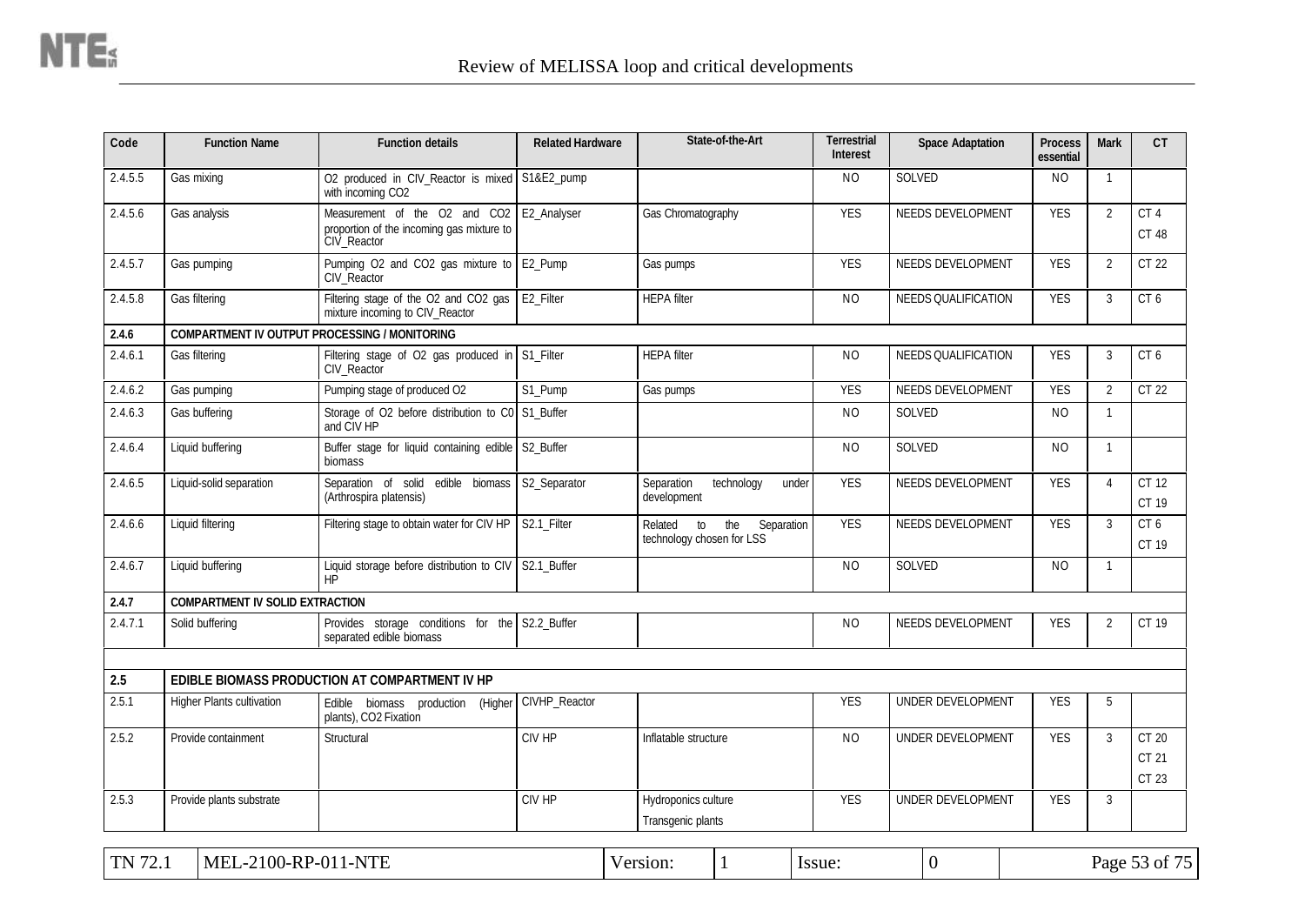| Code    | <b>Function Name</b>                  | <b>Function details</b>                                                                                                                              | <b>Related Hardware</b> | State-of-the-Art        | <b>Terrestrial</b><br><b>Interest</b> | <b>Space Adaptation</b>    | <b>Process</b><br>essential | <b>Mark</b>    | <b>CT</b>                |
|---------|---------------------------------------|------------------------------------------------------------------------------------------------------------------------------------------------------|-------------------------|-------------------------|---------------------------------------|----------------------------|-----------------------------|----------------|--------------------------|
| 2.5.4   | Ensure adequate environment           | Environmental settings (Temperature,<br>humidity, pressure, illumination)                                                                            | CIV HP                  | Greenhouse technology   | <b>YES</b>                            | UNDER DEVELOPMENT          | <b>YES</b>                  | 3              | CT 46<br>CT 47           |
| 2.5.5   | CIV HP INPUT MONITORING / PROCESSING  |                                                                                                                                                      |                         |                         |                                       |                            |                             |                |                          |
| 2.5.5.1 | Gas mixing                            | Introduction of CO2 and O2 in the E1 Mixer<br>chamber's atmosphere from the various<br>gas sources in the loop (C0, CI, CII and<br>CIV) and external |                         |                         | <b>NO</b>                             | SOLVED                     | N <sub>O</sub>              |                |                          |
| 2.5.5.2 | Gas analysis                          | Gas composition analysis stage                                                                                                                       | E1 Analyser             | Gas Chromatography      | <b>YES</b>                            | NEEDS DEVELOPMENT          | <b>YES</b>                  | $\overline{2}$ | CT <sub>4</sub><br>CT 48 |
| 2.5.5.3 | Gas pumping                           | Pumping stage                                                                                                                                        | E1_Pump                 | Gas pumps               | <b>YES</b>                            | NEEDS DEVELOPMENT          | <b>YES</b>                  | $\overline{2}$ | CT 22                    |
| 2.5.5.4 | Gas filtering                         | Filtering stage of the gas mixture to CIV<br>HP reactor                                                                                              | E1_Filter               | <b>HEPA</b> filter      | <b>NO</b>                             | NEEDS QUALIFICATION        | <b>YES</b>                  | 3              | CT <sub>6</sub>          |
| 2.5.5.5 | Liquid mixing                         | Mixing stage where liquid from CIV and<br>surplus water from CIV HP condensation<br>are combined                                                     | E2_Mixer                |                         | <b>NO</b>                             | SOLVED                     | <b>NO</b>                   | $\mathbf{1}$   |                          |
| 2.5.5.6 | Liquid pumping                        | Pumping stage to CIVHP_Reactor                                                                                                                       | E2_Pump                 | Under development       | <b>NO</b>                             | NOT CRITICAL               | N <sub>O</sub>              | 3              | CT 22                    |
|         |                                       |                                                                                                                                                      |                         |                         |                                       |                            |                             |                |                          |
| 2.5.6   | CIV HP OUTPUT MONITORING / PROCESSING |                                                                                                                                                      |                         |                         |                                       |                            |                             |                |                          |
| 2.5.6.1 | Gas filtering                         | Filtering stage of the gas (water vapour<br>O(2)<br>produced<br>inside<br>and<br>the<br>CIVHP_Reactor                                                | S1_Filter               | <b>HEPA</b> filter      | NO                                    | <b>NEEDS QUALIFICATION</b> | <b>YES</b>                  | 3              | CT6                      |
| 2.5.6.2 | Gas pumping                           | Pumping stage                                                                                                                                        | S1_Pump                 | Gas pumps               | <b>YES</b>                            | NEEDS DEVELOPMENT          | <b>YES</b>                  | 2              | CT 22                    |
| 2.5.6.3 | Water vapour condensation             | Condensation to produce fresh water<br>from gas vapour contents                                                                                      | S1 Condenser            | <b>ISS Life Support</b> | <b>YES</b>                            | NEEDS DEVELOPMENT          | <b>YES</b>                  | 3              | CT 46                    |
| 2.5.6.4 | O2 distribution                       | O2 is distributed to C0, CIII and disposed<br>externally                                                                                             | S1_Condenser            | ISS Life Support        | <b>YES</b>                            | NEEDS DEVELOPMENT          | <b>YES</b>                  | 3              | CT 47                    |
| 2.5.6.5 | Edible biomass treatment              | Collection and processing into edible<br>food source of one fraction of the<br>cultivated plants, to be consumed by the<br>crew                      | S2.2_Treatment          | Food technology         | <b>YES</b>                            | NEEDS DEVELOPMENT          | <b>YES</b>                  | 3              |                          |
| 2.5.6.6 | Non-edible biomass grinding           | Processing of the fraction of non-edible<br>biomass as input for C1                                                                                  | S2.1_Grinder            | Industrial grinders     | <b>NO</b>                             | NEEDS DEVELOPMENT          | <b>NO</b>                   | $\mathbf{1}$   |                          |
|         | 3.- WASTE DISPOSAL                    |                                                                                                                                                      |                         |                         |                                       |                            |                             |                |                          |
| 3.1     | Drying                                | Drying of the waste before entering CI_Reactor<br>packaging                                                                                          |                         | Liofilisation           | NO.                                   | NEEDS DEVELOPMENT          | <b>NO</b>                   | $\overline{2}$ |                          |

| $-2100$ -RP-01<br>$\Gamma$ N $\Gamma$<br>1-NTE<br><b>FILL</b><br>- MEL<br>- 1<br>. | Version: |  | lssue: |  | $-$<br>Page 5<br>10 F( |
|------------------------------------------------------------------------------------|----------|--|--------|--|------------------------|
|------------------------------------------------------------------------------------|----------|--|--------|--|------------------------|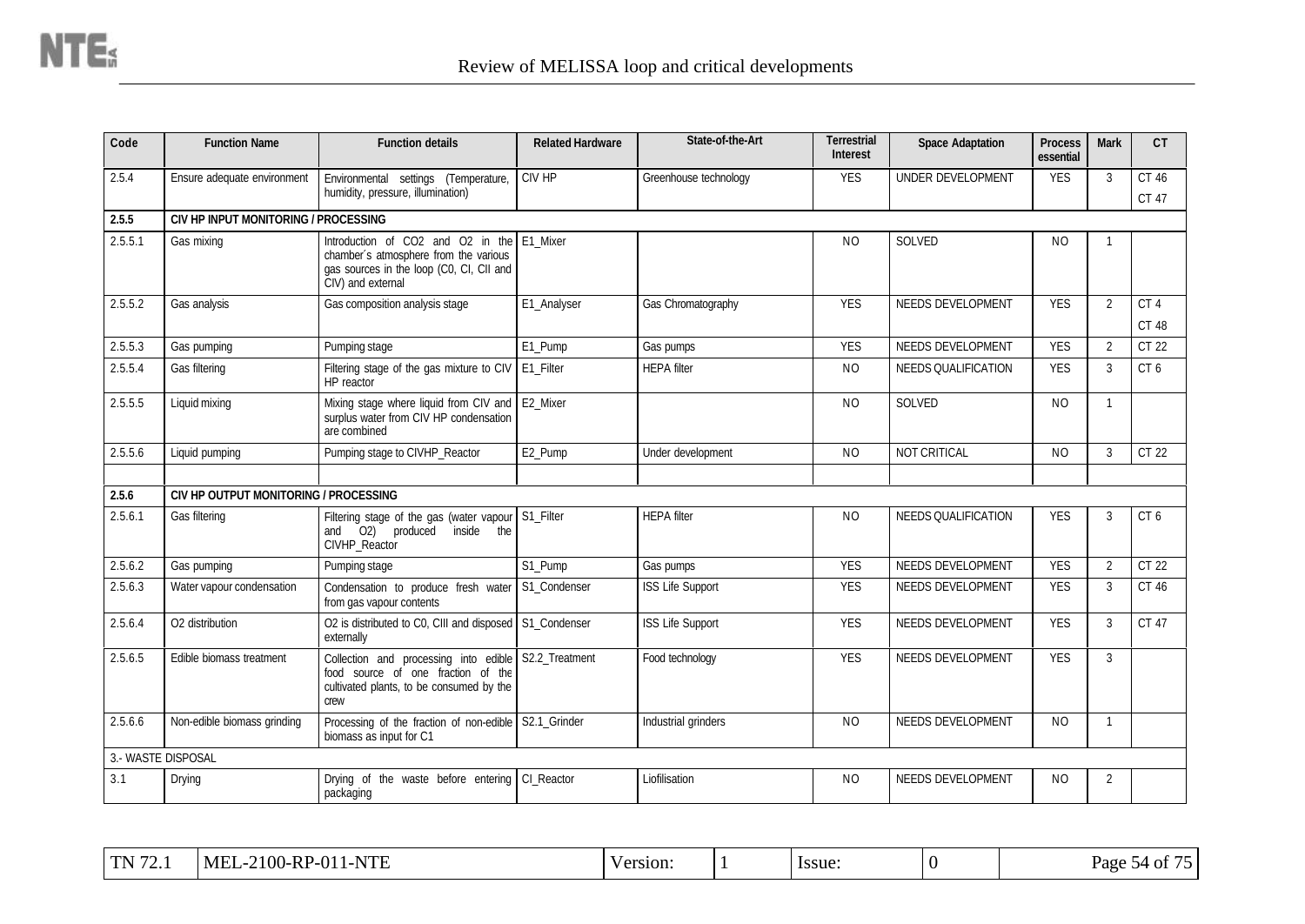| Code          | <b>Function Name</b>  | <b>Function details</b>                                                                             | <b>Related Hardware</b> | State-of-the-Art                                                                        | <b>Terrestrial</b><br><b>Interest</b> | <b>Space Adaptation</b> | <b>Process</b><br>essential | <b>Mark</b> | C <sub>T</sub> |
|---------------|-----------------------|-----------------------------------------------------------------------------------------------------|-------------------------|-----------------------------------------------------------------------------------------|---------------------------------------|-------------------------|-----------------------------|-------------|----------------|
| 3.2           | Waste handling        | Packaging of the waste before entering CI_Reactor<br>storage to be transferred to CI when<br>needed |                         |                                                                                         | N <sub>O</sub>                        | NEEDS DEVELOPMENT       | N <sub>O</sub>              |             |                |
|               |                       |                                                                                                     |                         |                                                                                         |                                       |                         |                             |             |                |
| 4.- DISPENSIG |                       |                                                                                                     |                         |                                                                                         |                                       |                         |                             |             |                |
| 4.1           | Edible biomass supply | Supply Compartment 0 with edible CO<br>biomass                                                      |                         | Food Technology to be determined<br>taking into account organoleptic<br>characteristics | <b>YES</b>                            | NEEDS DEVELOPMENT       | <b>YES</b>                  |             | CT 31          |
| 4.2           | O2 supply             | Supply Compartment 0 with Oxygen                                                                    | CO                      | Air distribution systems                                                                | <b>YES</b>                            | NEEDS DEVELOPMENT       | <b>YES</b>                  |             | CT 20          |
|               |                       |                                                                                                     |                         | <b>ISS Life Support</b>                                                                 |                                       |                         |                             |             | CT 47          |

In addition to this functional break down, and in order to close the loop, a consuming function by the Crew could also be considered. Even though this function may not be easily related with the MELISSA hardware, impacts in terms of setting-up the loop, fast reaction time to metabolic load changes, potential relation with off-habitat LSS needs, transport and landing operations etc, have been addressed in CT 38, CT 40, CT 41 and CT 42.

| $\Gamma$ N $\overline{72}$ 1<br>$-2100$ -RP-01 <sup>1</sup><br><b>NTE</b><br>MEL-<br>1-N<br>lssue:<br>Version:<br><b>III</b><br>. |  | $ -$<br>- -<br>Page<br>- OI<br>. |
|-----------------------------------------------------------------------------------------------------------------------------------|--|----------------------------------|
|-----------------------------------------------------------------------------------------------------------------------------------|--|----------------------------------|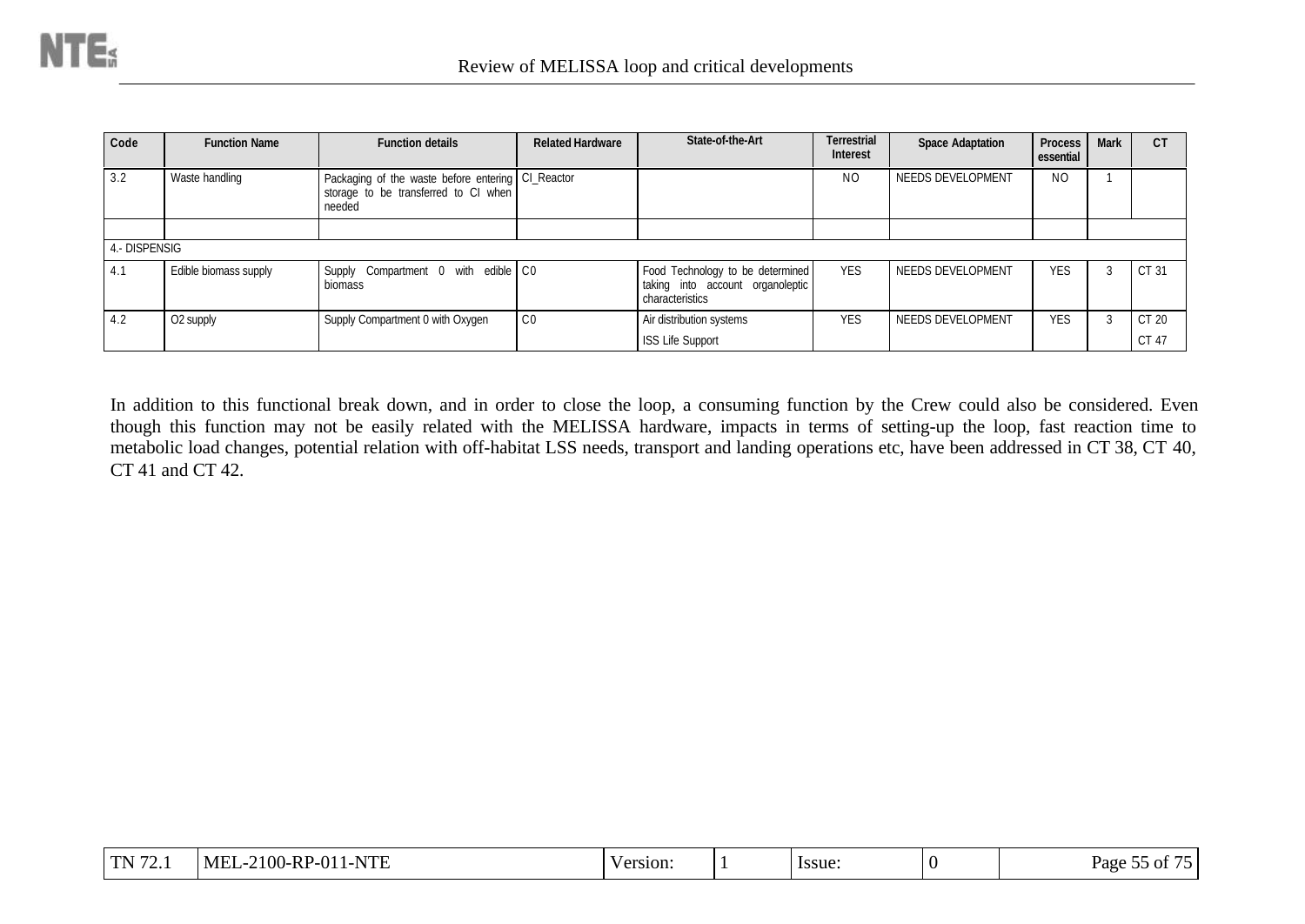## **6.2.3 SPECIFIC ASPECTS**

#### *6.2.3.1 Three Phase management*

MELISSA is a system where the three phases (solid, liquid and gas) are mixed and separated along the loop and in the different interactions between compartments. The main separation units needed in MELISSA (according to the description of the loop given in section 4.2) are the following:

• Liquid Gas Separation units (LGSS). This is occurring in all the different compartments with the exception of the Higher Plants, since the gas is diffused into the bioreactor medium. These separation units are simply filters with the added complexity coming from the pressure management requirements, for there is a complex distribution of pressure in MELISSA. In the case of the Higher Plants Chamber, an efficient way of collecting water vapour from air will be needed. Terrestrial green houses use forced air circulation and a cold trap for condensation and recovery of liquid water. A possible alternative, to be used if the goal is to distribute humidity instead of recovering water, is the use of salts able to adsorb and desorb water depending on the ambient humidity. The salt can be transported from points close to plants (adsorption) to drier areas (desorption)

#### **CT 46: Transpired water recovery. Water vapour recovery from air in the Higher Plants Chamber is an important technology in the frame of the MELISSA system. It needs an specific development.**

- Solid-Liquid Separation units (SLSS). This is used in Compartment II, III and IVa. In each case, the SLSS function is different:
	- $\triangleright$  Compartment II uses it to separate the biomass excess to be relocated to Compartment I,
	- $\geq$  Compartment III uses this unit to remove the non-viable biomass in the bioreactor,
	- $\triangleright$  Compartment IVa uses this unit to harvest biomass that will be utilised as an edible product.

The three SLSS units will be different and require separate designs.

• Gas-Gas Separation units (GGSS). These units, even though do not separate two different phases, are included here as they are intended to separate two species, and together with the two precedent ones provide an overall overview of the separation processes between the gas, liquid and solid lines in MELISSA. In this case, the main user of the GGSS is the Higher Plant Chamber. If a combined Crew – Higher Plant Compartment is used, the GGSS will become very important. Management of Oxygen and Carbon Dioxide in an efficient way will be mandatory. This will not only include filters and sensors, but most likely will lead to modelling of atmosphere in that combined area.

**CT 47: HPC Atmosphere management. Atmosphere management in the Plant Growth Chamber will be a critical technology to be developed. Correct breathing atmosphere for crew vs. high efficient plants in adequate atmosphere.**

| TN 72.1 | $MEL-2100-RP-011-NTE$ | Version: 1 |  | Hssue: |  | Page 56 of 75 |
|---------|-----------------------|------------|--|--------|--|---------------|
|---------|-----------------------|------------|--|--------|--|---------------|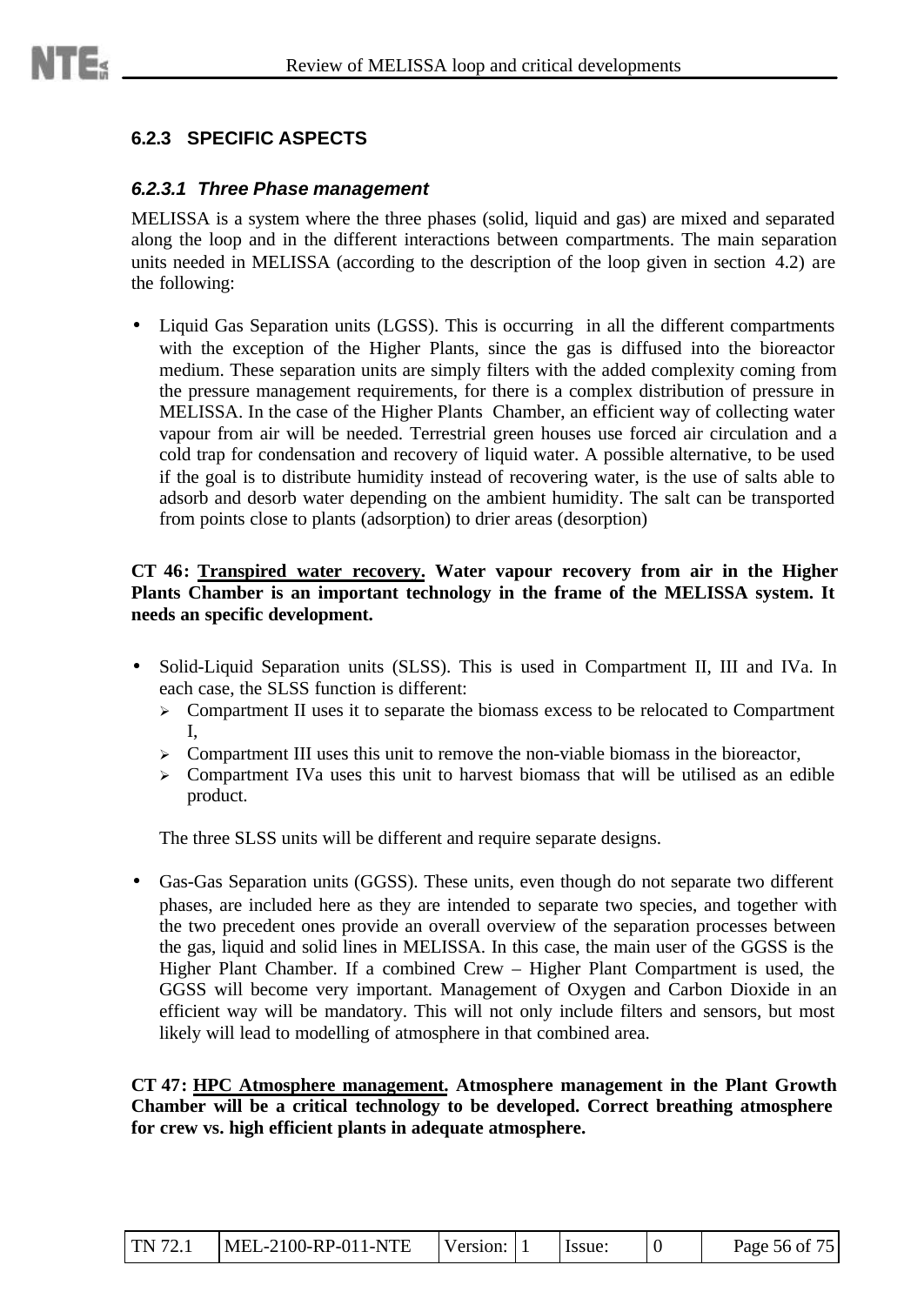#### *6.2.3.2 Sensors*

The development of sensors may be a critical issue in the spacialisation of the MELISSA loop and it is important to distinguish between state-of-the-art sensors that are currently available in the market or that will be in the near term from sensors that should be developed specifically for space.

All sensors needed in the MELISSA space system have to be identified and foreseeable systems in the near terms or available state-of-the-art systems need to be searched. Thus, wastewater treatment field (Vanrolleghem, 2001) is driving the development of portable sensors for BOD or COD. Therefore, ESA should not stress developments as these. However, there are other sensors less prone to be produced by the Industry and it is for the Space Engineering companies to develop. This strategy of listing and developing specific sensors for space has been applied in other projects (Bollan, 2000) and even in the same MELISSA development project (Elvira et al, 2001)

**CT 48: Classification of Sensors. Sensors need in MELISSA need to be listed and classified in three types: 1. Industrial available sensors suitable for flight, 2. Industrial sensors available in the near term and suitable for flight and 3. Not developed and necessary space engineering work for sensor production.**

### *6.2.3.3 Control*

All the control issues (including architecture and software) are crucial for the operation of MELISSA. These issues are being specifically studied in the frame of the same ESA project to which this Technical Note belongs.

### *6.2.3.4 Heat management*

Plenty of theoretical work has been performed on the subject of heat management for a lunar base (for example, Curwy et al, 1992). Some work has been also provided for Mars, but there are still a lot of activities to be carried out to study the heat management for MELISSA system on Mars. This MELISSA space system will be a very complex one, generating heat in a TBD manner, due to the different cultures and associated hardware. As a consequence, different temperatures at different locations will develop and these temperature differences need to be compatible with the air circulation needs for atmosphere gas composition and with control issues. This points becomes even more critical for the Higher Plant Chamber if it is to be not buried.

**CT 49: Heat Management of MELISSA space system on Mars Surface. This should be studied in detail in a separate mode for Plant Growth Chamber and the rest of the compartments.**

### *6.2.3.5 Food Technology*

MELISSA will be producing edible biomass. There could be a part of the whole system, where the edible biomass is elaborated as "food". This means to take into account not only the dietetics, but also the organoleptic characteristics of each edible element available. This could

| <b>TN 72.1</b> | MEL-2100-RP-011-NTE | Version: |  | Issue: |  | Page 57 of 75 |
|----------------|---------------------|----------|--|--------|--|---------------|
|----------------|---------------------|----------|--|--------|--|---------------|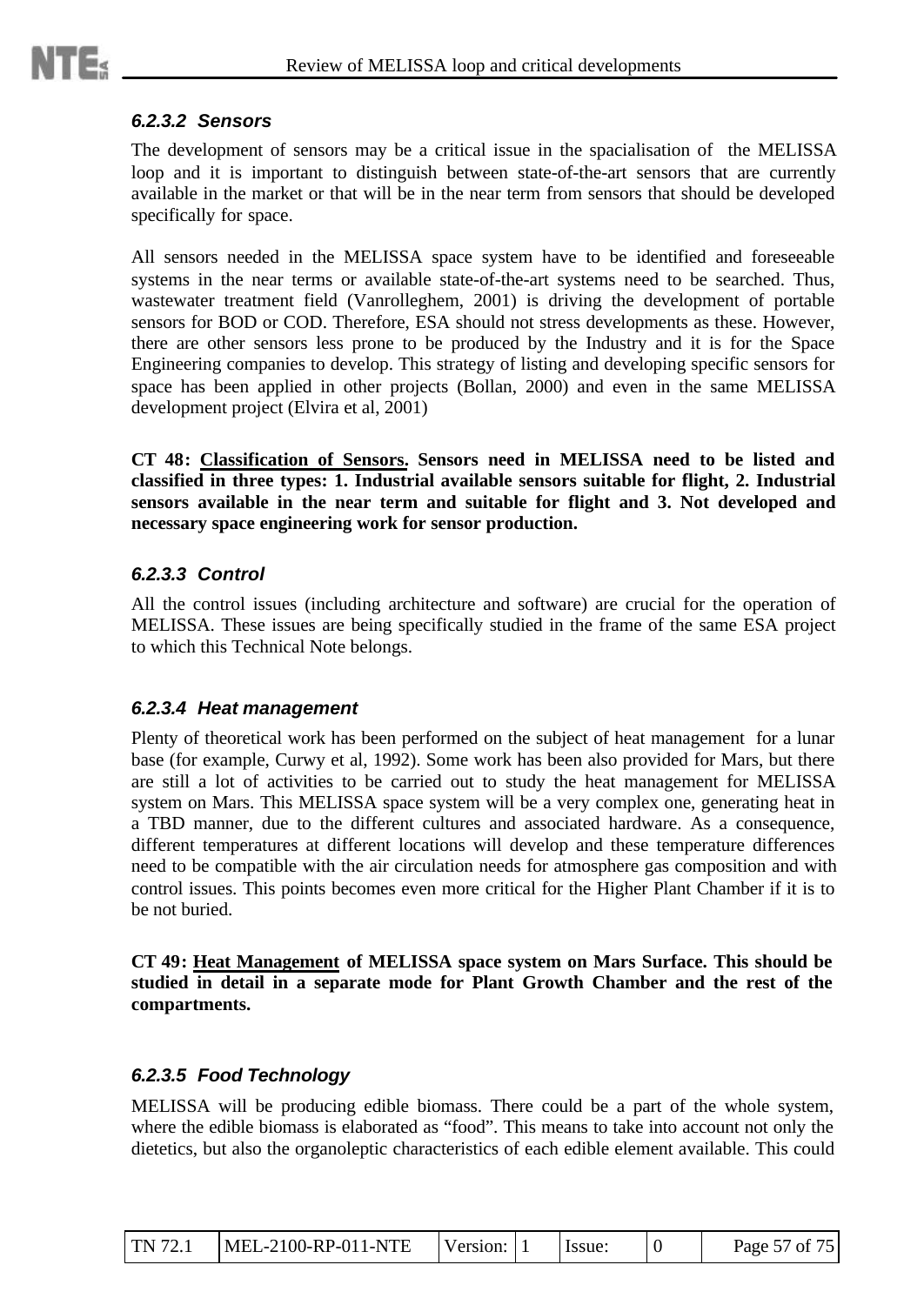be envisioned as a separate activity that would lead to the production of specific food production hardware. Refer to:

**CT 31: Non-edible material preparation. Study on methods of preparation of the solid wastes from food production.**

### *6.2.3.6 Radiation*

Radiation will affect in different ways:

- Enough protection to the cultures shall be given to avoid alteration of the strains and consequent malfunction of the system.
- UV radiation seems to be a source for the highly oxidative environment on Mars that should be taken into account in long duty elements of the system.
- High-energy particles may impair or even destroy electronic equipment. This might become catastrophic for the control system HW. Therefore, the radiation environment where MELISSA is to operate needs to be defined in order to design the appropriate hardening of sensitive equipment.

**CT 50: Radiation hazards shall be listed and countermeasures designed to avoid malfunctions of the system.**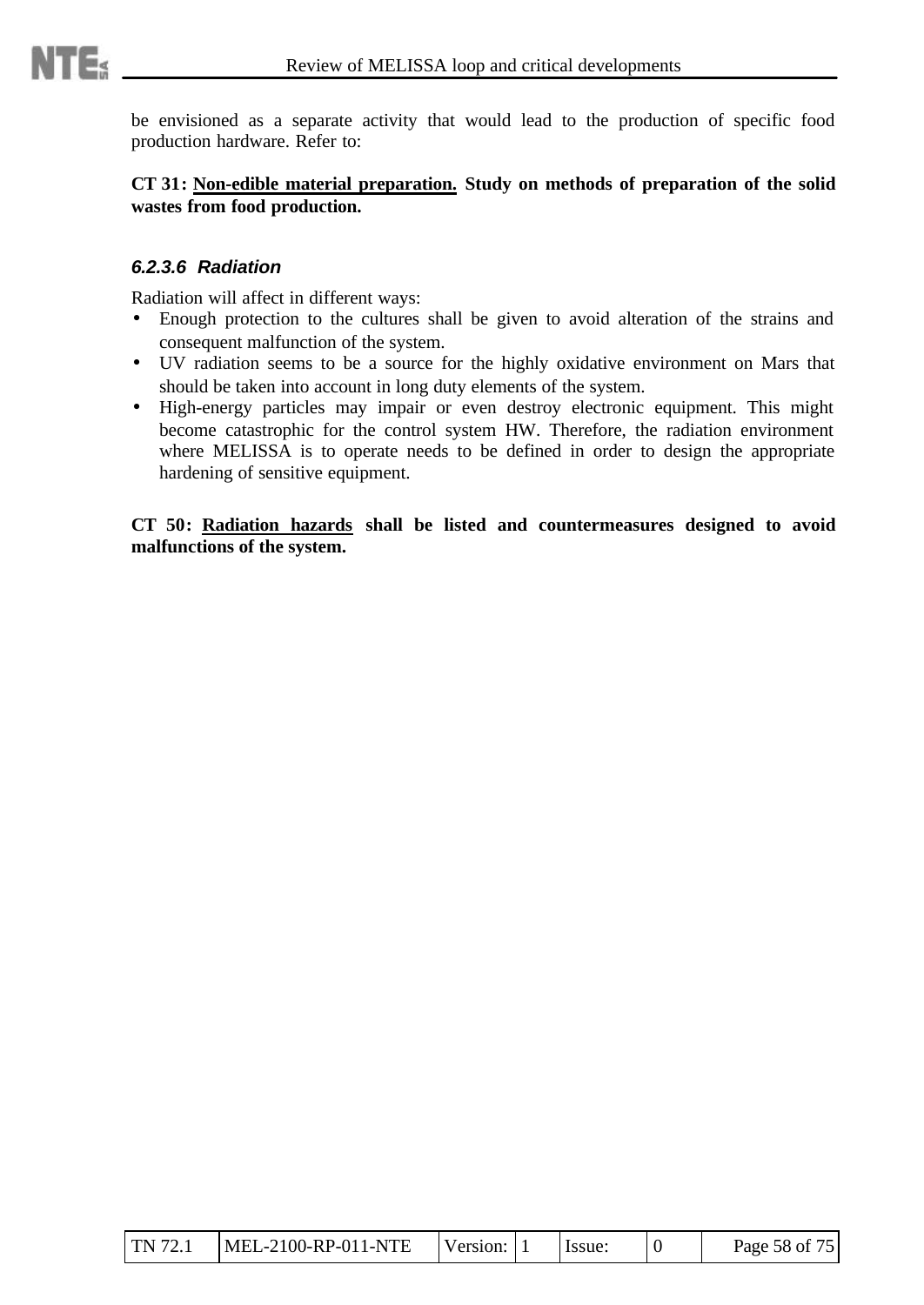# **7 IDENTIFICATION OF CRITICAL TECHNOLOGIES**

Along the document, we have been finding different critical technologies that are in the path that will lead to the spacialisation of MELISSA. These critical technologies are listed here below:

- CT 1: Input to Compartment I definition. How are the inputs to be introduced in the bioreactor of Compartment I, in continuous or batch mode? This will imply a storage strategy. Up to date, the strategy selected is to grind the waste and freeze it in packages to be stored and introduced in Compartment I as it is needed..............................................................22
- CT 2: Compartment I volume reduction. The process is slow, thus a big bioreactor to allow big resident times is needed. Is the design going to be improved to have a smaller bioreactor?.........................................................................................................................22
- CT 3: Clogging monitoring. Systems to monitor clogging and maintenance strategies will be required for the filtration of the liquid exiting Compartment I.........................................22
- CT 4: Alternatives to chromatography. Chromatography methods will be used. This technology is not presently developed to be portable and lightweight to be used in a space mission. It also requires a lot of consumables and maintenance. This could impose a limit for the automatic operation of MELISSA in space. It is possible that for each substance a specific sensor could be developed................................................................22
- CT 5: Gas Liquid Separation System. Separation of gas-liquid phases in reduced gravity in a stirred tank, if needed........................................................................................................22
- CT 6: Sterilisation Methods. Sterilisation methods that could be flown will have to be developed. Autoclave technology does not seem to have the characteristics needed for this purpose.......................................................................................................................23
- CT 7: Contamination detection methods should be envisioned. Some of them might need some development work (pathogen detection). Thin films of bioactive material might be required at the different connections of the compartments (biosensors)..........................23
- CT 8: Surface Microbe Detection. Sensors to monitor and control surface microbes are needed in MELISSA. ........................................................................................................23
- CT 9: Consumable reduction. In many instrumentation of the envisioned MELISSA loop Pilot Plant, a considerable amount of consumables are foreseen. They should be minimised as well as the maintenance workload....................................................................................23
- CT 10: Design of bioreactor. Optimisation of the illumination/volume ratio versus stirring of the bioreactor.....................................................................................................................23
- CT 11: Photobioreactor design. The thermal jacket for this reactor will be between the light source and the culture. For long working periods, the water used for thermal regulation will have to be transparent enough for the selected wavelength range. Means to maintain the cleanliness of the water shall be ensured. ...................................................................24

| TN 72.1 | MEL-2100-RP-011-NTE | Version: |  | Issue: |  | Page 59 of 75 |
|---------|---------------------|----------|--|--------|--|---------------|
|---------|---------------------|----------|--|--------|--|---------------|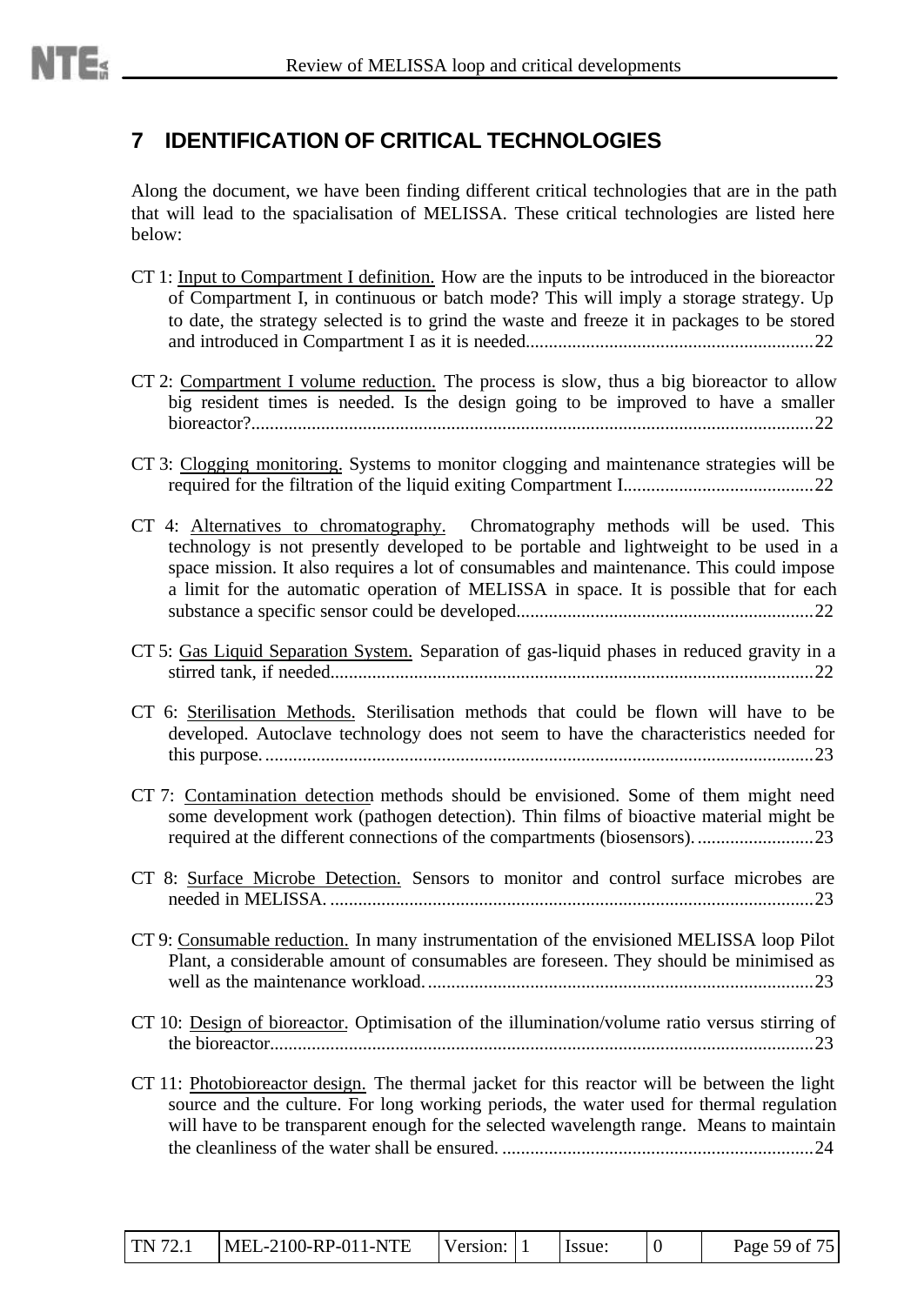- CT 12: Solid-Liquid separation methods should be developed to be compliant with a high separation rate and possibly a continuous operation.........................................................24
- CT 13: Colonisation time reduction in Compartment III. Is this colonisation time to be reduced or will it be more or less kept of the same magnitude due to the type of strain used? It will largely impact on the mode of operation of the loop. ..................................24
- CT 14: Compartment III biomass recycling. How is this filtered biomass to be treated and recycled? It is most likely going to be recycled in Compartment I. .................................25
- CT 15: Compartment III releasing system. The present method to release cells from the beads is a counterflow. This method releases the most external layers and concentrates the beads on one side of the bioreactor. This could be positive for a low gravity scenario, but it gives problems of excessive accumulation of biomass on one part of the bioreactor. It would be interesting to develop a releasing method that could be distributed in several parts of the bioreactor and acting depending on the amount of living cells measured locally. Methods like ultrasound release without disruption could be interesting............25
- CT 16: On-line viable biomass monitoring. Measurement of the viable immobilised biomass is a must to have a good control of the performance of the reactor. Systems to measure locally viable biomass are already available, but effort should be made to make this equipment lightweight and with lower biomass detection threshold................................25
- CT 17: Ammonia and Nitrate measurement. A high resolution, sensitivity system will be required for the output of compartment III in order to measure low levels of ammonia and nitrite. For nitrite, this would be 0-0.6 PPM..............................................................25
- CT 18: Urea treatment. Is urea to feed directly after filtration the growth chamber, or will it be processed by Compartment I before? Presently, it is going to be processed in compartment I or in an added compartment. ....................................................................25
- CT 19: Harvesting system for Arthrospira. To be compliant specifically for Arthrospira conditions at the output.....................................................................................................26
- CT 20: Connection Crew-Higher Plant Compartment. Discussion of the connection crew-MELISSA approach is needed. This largely impacts the type of technology: one would be more insisting in atmosphere regulation to avoid hazardous levels for plants and for crew and the other would be more concentrated in filtering strategies. It seems more likely to choose sharing the atmosphere for manned operation to ease the plants harvesting operation, as well as for psychological issues. But this will depend directly on the Greenhouse strategy taken at the end..........................................................................26
- CT 21: Pressure management. Study of the pressure regulation of the entire loop, for each gas and for each bioreactor. The pressure management in each bioreactor will depend mainly on its design and on the design of the gas loop connections between reactors. Thus, pressure regulation in the Arthrospira bioreactor, where the walls are flexible, will differ from pressure regulation in Compartment I......................................................................27
- CT 22: Pump working range. There is a need for pumps with working conditions that are acceptable for the widest range of rheologic characteristics and pH of the flows in MELISSA. Combined sensors of flow and viscosity will be needed..............................27

| <b>TN</b> 72.1 | MEL-2100-RP-011-NTE | Version: |  | Issue: |  | Page 60 of 75 |
|----------------|---------------------|----------|--|--------|--|---------------|
|----------------|---------------------|----------|--|--------|--|---------------|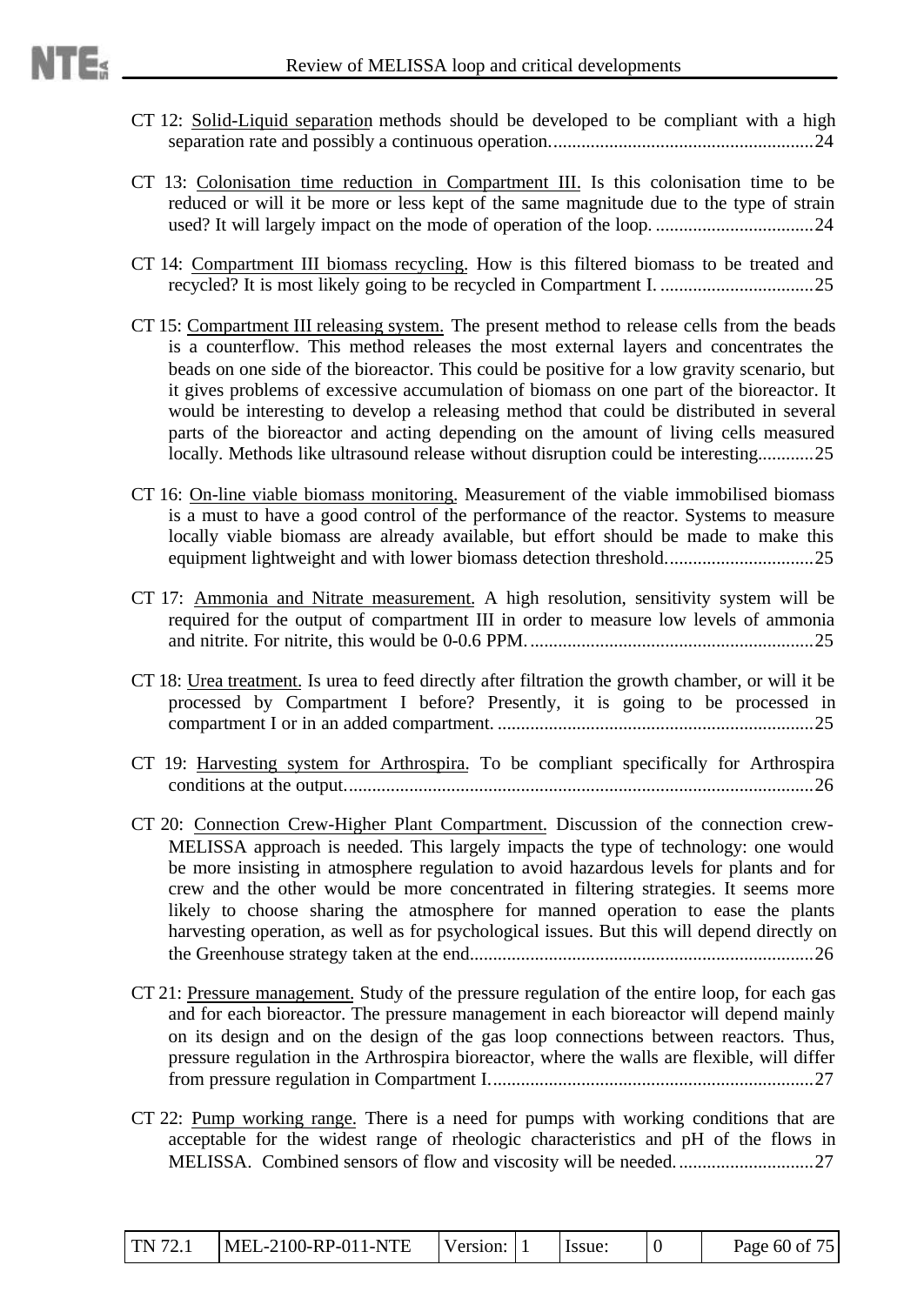- CT 23: Fibre degradation. The fibber degradation in compartment I is not complete and study on alternatives or complementary processes is needed.....................................................27
- CT 24: pH regulation. Study on the pH regulation strategies: MELISSA products or external buffering. In case that the MELISSA products strategy is taken, important development work is envisioned. ...........................................................................................................27
- CT 25: Buffering strategy. A buffering strategy will be vital to obtain a MELISSA loop compliant with the requirements of dependability. Buffer for emergency problems, to damp oscillations in flow or pressure and to store different substances...........................28
- CT 26: Cleaning measures design. Cleaning measures are required to maintain the probes of the sensors inside the bioreactor under correct conditions. ..............................................28
- CT 27: Trace Gas and contaminants measurement. Trace gaseous and vapour contaminants are important measurements that should be incorporated. In addition, high resolution measurement systems are required. ..................................................................................29
- CT 28: Airborne microbe monitoring. The detection of airborne microbes is needed in MELISSA. A system with enough sensitivity and fast measurement should be developed..........................................................................................................................29
- CT 29: Global pressure regulation. There should be a study related to the different levels of pressure that will exist in practice along the gas loop and means to maintain stable situation shall be envisioned.............................................................................................29
- CT 30: Human waste separation. Study on processes to separate liquid from solid phases in human wastes will be needed at some point. Will it be a drying process, where the faeces will be frozen or dried? .....................................................................................................30
- CT 31: Non-edible material preparation. Study on methods of preparation of the solid wastes from food production. .......................................................................................................30
- CT 32: Solid Treatment. As general consideration, all the solid treatment processes need to be automated..........................................................................................................................31
- CT 33: Crewmembers on Martian orbit. The need of a BLSS for the 2 crewmembers that remain in microgravity during the whole mission to Mars (ESA missions) should be analysed. If this need is confirmed then the spacialisation of MELISSA should include the microgravity scenario..................................................................................................39
- CT 34: Plant Growth Chamber Structure. The structure of the Plant Growth Chamber will have to take into account the environmental conditions if its use on the Martian surface is considered. Another option would be to bury most of the structure beneath the surface. However, this option would imply the use of artificial lighting, or complex optic fibber based light transport. Dust storms are also an argument in favour of using artificial lighting..............................................................................................................................39
- CT 35: Influence of site approach. MELISSA space concept will depend on the type of site approach: a multisite or a single site approach. A single site approach will imply to design a more flexible system. The site chosen influences the design. It is not the same design for a deep valley or a basin (Hellas basin or Valles Marineris) with respect to a

| <b>TN 72.1</b> | MEL-2100-RP-011-NTE | Version: |  | Issue: |  | Page 61 of 75 |
|----------------|---------------------|----------|--|--------|--|---------------|
|----------------|---------------------|----------|--|--------|--|---------------|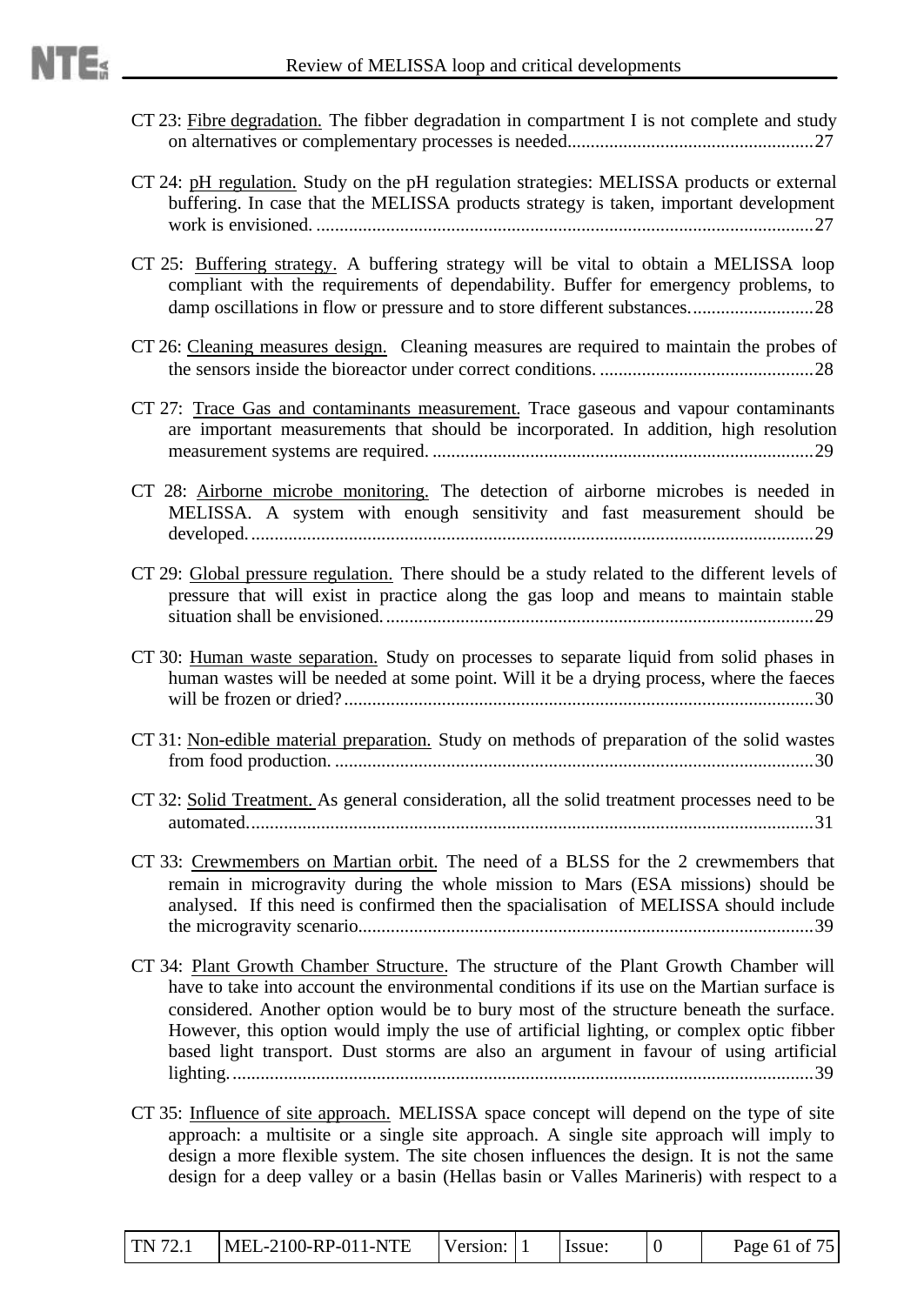Planitia (Amazonis planitia), as it is not an area with sand dunes in the near area or a rough rocky area................................................................................................................39

- CT 36: Micro-organisms population ageing influence. Assessment on the effects of the population ageing in MELISSA loop performance is needed prior to its industrialisation. Means to refresh or renew the population should be proposed, if needed. ESA is performing presently an study on this matter. ..................................................................40
- CT 37: Transit operation. During the transit to Mars, MELISSA could be either working partially or completely dismantled and assembled once on the Mars surface. It is needed to assess if having a low working level MELISSA during transit could save work in MELISSA deployment on Mars surface...........................................................................41
- CT 38: MELISSA setting-up strategy. It is important to investigate setting-up strategies in order to reduce the time to operation. ...............................................................................41
- CT 39: Water volume reduction. For transportation reasons, investigations on water volume reduction should be carried out.........................................................................................42
- CT 40: Stand-by operations. To evaluate the stability of the MELISSA loop in long absence of the Crew........................................................................................................................42
- CT 41: Response to changes in the metabolic load. To investigate the MELISSA response to changes in the metabolic load do to the likely activities of the crew outside the habitat during the mission or potential crew overlapping.............................................................42
- CT 42: LSS for activities outside the habitat. To investigate specific LSS for external activities and interfaces, if any, with MELISSA. .............................................................42
- CT 43: Gravity influence in Bioreactor design. Characterisation of bioreactors in Martian gravity fields is needed. This will be hard to accomplish on ground or on orbit and will likely need the use of missions to Mars. Being MELISSA such an important facility for a Mars mission, investigation on this field needs to start with no delay. ............................43
- CT 44: Higher Plant Compartment Illumination Strategy. The Plant chamber design in MELISSA will depend on the type of illumination envisioned: a direct natural light with the limitations provoked by the dust storms or an artificial illumination of the bioreactors.........................................................................................................................43
- CT 45: Bioreactors and HPC scale-up. Scaling-up of the bioreactors and Plant Chamber will follow after the MELISSA Pilot Plant has finally finished its demonstration phase........44
- CT 46: Transpired water recovery. Water vapour recovery from air in the Higher Plants Chamber is an important technology in the frame of the MELISSA system. It needs an specific development.........................................................................................................56
- CT 47: HPC Atmosphere management. Atmosphere management in the Plant Growth Chamber will be a critical technology to be developed. Correct breathing atmosphere for crew vs. high efficient plants in adequate atmosphere......................................................56
- CT 48: Classification of Sensors. Sensors need in MELISSA need to be listed and classified in three types: 1. Industrial available sensors suitable for flight, 2. Industrial sensors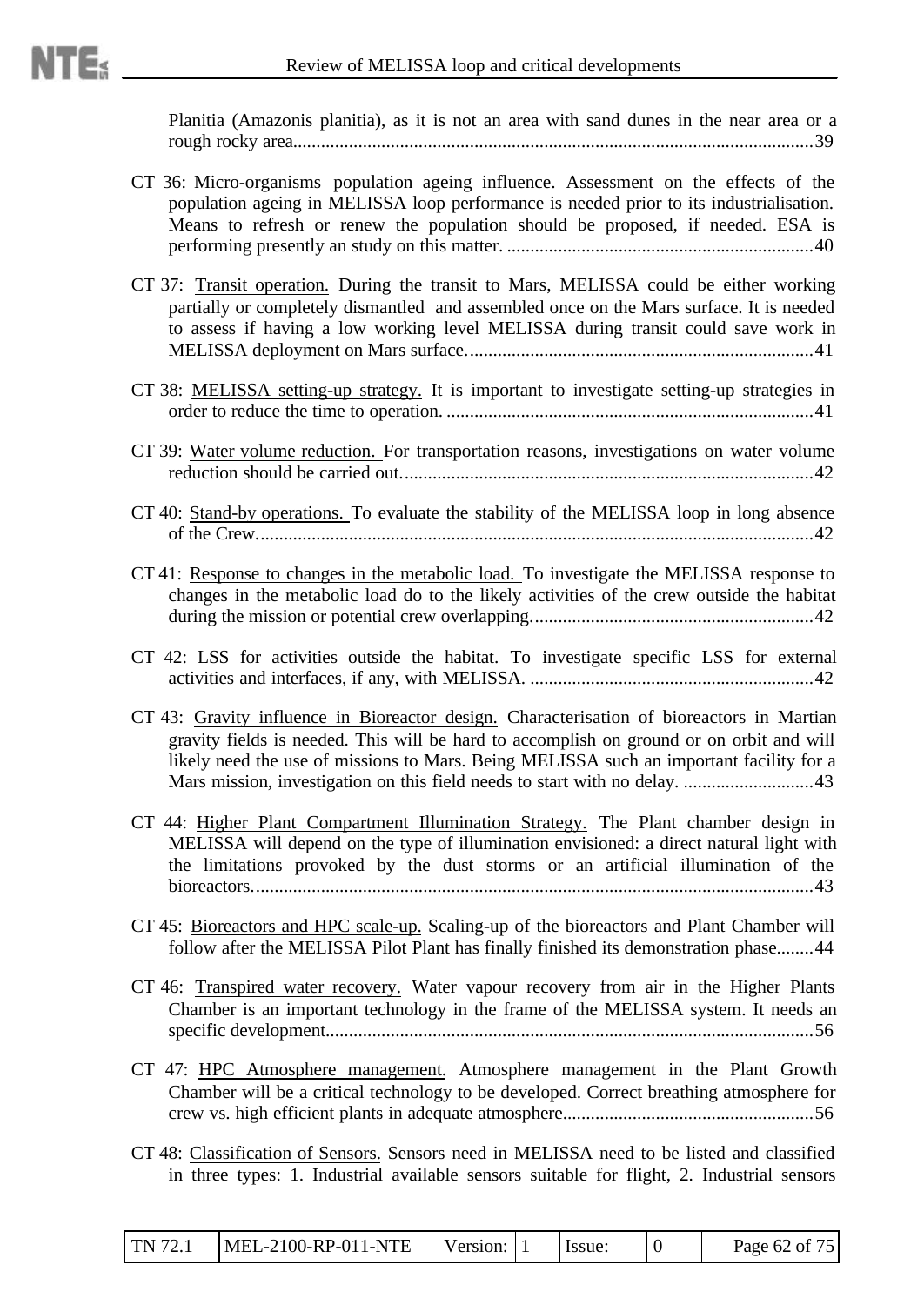available in the near term and suitable for flight and 3. Not developed and necessary space engineering work for sensor production. ................................................................57

- CT 49: Heat Management of MELISSA space system on Mars Surface. This should be studied in detail in a separate mode for Plant Growth Chamber and the rest of the compartments....................................................................................................................57
- CT 50: Radiation hazards shall be listed and countermeasures designed to avoid malfunctions of the system. ....................................................................................................................58

## **8 SUMMARY**

The critical technologies related to a Bioregenerative Life Support System as MELISSA, identified throughout the present study and developed in the precedent chapters can be grouped in the following categories:

- 1. *Internal technical or scientific issues:* These are issues that are intrinsically needed for the correct performance of a Bioregenerative Life Support System on ground. That means that before going to Space, MELISSA will need these issues to be solved to work in nominal conditions.
- 2. *Industrial critical technologies:* These are technologies that the industry will most likely develop in the coming years simply to satisfy the market demands.
- 3. *Space critical technologies:* These technologies are needed after the correct performance of a Bioregenerative Life Support System on ground is demonstrated and most likely will not be developed by the industry. Therefore, it would be needed that the space companies work in the issue in the coming years.

The main advantage of this classification is that the resources are better assigned, because they are separated in what is scientific issues that need to be solved by the scientific community and those technical activities that have to be solved by the engineers. These resources are better assigned as well, because developments that the industry will itself carry out will not be funded by ESA.

The risk in this classification is that the forecast of the developments to be carried out by the industry can be erroneous.

## **8.1 Internal technical or scientific issues**

According to the classification given above, we list the Internal technical or scientific issues in the MELISSA spacialisation process:

CT 1: Input to Compartment I definition. How are the inputs to be introduced in the bioreactor of Compartment I, in continuous or batch mode? This will imply a storage strategy. Up to date, the strategy selected is to grind the waste and freeze it in packages to be stored and introduced in Compartment I as it is needed.

| TN 72.1 | $MEL-2100-RP-011-NTE$ | Version: |  | Issue: |  | Page 63 of 75 |
|---------|-----------------------|----------|--|--------|--|---------------|
|---------|-----------------------|----------|--|--------|--|---------------|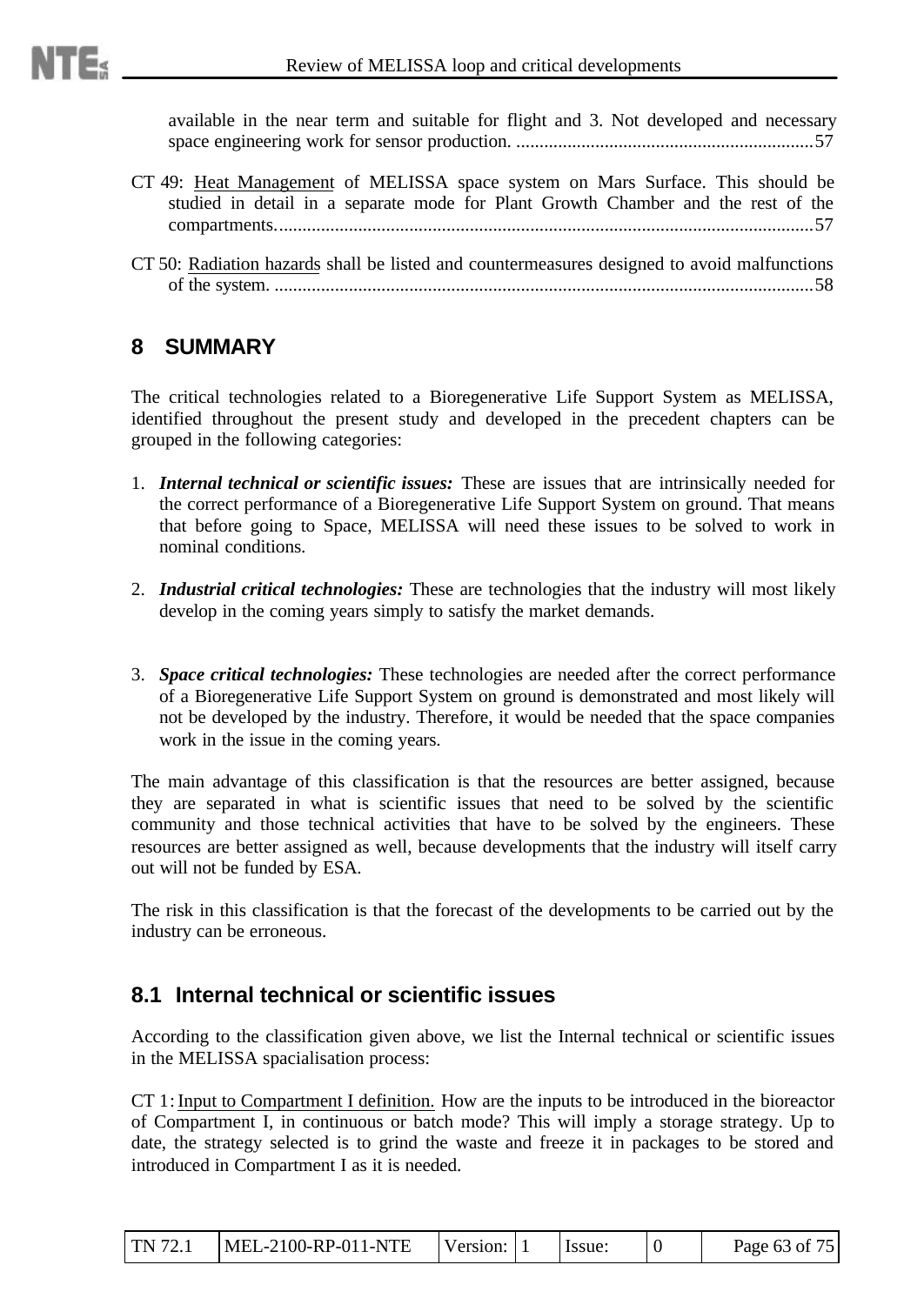CT 2: Compartment I volume reduction. The process is slow, thus a big bioreactor to allow big resident times is needed. Is the design going to be improved to have a smaller bioreactor?

CT 5: Gas Liquid Separation System. Separation of gas-liquid phases in reduced gravity in a stirred tank, if needed.

CT 10: Design of bioreactor. Optimisation of the illumination/volume ratio versus stirring of the bioreactor.

CT 11: Photobioreactor design. The thermal jacket for this reactor will be between the light source and the culture. For long working periods, the water used for thermal regulation will have to be transparent enough for the selected wavelength range. Means to maintain the cleanliness of the water shall be ensured.

CT 12: Solid-Liquid separation methods should be developed to be compliant with a high separation rate and possibly a continuous operation.

CT 13: Colonisation time reduction in Compartment III. Is this colonisation time to be reduced or will it be more or less kept of the same magnitude due to the type of strain used? It will largely impact on the mode of operation of the loop.

CT 14: Compartment III biomass recycling. How is this filtered biomass to be treated and recycled? It is most likely going to be recycled in Compartment I.

CT 15: Compartment III releasing system. The present method to release cells from the beads is a counterflow. This method releases the most external layers and concentrates the beads on one side of the bioreactor. This could be positive for a low gravity scenario, but it gives problems of excessive accumulation of biomass on one part of the bioreactor. It would be interesting to develop a releasing method that could be distributed in several parts of the bioreactor and acting depending on the amount of living cells measured locally. Methods like ultrasound release without disruption could be interesting.

CT 18: Urea treatment. Is urea to feed directly after filtration the growth chamber, or will it be processed by Compartment I before? Presently, it is going to be processed in compartment I or in an added compartment.

CT 19: Harvesting system for Arthrospira. To be compliant specifically for Arthrospira conditions at the output.

CT 21: Pressure management. Study of the pressure regulation of the entire loop, for each gas and for each bioreactor. The pressure management in each bioreactor will depend mainly on its design and on the design of the gas loop connections between reactors. Thus, pressure regulation in the Arthrospira bioreactor, where the walls are flexible, will differ from pressure regulation in Compartment I.

CT 23: Fibre degradation. The fibber degradation in compartment I is not complete and study on alternatives or complementary processes is needed.

| TN 72.1 | $MEL-2100-RP-011-NTE$ | Version: 1 |  | I Issue: |  | Page 64 of 75 |
|---------|-----------------------|------------|--|----------|--|---------------|
|---------|-----------------------|------------|--|----------|--|---------------|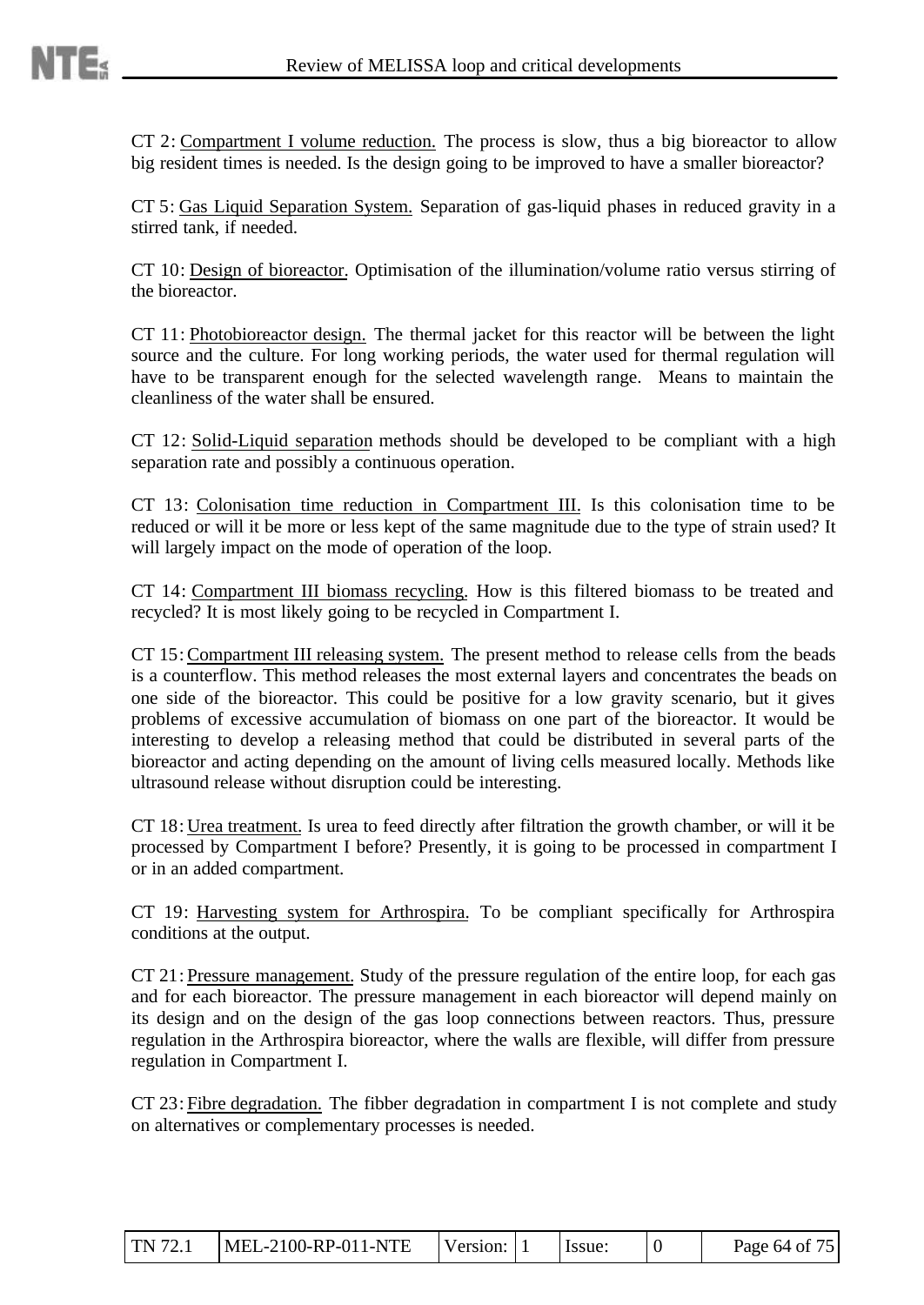CT 24: pH regulation. Study on the pH regulation strategies: MELISSA products or external buffering. In case that the MELISSA products strategy is taken, important development work is envisioned.

CT 25: Buffering strategy. A buffering strategy will be vital to obtain a MELISSA loop compliant with the requirements of dependability. Buffer for emergency problems, to damp oscillations in flow or pressure and to store different substances.

CT 29: Global pressure regulation. There should be a study related to the different levels of pressure that will exist in practice along the gas loop and means to maintain stable situation shall be envisioned.

CT 30: Human waste separation. Study on processes to separate liquid from solid phases in human wastes will be needed at some point. Will it be a drying process, where the faeces will be frozen or dried?

CT 31: Non-edible material preparation. Study on methods of preparation of the solid wastes from food production

CT 36: Micro-organisms population ageing influence. Assessment on the effects of the population ageing in MELISSA loop performance is needed prior to its industrialisation. Means to refresh or renew the population should be proposed, if needed. ESA is performing presently an study on this matter.

# **8.2 Industrial critical technologies**

According to the classification given above, we list the Industrial critical technologies needed in the MELISSA spacialisation process:

CT 3: Clogging monitoring. Systems to monitor clogging and maintenance strategies will be required for the filtration of the liquid exiting Compartment I.

CT 4: Alternatives to chromatography. Chromatography methods will be used. This technology is not presently developed to be portable and lightweight to be used in a space mission. It also requires a lot of consumables and maintenance. This could impose a limit for the automatic operation of MELISSA in space. It is possible that for each substance a specific sensor could be developed.

CT 7: Contamination detection methods should be envisioned. Some of them might need some development work (pathogen detection). Thin films of bioactive material might be required at the different connections of the compartments (biosensors).

CT 8: Surface Microbe Detection. Sensors to monitor and control surface microbes are needed in MELISSA.

| TN 72.1 | $MEL-2100-RP-011-NTE$ | Version: 1 |  | <b>I</b> ssue: |  | Page 65 of 75 |
|---------|-----------------------|------------|--|----------------|--|---------------|
|---------|-----------------------|------------|--|----------------|--|---------------|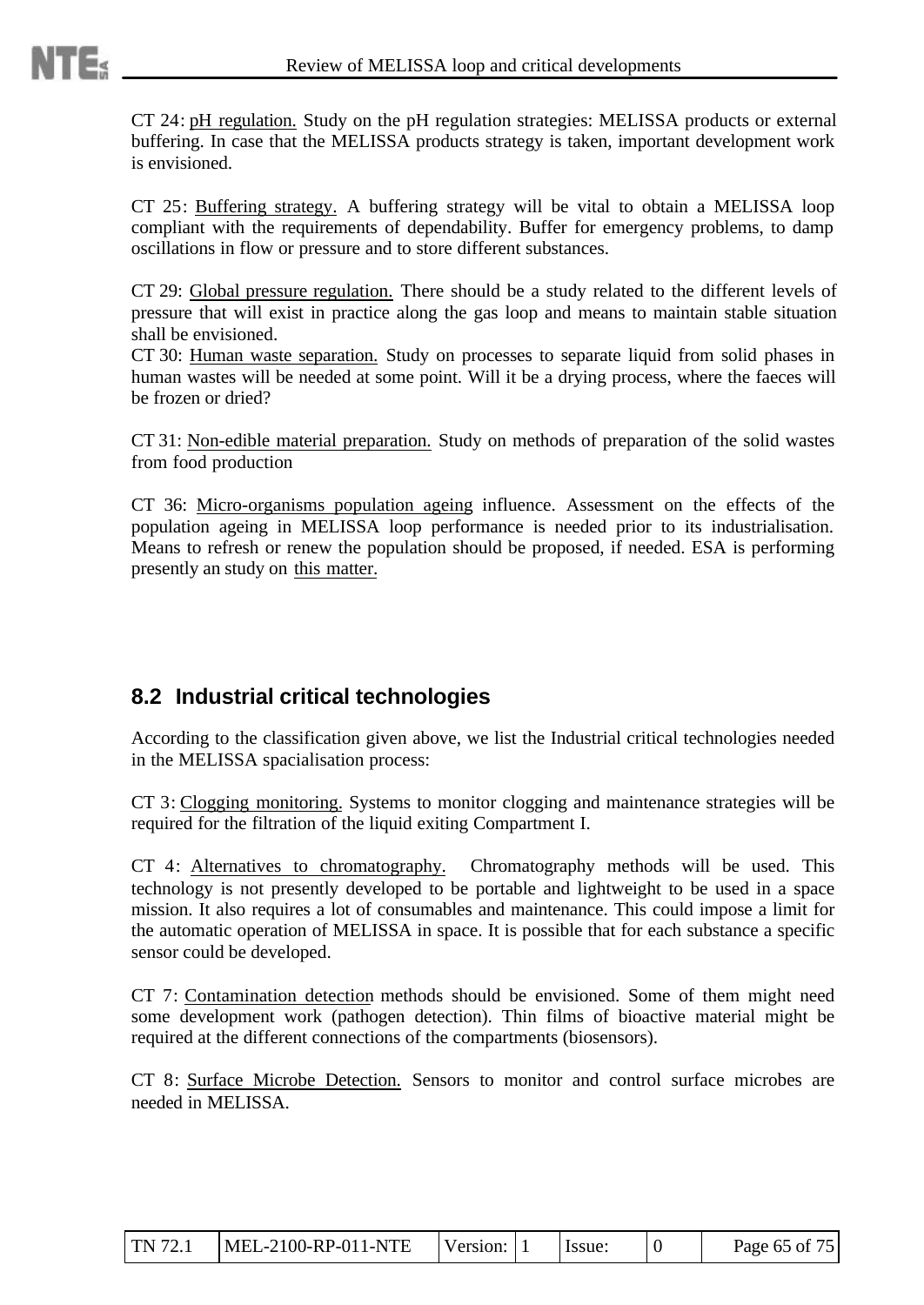CT 17: Ammonia and Nitrate measurement. A high resolution, sensitivity system will be required for the output of compartment III in order to measure low levels of ammonia and nitrite. For nitrite, this would be 0-0.6 PPM.

CT 22: Pump working range. There is a need for pumps with working conditions that are acceptable for the widest range of rheologic characteristics and pH of the flows in MELISSA. Combined sensors of flow and viscosity will be needed.

CT 27: Trace Gas and contaminants measurement. Trace gaseous and vapour contaminants are important measurements that should be incorporated. In addition, high resolution measurement systems are required.

CT 28: Airborne microbe monitoring. The detection of airborne microbes is needed in MELISSA. A system with enough sensitivity and fast measurement should be developed.

## **8.3 Space critical technologies**

According to the classification given above, we list the Space critical technologies needed in the MELISSA spacialisation process:

CT 6: Sterilisation Methods. Sterilisation methods that could be flown will have to be developed. Autoclave technology does not seem to have the characteristics needed for this purpose.

CT 9: Consumable reduction. In many instrumentation of the envisioned MELISSA loop Pilot Plant, a considerable amount of consumables are foreseen. They should be minimised as well as the maintenance workload.

CT 16: On-line viable biomass monitoring. Measurement of the viable immobilised biomass is a must to have a good control of the performance of the reactor. Systems to measure locally viable biomass are already available, but effort should be made to make this equipment lightweight and with lower biomass detection threshold.

CT 20: Connection Crew-Higher Plant Compartment. Discussion of the connection crew-MELISSA approach is needed. This largely impacts the type of technology: one would be more insisting in atmosphere regulation to avoid hazardous levels for plants and for crew and the other would be more concentrated in filtering strategies. It seems more likely to choose sharing the atmosphere for manned operation to ease the plants harvesting operation, as well as for psychological issues. But this will depend directly on the Greenhouse strategy taken at the end.

CT 26: Cleaning measures design. Cleaning measures are required to maintain the probes of the sensors inside the bioreactor under correct conditions.

CT 33: Crewmembers on Martian orbit. The need of a BLSS for the 2 crewmembers that remain in microgravity during the whole mission to Mars (ESA missions) should be analysed. If this need is confirmed then the spacialisation of MELISSA should include the microgravity scenario.

| MEL-2100-RP-011-NTE<br>TN 72.1 | Version: 1 | Hssue: |  | Page 66 of 75 |
|--------------------------------|------------|--------|--|---------------|
|--------------------------------|------------|--------|--|---------------|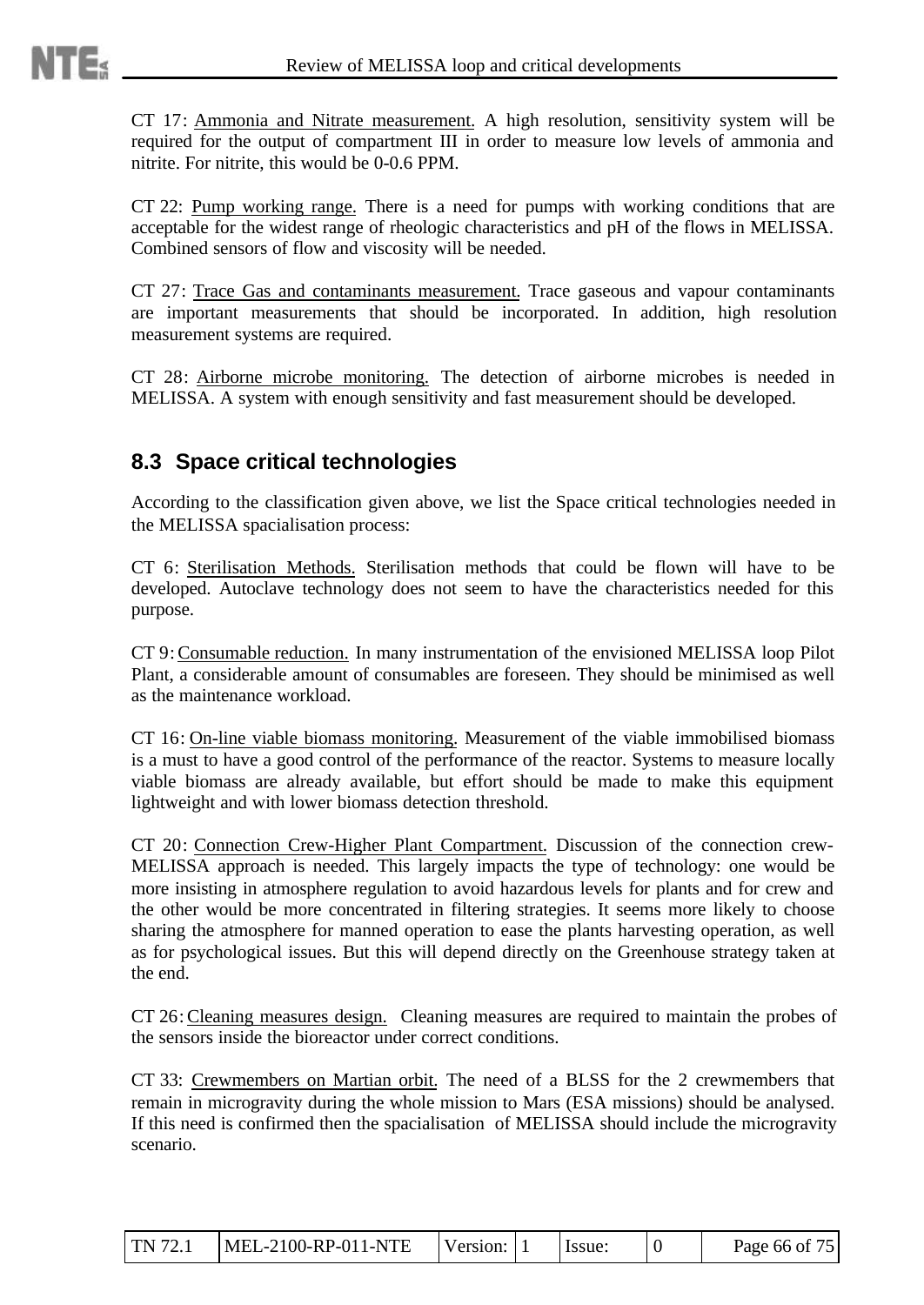CT 34: Plant Growth Chamber Structure. The structure of the Plant Growth Chamber will have to take into account the environmental conditions if its use on the Martian surface is considered. Another option would be to bury most of the structure beneath the surface. However, this option would imply the use of artificial lighting, or complex optic fibber based light transport.

CT 35: Influence of site approach. MELISSA space concept will depend on the type of site approach: a multisite or a single site approach. A single site approach will imply to design a more flexible system. The site chosen influences the design. It is not the same design for a deep valley or a basin (Hellas basin or Valles Marineris) with respect to a Planitia (Amazonis planitia), as it is not an area with sand dunes in the near area or a rough rocky area.

CT 37: Transit operation. During the transit to Mars, MELISSA could be either working partially or completely dismantled and assembled once on the Mars surface. It is needed to assess if having a low working level MELISSA during transit could save work in MELISSA deployment on Mars surface.

CT 39: Water volume reduction. For transportation reasons, investigations on water volume reduction should be carried out.

CT 40: Stand-by operations. To evaluate the stability of the MELISSA loop in long absence of the Crew.

CT 41: Response to changes in the metabolic load. To investigate the MELISSA response to changes in the metabolic load do to the likely activities of the crew outside the habitat during the mission or potential crew overlapping.

CT 42: LSS for activities outside the habitat. To investigate specific LSS for external activities and interfaces, if any, with MELISSA.

CT 43: Gravity influence in Bioreactor design. Characterisation of bioreactors in Martian gravity fields is needed. This will be hard to accomplish on ground or on orbit and will likely need the use of missions to Mars. Being MELISSA such an important facility for a Mars mission, investigation on this field needs to start with no delay.

CT 44: Higher Plant Compartment Illumination Strategy. The Plant chamber design in MELISSA will depend on the type of illumination envisioned: a direct natural light with the limitations provoked by the dust storms or an artificial illumination of the bioreactors.

CT 45: Bioreactors and HPC scale-up. Scaling-up of the bioreactors and Plant Chamber will follow after the MELISSA Pilot Plant has finally finished its demonstration phase.

CT 46: Transpired water recovery. Water vapour recovery from air in the Higher Plants Chamber is an important technology in the frame of the MELISSA system. It needs an specific development.

CT 47: HPC Atmosphere management. Atmosphere management in the Plant Growth Chamber will be a critical technology to be developed. Correct breathing atmosphere for crew vs. high efficient plants in adequate atmosphere.

| TN 72.1 | $MEL-2100-RP-011-NTE$ | Version: $ 1 $ |  | Issue: |  | Page 67 of 75 |
|---------|-----------------------|----------------|--|--------|--|---------------|
|---------|-----------------------|----------------|--|--------|--|---------------|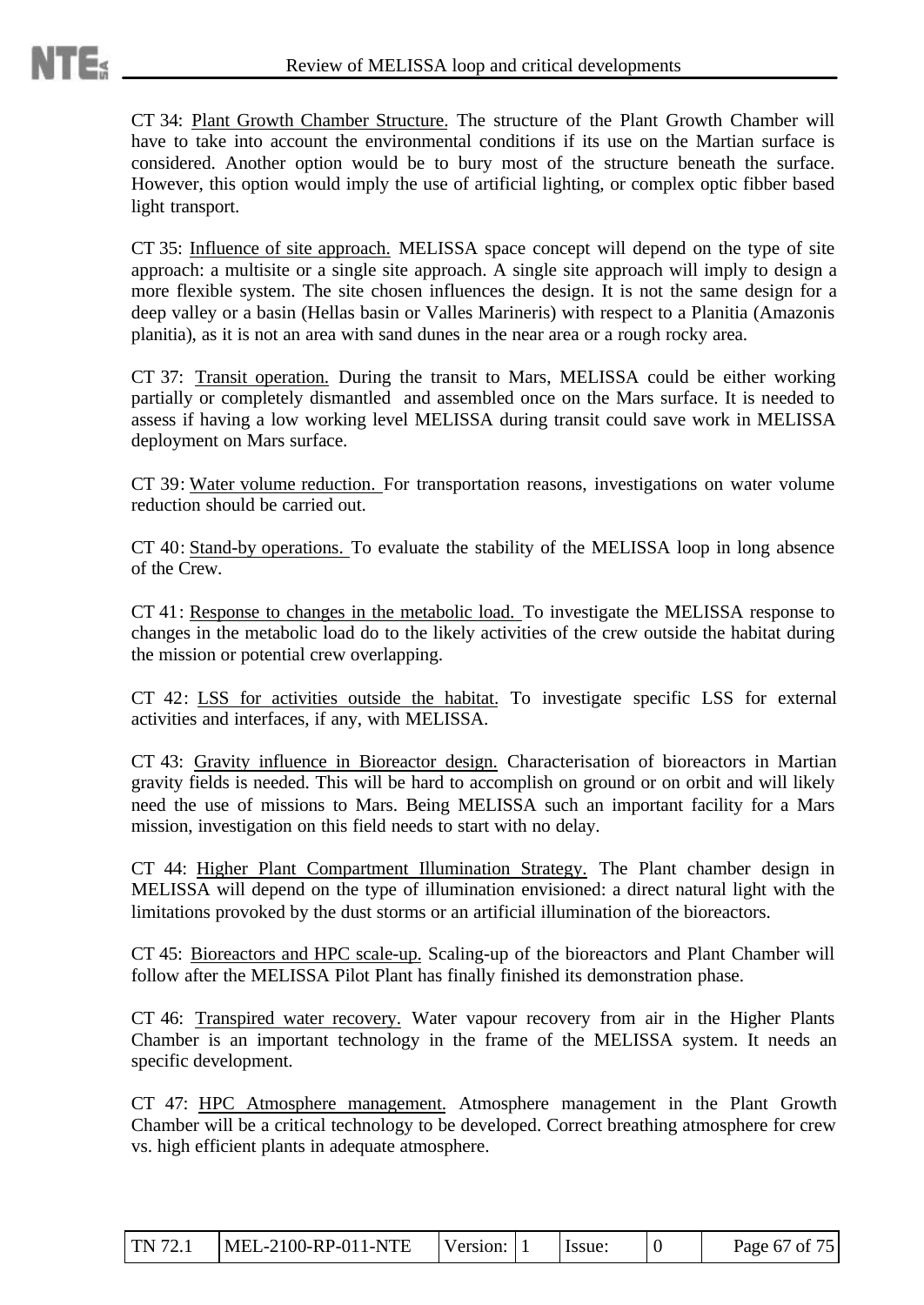CT 48: Classification of Sensors. Sensors need in MELISSA need to be listed and classified in three types: 1. Industrial available sensors suitable for flight, 2. Industrial sensors available in the near term and suitable for flight and 3. Not developed and necessary space engineering work for sensor production.

CT 49: Heat Management of MELISSA space system on Mars Surface. This should be studied in detail in a separate mode for Plant Growth Chamber and the rest of the compartments.

CT 50: Radiation hazards shall be listed and countermeasures designed to avoid malfunctions of the system.

| TN 72.1 | MEL-2100-RP-011-NTE | Version: |  | Issue: |  | Page 68 of 75 |
|---------|---------------------|----------|--|--------|--|---------------|
|---------|---------------------|----------|--|--------|--|---------------|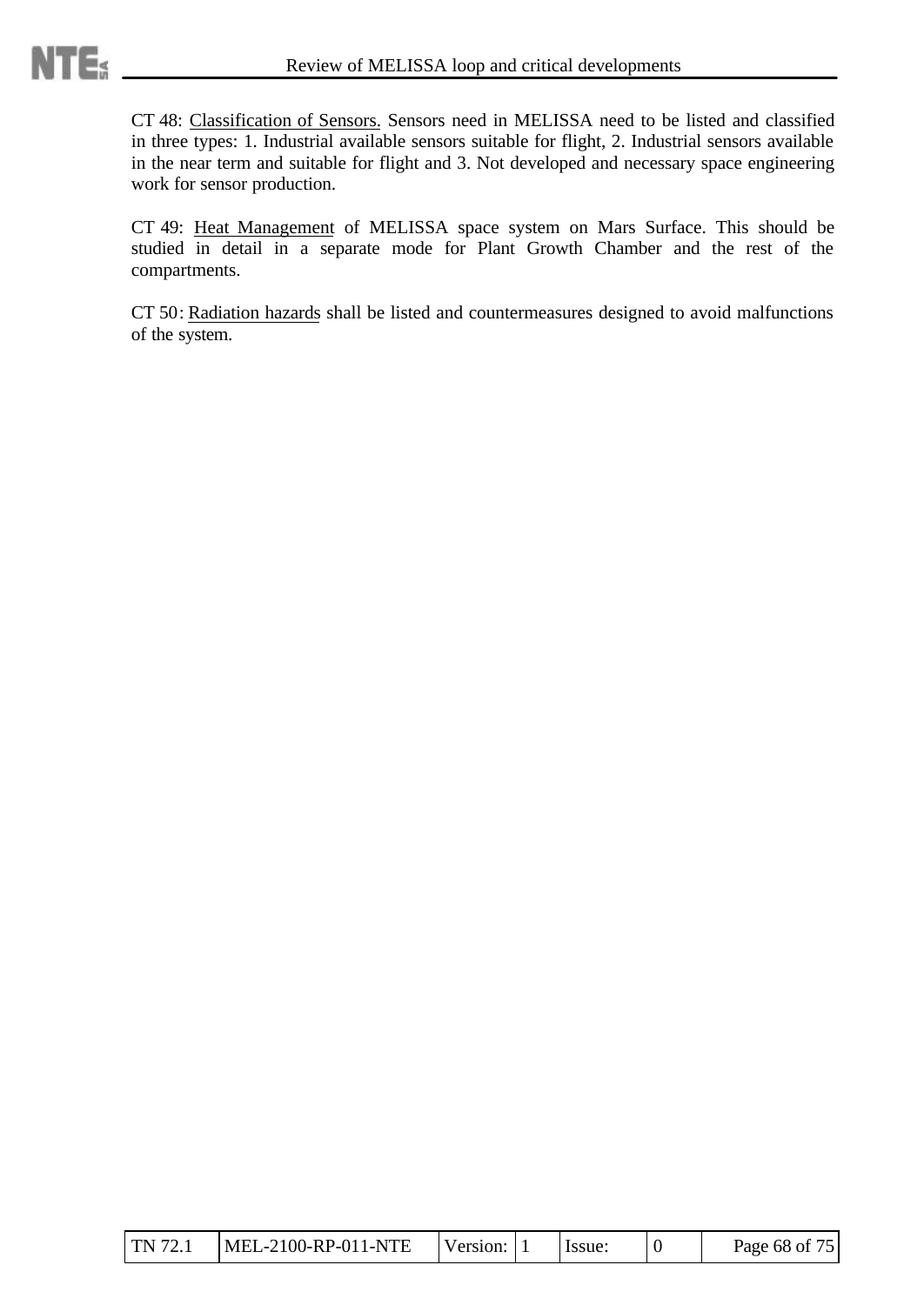# **9 MELISSA-BASED BIOLOGICAL LIFE SUPPORT SYSTEM**

Based on the critical points discussed in the document, this chapter intends to present some thoughts on the possible use of MELISSA to be incorporated as the Biological Life Support System for future Space missions.

Trade-offs performed by other Agencies show that a combination of biological and physicochemical processes could be a good option for a long duration mission (Verotsko et al, 2001). In particular, it could be interesting to combine the features of compartment I with physicochemical processes that can reduce the biological hazards related to the malfunction of Compartment I. Alternatives can be incineration of certain wastes prior to introduction of the ashes to Compartment I.

In a real Space scenario the MELISSA steady state conditions will be often altered due to a time varying metabolic load (off-habitat activities taking some days, crew shift replacement etc.). In order to maintain these steady state conditions as permanently as possible, one possible solution would be the introduction of easy to control devices simulating the human metabolic load. Adding complementary physico-chemical reactors for air revitalisation and water recovery would be another option, permitting to react faster than the biological reactors to these temporal variations in the system behaviour. Having a faster control may also allow reducing the size of the material buffers in MELISSA.

Finally, it will be crucial to test the critical technologies, and in general the overall performance of MELISSA as BLSS, in an as much as possible realistic scenario before any Space mission. Antarctica, as already proposed by some researchers (Andersen et al, 1990), seems to be a suitable choice for this test.

| TN 72.1 | $MEL-2100-RP-011-NTE$ | Version: 1 |  | Issue: |  | Page 69 of 75 |
|---------|-----------------------|------------|--|--------|--|---------------|
|---------|-----------------------|------------|--|--------|--|---------------|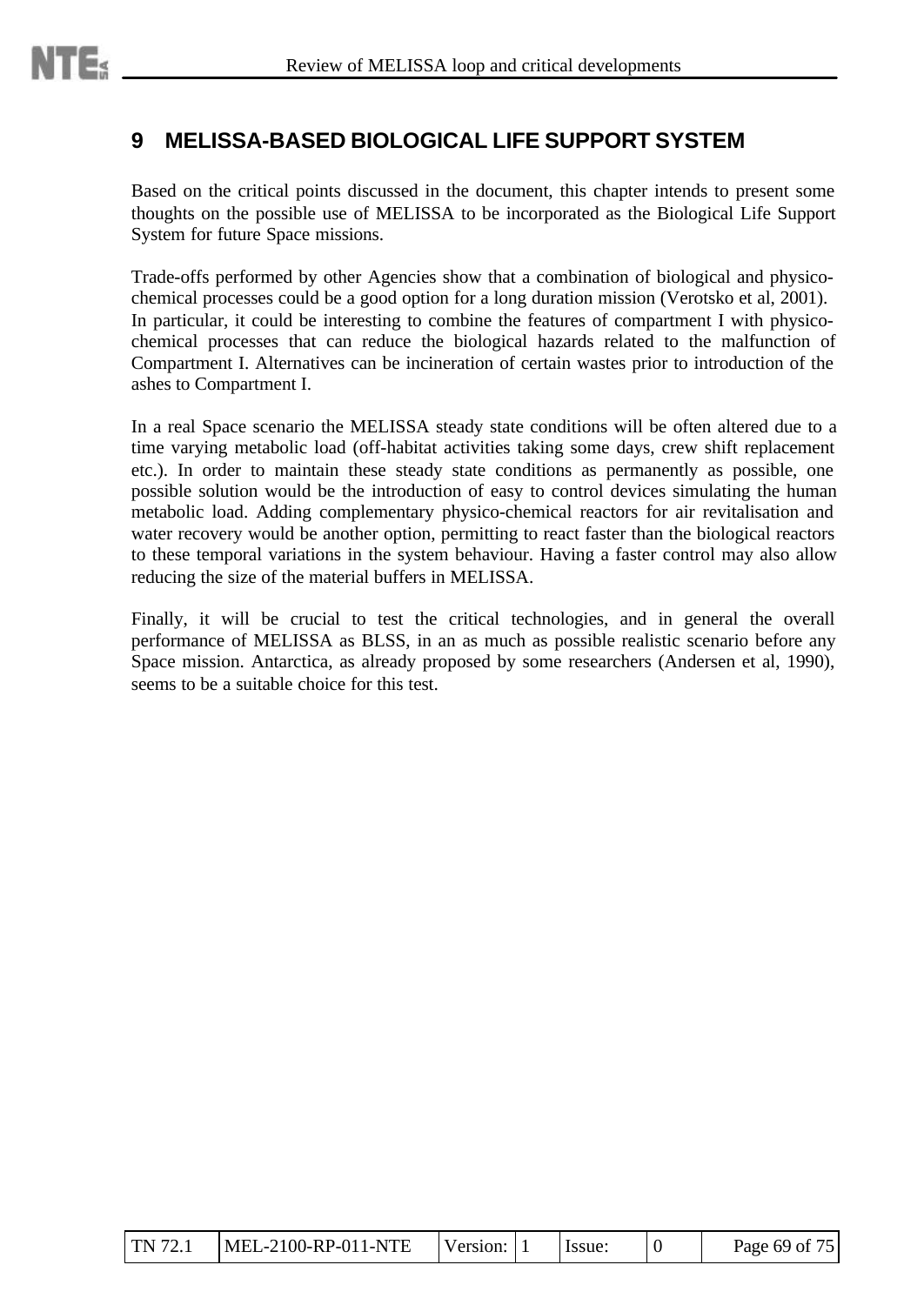# **10 CONCLUSIONS**

We provide a list, which summarises the detailed list of critical technologies provided in this document and that is divided according to the types of problems indicated before. It is also important to stress that this is a list of technologies and not a list of solutions for problems. These solutions are to be addressed by the different experts involved in a Bioregenerative Life Support System development project.

## **10.1Internal or scientific Issues**

The following technical or scientific issues need to be solved for the correct performance of a Bioregenerative Life Support System on ground:

- Long colonisation time of the bioreactors. This time could reach up to 6 months. This is imposing stringent requirements on the reliability of the loop after a failure of a bioreactor.
- Fibre degradation in first compartment. Fibre remains as a waste in a first compartment and can not be degraded completely with the present designs of Bioregenerative Life Support Systems.
- Harvesting and separation technology. Separation of phases will be an important issue when all the compartments are connected.
- Pressure management of the loop. The generation of gases in the different points of a loop will produce an installation with non-localised pressure variations that will be a challenge for the designers.
- Design of bioreactors. This will be an important factor for the scaling-up of the plant. For example, illumination vs. aeration that will influence on the geometry of the bioreactor
- Packaging and storing strategy for input to first compartment
- Recovery of water from transpiration of plants
- pH regulation. The use of external buffers might imply either a continuous supply or a regeneration. Use of redistribution of substances in a loop to regulate pH is being studied.
- Dependability of the system: availability, reliability and maintainability of the system.

# **10.2Industrial Critical Technologies**

We have assumed that the following critical technologies are to be developed in the coming years to respond to the market demands:

- Improvement on technology for calibration in sterile conditions.
- Systems to monitor automatically clogging of membranes
- Substitution or improvement of Gas Chromatography and Mass Spectrometry (lighter and simpler systems)
- Fast and accurate contamination detection methods (pathogens)
- Polyvalent pumps to cope with liquids with wide range of rheologic characteristics
- Technologies for high efficiency in separation of phases
- Measurements of low levels of Ammonia and Nitrite (high resolution, high sensitivity)
- Trace gaseous and vapour contaminants measurement with enough resolution
- Airborne microbes detection

| $\text{TN } 72.1$ | $MEL-2100-RP-011-NTE$ | Version: 11 |  | Hssue: |  | Page 70 of 75 |
|-------------------|-----------------------|-------------|--|--------|--|---------------|
|-------------------|-----------------------|-------------|--|--------|--|---------------|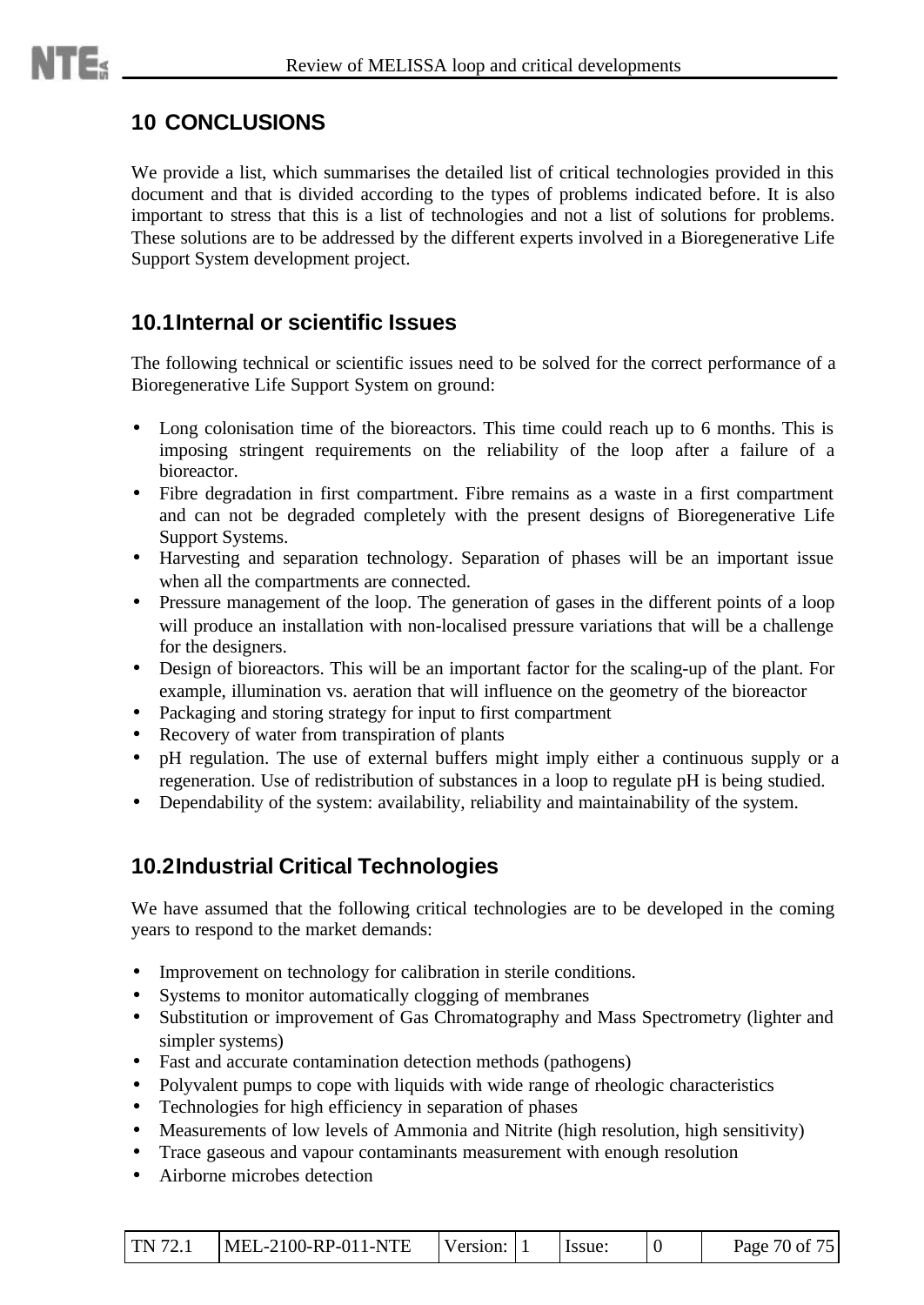- Sensors to monitor and control surface microbes
- Improvement of ion detection systems

## **10.3Space Critical Technologies**

The following critical technologies will need a development process by the space companies in the coming years in order to fulfil the requirements set by the hypothesis used in the work (A Bioregenerative Life Support System on Mars):

- Solid-liquid separation in 1/3 gravity and in microgravity
- Gas-liquid separation in 1/3 gravity and in microgravity
- Design of bioreactors in 1/3 gravity and in microgravity
- Sterilisation methods that can be flown
- Connection between a Plant Compartment and the Crew Quarters. The crew will need a suit to enter the Plant Compartment if it is a separated environment, but the growth of the plants might be enhanced with specific atmosphere different to that of the crew. Just on the opposite, direct access to the Plant Compartment would be good for crew health issues, but the efficiency in growth will diminish.
- Use of solar radiation on Mars surface. It can either be sunlight directly, but with problems on intensity level due to dust storms or illumination with specific wavelength and considering another electrical energy supply
- Heat transport and management. This will be specific for Mars surface.
- Calibration of dissolved gas measurements. Reduced gravity or microgravity will impose conditions that will be different form those, under which these systems are designed and calibrated.
- Plant Compartment structure. The type of soil and the conditions (dust storms) will influence this design with specific rigidity requirements.
- Dependability of the system on Mars surface
- Design of the transport to Mars surface: already started cultures in bioreactors or frozen starters to be used on Mars surface
- Set-up on Mars surface
- In-situ Resources Utilisation issues
- Protection against radiation of the compartments
- Water mass reduction
- Control response in case of variable load
- Interface with EVA
- Fast setting up strategies

| $\text{TN } 72.1$ | $MEL-2100-RP-011-NTE$ Version: 1 |  |  | Issue: |  | Page 71 of 75 |
|-------------------|----------------------------------|--|--|--------|--|---------------|
|-------------------|----------------------------------|--|--|--------|--|---------------|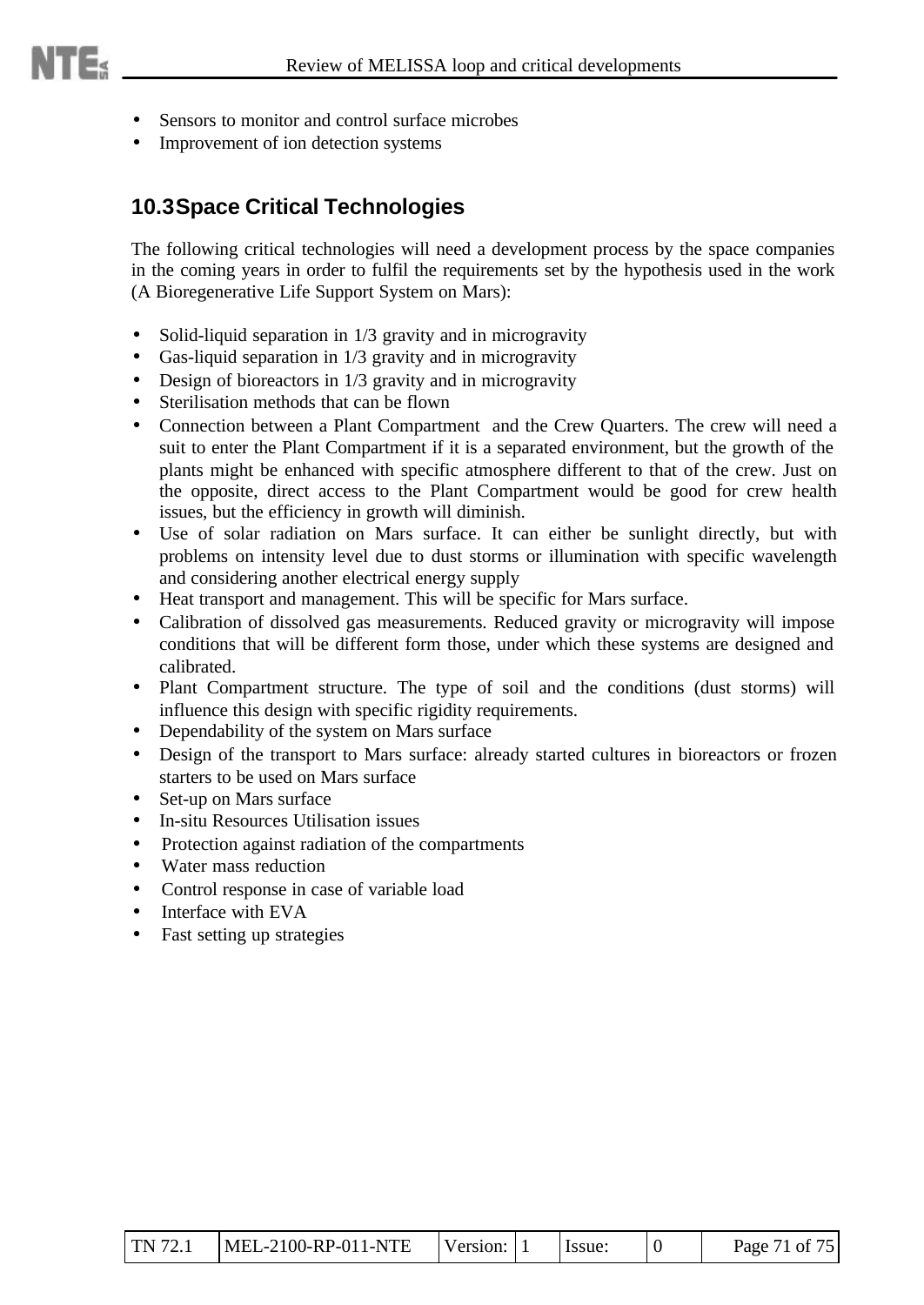# **11 BIBLIOGRAPHY**

Andersen, D.T.; McKay, C.P.; Wharton Jr., R.A.; Rummel, J.D. **An Antarctic Research Outpost as a Model for Planetary Exploration**. Journal of the British Interplanetary Society, Vol. 43, pp.499-504. 1990.

Blersch, D.M.; Biermann, E.; Kangas, P. **Preliminary Design Considerations on Biological Treatment Alternatives for a Simulated Mars Base Wastewater Treatment System.** International Conference on Environmental Systems (ICES). Society for Automotive Engineers (SAE). SAE paper number 2000-01-2467. July 2000.

Bollan, H.R. **Monitoring Enclosed Atmospheres with Confidence: Real-time Detection Using Ion Mobility Spectrometry.** International Conference on Environmental Systems (ICES). Society for Automotive Engineers (SAE). SAE paper number 2000-01-2431. July 2000.

Cabello, F.; Albiol, J.; Gòdia, F. **Photoheterotrophic compartment set-up**. Technical Note 37.6. MELISSA project. Contract No. ESTEC/CONTRACT11549/95/NL/FG. February 1998.

Cabello, F.; Creus, N.; Pérez, J.; Albiol, J.; Gòdia, F. **Connection Between Different Compartments of the MELISSA Biological Life Support System.** International Conference on Environmental Systems (ICES). Society for Automotive Engineers (SAE). SAE paper number 2000-01-2132. July 2000.

Casas, C.; Gòdia, F.; Solà, C.; Montserrat, G.; Pastor, M. **Bioreactor Experiment: A Study** of the Adaptation of Fermentation Technology to Microgravity Environment. 41<sup>st</sup> Congress of the International Astronautical Federation. October, 1990.

Cogoli, A.; Iversen, T.H.; Johnsson, A.; Mesland, D. & Oser H. **Cell Biology.** Life Sciences Research in Space. ESA book no. SP-1105. July 1989.

Cogoli, A.; Walther, I.; Mueller, O**. Effect of Stirring and Mixing in a Bioreactor Experiment in Microgravity**. Biorack on Spacehab. ESA book no. SP-1222. May 1999.

Demey, D.; Hermans, V.; Cornet, J.F.; Leclercq, J.J.; Lasseur, C.; Delahaye, A.; **BIORAT: Preliminary Evaluation of Biological Life Support in Space Environment.** International Conference on Environmental Systems (ICES). Society for Automotive Engineers (SAE). SAE paper number 2000-01-2384. July 2000.

Curwy, R. **Thermal Control of Spacecraft and Instruments in the Lunar Environment**. ESA doc. No. EWP-1992.

Diamond, D.; Lunn, M.; Bollan, H. **Royal Navy Submarine Air Purification- Current and Future.** International Conference on Environmental Systems (ICES). Society for Automotive Engineers (SAE). SAE paper number 2001-01-2393. July 2001.

Drysdale, A.E.; Hanford, A.J. **Advanced Life Support Systems Modeling and Analysis Project Baseline Values and Assumptions**. Document. Johnson Space Center Publication no. JSC39317. June 1999.

|  | TN 72.1   MEL-2100-RP-011-NTE | Version: 1 |  | I Issue: |  | Page 72 of 75 |
|--|-------------------------------|------------|--|----------|--|---------------|
|--|-------------------------------|------------|--|----------|--|---------------|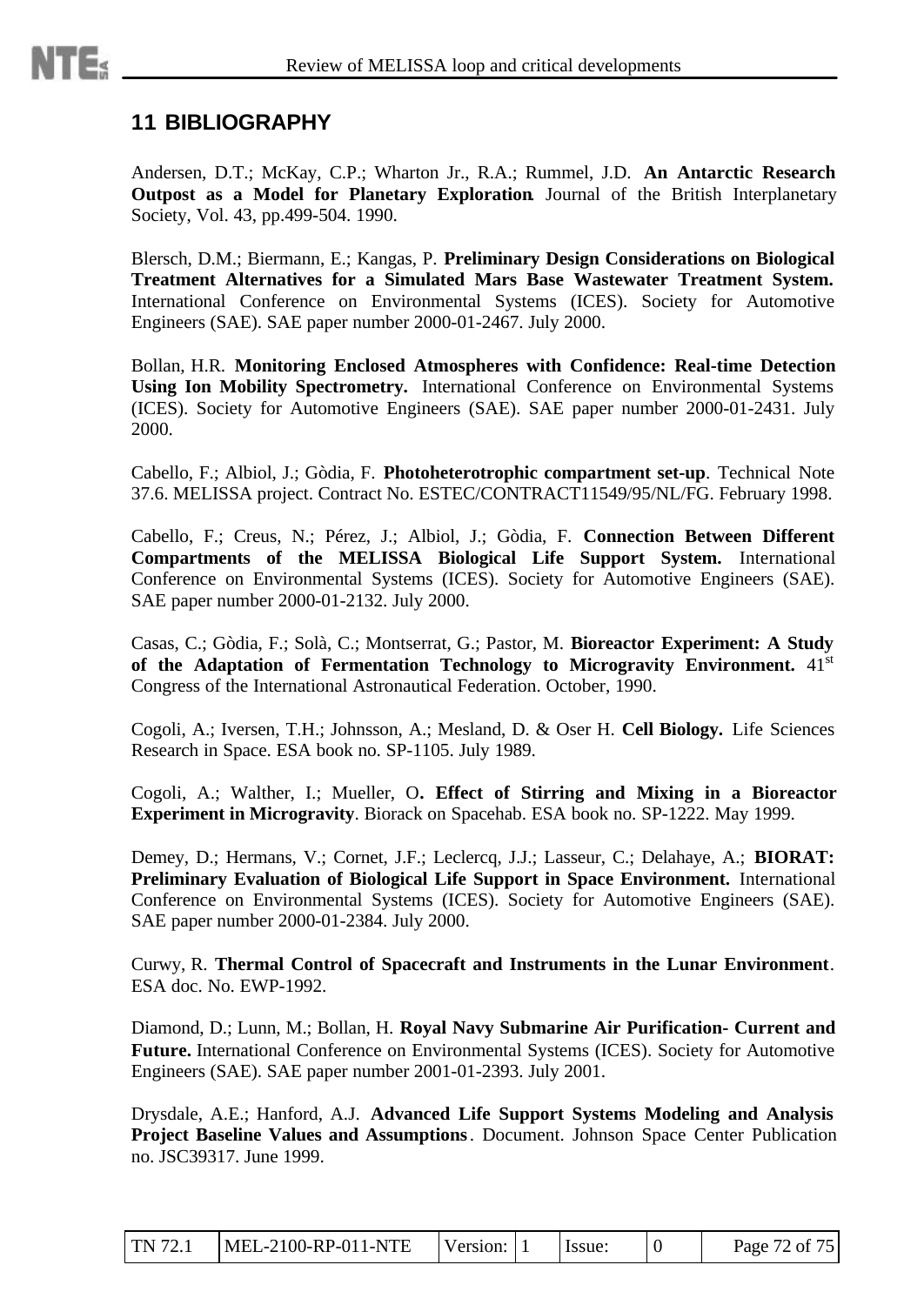Drysdale, A.E.; Maxwell, S.; Ewert, M.K.; Hanford, A.J. **Systems Analysis of Life Support for Long-Duration Missions**. International Conference on Environmental Systems (ICES). Society for Automotive Engineers (SAE). SAE paper number 2000-01-2394. July 2000.

Eckhard, F.; van der Werf, A.J.; Veneri, R.; Lobascio, C.; Lasseur, C. **Removal of Organic Trace Contaminants using Biological Air Filter (BAF).** International Conference on Environmental Systems (ICES). Society for Automotive Engineers (SAE). SAE paper number 2000-01-2471. July 2000.

Elvira, J.; Bujan, J.; Urpí, P.; Bragós, R.; Vayreda, F.; Blasco, D.; Lasseur, C. **Electrical Impedance Spectroscopy for On-line Estimation of Viable Biomass**, International Conference on Environmental Systems (ICES). Society for Automotive Engineers (SAE). SAE paper number 01ICES-82. July 2001.

**Environmental Control, Life Support and Habitability. Technical Dossier**. European Space Agency Industrial Policy Committee. ESA doc. No. ESA/IPC (89) 119. Paris, September, 1989.

Gitelson, J.I.; Bartsev, S.I.; Mezhevikin, V.V.; Okhonin, V.V. **Ecolab-Biomodule for Experimental Life Support Systems Investigation under Microgravity.** 43<sup>rd</sup> Congress of the International Astronautical Federation. Doc. No. IAF/IAA-92-0273. August 1992.

Gitelson, J.I. et al. **On the Problem of Creating Closed Ecological Systems. Some papers from 1967 to 1989.** Published by the USSR Academy of Science (Siberian Branch, Institute of Biophysics). Krasnoyarsk, 1991.

Hanford, A.J.; Ewert, M.K.; Tri, T.O.; Lin, C.H.; Henninger, D.L. **Advanced Life Support Systems Integration, Modeling and Analysis Reference Missions Document.** Johnson Space Center Publications. Doc. No. CTSD-ADV-383. November 2001.

**HUMEX. Study on the Survivability and Adaptation of Humans to Long-Duration Interplanetary and Planetary Environments. Technical Note 1.** *Definiton of Reference Scenarios for a European Participation in Human Exploration and Estimation of the Life Sciences and Life Support Requirements*, ESA Doc. No. HUMEX-TN-001-Issue Draft. September 2000.

**HUMEX. Study on the Survivability and Adaptation of Humans to Long-Duration Interplanetary and Planetary Environments. Technical Note 2.** *Critical Assessments of the Limiting Factors for Human Health and Performance and Recommendation of Countermeasures*, ESA Doc. No. HUMEX-TN-002-Version 1. May 2001.

**HUMEX. Study on the Survivability and Adaptation of Humans to Long-Duration Interplanetary and Planetary Environments. Technical Note 3.** *European Initiatives in Advanced Life Support Developments for Humans in Interplanetary and Planetary Environment*, ESA Doc. No. HUMEX-TN-003-Final Draft. May 2001.

**HUMEX. Study on the Survivability and Adaptation of Humans to Long-Duration Interplanetary and Planetary Environments. Technical Note 5.** *Roadmap for a Future European Strategy towards Human Exploratory Missions and Terrestrial Applications and Benefits*, ESA Doc. No. HUMEX-TN-005-Issue Final Draft. May 2001.

| TN 72.1 | $MEL-2100-RP-011-NTE$ | Version: 1 |  | Issue: |  | Page 73 of 75 |
|---------|-----------------------|------------|--|--------|--|---------------|
|---------|-----------------------|------------|--|--------|--|---------------|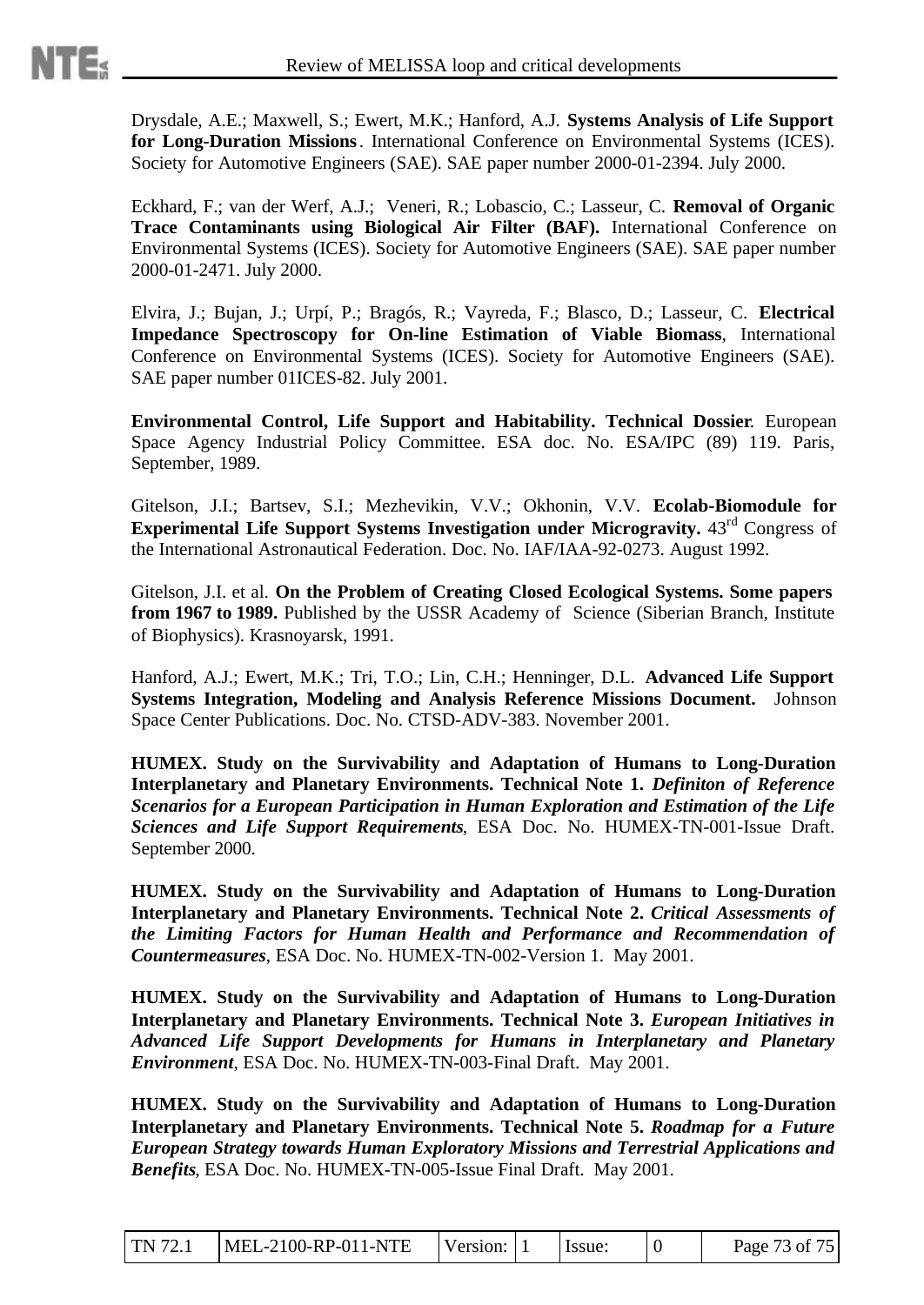Hummerick, M.P.; Judkins, J.J.; Garland, J.L.; Levine, L.H. **Microbial Requirements for Optimal Surfactant Degradation in a Denitrifying, Fixed-Bed Bioreactor.** International Conference on Environmental Systems (ICES). Society for Automotive Engineers (SAE). SAE paper number 2001-01-2206. July 2001.

Ishikawa, Y.; Ohkita, T.; Anemiya, Y. **Mars Habitation 2057: Concept Design of a Mars Settlement in the Year 2057.** Journal of the British Interplanetary Society. Vol. 43, pp. 505- 512. 1990.

Jones, H.W. **The Cost and Equivalent Mass of Space Crew Time.** International Conference on Environmental Systems (ICES). Society for Automotive Engineers (SAE). SAE paper number 2001-01-2359. July 2001.

Jones, H.W. **Survey of Modeling Failures, Dynamics and Nonlinearities in Advanced Life Support Systems.** International Conference on Environmental Systems (ICES). Society for Automotive Engineers (SAE). SAE paper number 2001-01-2302. July 2001.

Lange, K.E.; Lin, C.H.; Henninger, D.; Behrend, A.F**.; Requirements Definition and Design Considerations.** Johnson Space Center Publication No. CTSD-ADV-245 (REV A). January 1998.

Lasseur, Ch. **Preparation of the Physical Realisation of the Melissa Ecosystem. Requirements, preliminary results and development plan proposal.** ESA doc. No. ESA YCL/CHL 1609. November 1992.

Maxwell, S.; Drysdale, A.E. **Assessment of Waste Processing Technologies for 3 Missions.** International Conference on Environmental Systems (ICES). Society for Automotive Engineers (SAE). SAE paper number 2001-01-2365. July 2001.

McElroy, R.D.; Smernoff, D.T.; Rummel, J.D. **Controlled Ecological Life Support System. Design, Development and Use of a Ground Based Plant Growth Module.** NASA Conference Publication 2479. 1987.

Mergeay, M.; Verstraete, W.; Dubertret, G.; Lefort-Tran, M.; Chipaux, C. & Binot, R.A. **'MELISSA'- A Micro-organism-based Model for 'CELSS' Development.** Proceedings of the 3<sup>rd</sup> European Symposium on Space Thermal Control & Life Support Systems, Noordwijk, The Netherlands, 3-6 Oct. 1988 (ESA SP-288, December 1988).

**National Institute of Standards and Technology Conference on Reducing the Cost of Space Infrastructure and Operations**. Part I: Oral Presentations and Discussion. U.S. Department of Commerce Doc. No. NISTIR 5255. August 1993.

Pérez, J.; Montesinos, J.L.; Gòdia, F. **Starting of the Nitrifying Reactor.** Technical Note 25.310. MELISSA project. Contract No. ESTEC/CONTRACT11549/ 95/NL/FG. September 1996.

Pérez, J.; Montesinos, J.L.; Gòdia, F. **Operation of the Nitrifying Pilot Reactor.** Step 1. Technical Note 37.410. MELISSA project. Contract No. ESTEC/CONTRACT11549/ 95/NL/FG. November 1997.

| TN 72.1 | $MEL-2100-RP-011-NTE$ | Version: 1 |  | Issue: |  | Page 74 of 75 |
|---------|-----------------------|------------|--|--------|--|---------------|
|---------|-----------------------|------------|--|--------|--|---------------|